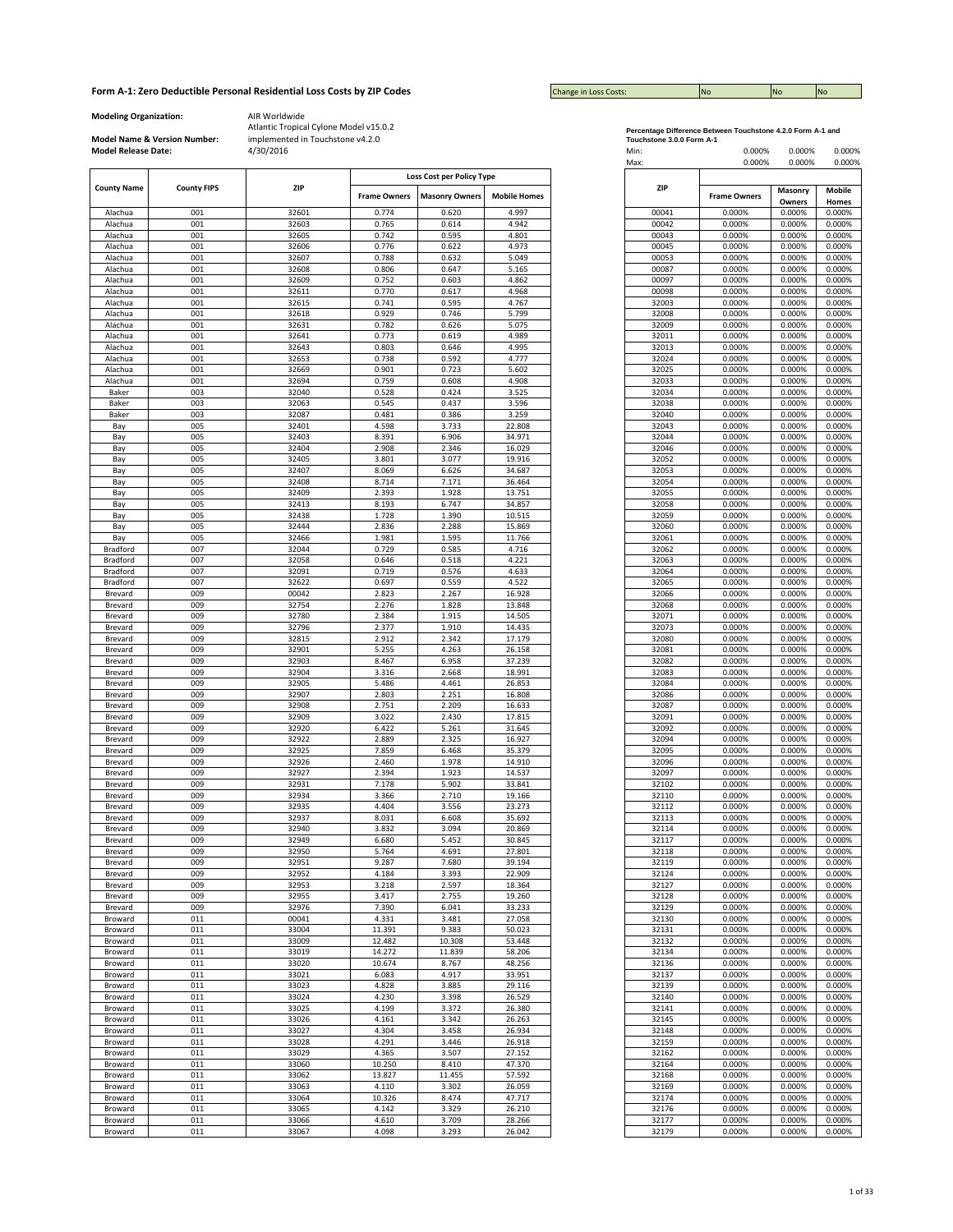| <b>Change in Loss Costs:</b> | <b>INO</b> | <b>No</b> | <b>No</b> |
|------------------------------|------------|-----------|-----------|

**Modeling Organization:** AIR Worldwide

**Model Name & Version Number:**

|                    |                    |                |                     | Loss Cost per Policy Type |                     |
|--------------------|--------------------|----------------|---------------------|---------------------------|---------------------|
| <b>County Name</b> | <b>County FIPS</b> | <b>ZIP</b>     | <b>Frame Owners</b> | <b>Masonry Owners</b>     | <b>Mobile Homes</b> |
|                    |                    |                |                     |                           |                     |
| Broward<br>Broward | 011<br>011         | 33068<br>33069 | 4.097<br>5.571      | 3.292<br>4.498            | 25.970<br>32.071    |
| Broward            | 011                | 33071          | 4.129               | 3.318                     | 26.150              |
| Broward            | 011                | 33073          | 4.261               | 3.425                     | 26.831              |
| Broward            | 011                | 33076          | 4.156               | 3.342                     | 26.295              |
| Broward            | 011                | 33301          | 11.636              | 9.583                     | 50.882              |
| Broward            | 011                | 33304          | 11.992              | 9.885                     | 52.079              |
| Broward            | 011                | 33305          | 11.639              | 9.582                     | 51.248              |
| Broward            | 011                | 33306          | 12.853              | 10.618                    | 54.853              |
| Broward            | 011                | 33308          | 13.098              | 10.825                    | 55.596              |
| Broward            | 011                | 33309          | 5.408               | 4.364                     | 31.426              |
| Broward            | 011                | 33311          | 6.023               | 4.868                     | 33.754              |
| Broward            | 011                | 33312          | 6.013               | 4.859                     | 33.706              |
| Broward            | 011                | 33313          | 4.132               | 3.320                     | 26.101              |
| Broward            | 011                | 33314          | 4.245               | 3.413                     | 26.623              |
| Broward            | 011                | 33315          | 8.836               | 7.220                     | 42.698              |
| Broward            | 011                | 33316          | 12.729              | 10.528                    | 53.691              |
| Broward            | 011                | 33317          | 4.185               | 3.364                     | 26.347              |
| Broward            | 011                | 33319          | 4.099               | 3.292                     | 25.951              |
| Broward            | 011                | 33321          | 4.106               | 3.299                     | 26.029              |
| Broward            | 011                | 33322          | 4.112               | 3.303                     | 26.055              |
| Broward            | 011                | 33323          | 4.140               | 3.326                     | 26.237              |
|                    |                    |                |                     |                           |                     |
| Broward            | 011<br>011         | 33324          | 4.092               | 3.287<br>3.327            | 25.972              |
| Broward            | 011                | 33325<br>33326 | 4.143<br>4.204      | 3.378                     | 26.281<br>26.573    |
| Broward            | 011                |                | 4.207               | 3.382                     |                     |
| Broward<br>Broward | 011                | 33327<br>33328 | 4.087               | 3.283                     | 26.542<br>25.915    |
|                    |                    |                |                     |                           |                     |
| Broward            | 011                | 33330          | 4.132               | 3.318                     | 26.224              |
| Broward            | 011                | 33331          | 4.242               | 3.408                     | 26.720              |
| Broward            | 011                | 33332          | 4.269               | 3.431                     | 26.798              |
| Broward            | 011                | 33334          | 9.651               | 7.903                     | 45.558              |
| Broward            | 011                | 33351          | 4.115               | 3.306                     | 26.058              |
| Broward            | 011                | 33441          | 11.879              | 9.786                     | 52.314              |
| Broward            | 011                | 33442          | 6.157               | 4.980                     | 34.482              |
| Calhoun            | 013                | 32421          | 1.289               | 1.037                     | 8.064               |
| Calhoun            | 013                | 32424          | 1.281               | 1.031                     | 7.906               |
| Calhoun            | 013                | 32430          | 1.384               | 1.114                     | 8.556               |
| Calhoun            | 013                | 32449          | 1.637               | 1.317                     | 9.786               |
| Charlotte          | 015                | 33946          | 6.697               | 5.538                     | 28.369              |
| Charlotte          | 015                | 33947          | 4.737               | 3.867                     | 21.936              |
| Charlotte          | 015                | 33948          | 2.937               | 2.372                     | 15.330              |
| Charlotte          | 015                | 33950          | 3.268               | 2.636                     | 17.196              |
| Charlotte          | 015                | 33952          | 2.765               | 2.223                     | 15.185              |
| Charlotte          | 015                | 33953          | 2.419               | 1.947                     | 13.348              |
| Charlotte          | 015                | 33954          | 2.434               | 1.953                     | 13.822              |
| Charlotte          | 015                | 33955          | 3.253               | 2.620                     | 17.668              |
|                    |                    |                |                     |                           |                     |
| Charlotte          | 015                | 33980          | 2.592               | 2.082                     | 14.633              |
| Charlotte          | 015                | 33981          | 3.109               | 2.508                     | 16.260              |
| Charlotte          | 015                | 33982          | 2.322               | 1.861                     | 13.628              |
| Charlotte          | 015                | 33983          | 2.409               | 1.932                     | 13.823              |
| Charlotte          | 015                | 34224          | 4.693               | 3.833                     | 21.655              |
| Citrus             | 017                | 34428          | 1.414               | 1.135                     | 8.611               |
| Citrus             | 017                | 34429          | 1.458               | 1.171                     | 8.804               |
| Citrus             | 017                | 34433          | 1.234               | 0.990                     | 7.469               |
| Citrus             | 017                | 34434          | 1.259               | 1.010                     | 7.588               |
| Citrus             | 017                | 34436          | 1.346               | 1.079                     | 8.107               |
| Citrus             | 017                | 34442          | 1.324               | 1.064                     | 7.835               |
| Citrus             | 017                | 34446          | 1.399               | 1.123                     | 8.415               |
| Citrus             | 017                | 34448          | 1.504               | 1.208                     | 9.003               |
| Citrus             | 017                | 34450          | 1.376               | 1.105                     | 8.250               |
| Citrus             | 017                | 34452          | 1.366               | 1.096                     | 8.161               |
|                    | 017                |                |                     |                           |                     |
| Citrus             |                    | 34453          | 1.309               | 1.052                     | 7.801               |
| Citrus             | 017                | 34461          | 1.308               | 1.050                     | 7.787               |
| Citrus             | 017                | 34465          | 1.265               | 1.015                     | 7.606               |
| Clay               | 019                | 32003          | 0.880               | 0.706                     | 5.648               |
| Clay               | 019                | 32043          | 0.827               | 0.663                     | 5.257               |
| Clay               | 019                | 32065          | 0.758               | 0.609                     | 4.807               |
| Clay               | 019                | 32068          | 0.707               | 0.567                     | 4.543               |
| Clay               | 019                | 32073          | 0.886               | 0.711                     | 5.658               |
| Clay               | 019                | 32656          | 0.808               | 0.648                     | 5.177               |
| Collier            | 021                | 34102          | 9.577               | 7.937                     | 37.151              |
| Collier            | 021                | 34103          | 9.196               | 7.577                     | 36.538              |
| Collier            | 021                | 34104          | 4.744               | 3.838                     | 23.398              |
| Collier            | 021                | 34105          | 5.783               | 4.699                     | 26.756              |
| Collier            | 021                | 34108          | 8.368               | 6.881                     | 34.184              |
| Collier            | 021                | 34109          | 5.230               | 4.245                     | 24.905              |
| Collier            | 021                | 34110          | 5.758               | 4.685                     | 26.515              |
|                    |                    |                |                     |                           |                     |
| Collier            | 021                | 34112          | 6.165               | 5.019                     | 27.887              |
| Collier            | 021                | 34113          | 5.595               | 4.543                     | 26.181              |
| Collier            | 021                | 34114          | 4.232               | 3.415                     | 21.743              |
| Collier            | 021                | 34116          | 3.575               | 2.877                     | 19.101              |
| Collier            | 021                | 34117          | 3.383               | 2.721                     | 18.422              |
| Collier            | 021                | 34119          | 3.429               | 2.762                     | 18.411              |

| Percentage Difference Between Touchstone 4.2.0 Form A-1 and |  |
|-------------------------------------------------------------|--|
| $T = 1$                                                     |  |

| <b>Model Release Date:</b> | Model Name & Version Number: | implemented in Touchstone v4.2.0<br>4/30/2016 |                     |                                                    |                     | Touchstone 3.0.0 Form A-1<br>Min:<br>Max: | 0.000%<br>0.000%    | 0.000%<br>0.000%  | 0.000%<br>0.000% |
|----------------------------|------------------------------|-----------------------------------------------|---------------------|----------------------------------------------------|---------------------|-------------------------------------------|---------------------|-------------------|------------------|
| <b>County Name</b>         | <b>County FIPS</b>           | ZIP                                           | <b>Frame Owners</b> | Loss Cost per Policy Type<br><b>Masonry Owners</b> | <b>Mobile Homes</b> | ZIP                                       | <b>Frame Owners</b> | Masonry<br>Owners | Mobile<br>Homes  |
| Broward                    | 011                          | 33068                                         | 4.097               | 3.292                                              | 25.970              | 32180                                     | 0.000%              | 0.000%            | 0.000%           |
| Broward                    | 011                          | 33069                                         | 5.571               | 4.498                                              | 32.071              | 32181                                     | 0.000%              | 0.000%            | 0.000%           |
| Broward                    | 011                          | 33071                                         | 4.129               | 3.318                                              | 26.150              | 32187                                     | 0.000%              | 0.000%            | 0.000%           |
| Broward                    | 011                          | 33073                                         | 4.261               | 3.425                                              | 26.831              | 32189                                     | 0.000%              | 0.000%            | 0.000%           |
| Broward                    | 011                          | 33076                                         | 4.156               | 3.342                                              | 26.295              | 32190                                     | 0.000%              | 0.000%            | 0.000%           |
| Broward                    | 011                          | 33301                                         | 11.636              | 9.583                                              | 50.882              | 32193                                     | 0.000%              | 0.000%            | 0.000%           |
| Broward                    | 011                          | 33304                                         | 11.992              | 9.885                                              | 52.079              | 32195                                     | 0.000%              | 0.000%            | 0.000%           |
| Broward                    | 011                          | 33305                                         | 11.639              | 9.582                                              | 51.248              | 32202                                     | 0.000%              | 0.000%            | 0.000%           |
| Broward                    | 011                          | 33306                                         | 12.853              | 10.618                                             | 54.853              | 32204                                     | 0.000%              | 0.000%            | 0.000%           |
| Broward                    | 011                          | 33308                                         | 13.098              | 10.825                                             | 55.596              | 32205                                     | 0.000%              | 0.000%            | 0.000%           |
| Broward                    | 011                          | 33309                                         | 5.408               | 4.364                                              | 31.426              | 32206                                     | 0.000%              | 0.000%            | 0.000%           |
| Broward                    | 011                          | 33311                                         | 6.023               | 4.868                                              | 33.754              | 32207                                     | 0.000%              | 0.000%            | 0.000%           |
| Broward                    | 011<br>011                   | 33312                                         | 6.013<br>4.132      | 4.859                                              | 33.706<br>26.101    | 32208                                     | 0.000%              | 0.000%            | 0.000%           |
| Broward<br>Broward         | 011                          | 33313<br>33314                                | 4.245               | 3.320<br>3.413                                     | 26.623              | 32209<br>32210                            | 0.000%<br>0.000%    | 0.000%<br>0.000%  | 0.000%<br>0.000% |
| Broward                    | 011                          | 33315                                         | 8.836               | 7.220                                              | 42.698              | 32211                                     | 0.000%              | 0.000%            | 0.000%           |
| Broward                    | 011                          | 33316                                         | 12.729              | 10.528                                             | 53.691              | 32212                                     | 0.000%              | 0.000%            | 0.000%           |
| Broward                    | 011                          | 33317                                         | 4.185               | 3.364                                              | 26.347              | 32214                                     | 0.000%              | 0.000%            | 0.000%           |
| Broward                    | 011                          | 33319                                         | 4.099               | 3.292                                              | 25.951              | 32216                                     | 0.000%              | 0.000%            | 0.000%           |
| Broward                    | 011                          | 33321                                         | 4.106               | 3.299                                              | 26.029              | 32217                                     | 0.000%              | 0.000%            | 0.000%           |
| Broward                    | 011                          | 33322                                         | 4.112               | 3.303                                              | 26.055              | 32218                                     | 0.000%              | 0.000%            | 0.000%           |
| Broward                    | 011                          | 33323                                         | 4.140               | 3.326                                              | 26.237              | 32219                                     | 0.000%              | 0.000%            | 0.000%           |
| Broward                    | 011                          | 33324                                         | 4.092               | 3.287                                              | 25.972              | 32220                                     | 0.000%              | 0.000%            | 0.000%           |
| Broward                    | 011                          | 33325                                         | 4.143               | 3.327                                              | 26.281              | 32221                                     | 0.000%              | 0.000%            | 0.000%           |
| Broward                    | 011                          | 33326                                         | 4.204               | 3.378                                              | 26.573              | 32222                                     | 0.000%              | 0.000%            | 0.000%           |
| Broward                    | 011                          | 33327                                         | 4.207               | 3.382                                              | 26.542              | 32223                                     | 0.000%              | 0.000%            | 0.000%           |
| Broward                    | 011                          | 33328                                         | 4.087               | 3.283                                              | 25.915              | 32224                                     | 0.000%              | 0.000%            | 0.000%           |
| Broward                    | 011                          | 33330                                         | 4.132               | 3.318                                              | 26.224              | 32225                                     | 0.000%              | 0.000%            | 0.000%           |
| Broward                    | 011                          | 33331                                         | 4.242               | 3.408                                              | 26.720              | 32226                                     | 0.000%              | 0.000%            | 0.000%           |
| Broward                    | 011<br>011                   | 33332                                         | 4.269               | 3.431<br>7.903                                     | 26.798              | 32227                                     | 0.000%              | 0.000%            | 0.000%           |
| Broward<br>Broward         | 011                          | 33334<br>33351                                | 9.651<br>4.115      | 3.306                                              | 45.558<br>26.058    | 32233<br>32234                            | 0.000%<br>0.000%    | 0.000%<br>0.000%  | 0.000%<br>0.000% |
| Broward                    | 011                          | 33441                                         | 11.879              | 9.786                                              | 52.314              | 32244                                     | 0.000%              | 0.000%            | 0.000%           |
| Broward                    | 011                          | 33442                                         | 6.157               | 4.980                                              | 34.482              | 32246                                     | 0.000%              | 0.000%            | 0.000%           |
| Calhoun                    | 013                          | 32421                                         | 1.289               | 1.037                                              | 8.064               | 32250                                     | 0.000%              | 0.000%            | 0.000%           |
| Calhoun                    | 013                          | 32424                                         | 1.281               | 1.031                                              | 7.906               | 32254                                     | 0.000%              | 0.000%            | 0.000%           |
| Calhoun                    | 013                          | 32430                                         | 1.384               | 1.114                                              | 8.556               | 32256                                     | 0.000%              | 0.000%            | 0.000%           |
| Calhoun                    | 013                          | 32449                                         | 1.637               | 1.317                                              | 9.786               | 32257                                     | 0.000%              | 0.000%            | 0.000%           |
| Charlotte                  | 015                          | 33946                                         | 6.697               | 5.538                                              | 28.369              | 32258                                     | 0.000%              | 0.000%            | 0.000%           |
| Charlotte                  | 015                          | 33947                                         | 4.737               | 3.867                                              | 21.936              | 32259                                     | 0.000%              | 0.000%            | 0.000%           |
| Charlotte                  | 015                          | 33948                                         | 2.937               | 2.372                                              | 15.330              | 32266                                     | 0.000%              | 0.000%            | 0.000%           |
| Charlotte                  | 015                          | 33950                                         | 3.268               | 2.636                                              | 17.196              | 32277                                     | 0.000%              | 0.000%            | 0.000%           |
| Charlotte                  | 015                          | 33952                                         | 2.765               | 2.223                                              | 15.185              | 32301                                     | 0.000%              | 0.000%            | 0.000%           |
| Charlotte                  | 015                          | 33953                                         | 2.419               | 1.947                                              | 13.348              | 32303                                     | 0.000%              | 0.000%            | 0.000%           |
| Charlotte                  | 015                          | 33954                                         | 2.434               | 1.953                                              | 13.822              | 32304                                     | 0.000%              | 0.000%            | 0.000%           |
| Charlotte                  | 015                          | 33955                                         | 3.253               | 2.620                                              | 17.668              | 32305                                     | 0.000%              | 0.000%            | 0.000%           |
| Charlotte                  | 015<br>015                   | 33980                                         | 2.592               | 2.082                                              | 14.633              | 32306                                     | 0.000%              | 0.000%            | 0.000%           |
| Charlotte<br>Charlotte     | 015                          | 33981<br>33982                                | 3.109<br>2.322      | 2.508<br>1.861                                     | 16.260<br>13.628    | 32307<br>32308                            | 0.000%<br>0.000%    | 0.000%<br>0.000%  | 0.000%<br>0.000% |
| Charlotte                  | 015                          | 33983                                         | 2.409               | 1.932                                              | 13.823              | 32309                                     | 0.000%              | 0.000%            | 0.000%           |
| Charlotte                  | 015                          | 34224                                         | 4.693               | 3.833                                              | 21.655              | 32310                                     | 0.000%              | 0.000%            | 0.000%           |
| Citrus                     | 017                          | 34428                                         | 1.414               | 1.135                                              | 8.611               | 32311                                     | 0.000%              | 0.000%            | 0.000%           |
| Citrus                     | 017                          | 34429                                         | 1.458               | 1.171                                              | 8.804               | 32312                                     | 0.000%              | 0.000%            | 0.000%           |
| Citrus                     | 017                          | 34433                                         | 1.234               | 0.990                                              | 7.469               | 32317                                     | 0.000%              | 0.000%            | 0.000%           |
| Citrus                     | 017                          | 34434                                         | 1.259               | 1.010                                              | 7.588               | 32320                                     | 0.000%              | 0.000%            | 0.000%           |
| Citrus                     | 017                          | 34436                                         | 1.346               | 1.079                                              | 8.107               | 32321                                     | 0.000%              | 0.000%            | 0.000%           |
| Citrus                     | 017                          | 34442                                         | 1.324               | 1.064                                              | 7.835               | 32322                                     | 0.000%              | 0.000%            | 0.000%           |
| Citrus                     | 017                          | 34446                                         | 1.399               | 1.123                                              | 8.415               | 32324                                     | 0.000%              | 0.000%            | 0.000%           |
| Citrus                     | 017                          | 34448                                         | 1.504               | 1.208                                              | 9.003               | 32327                                     | 0.000%              | 0.000%            | 0.000%           |
| Citrus                     | 017                          | 34450                                         | 1.376               | 1.105                                              | 8.250               | 32328                                     | 0.000%              | 0.000%            | 0.000%           |
| Citrus                     | 017                          | 34452                                         | 1.366               | 1.096                                              | 8.161               | 32331                                     | 0.000%              | 0.000%            | 0.000%           |
| Citrus                     | 017<br>017                   | 34453<br>34461                                | 1.309               | 1.052                                              | 7.801               | 32332                                     | 0.000%              | 0.000%<br>0.000%  | 0.000%           |
| Citrus<br>Citrus           | 017                          | 34465                                         | 1.308<br>1.265      | 1.050<br>1.015                                     | 7.787<br>7.606      | 32333<br>32334                            | 0.000%<br>0.000%    | 0.000%            | 0.000%<br>0.000% |
| Clay                       | 019                          | 32003                                         | 0.880               | 0.706                                              | 5.648               | 32336                                     | 0.000%              | 0.000%            | 0.000%           |
| Clay                       | 019                          | 32043                                         | 0.827               | 0.663                                              | 5.257               | 32340                                     | 0.000%              | 0.000%            | 0.000%           |
| Clay                       | 019                          | 32065                                         | 0.758               | 0.609                                              | 4.807               | 32343                                     | 0.000%              | 0.000%            | 0.000%           |
| Clay                       | 019                          | 32068                                         | 0.707               | 0.567                                              | 4.543               | 32344                                     | 0.000%              | 0.000%            | 0.000%           |
| Clay                       | 019                          | 32073                                         | 0.886               | 0.711                                              | 5.658               | 32346                                     | 0.000%              | 0.000%            | 0.000%           |
| Clay                       | 019                          | 32656                                         | 0.808               | 0.648                                              | 5.177               | 32347                                     | 0.000%              | 0.000%            | 0.000%           |
| Collier                    | 021                          | 34102                                         | 9.577               | 7.937                                              | 37.151              | 32348                                     | 0.000%              | 0.000%            | 0.000%           |
| Collier                    | 021                          | 34103                                         | 9.196               | 7.577                                              | 36.538              | 32350                                     | 0.000%              | 0.000%            | 0.000%           |
| Collier                    | 021                          | 34104                                         | 4.744               | 3.838                                              | 23.398              | 32351                                     | 0.000%              | 0.000%            | 0.000%           |
| Collier                    | 021                          | 34105                                         | 5.783               | 4.699                                              | 26.756              | 32352                                     | 0.000%              | 0.000%            | 0.000%           |
| Collier                    | 021                          | 34108                                         | 8.368               | 6.881                                              | 34.184              | 32355                                     | 0.000%              | 0.000%            | 0.000%           |
| Collier                    | 021                          | 34109                                         | 5.230               | 4.245                                              | 24.905              | 32356                                     | 0.000%              | 0.000%            | 0.000%           |
| Collier                    | 021                          | 34110                                         | 5.758               | 4.685                                              | 26.515              | 32358                                     | 0.000%              | 0.000%            | 0.000%           |
| Collier                    | 021                          | 34112                                         | 6.165               | 5.019                                              | 27.887              | 32359                                     | 0.000%              | 0.000%            | 0.000%           |
| Collier                    | 021                          | 34113                                         | 5.595               | 4.543                                              | 26.181              | 32399                                     | 0.000%              | 0.000%            | 0.000%           |
| Collier                    | 021                          | 34114                                         | 4.232               | 3.415                                              | 21.743              | 32401                                     | 0.000%              | 0.000%            | 0.000%           |
| Collier                    | 021                          | 34116                                         | 3.575               | 2.877                                              | 19.101              | 32403                                     | 0.000%              | 0.000%            | 0.000%           |
| Collier                    | 021                          | 34117                                         | 3.383               | 2.721                                              | 18.422              | 32404                                     | 0.000%              | 0.000%            | 0.000%           |
| Collier                    | 021                          | 34119                                         | 3.429               | 2.762                                              | 18.411              | 32405                                     | 0.000%              | 0.000%            | 0.000%           |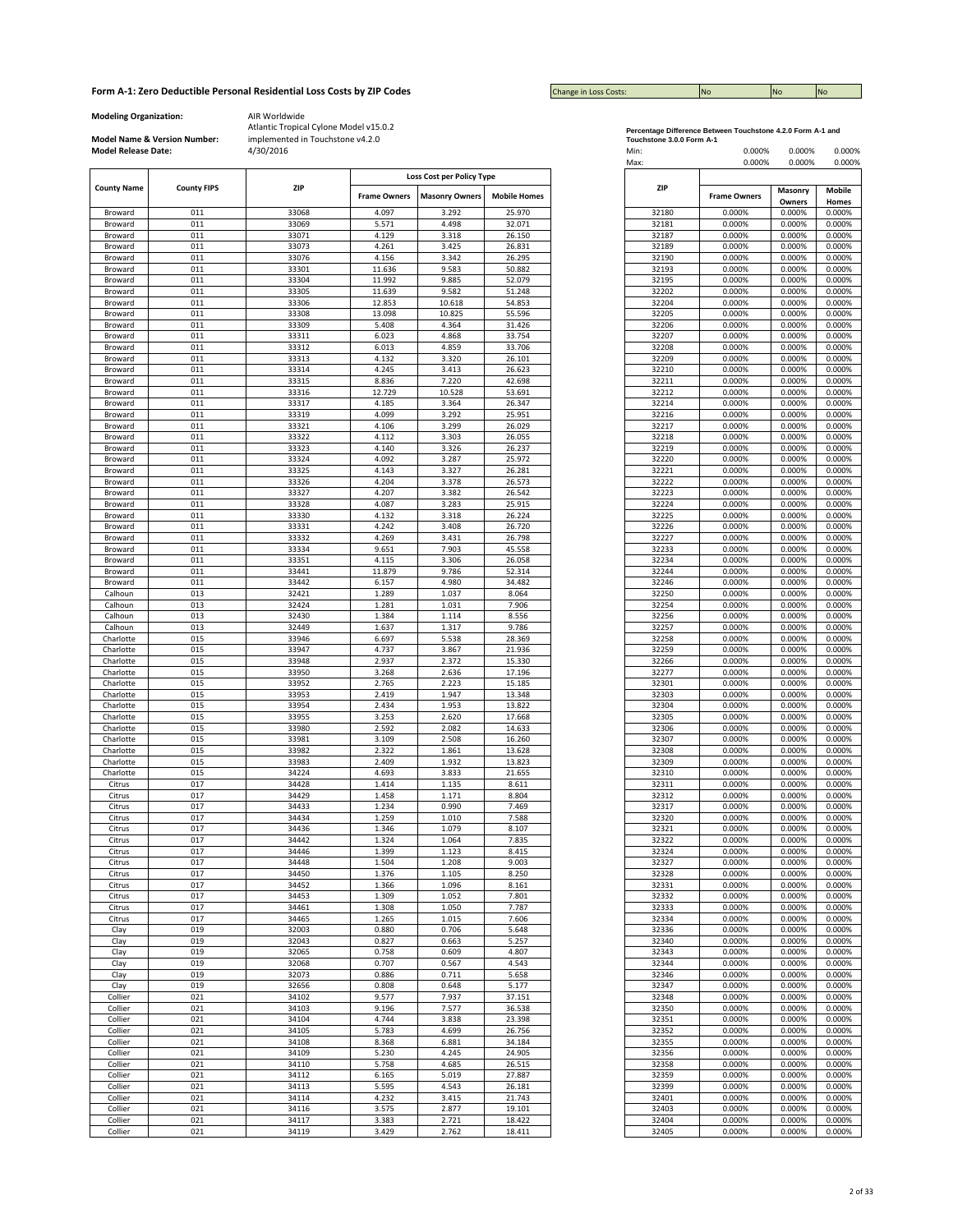| <b>Change in Loss Costs:</b> | <b>INO</b> | <b>No</b> | <b>No</b> |
|------------------------------|------------|-----------|-----------|

**Modeling Organization:** AIR Worldwide

**Model Name & Version Number:**

|                    |                    |            |                     | Loss Cost per Policy Type |                     |       |                     |
|--------------------|--------------------|------------|---------------------|---------------------------|---------------------|-------|---------------------|
| <b>County Name</b> | <b>County FIPS</b> | <b>ZIP</b> |                     |                           | <b>ZIP</b>          |       |                     |
|                    |                    |            | <b>Frame Owners</b> | <b>Masonry Owners</b>     | <b>Mobile Homes</b> |       | <b>Frame Owners</b> |
| Collier            | 021                | 34120      | 3.375               | 2.713                     | 18.468              | 32407 | 0.000%              |
| Collier            | 021                | 34140      | 8.812               | 7.286                     | 35.482              | 32408 | 0.000%              |
|                    | 021                | 34141      | 5.483               | 4.432                     | 26.461              | 32409 | 0.000%              |
| Collier            |                    |            |                     |                           |                     |       |                     |
| Collier            | 021                | 34142      | 3.372               | 2.711                     | 18.825              | 32413 | 0.000%              |
| Collier            | 021                | 34145      | 11.407              | 9.501                     | 42.891              | 32420 | 0.000%              |
| Columbia           | 023                | 32024      | 0.712               | 0.572                     | 4.557               | 32421 | 0.000%              |
| Columbia           | 023                | 32025      | 0.588               | 0.472                     | 3.867               | 32423 | 0.000%              |
| Columbia           | 023                | 32038      | 0.728               | 0.586                     | 4.606               | 32424 | 0.000%              |
| Columbia           | 023                | 32055      | 0.564               | 0.453                     | 3.749               | 32425 | 0.000%              |
| Columbia           | 023                | 32061      | 0.659               | 0.529                     | 4.251               | 32426 | 0.000%              |
| DeSoto             | 027                | 34266      | 2.263               | 1.812                     | 13.741              | 32427 | 0.000%              |
| DeSoto             | 027                | 34269      | 2.299               | 1.843                     | 13.469              | 32428 | 0.000%              |
| Dixie              | 029                | 32628      | 0.834               | 0.673                     | 5.229               | 32430 | 0.000%              |
|                    | 029                | 32648      | 2.212               | 1.805                     | 11.184              | 32431 | 0.000%              |
| Dixie<br>Dixie     | 029                | 32680      |                     |                           |                     | 32433 |                     |
|                    |                    |            | 0.912               | 0.736                     | 5.727               |       | 0.000%              |
| Duval<br>Duval     | 031                | 32202      | 0.808               | 0.649                     | 5.211               | 32435 | 0.000%              |
|                    | 031                | 32204      | 0.782               | 0.628                     | 5.077               | 32437 | 0.000%              |
| Duval              | 031                | 32205      | 0.778               | 0.625                     | 5.098               | 32438 | 0.000%              |
| Duval              | 031                | 32206      | 0.783               | 0.629                     | 5.064               | 32439 | 0.000%              |
|                    | 031                | 32207      | 0.823               | 0.661                     | 5.318               | 32440 | 0.000%              |
|                    | 031                | 32208      | 0.717               | 0.576                     | 4.688               | 32442 | 0.000%              |
|                    | 031                | 32209      | 0.761               | 0.612                     | 4.956               | 32443 | 0.000%              |
| Duval              | 031                | 32210      | 0.803               | 0.646                     | 5.225               | 32444 | 0.000%              |
| Duval<br>Duval     | 031                | 32211      | 0.822               | 0.662                     | 5.245               | 32445 | 0.000%              |
|                    | 031                | 32212      | 0.854               | 0.686                     | 5.473               | 32446 | 0.000%              |
|                    |                    |            |                     |                           |                     |       |                     |
| Duval              | 031                | 32214      | 0.862               | 0.692                     | 5.518               | 32448 | 0.000%              |
| Duval<br>Duval     | 031                | 32216      | 0.858               | 0.690                     | 5.508               | 32449 | 0.000%              |
|                    | 031                | 32217      | 0.861               | 0.692                     | 5.555               | 32455 | 0.000%              |
| Duval              | 031                | 32218      | 0.696               | 0.560                     | 4.519               | 32456 | 0.000%              |
|                    | 031                | 32219      | 0.641               | 0.515                     | 4.240               | 32459 | 0.000%              |
| Duval<br>Duval     | 031                | 32220      | 0.648               | 0.521                     | 4.185               | 32460 | 0.000%              |
| Duval              | 031                | 32221      | 0.675               | 0.542                     | 4.360               | 32462 | 0.000%              |
|                    |                    |            |                     |                           |                     |       |                     |
|                    | 031                | 32222      | 0.705               | 0.566                     | 4.561               | 32464 | 0.000%              |
| Duval              | 031                | 32223      | 0.900               | 0.723                     | 5.757               | 32465 | 0.000%              |
| Duval              | 031                | 32224      | 1.022               | 0.823                     | 6.416               | 32466 | 0.000%              |
| Duval              | 031                | 32225      | 0.910               | 0.733                     | 5.795               | 32501 | 0.000%              |
| Duval              | 031                | 32226      | 0.807               | 0.651                     | 5.103               | 32502 | 0.000%              |
| Duval              | 031                | 32227      | 2.441               | 1.996                     | 12.902              | 32503 | 0.000%              |
| Duval              | 031                | 32233      | 2.168               | 1.768                     | 11.679              | 32504 | 0.000%              |
| Duval              | 031                | 32234      | 0.587               | 0.471                     | 3.900               | 32505 | 0.000%              |
|                    |                    |            |                     |                           |                     |       |                     |
| Duval              | 031                | 32244      | 0.864               | 0.694                     | 5.619               | 32506 | 0.000%              |
| Duval              | 031                | 32246      | 0.828               | 0.666                     | 5.291               | 32507 | 0.000%              |
| Duval              | 031                | 32250      | 2.147               | 1.747                     | 11.556              | 32508 | 0.000%              |
| Duval              | 031                | 32254      | 0.769               | 0.618                     | 5.002               | 32511 | 0.000%              |
| Duval              | 031                | 32256      | 0.806               | 0.648                     | 5.219               | 32514 | 0.000%              |
| Duval              | 031                | 32257      | 0.901               | 0.725                     | 5.751               | 32526 | 0.000%              |
|                    | 031                | 32258      | 0.839               | 0.676                     | 5.391               | 32531 | 0.000%              |
| Duval<br>Duval     | 031                | 32266      | 2.278               | 1.864                     | 11.995              |       | 0.000%              |
|                    |                    |            |                     |                           |                     | 32533 |                     |
|                    | 031                | 32277      | 0.757               | 0.609                     | 4.912               | 32534 | 0.000%              |
| Escambia           | 033                | 32501      | 6.394               | 5.206                     | 30.744              | 32535 | 0.000%              |
| Escambia           | 033                | 32502      | 6.994               | 5.702                     | 32.931              | 32536 | 0.000%              |
| Escambia           | 033                | 32503      | 5.868               | 4.771                     | 28.720              | 32539 | 0.000%              |
| Escambia           | 033                | 32504      | 5.165               | 4.186                     | 26.077              | 32541 | 0.000%              |
| Escambia           | 033                | 32505      | 4.779               | 3.878                     | 24.671              | 32542 | 0.000%              |
| Escambia           | 033                | 32506      | 5.302               | 4.296                     | 26.875              | 32544 | 0.000%              |
| Escambia           | 033                | 32507      | 9.151               | 7.493                     | 39.539              | 32547 | 0.000%              |
|                    |                    |            |                     |                           |                     |       |                     |
| Escambia           | 033                | 32508      | 10.764              | 8.863                     | 44.338              | 32548 | 0.000%              |
| Escambia           | 033                | 32511      | 5.982               | 4.863                     | 29.160              | 32550 | 0.000%              |
| Escambia           | 033                | 32514      | 3.807               | 3.074                     | 20.630              | 32561 | 0.000%              |
| Escambia           | 033                | 32526      | 2.993               | 2.414                     | 17.375              | 32563 | 0.000%              |
| Escambia           | 033                | 32533      | 2.464               | 1.984                     | 14.867              | 32564 | 0.000%              |
| Escambia           | 033                | 32534      | 2.780               | 2.240                     | 16.285              | 32565 | 0.000%              |
| Escambia           | 033                | 32535      | 1.451               | 1.166                     | 9.662               | 32566 | 0.000%              |
| Escambia           | 033                | 32568      | 1.563               | 1.257                     | 10.257              | 32567 | 0.000%              |
|                    |                    |            |                     |                           |                     |       |                     |
| Escambia           | 033                | 32577      | 1.947               | 1.565                     | 12.294              | 32568 | 0.000%              |
| Flagler            | 035                | 32110      | 0.989               | 0.793                     | 6.765               | 32569 | 0.000%              |
| Flagler            | 035                | 32136      | 3.368               | 2.724                     | 17.657              | 32570 | 0.000%              |
| Flagler            | 035                | 32137      | 2.195               | 1.769                     | 12.496              | 32571 | 0.000%              |
| Flagler            | 035                | 32164      | 1.324               | 1.062                     | 8.560               | 32577 | 0.000%              |
| Franklin           | 037                | 32320      | 7.369               | 6.066                     | 29.509              | 32578 | 0.000%              |
|                    | 037                | 32322      | 5.799               | 4.768                     | 23.778              | 32579 | 0.000%              |
| Franklin           |                    |            |                     |                           |                     |       |                     |
| Franklin           | 037                | 32328      | 7.301               | 6.028                     | 29.686              | 32580 | 0.000%              |
| Gadsden            | 039                | 32324      | 0.881               | 0.708                     | 5.620               | 32583 | 0.000%              |
| Gadsden            | 039                | 32332      | 0.845               | 0.679                     | 5.342               | 32601 | 0.000%              |
| Gadsden            | 039                | 32333      | 0.743               | 0.597                     | 4.706               | 32603 | 0.000%              |
| Gadsden            | 039                | 32343      | 0.873               | 0.703                     | 5.381               | 32605 | 0.000%              |
|                    | 039                |            |                     |                           | 5.477               |       |                     |
| Gadsden            |                    | 32351      | 0.875               | 0.704                     |                     | 32606 | 0.000%              |
| Gadsden            | 039                | 32352      | 0.797               | 0.641                     | 5.069               | 32607 | 0.000%              |
| Gilchrist          | 041                | 32619      | 0.871               | 0.702                     | 5.276               | 32608 | 0.000%              |
| Gilchrist          | 041                | 32693      | 1.013               | 0.820                     | 5.957               | 32609 | 0.000%              |
| Glades             | 043                | 33471      | 3.039               | 2.438                     | 18.046              | 32611 | 0.000%              |
|                    | 045                | 32456      | 5.538               | 4.511                     | 25.401              | 32615 | 0.000%              |
| Gulf               | 045                | 32465      | 1.976               | 1.591                     | 11.404              | 32617 | 0.000%              |
| Gulf               |                    |            |                     |                           |                     |       |                     |

| Percentage Difference Between Touchstone 4.2.0 Form A-1 and |  |
|-------------------------------------------------------------|--|
| Touchstone 3.0.0 Form A-1                                   |  |

| <b>Model Release Date:</b> | Model Name & Version Number: | implemented in Touchstone v4.2.0<br>4/30/2016 |                     |                                                    |                     | Touchstone 3.0.0 Form A-1<br>Min:<br>Max: | 0.000%<br>0.000%    | 0.000%<br>0.000% | 0.000%<br>0.000% |
|----------------------------|------------------------------|-----------------------------------------------|---------------------|----------------------------------------------------|---------------------|-------------------------------------------|---------------------|------------------|------------------|
| <b>County Name</b>         | <b>County FIPS</b>           | <b>ZIP</b>                                    | <b>Frame Owners</b> | Loss Cost per Policy Type<br><b>Masonry Owners</b> | <b>Mobile Homes</b> | ZIP                                       | <b>Frame Owners</b> | Masonry          | Mobile           |
|                            |                              |                                               |                     |                                                    |                     |                                           |                     | Owners           | Homes            |
| Collier<br>Collier         | 021<br>021                   | 34120<br>34140                                | 3.375<br>8.812      | 2.713<br>7.286                                     | 18.468<br>35.482    | 32407<br>32408                            | 0.000%<br>0.000%    | 0.000%<br>0.000% | 0.000%<br>0.000% |
| Collier                    | 021                          | 34141                                         | 5.483               | 4.432                                              | 26.461              | 32409                                     | 0.000%              | 0.000%           | 0.000%           |
| Collier                    | 021                          | 34142                                         | 3.372               | 2.711                                              | 18.825              | 32413                                     | 0.000%              | 0.000%           | 0.000%           |
| Collier                    | 021                          | 34145                                         | 11.407              | 9.501                                              | 42.891              | 32420                                     | 0.000%              | 0.000%           | 0.000%           |
| Columbia                   | 023                          | 32024                                         | 0.712               | 0.572                                              | 4.557               | 32421                                     | 0.000%              | 0.000%           | 0.000%           |
| Columbia<br>Columbia       | 023<br>023                   | 32025<br>32038                                | 0.588<br>0.728      | 0.472<br>0.586                                     | 3.867<br>4.606      | 32423<br>32424                            | 0.000%<br>0.000%    | 0.000%<br>0.000% | 0.000%<br>0.000% |
| Columbia                   | 023                          | 32055                                         | 0.564               | 0.453                                              | 3.749               | 32425                                     | 0.000%              | 0.000%           | 0.000%           |
| Columbia                   | 023                          | 32061                                         | 0.659               | 0.529                                              | 4.251               | 32426                                     | 0.000%              | 0.000%           | 0.000%           |
| DeSoto                     | 027                          | 34266                                         | 2.263               | 1.812                                              | 13.741              | 32427                                     | 0.000%              | 0.000%           | 0.000%           |
| DeSoto<br>Dixie            | 027<br>029                   | 34269<br>32628                                | 2.299<br>0.834      | 1.843<br>0.673                                     | 13.469<br>5.229     | 32428<br>32430                            | 0.000%<br>0.000%    | 0.000%<br>0.000% | 0.000%<br>0.000% |
| Dixie                      | 029                          | 32648                                         | 2.212               | 1.805                                              | 11.184              | 32431                                     | 0.000%              | 0.000%           | 0.000%           |
| Dixie                      | 029                          | 32680                                         | 0.912               | 0.736                                              | 5.727               | 32433                                     | 0.000%              | 0.000%           | 0.000%           |
| Duval                      | 031                          | 32202                                         | 0.808               | 0.649                                              | 5.211               | 32435                                     | 0.000%              | 0.000%           | 0.000%           |
| Duval                      | 031                          | 32204                                         | 0.782               | 0.628                                              | 5.077               | 32437                                     | 0.000%              | 0.000%           | 0.000%           |
| Duval<br>Duval             | 031<br>031                   | 32205<br>32206                                | 0.778<br>0.783      | 0.625<br>0.629                                     | 5.098<br>5.064      | 32438<br>32439                            | 0.000%<br>0.000%    | 0.000%<br>0.000% | 0.000%<br>0.000% |
| Duval                      | 031                          | 32207                                         | 0.823               | 0.661                                              | 5.318               | 32440                                     | 0.000%              | 0.000%           | 0.000%           |
| Duval                      | 031                          | 32208                                         | 0.717               | 0.576                                              | 4.688               | 32442                                     | 0.000%              | 0.000%           | 0.000%           |
| Duval                      | 031                          | 32209                                         | 0.761               | 0.612                                              | 4.956               | 32443                                     | 0.000%              | 0.000%           | 0.000%           |
| Duval                      | 031                          | 32210                                         | 0.803               | 0.646                                              | 5.225               | 32444                                     | 0.000%              | 0.000%           | 0.000%           |
| Duval<br>Duval             | 031<br>031                   | 32211<br>32212                                | 0.822<br>0.854      | 0.662<br>0.686                                     | 5.245<br>5.473      | 32445<br>32446                            | 0.000%<br>0.000%    | 0.000%<br>0.000% | 0.000%<br>0.000% |
| Duval                      | 031                          | 32214                                         | 0.862               | 0.692                                              | 5.518               | 32448                                     | 0.000%              | 0.000%           | 0.000%           |
| Duval                      | 031                          | 32216                                         | 0.858               | 0.690                                              | 5.508               | 32449                                     | 0.000%              | 0.000%           | 0.000%           |
| Duval                      | 031                          | 32217                                         | 0.861               | 0.692                                              | 5.555               | 32455                                     | 0.000%              | 0.000%           | 0.000%           |
| Duval                      | 031                          | 32218                                         | 0.696               | 0.560                                              | 4.519               | 32456                                     | 0.000%              | 0.000%           | 0.000%           |
| Duval<br>Duval             | 031<br>031                   | 32219<br>32220                                | 0.641<br>0.648      | 0.515<br>0.521                                     | 4.240<br>4.185      | 32459<br>32460                            | 0.000%<br>0.000%    | 0.000%<br>0.000% | 0.000%<br>0.000% |
| Duval                      | 031                          | 32221                                         | 0.675               | 0.542                                              | 4.360               | 32462                                     | 0.000%              | 0.000%           | 0.000%           |
| Duval                      | 031                          | 32222                                         | 0.705               | 0.566                                              | 4.561               | 32464                                     | 0.000%              | 0.000%           | 0.000%           |
| Duval                      | 031                          | 32223                                         | 0.900               | 0.723                                              | 5.757               | 32465                                     | 0.000%              | 0.000%           | 0.000%           |
| Duval                      | 031                          | 32224                                         | 1.022               | 0.823                                              | 6.416               | 32466                                     | 0.000%              | 0.000%           | 0.000%           |
| Duval                      | 031                          | 32225                                         | 0.910<br>0.807      | 0.733                                              | 5.795<br>5.103      | 32501<br>32502                            | 0.000%              | 0.000%           | 0.000%           |
| Duval<br>Duval             | 031<br>031                   | 32226<br>32227                                | 2.441               | 0.651<br>1.996                                     | 12.902              | 32503                                     | 0.000%<br>0.000%    | 0.000%<br>0.000% | 0.000%<br>0.000% |
| Duval                      | 031                          | 32233                                         | 2.168               | 1.768                                              | 11.679              | 32504                                     | 0.000%              | 0.000%           | 0.000%           |
| Duval                      | 031                          | 32234                                         | 0.587               | 0.471                                              | 3.900               | 32505                                     | 0.000%              | 0.000%           | 0.000%           |
| Duval                      | 031                          | 32244                                         | 0.864               | 0.694                                              | 5.619               | 32506                                     | 0.000%              | 0.000%           | 0.000%           |
| Duval                      | 031                          | 32246                                         | 0.828               | 0.666                                              | 5.291               | 32507                                     | 0.000%              | 0.000%           | 0.000%           |
| Duval<br>Duval             | 031<br>031                   | 32250<br>32254                                | 2.147<br>0.769      | 1.747<br>0.618                                     | 11.556<br>5.002     | 32508<br>32511                            | 0.000%<br>0.000%    | 0.000%<br>0.000% | 0.000%<br>0.000% |
| Duval                      | 031                          | 32256                                         | 0.806               | 0.648                                              | 5.219               | 32514                                     | 0.000%              | 0.000%           | 0.000%           |
| Duval                      | 031                          | 32257                                         | 0.901               | 0.725                                              | 5.751               | 32526                                     | 0.000%              | 0.000%           | 0.000%           |
| Duval                      | 031                          | 32258                                         | 0.839               | 0.676                                              | 5.391               | 32531                                     | 0.000%              | 0.000%           | 0.000%           |
| Duval                      | 031                          | 32266                                         | 2.278               | 1.864                                              | 11.995              | 32533                                     | 0.000%              | 0.000%           | 0.000%           |
| Duval<br>Escambia          | 031<br>033                   | 32277<br>32501                                | 0.757<br>6.394      | 0.609<br>5.206                                     | 4.912<br>30.744     | 32534<br>32535                            | 0.000%<br>0.000%    | 0.000%<br>0.000% | 0.000%<br>0.000% |
| Escambia                   | 033                          | 32502                                         | 6.994               | 5.702                                              | 32.931              | 32536                                     | 0.000%              | 0.000%           | 0.000%           |
| Escambia                   | 033                          | 32503                                         | 5.868               | 4.771                                              | 28.720              | 32539                                     | 0.000%              | 0.000%           | 0.000%           |
| Escambia                   | 033                          | 32504                                         | 5.165               | 4.186                                              | 26.077              | 32541                                     | 0.000%              | 0.000%           | 0.000%           |
| Escambia                   | 033                          | 32505                                         | 4.779               | 3.878                                              | 24.671              | 32542                                     | 0.000%              | 0.000%           | 0.000%           |
| Escambia<br>Escambia       | 033<br>033                   | 32506<br>32507                                | 5.302<br>9.151      | 4.296<br>7.493                                     | 26.875<br>39.539    | 32544<br>32547                            | 0.000%<br>0.000%    | 0.000%<br>0.000% | 0.000%<br>0.000% |
| Escambia                   | 033                          | 32508                                         | 10.764              | 8.863                                              | 44.338              | 32548                                     | 0.000%              | 0.000%           | 0.000%           |
| Escambia                   | 033                          | 32511                                         | 5.982               | 4.863                                              | 29.160              | 32550                                     | 0.000%              | 0.000%           | 0.000%           |
| Escambia                   | 033                          | 32514                                         | 3.807               | 3.074                                              | 20.630              | 32561                                     | 0.000%              | 0.000%           | 0.000%           |
| Escambia<br>Escambia       | 033<br>033                   | 32526<br>32533                                | 2.993<br>2.464      | 2.414<br>1.984                                     | 17.375<br>14.867    | 32563<br>32564                            | 0.000%<br>0.000%    | 0.000%<br>0.000% | 0.000%<br>0.000% |
| Escambia                   | 033                          | 32534                                         | 2.780               | 2.240                                              | 16.285              | 32565                                     | 0.000%              | 0.000%           | 0.000%           |
| Escambia                   | 033                          | 32535                                         | 1.451               | 1.166                                              | 9.662               | 32566                                     | 0.000%              | 0.000%           | 0.000%           |
| Escambia                   | 033                          | 32568                                         | 1.563               | 1.257                                              | 10.257              | 32567                                     | 0.000%              | 0.000%           | 0.000%           |
| Escambia                   | 033                          | 32577                                         | 1.947               | 1.565                                              | 12.294              | 32568                                     | 0.000%              | 0.000%           | 0.000%           |
| Flagler<br>Flagler         | 035<br>035                   | 32110<br>32136                                | 0.989<br>3.368      | 0.793<br>2.724                                     | 6.765<br>17.657     | 32569<br>32570                            | 0.000%<br>0.000%    | 0.000%<br>0.000% | 0.000%<br>0.000% |
| Flagler                    | 035                          | 32137                                         | 2.195               | 1.769                                              | 12.496              | 32571                                     | 0.000%              | 0.000%           | 0.000%           |
| Flagler                    | 035                          | 32164                                         | 1.324               | 1.062                                              | 8.560               | 32577                                     | 0.000%              | 0.000%           | 0.000%           |
| Franklin                   | 037                          | 32320                                         | 7.369               | 6.066                                              | 29.509              | 32578                                     | 0.000%              | 0.000%           | 0.000%           |
| Franklin                   | 037                          | 32322                                         | 5.799               | 4.768                                              | 23.778              | 32579                                     | 0.000%              | 0.000%           | 0.000%           |
| Franklin                   | 037<br>039                   | 32328<br>32324                                | 7.301               | 6.028<br>0.708                                     | 29.686              | 32580                                     | 0.000%              | 0.000%           | 0.000%           |
| Gadsden<br>Gadsden         | 039                          | 32332                                         | 0.881<br>0.845      | 0.679                                              | 5.620<br>5.342      | 32583<br>32601                            | 0.000%<br>0.000%    | 0.000%<br>0.000% | 0.000%<br>0.000% |
| Gadsden                    | 039                          | 32333                                         | 0.743               | 0.597                                              | 4.706               | 32603                                     | 0.000%              | 0.000%           | 0.000%           |
| Gadsden                    | 039                          | 32343                                         | 0.873               | 0.703                                              | 5.381               | 32605                                     | 0.000%              | 0.000%           | 0.000%           |
| Gadsden                    | 039                          | 32351                                         | 0.875               | 0.704                                              | 5.477               | 32606                                     | 0.000%              | 0.000%           | 0.000%           |
| Gadsden                    | 039                          | 32352                                         | 0.797               | 0.641                                              | 5.069               | 32607                                     | 0.000%              | 0.000%           | 0.000%           |
| Gilchrist<br>Gilchrist     | 041<br>041                   | 32619<br>32693                                | 0.871<br>1.013      | 0.702<br>0.820                                     | 5.276<br>5.957      | 32608<br>32609                            | 0.000%<br>0.000%    | 0.000%<br>0.000% | 0.000%<br>0.000% |
| Glades                     | 043                          | 33471                                         | 3.039               | 2.438                                              | 18.046              | 32611                                     | 0.000%              | 0.000%           | 0.000%           |
| Gulf                       | 045                          | 32456                                         | 5.538               | 4.511                                              | 25.401              | 32615                                     | 0.000%              | 0.000%           | 0.000%           |
| Gulf                       | 045                          | 32465                                         | 1.976               | 1.591                                              | 11.404              | 32617                                     | 0.000%              | 0.000%           | 0.000%           |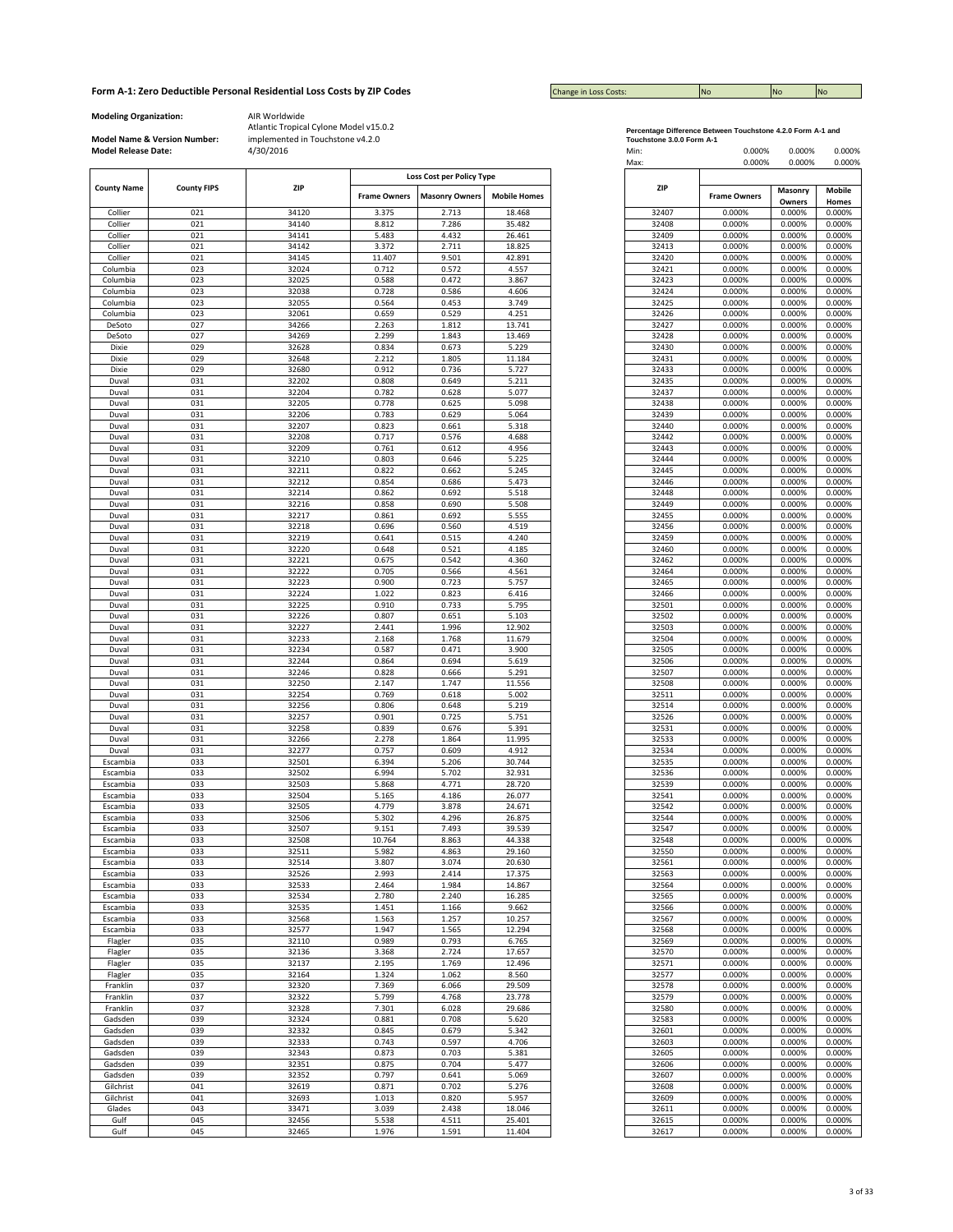| <b>Change in Loss Costs:</b> | <b>INO</b> | <b>No</b> | <b>No</b> |
|------------------------------|------------|-----------|-----------|

**Modeling Organization:** AIR Worldwide

**Model Name & Version Number:**

|                     |                    |       |                     | Loss Cost per Policy Type |                     |
|---------------------|--------------------|-------|---------------------|---------------------------|---------------------|
| <b>County Name</b>  | <b>County FIPS</b> | ZIP   |                     |                           |                     |
|                     |                    |       | <b>Frame Owners</b> | <b>Masonry Owners</b>     | <b>Mobile Homes</b> |
|                     |                    |       |                     |                           |                     |
| Hamilton            | 047                | 32052 | 0.473               | 0.379                     | 3.215               |
| Hamilton            | 047                | 32053 | 0.469               | 0.376                     | 3.195               |
| Hamilton            | 047                | 32096 | 0.533               | 0.428                     | 3.590               |
|                     |                    |       |                     |                           |                     |
| Hardee              | 049                | 33834 | 2.053               | 1.645                     | 12.315              |
| Hardee              | 049                | 33865 | 2.119               | 1.699                     | 12.475              |
| Hardee              | 049                | 33873 | 2.090               | 1.676                     | 12.586              |
| Hardee              | 049                | 33890 | 2.067               | 1.655                     | 12.514              |
|                     |                    |       |                     |                           |                     |
| Hendry              | 051                | 33440 | 3.943               | 3.163                     | 22.088              |
| Hendry              | 051                | 33935 | 3.089               | 2.483                     | 17.264              |
|                     | 053                | 34601 | 1.475               | 1.186                     | 8.542               |
| Hernando            |                    |       |                     |                           |                     |
| Hernando            | 053                | 34602 | 1.515               | 1.219                     | 8.890               |
| Hernando            | 053                | 34604 | 1.640               | 1.322                     | 9.480               |
| Hernando            | 053                | 34606 | 2.463               | 1.997                     | 12.936              |
|                     |                    |       |                     |                           |                     |
| Hernando            | 053                | 34607 | 3.549               | 2.899                     | 16.758              |
| Hernando            | 053                | 34608 | 1.844               | 1.488                     | 10.359              |
| Hernando            | 053                | 34609 | 1.722               | 1.387                     | 9.817               |
|                     |                    |       |                     |                           |                     |
| Hernando            | 053                | 34613 | 1.675               | 1.350                     | 9.633               |
| Hernando            | 053                | 34614 | 1.546               | 1.245                     | 9.030               |
| Highlands           | 055                | 33825 | 1.981               | 1.586                     | 12.252              |
|                     |                    |       |                     |                           |                     |
| Highlands           | 055                | 33852 | 2.669               | 2.139                     | 16.246              |
| Highlands           | 055                | 33857 | 3.123               | 2.506                     | 18.687              |
| Highlands           | 055                | 33870 | 2.009               | 1.608                     | 12.473              |
|                     |                    |       |                     |                           |                     |
| Highlands           | 055                | 33872 | 1.988               | 1.591                     | 12.362              |
| Highlands           | 055                | 33875 | 2.088               | 1.671                     | 12.891              |
| Highlands           | 055                | 33876 | 2.821               | 2.261                     | 16.460              |
| Highlands           | 055                | 33960 | 2.512               | 2.011                     | 15.479              |
|                     |                    |       |                     |                           |                     |
| <b>Hillsborough</b> | 057                | 33510 | 1.833               | 1.474                     | 10.863              |
| Hillsborough        | 057                | 33511 | 1.930               | 1.553                     | 11.278              |
| Hillsborough        | 057                | 33527 | 1.781               | 1.428                     | 10.529              |
| Hillsborough        | 057                | 33534 | 2.851               | 2.309                     | 15.099              |
|                     |                    |       |                     |                           |                     |
| Hillsborough        | 057                | 33547 | 1.933               | 1.550                     | 11.357              |
| Hillsborough        | 057                | 33548 | 1.926               | 1.555                     | 10.845              |
| Hillsborough        | 057                | 33549 | 1.884               | 1.521                     | 10.738              |
|                     |                    |       |                     |                           |                     |
| Hillsborough        | 057                | 33556 | 1.983               | 1.604                     | 11.003              |
| Hillsborough        | 057                | 33558 | 2.001               | 1.619                     | 11.080              |
| Hillsborough        | 057                | 33563 | 1.808               | 1.451                     | 10.831              |
|                     |                    |       |                     |                           |                     |
| Hillsborough        | 057                | 33565 | 1.788               | 1.435                     | 10.618              |
| Hillsborough        | 057                | 33566 | 1.794               | 1.439                     | 10.781              |
| Hillsborough        | 057                | 33567 | 1.752               | 1.405                     | 10.590              |
| Hillsborough        | 057                | 33569 | 2.075               | 1.671                     | 11.963              |
|                     |                    |       |                     |                           |                     |
| Hillsborough        | 057                | 33570 | 3.253               | 2.635                     | 17.171              |
| Hillsborough        | 057                | 33572 | 3.275               | 2.658                     | 17.047              |
| Hillsborough        | 057                | 33573 | 2.393               | 1.927                     | 13.501              |
|                     |                    |       |                     |                           |                     |
| Hillsborough        | 057                | 33578 | 2.437               | 1.969                     | 13.380              |
| Hillsborough        | 057                | 33579 | 2.147               | 1.728                     | 12.354              |
| Hillsborough        | 057                | 33584 | 1.756               | 1.411                     | 10.544              |
|                     |                    |       |                     |                           |                     |
| Hillsborough        | 057                | 33592 | 1.773               | 1.427                     | 10.550              |
| Hillsborough        | 057                | 33594 | 1.828               | 1.468                     | 10.682              |
| Hillsborough        | 057                | 33596 | 1.921               | 1.542                     | 11.096              |
|                     |                    |       |                     |                           |                     |
| Hillsborough        | 057                | 33598 | 2.229               | 1.791                     | 12.819              |
| Hillsborough        | 057                | 33602 | 2.851               | 2.315                     | 14.617              |
| Hillsborough        | 057                | 33603 | 2.431               | 1.967                     | 12.999              |
|                     |                    |       |                     |                           |                     |
| Hillsborough        | 057                | 33604 | 1.964               | 1.584                     | 11.141              |
| Hillsborough        | 057                | 33605 | 2.487               | 2.015                     | 13.207              |
| Hillsborough        | 057                | 33606 | 3.264               | 2.659                     | 16.169              |
| Hillsborough        | 057                | 33607 | 3.283               | 2.675                     | 16.069              |
| Hillsborough        |                    |       |                     |                           |                     |
|                     | 057                | 33609 | 3.678               | 3.014                     | 17.339              |
| Hillsborough        | 057                | 33610 | 1.943               | 1.566                     | 11.094              |
| Hillsborough        | 057                | 33611 | 4.582               | 3.761                     | 20.849              |
| Hillsborough        | 057                | 33612 | 1.853               | 1.493                     | 10.673              |
|                     |                    |       |                     |                           |                     |
| Hillsborough        | 057                | 33613 | 1.856               | 1.496                     | 10.663              |
| Hillsborough        | 057                | 33614 | 2.465               | 1.998                     | 12.960              |
| Hillsborough        | 057                | 33615 | 3.435               | 2.815                     | 16.331              |
|                     |                    |       |                     |                           |                     |
| Hillsborough        | 057                | 33616 | 5.029               | 4.143                     | 21.807              |
| Hillsborough        | 057                | 33617 | 1.823               | 1.469                     | 10.569              |
| Hillsborough        | 057                | 33618 | 1.919               | 1.547                     | 10.854              |
|                     |                    |       |                     |                           |                     |
| Hillsborough        | 057                | 33619 | 2.370               | 1.916                     | 12.892              |
| Hillsborough        | 057                | 33620 | 1.833               | 1.478                     | 10.598              |
| Hillsborough        | 057                | 33621 | 4.858               | 3.999                     | 20.847              |
| Hillsborough        | 057                | 33624 | 1.977               | 1.596                     | 11.042              |
|                     |                    |       |                     |                           |                     |
| Hillsborough        | 057                | 33625 | 2.153               | 1.742                     | 11.685              |
| Hillsborough        | 057                | 33626 | 2.546               | 2.068                     | 13.362              |
|                     |                    |       |                     |                           |                     |
| Hillsborough        | 057                | 33629 | 3.929               | 3.228                     | 18.028              |
| Hillsborough        | 057                | 33634 | 3.262               | 2.685                     | 15.248              |
| Hillsborough        | 057                | 33635 | 3.038               | 2.493                     | 14.506              |
|                     |                    |       |                     |                           |                     |
| Hillsborough        | 057                | 33637 | 1.795               | 1.445                     | 10.495              |
| Hillsborough        | 057                | 33647 | 1.820               | 1.468                     | 10.677              |
| Holmes              | 059                | 32425 | 1.125               | 0.904                     | 7.273               |
| Holmes              | 059                | 32464 | 1.139               | 0.915                     | 7.381               |
|                     |                    |       |                     |                           |                     |
| <b>Indian River</b> | 061                | 00087 | 3.156               | 2.534                     | 18.615              |
| <b>Indian River</b> | 061                | 32948 | 3.419               | 2.748                     | 19.970              |
| <b>Indian River</b> | 061                | 32958 | 6.635               | 5.393                     | 31.214              |
|                     |                    |       |                     |                           |                     |
| <b>Indian River</b> | 061                | 32960 | 7.707               | 6.280                     | 35.678              |

|                           | Percentage Difference Between Touchstone 4.2.0 Form A-1 and |  |
|---------------------------|-------------------------------------------------------------|--|
| Touchstone 3 0 0 Form A-1 |                                                             |  |

| <b>Model Release Date:</b>   | Model Name & Version Number: | implemented in Touchstone v4.2.0<br>4/30/2016 |                     |                                  |                     | Touchstone 3.0.0 Form A-1<br>Min: | 0.000%              | 0.000%            | 0.000%                 |
|------------------------------|------------------------------|-----------------------------------------------|---------------------|----------------------------------|---------------------|-----------------------------------|---------------------|-------------------|------------------------|
| <b>County Name</b>           | <b>County FIPS</b>           | ZIP                                           |                     | <b>Loss Cost per Policy Type</b> |                     | Max:<br>ZIP                       | 0.000%              | 0.000%            | 0.000%                 |
|                              |                              |                                               | <b>Frame Owners</b> | <b>Masonry Owners</b>            | <b>Mobile Homes</b> |                                   | <b>Frame Owners</b> | Masonry<br>Owners | <b>Mobile</b><br>Homes |
| Hamilton                     | 047                          | 32052                                         | 0.473               | 0.379                            | 3.215               | 32618                             | 0.000%              | 0.000%            | 0.000%                 |
| Hamilton                     | 047                          | 32053                                         | 0.469               | 0.376                            | 3.195               | 32619                             | 0.000%              | 0.000%            | 0.000%                 |
| Hamilton                     | 047                          | 32096                                         | 0.533               | 0.428                            | 3.590               | 32621                             | 0.000%              | 0.000%            | 0.000%                 |
| Hardee                       | 049<br>049                   | 33834                                         | 2.053<br>2.119      | 1.645<br>1.699                   | 12.315<br>12.475    | 32622<br>32625                    | 0.000%<br>0.000%    | 0.000%<br>0.000%  | 0.000%<br>0.000%       |
| Hardee<br>Hardee             | 049                          | 33865<br>33873                                | 2.090               | 1.676                            | 12.586              | 32626                             | 0.000%              | 0.000%            | 0.000%                 |
| Hardee                       | 049                          | 33890                                         | 2.067               | 1.655                            | 12.514              | 32628                             | 0.000%              | 0.000%            | 0.000%                 |
| Hendry                       | 051                          | 33440                                         | 3.943               | 3.163                            | 22.088              | 32631                             | 0.000%              | 0.000%            | 0.000%                 |
| Hendry                       | 051                          | 33935                                         | 3.089               | 2.483                            | 17.264              | 32640                             | 0.000%              | 0.000%            | 0.000%                 |
| Hernando                     | 053                          | 34601                                         | 1.475               | 1.186                            | 8.542               | 32641                             | 0.000%              | 0.000%            | 0.000%                 |
| Hernando                     | 053                          | 34602                                         | 1.515               | 1.219                            | 8.890               | 32643                             | 0.000%              | 0.000%            | 0.000%                 |
| Hernando                     | 053                          | 34604                                         | 1.640               | 1.322                            | 9.480               | 32648                             | 0.000%              | 0.000%            | 0.000%                 |
| Hernando<br>Hernando         | 053<br>053                   | 34606<br>34607                                | 2.463<br>3.549      | 1.997<br>2.899                   | 12.936<br>16.758    | 32653<br>32656                    | 0.000%<br>0.000%    | 0.000%<br>0.000%  | 0.000%<br>0.000%       |
| Hernando                     | 053                          | 34608                                         | 1.844               | 1.488                            | 10.359              | 32666                             | 0.000%              | 0.000%            | 0.000%                 |
| Hernando                     | 053                          | 34609                                         | 1.722               | 1.387                            | 9.817               | 32667                             | 0.000%              | 0.000%            | 0.000%                 |
| Hernando                     | 053                          | 34613                                         | 1.675               | 1.350                            | 9.633               | 32668                             | 0.000%              | 0.000%            | 0.000%                 |
| Hernando                     | 053                          | 34614                                         | 1.546               | 1.245                            | 9.030               | 32669                             | 0.000%              | 0.000%            | 0.000%                 |
| Highlands                    | 055                          | 33825                                         | 1.981               | 1.586                            | 12.252              | 32680                             | 0.000%              | 0.000%            | 0.000%                 |
| Highlands                    | 055                          | 33852                                         | 2.669               | 2.139                            | 16.246              | 32686                             | 0.000%              | 0.000%            | 0.000%                 |
| Highlands                    | 055                          | 33857                                         | 3.123               | 2.506                            | 18.687              | 32693                             | 0.000%              | 0.000%            | 0.000%                 |
| Highlands                    | 055                          | 33870                                         | 2.009               | 1.608                            | 12.473              | 32694                             | 0.000%              | 0.000%            | 0.000%                 |
| Highlands                    | 055                          | 33872                                         | 1.988               | 1.591                            | 12.362              | 32696                             | 0.000%              | 0.000%            | 0.000%                 |
| Highlands<br>Highlands       | 055<br>055                   | 33875<br>33876                                | 2.088<br>2.821      | 1.671<br>2.261                   | 12.891<br>16.460    | 32701<br>32702                    | 0.000%<br>0.000%    | 0.000%<br>0.000%  | 0.000%<br>0.000%       |
| Highlands                    | 055                          | 33960                                         | 2.512               | 2.011                            | 15.479              | 32703                             | 0.000%              | 0.000%            | 0.000%                 |
| Hillsborough                 | 057                          | 33510                                         | 1.833               | 1.474                            | 10.863              | 32707                             | 0.000%              | 0.000%            | 0.000%                 |
| Hillsborough                 | 057                          | 33511                                         | 1.930               | 1.553                            | 11.278              | 32708                             | 0.000%              | 0.000%            | 0.000%                 |
| Hillsborough                 | 057                          | 33527                                         | 1.781               | 1.428                            | 10.529              | 32709                             | 0.000%              | 0.000%            | 0.000%                 |
| Hillsborough                 | 057                          | 33534                                         | 2.851               | 2.309                            | 15.099              | 32712                             | 0.000%              | 0.000%            | 0.000%                 |
| Hillsborough                 | 057                          | 33547                                         | 1.933               | 1.550                            | 11.357              | 32713                             | 0.000%              | 0.000%            | 0.000%                 |
| Hillsborough                 | 057                          | 33548                                         | 1.926               | 1.555                            | 10.845              | 32714                             | 0.000%              | 0.000%            | 0.000%                 |
| Hillsborough                 | 057                          | 33549                                         | 1.884               | 1.521                            | 10.738              | 32720                             | 0.000%              | 0.000%            | 0.000%                 |
| Hillsborough<br>Hillsborough | 057<br>057                   | 33556<br>33558                                | 1.983<br>2.001      | 1.604<br>1.619                   | 11.003<br>11.080    | 32724<br>32725                    | 0.000%<br>0.000%    | 0.000%<br>0.000%  | 0.000%<br>0.000%       |
| Hillsborough                 | 057                          | 33563                                         | 1.808               | 1.451                            | 10.831              | 32726                             | 0.000%              | 0.000%            | 0.000%                 |
| Hillsborough                 | 057                          | 33565                                         | 1.788               | 1.435                            | 10.618              | 32730                             | 0.000%              | 0.000%            | 0.000%                 |
| Hillsborough                 | 057                          | 33566                                         | 1.794               | 1.439                            | 10.781              | 32732                             | 0.000%              | 0.000%            | 0.000%                 |
| Hillsborough                 | 057                          | 33567                                         | 1.752               | 1.405                            | 10.590              | 32735                             | 0.000%              | 0.000%            | 0.000%                 |
| Hillsborough                 | 057                          | 33569                                         | 2.075               | 1.671                            | 11.963              | 32736                             | 0.000%              | 0.000%            | 0.000%                 |
| Hillsborough                 | 057                          | 33570                                         | 3.253               | 2.635                            | 17.171              | 32738                             | 0.000%              | 0.000%            | 0.000%                 |
| Hillsborough                 | 057                          | 33572                                         | 3.275               | 2.658                            | 17.047              | 32744                             | 0.000%              | 0.000%            | 0.000%                 |
| Hillsborough                 | 057                          | 33573                                         | 2.393               | 1.927                            | 13.501              | 32746                             | 0.000%              | 0.000%            | 0.000%                 |
| Hillsborough                 | 057                          | 33578                                         | 2.437               | 1.969                            | 13.380              | 32750                             | 0.000%              | 0.000%            | 0.000%                 |
| Hillsborough<br>Hillsborough | 057<br>057                   | 33579<br>33584                                | 2.147<br>1.756      | 1.728<br>1.411                   | 12.354<br>10.544    | 32751<br>32754                    | 0.000%<br>0.000%    | 0.000%<br>0.000%  | 0.000%<br>0.000%       |
| Hillsborough                 | 057                          | 33592                                         | 1.773               | 1.427                            | 10.550              | 32757                             | 0.000%              | 0.000%            | 0.000%                 |
| Hillsborough                 | 057                          | 33594                                         | 1.828               | 1.468                            | 10.682              | 32759                             | 0.000%              | 0.000%            | 0.000%                 |
| Hillsborough                 | 057                          | 33596                                         | 1.921               | 1.542                            | 11.096              | 32763                             | 0.000%              | 0.000%            | 0.000%                 |
| Hillsborough                 | 057                          | 33598                                         | 2.229               | 1.791                            | 12.819              | 32764                             | 0.000%              | 0.000%            | 0.000%                 |
| Hillsborough                 | 057                          | 33602                                         | 2.851               | 2.315                            | 14.617              | 32765                             | 0.000%              | 0.000%            | 0.000%                 |
| Hillsborough                 | 057                          | 33603                                         | 2.431               | 1.967                            | 12.999              | 32766                             | 0.000%              | 0.000%            | 0.000%                 |
| Hillsborough                 | 057                          | 33604                                         | 1.964               | 1.584                            | 11.141              | 32767                             | 0.000%              | 0.000%            | 0.000%                 |
| Hillsborough<br>Hillsborough | 057<br>057                   | 33605<br>33606                                | 2.487<br>3.264      | 2.015<br>2.659                   | 13.207<br>16.169    | 32771<br>32773                    | 0.000%<br>0.000%    | 0.000%<br>0.000%  | 0.000%<br>0.000%       |
| Hillsborough                 | 057                          | 33607                                         | 3.283               | 2.675                            | 16.069              | 32776                             | 0.000%              | 0.000%            | 0.000%                 |
| Hillsborough                 | 057                          | 33609                                         | 3.678               | 3.014                            | 17.339              | 32778                             | 0.000%              | 0.000%            | 0.000%                 |
| Hillsborough                 | 057                          | 33610                                         | 1.943               | 1.566                            | 11.094              | 32779                             | 0.000%              | 0.000%            | 0.000%                 |
| Hillsborough                 | 057                          | 33611                                         | 4.582               | 3.761                            | 20.849              | 32780                             | 0.000%              | 0.000%            | 0.000%                 |
| Hillsborough                 | 057                          | 33612                                         | 1.853               | 1.493                            | 10.673              | 32784                             | 0.000%              | 0.000%            | 0.000%                 |
| Hillsborough                 | 057                          | 33613                                         | 1.856               | 1.496                            | 10.663              | 32789                             | 0.000%              | 0.000%            | 0.000%                 |
| Hillsborough<br>Hillsborough | 057<br>057                   | 33614                                         | 2.465               | 1.998                            | 12.960              | 32792                             | 0.000%              | 0.000%            | 0.000%                 |
| Hillsborough                 | 057                          | 33615<br>33616                                | 3.435<br>5.029      | 2.815<br>4.143                   | 16.331<br>21.807    | 32796<br>32798                    | 0.000%<br>0.000%    | 0.000%<br>0.000%  | 0.000%<br>0.000%       |
| Hillsborough                 | 057                          | 33617                                         | 1.823               | 1.469                            | 10.569              | 32801                             | 0.000%              | 0.000%            | 0.000%                 |
| Hillsborough                 | 057                          | 33618                                         | 1.919               | 1.547                            | 10.854              | 32803                             | 0.000%              | 0.000%            | 0.000%                 |
| Hillsborough                 | 057                          | 33619                                         | 2.370               | 1.916                            | 12.892              | 32804                             | 0.000%              | 0.000%            | 0.000%                 |
| Hillsborough                 | 057                          | 33620                                         | 1.833               | 1.478                            | 10.598              | 32805                             | 0.000%              | 0.000%            | 0.000%                 |
| Hillsborough                 | 057                          | 33621                                         | 4.858               | 3.999                            | 20.847              | 32806                             | 0.000%              | 0.000%            | 0.000%                 |
| Hillsborough                 | 057                          | 33624                                         | 1.977               | 1.596                            | 11.042              | 32807                             | 0.000%              | 0.000%            | 0.000%                 |
| Hillsborough                 | 057                          | 33625                                         | 2.153               | 1.742                            | 11.685              | 32808                             | 0.000%              | 0.000%            | 0.000%                 |
| Hillsborough                 | 057                          | 33626                                         | 2.546               | 2.068                            | 13.362              | 32809                             | 0.000%              | 0.000%            | 0.000%                 |
| Hillsborough                 | 057                          | 33629                                         | 3.929               | 3.228                            | 18.028              | 32810                             | 0.000%              | 0.000%            | 0.000%                 |
| Hillsborough                 | 057                          | 33634                                         | 3.262               | 2.685                            | 15.248              | 32811                             | 0.000%              | 0.000%            | 0.000%                 |
| Hillsborough<br>Hillsborough | 057<br>057                   | 33635<br>33637                                | 3.038<br>1.795      | 2.493<br>1.445                   | 14.506<br>10.495    | 32812<br>32814                    | 0.000%<br>0.000%    | 0.000%<br>0.000%  | 0.000%<br>0.000%       |
| Hillsborough                 | 057                          | 33647                                         | 1.820               | 1.468                            | 10.677              | 32815                             | 0.000%              | 0.000%            | 0.000%                 |
| Holmes                       | 059                          | 32425                                         | 1.125               | 0.904                            | 7.273               | 32816                             | 0.000%              | 0.000%            | 0.000%                 |
| Holmes                       | 059                          | 32464                                         | 1.139               | 0.915                            | 7.381               | 32817                             | 0.000%              | 0.000%            | 0.000%                 |
| <b>Indian River</b>          | 061                          | 00087                                         | 3.156               | 2.534                            | 18.615              | 32818                             | 0.000%              | 0.000%            | 0.000%                 |
| <b>Indian River</b>          | 061                          | 32948                                         | 3.419               | 2.748                            | 19.970              | 32819                             | 0.000%              | 0.000%            | 0.000%                 |
| <b>Indian River</b>          | 061                          | 32958                                         | 6.635               | 5.393                            | 31.214              | 32820                             | 0.000%              | 0.000%            | 0.000%                 |
| Indian River                 | 061                          | 32960                                         | 7.707               | 6.280                            | 35.678              | 32821                             | 0.000%              | 0.000%            | 0.000%                 |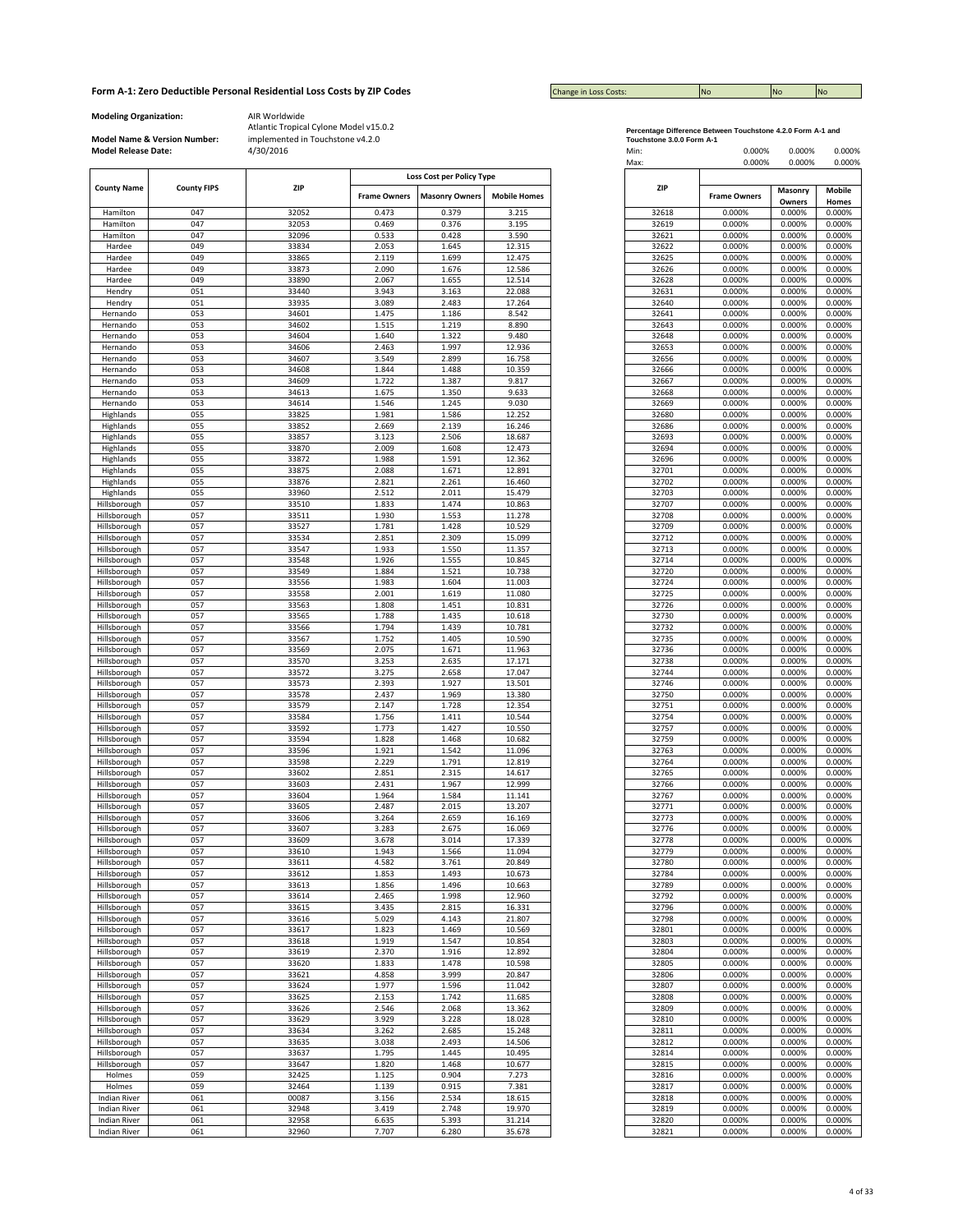| <b>Change in Loss Costs:</b> | <b>INO</b> | <b>No</b> | <b>No</b> |
|------------------------------|------------|-----------|-----------|

**Modeling Organization:** AIR Worldwide

**Model Name & Version Number:**

|                                            |                    |                |                     | Loss Cost per Policy Type |                     |                |                     |         |        |
|--------------------------------------------|--------------------|----------------|---------------------|---------------------------|---------------------|----------------|---------------------|---------|--------|
| <b>County Name</b>                         | <b>County FIPS</b> | ZIP            | <b>Frame Owners</b> | <b>Masonry Owners</b>     | <b>Mobile Homes</b> | ZIP            | <b>Frame Owners</b> | Masonry | Mobile |
|                                            |                    |                | 7.397               |                           |                     |                | 0.000%              | Owners  | Homes  |
| <b>Indian River</b><br><b>Indian River</b> | 061                | 32962          |                     | 6.024                     | 34.866              | 32822          |                     | 0.000%  | 0.000% |
|                                            | 061                | 32963          | 11.494              | 9.501                     | 47.350              | 32824          | 0.000%              | 0.000%  | 0.000% |
| <b>Indian River</b>                        | 061                | 32966          | 4.102               | 3.302                     | 22.941              | 32825          | 0.000%              | 0.000%  | 0.000% |
| <b>Indian River</b>                        | 061                | 32967          | 5.167               | 4.178                     | 26.719              | 32826          | 0.000%              | 0.000%  | 0.000% |
| <b>Indian River</b>                        | 061                | 32968          | 5.004               | 4.037                     | 26.640              | 32827          | 0.000%              | 0.000%  | 0.000% |
| Jackson                                    | 063                | 32420          | 1.297               | 1.043                     | 8.182               | 32828          | 0.000%              | 0.000%  | 0.000% |
| Jackson                                    | 063                | 32423          | 0.847               | 0.681                     | 5.494               | 32829          | 0.000%              | 0.000%  | 0.000% |
| Jackson                                    | 063                | 32426          | 0.950               | 0.763                     | 6.105               | 32830          | 0.000%              | 0.000%  | 0.000% |
| Jackson                                    | 063                | 32431          | 1.072               | 0.861                     | 6.994               | 32831          | 0.000%              | 0.000%  | 0.000% |
| Jackson                                    | 063                | 32440          | 1.014               | 0.814                     | 6.646               | 32832          | 0.000%              | 0.000%  | 0.000% |
| Jackson                                    | 063                | 32442          | 1.004               | 0.807                     | 6.332               | 32833          | 0.000%              | 0.000%  | 0.000% |
| Jackson                                    | 063                | 32443          | 0.928               | 0.746                     | 5.946               | 32835          | 0.000%              | 0.000%  | 0.000% |
| Jackson                                    | 063                | 32445          | 0.847               | 0.681                     | 5.505               | 32836          | 0.000%              | 0.000%  | 0.000% |
| Jackson                                    | 063                | 32446          | 0.970               | 0.779                     | 6.175               | 32837          | 0.000%              | 0.000%  | 0.000% |
| Jackson                                    | 063                | 32448          | 1.029               | 0.827                     | 6.698               | 32839          | 0.000%              | 0.000%  | 0.000% |
| Jackson                                    | 063                | 32460          | 0.923               | 0.742                     | 5.872               | 32901          | 0.000%              | 0.000%  | 0.000% |
| Jefferson                                  | 065                | 32336          | 0.673               | 0.541                     | 4.367               | 32903          | 0.000%              | 0.000%  | 0.000% |
| Jefferson                                  | 065                | 32344          | 0.617               | 0.496                     | 4.060               | 32904          | 0.000%              | 0.000%  | 0.000% |
| Lafayette                                  | 067                | 32013          | 0.728               | 0.585                     | 4.487               | 32905          | 0.000%              | 0.000%  | 0.000% |
| Lafayette                                  | 067                | 32066          | 0.753               | 0.605                     | 4.650               | 32907          | 0.000%              | 0.000%  | 0.000% |
| Lake                                       | 069                | 32102          | 1.151               | 0.922                     | 7.424               | 32908          | 0.000%              | 0.000%  | 0.000% |
| Lake                                       | 069                | 32159          | 1.385               | 1.109                     | 8.698               | 32909          | 0.000%              | 0.000%  | 0.000% |
| Lake                                       | 069                | 32702          | 1.102               | 0.882                     | 7.227               | 32920          | 0.000%              | 0.000%  | 0.000% |
| Lake                                       | 069                | 32726          | 1.698               | 1.361                     | 10.490              | 32922          | 0.000%              | 0.000%  | 0.000% |
| Lake                                       | 069                | 32735          | 1.609               | 1.289                     | 9.973               | 32925          | 0.000%              | 0.000%  | 0.000% |
| Lake                                       | 069                | 32736          | 1.288               | 1.031                     | 8.301               | 32926          | 0.000%              | 0.000%  | 0.000% |
| Lake                                       | 069                | 32757          | 1.678               | 1.344                     | 10.408              | 32927          | 0.000%              | 0.000%  | 0.000% |
| Lake                                       | 069                | 32767          | 1.109               | 0.887                     | 7.286               | 32931          | 0.000%              | 0.000%  | 0.000% |
| Lake                                       | 069                | 32776          | 1.313               | 1.051                     | 8.451               | 32934          | 0.000%              | 0.000%  | 0.000% |
| Lake                                       | 069                | 32778          | 1.856               | 1.488                     | 11.303              | 32935          | 0.000%              | 0.000%  | 0.000% |
| Lake                                       | 069                | 32784          | 1.364               | 1.092                     | 8.660               | 32937          | 0.000%              | 0.000%  | 0.000% |
| Lake                                       | 069                | 34705          | 2.028               | 1.627                     | 12.166              | 32940          | 0.000%              | 0.000%  | 0.000% |
| Lake                                       | 069                | 34711          | 1.867               | 1.496                     | 11.435              | 32948          | 0.000%              | 0.000%  | 0.000% |
|                                            | 069                |                |                     | 1.259                     | 9.933               |                | 0.000%              | 0.000%  | 0.000% |
| Lake                                       | 069                | 34714<br>34715 | 1.572<br>1.970      | 1.579                     | 11.964              | 32949<br>32950 | 0.000%              | 0.000%  | 0.000% |
| Lake                                       |                    |                |                     |                           |                     |                |                     |         | 0.000% |
| Lake                                       | 069                | 34731          | 1.569               | 1.257                     | 9.676<br>9.977      | 32951          | 0.000%              | 0.000%  |        |
| Lake                                       | 069                | 34736          | 1.611               | 1.291                     |                     | 32952          | 0.000%              | 0.000%  | 0.000% |
| Lake                                       | 069                | 34737          | 1.784               | 1.430                     | 10.956              | 32953          | 0.000%              | 0.000%  | 0.000% |
| Lake                                       | 069                | 34748          | 1.706               | 1.366                     | 10.474              | 32955          | 0.000%              | 0.000%  | 0.000% |
| Lake                                       | 069                | 34753          | 1.558               | 1.248                     | 9.670               | 32958          | 0.000%              | 0.000%  | 0.000% |
| Lake                                       | 069                | 34756          | 2.101               | 1.684                     | 12.684              | 32960          | 0.000%              | 0.000%  | 0.000% |
| Lake                                       | 069                | 34762          | 1.687               | 1.351                     | 10.353              | 32962          | 0.000%              | 0.000%  | 0.000% |
| Lake                                       | 069                | 34788          | 1.859               | 1.490                     | 11.299              | 32963          | 0.000%              | 0.000%  | 0.000% |
| Lake                                       | 069                | 34797          | 1.683               | 1.348                     | 10.421              | 32966          | 0.000%              | 0.000%  | 0.000% |
| Lee                                        | 071                | 33901          | 2.678               | 2.153                     | 14.955              | 32967          | 0.000%              | 0.000%  | 0.000% |
| Lee                                        | 071                | 33903          | 2.587               | 2.076                     | 14.687              | 32968          | 0.000%              | 0.000%  | 0.000% |
| Lee                                        | 071                | 33904          | 3.081               | 2.482                     | 15.955              | 32976          | 0.000%              | 0.000%  | 0.000% |
| Lee                                        | 071                | 33905          | 2.644               | 2.123                     | 15.058              | 33004          | 0.000%              | 0.000%  | 0.000% |
| Lee                                        | 071                | 33907          | 2.853               | 2.297                     | 15.632              | 33009          | 0.000%              | 0.000%  | 0.000% |
| Lee                                        | 071                | 33908          | 4.624               | 3.762                     | 21.778              | 33010          | 0.000%              | 0.000%  | 0.000% |
| Lee                                        | 071                | 33909          | 2.613               | 2.097                     | 14.761              | 33012          | 0.000%              | 0.000%  | 0.000% |
| Lee                                        | 071                | 33912          | 2.947               | 2.371                     | 16.147              | 33013          | 0.000%              | 0.000%  | 0.000% |
| Lee                                        | 071                | 33913          | 2.948               | 2.371                     | 16.246              | 33014          | 0.000%              | 0.000%  | 0.000% |
| Lee                                        | 071                | 33914          | 3.686               | 2.979                     | 18.121              | 33015          | 0.000%              | 0.000%  | 0.000% |
| Lee                                        | 071                | 33916          | 2.673               | 2.147                     | 15.005              | 33016          | 0.000%              | 0.000%  | 0.000% |
| Lee                                        | 071                | 33917          | 2.527               | 2.027                     | 14.496              | 33018          | 0.000%              | 0.000%  | 0.000% |
| Lee                                        | 071                | 33919          | 3.073               | 2.480                     | 16.452              | 33019          | 0.000%              | 0.000%  | 0.000% |
| Lee                                        | 071                | 33920          | 2.830               | 2.272                     | 16.056              | 33020          | 0.000%              | 0.000%  | 0.000% |
| Lee                                        | 071                | 33921          | 8.420               | 6.980                     | 34.582              | 33021          | 0.000%              | 0.000%  | 0.000% |
| Lee                                        | 071                | 33922          | 5.947               | 4.844                     | 27.826              | 33023          | 0.000%              | 0.000%  | 0.000% |
| Lee                                        | 071                | 33924          | 8.909               | 7.364                     | 36.392              | 33024          | 0.000%              | 0.000%  | 0.000% |
| Lee                                        | 071                | 33928          | 3.655               | 2.950                     | 19.148              | 33025          | 0.000%              | 0.000%  | 0.000% |
| Lee                                        | 071                | 33931          | 7.162               | 5.927                     | 28.719              | 33026          | 0.000%              | 0.000%  | 0.000% |
| Lee                                        | 071                | 33936          | 3.102               | 2.495                     | 17.051              | 33027          | 0.000%              | 0.000%  | 0.000% |
| Lee                                        | 071                | 33956          | 5.605               | 4.579                     | 25.576              | 33028          | 0.000%              | 0.000%  | 0.000% |
| Lee                                        | 071                | 33957          | 9.972               | 8.298                     | 38.017              | 33029          | 0.000%              | 0.000%  | 0.000% |
| Lee                                        | 071                | 33966          | 2.830               | 2.275                     | 15.703              | 33030          | 0.000%              | 0.000%  | 0.000% |
| Lee                                        | 071                | 33967          | 3.443               | 2.775                     | 18.205              | 33031          | 0.000%              | 0.000%  | 0.000% |
| Lee                                        | 071                | 33971          | 2.806               | 2.255                     | 15.654              | 33032          | 0.000%              | 0.000%  | 0.000% |
| Lee                                        | 071                | 33972          | 3.058               | 2.461                     | 16.878              | 33033          | 0.000%              | 0.000%  | 0.000% |
| Lee                                        | 071                | 33973          | 2.816               | 2.263                     | 15.770              | 33034          | 0.000%              | 0.000%  | 0.000% |
| Lee                                        | 071                | 33974          | 3.223               | 2.593                     | 17.609              | 33035          | 0.000%              | 0.000%  | 0.000% |
| Lee                                        | 071                | 33976          | 2.935               | 2.362                     | 16.323              | 33036          | 0.000%              | 0.000%  | 0.000% |
| Lee                                        | 071                | 33990          | 2.744               | 2.203                     | 15.284              | 33037          | 0.000%              | 0.000%  | 0.000% |
| Lee                                        | 071                | 33991          | 3.138               | 2.522                     | 16.935              | 33039          | 0.000%              | 0.000%  | 0.000% |
| Lee                                        | 071                | 33993          | 3.048               | 2.447                     | 16.739              | 33040          | 0.000%              | 0.000%  | 0.000% |
| Lee                                        | 071                | 34134          | 6.832               | 5.596                     | 29.407              | 33042          | 0.000%              | 0.000%  | 0.000% |
| Lee                                        | 071                | 34135          | 4.084               | 3.301                     | 20.813              | 33043          | 0.000%              | 0.000%  | 0.000% |
| Leon                                       | 073                | 32301          | 0.827               | 0.664                     | 5.133               | 33050          | 0.000%              | 0.000%  | 0.000% |
| Leon                                       | 073                | 32303          | 0.835               | 0.672                     | 5.177               | 33054          | 0.000%              | 0.000%  | 0.000% |
| Leon                                       | 073                | 32304          | 0.840               | 0.675                     | 5.192               | 33055          | 0.000%              | 0.000%  | 0.000% |
| Leon                                       | 073                | 32305          | 0.880               | 0.707                     | 5.356               | 33056          | 0.000%              | 0.000%  | 0.000% |
|                                            | 073                | 32306          | 0.832               | 0.669                     | 5.157               | 33060          | 0.000%              | 0.000%  | 0.000% |
| Leon                                       |                    |                |                     |                           |                     |                |                     |         |        |

|                        | Percentage Difference Between Touchstone 4.2.0 Form A-1 and |  |
|------------------------|-------------------------------------------------------------|--|
| Toughoises 200 Farm Ad |                                                             |  |

| <b>Model Release Date:</b>                 | Model Name & Version Number: | implemented in Touchstone v4.2.0<br>4/30/2016 |                     |                                  |                     | Touchstone 3.0.0 Form A-1<br>Min:<br>Max: | 0.000%<br>0.000%    | 0.000%<br>0.000%  | 0.000%<br>0.000%       |
|--------------------------------------------|------------------------------|-----------------------------------------------|---------------------|----------------------------------|---------------------|-------------------------------------------|---------------------|-------------------|------------------------|
| <b>County Name</b>                         | <b>County FIPS</b>           | ZIP                                           |                     | <b>Loss Cost per Policy Type</b> |                     | ZIP                                       |                     |                   |                        |
|                                            |                              |                                               | <b>Frame Owners</b> | <b>Masonry Owners</b>            | <b>Mobile Homes</b> |                                           | <b>Frame Owners</b> | Masonry<br>Owners | <b>Mobile</b><br>Homes |
| <b>Indian River</b>                        | 061                          | 32962                                         | 7.397               | 6.024                            | 34.866              | 32822                                     | 0.000%              | 0.000%            | 0.000%                 |
| <b>Indian River</b>                        | 061                          | 32963                                         | 11.494              | 9.501                            | 47.350              | 32824                                     | 0.000%              | 0.000%            | 0.000%                 |
| <b>Indian River</b><br><b>Indian River</b> | 061<br>061                   | 32966<br>32967                                | 4.102<br>5.167      | 3.302<br>4.178                   | 22.941<br>26.719    | 32825<br>32826                            | 0.000%<br>0.000%    | 0.000%<br>0.000%  | 0.000%<br>0.000%       |
| <b>Indian River</b>                        | 061                          | 32968                                         | 5.004               | 4.037                            | 26.640              | 32827                                     | 0.000%              | 0.000%            | 0.000%                 |
| Jackson                                    | 063                          | 32420                                         | 1.297               | 1.043                            | 8.182               | 32828                                     | 0.000%              | 0.000%            | 0.000%                 |
| Jackson                                    | 063                          | 32423                                         | 0.847               | 0.681                            | 5.494               | 32829                                     | 0.000%              | 0.000%            | 0.000%                 |
| Jackson                                    | 063                          | 32426                                         | 0.950               | 0.763                            | 6.105               | 32830                                     | 0.000%              | 0.000%            | 0.000%                 |
| Jackson                                    | 063                          | 32431                                         | 1.072               | 0.861                            | 6.994               | 32831                                     | 0.000%              | 0.000%            | 0.000%                 |
| Jackson                                    | 063                          | 32440                                         | 1.014               | 0.814                            | 6.646               | 32832                                     | 0.000%              | 0.000%            | 0.000%                 |
| Jackson                                    | 063                          | 32442                                         | 1.004               | 0.807                            | 6.332               | 32833                                     | 0.000%              | 0.000%            | 0.000%                 |
| Jackson                                    | 063                          | 32443                                         | 0.928               | 0.746                            | 5.946               | 32835                                     | 0.000%              | 0.000%            | 0.000%                 |
| Jackson                                    | 063                          | 32445                                         | 0.847               | 0.681                            | 5.505               | 32836                                     | 0.000%              | 0.000%            | 0.000%                 |
| Jackson                                    | 063                          | 32446                                         | 0.970               | 0.779                            | 6.175               | 32837                                     | 0.000%              | 0.000%            | 0.000%                 |
| Jackson                                    | 063                          | 32448                                         | 1.029               | 0.827                            | 6.698               | 32839                                     | 0.000%              | 0.000%            | 0.000%                 |
| Jackson                                    | 063                          | 32460                                         | 0.923               | 0.742                            | 5.872               | 32901                                     | 0.000%              | 0.000%            | 0.000%                 |
| Jefferson                                  | 065                          | 32336                                         | 0.673               | 0.541                            | 4.367               | 32903                                     | 0.000%              | 0.000%            | 0.000%                 |
| Jefferson                                  | 065<br>067                   | 32344                                         | 0.617               | 0.496<br>0.585                   | 4.060<br>4.487      | 32904<br>32905                            | 0.000%<br>0.000%    | 0.000%<br>0.000%  | 0.000%<br>0.000%       |
| Lafayette<br>Lafayette                     | 067                          | 32013<br>32066                                | 0.728<br>0.753      | 0.605                            | 4.650               | 32907                                     | 0.000%              | 0.000%            | 0.000%                 |
| Lake                                       | 069                          | 32102                                         | 1.151               | 0.922                            | 7.424               | 32908                                     | 0.000%              | 0.000%            | 0.000%                 |
| Lake                                       | 069                          | 32159                                         | 1.385               | 1.109                            | 8.698               | 32909                                     | 0.000%              | 0.000%            | 0.000%                 |
| Lake                                       | 069                          | 32702                                         | 1.102               | 0.882                            | 7.227               | 32920                                     | 0.000%              | 0.000%            | 0.000%                 |
| Lake                                       | 069                          | 32726                                         | 1.698               | 1.361                            | 10.490              | 32922                                     | 0.000%              | 0.000%            | 0.000%                 |
| Lake                                       | 069                          | 32735                                         | 1.609               | 1.289                            | 9.973               | 32925                                     | 0.000%              | 0.000%            | 0.000%                 |
| Lake                                       | 069                          | 32736                                         | 1.288               | 1.031                            | 8.301               | 32926                                     | 0.000%              | 0.000%            | 0.000%                 |
| Lake                                       | 069                          | 32757                                         | 1.678               | 1.344                            | 10.408              | 32927                                     | 0.000%              | 0.000%            | 0.000%                 |
| Lake                                       | 069                          | 32767                                         | 1.109               | 0.887                            | 7.286               | 32931                                     | 0.000%              | 0.000%            | 0.000%                 |
| Lake                                       | 069                          | 32776                                         | 1.313               | 1.051                            | 8.451               | 32934                                     | 0.000%              | 0.000%            | 0.000%                 |
| Lake                                       | 069                          | 32778                                         | 1.856               | 1.488                            | 11.303              | 32935                                     | 0.000%              | 0.000%            | 0.000%                 |
| Lake                                       | 069                          | 32784                                         | 1.364               | 1.092                            | 8.660               | 32937                                     | 0.000%              | 0.000%            | 0.000%                 |
| Lake                                       | 069                          | 34705                                         | 2.028               | 1.627                            | 12.166              | 32940                                     | 0.000%              | 0.000%            | 0.000%                 |
| Lake                                       | 069                          | 34711                                         | 1.867               | 1.496                            | 11.435              | 32948                                     | 0.000%              | 0.000%            | 0.000%                 |
| Lake                                       | 069                          | 34714                                         | 1.572               | 1.259                            | 9.933               | 32949                                     | 0.000%              | 0.000%            | 0.000%                 |
| Lake                                       | 069                          | 34715                                         | 1.970               | 1.579                            | 11.964              | 32950                                     | 0.000%              | 0.000%            | 0.000%                 |
| Lake<br>Lake                               | 069<br>069                   | 34731<br>34736                                | 1.569<br>1.611      | 1.257<br>1.291                   | 9.676<br>9.977      | 32951<br>32952                            | 0.000%<br>0.000%    | 0.000%<br>0.000%  | 0.000%<br>0.000%       |
| Lake                                       | 069                          | 34737                                         | 1.784               | 1.430                            | 10.956              | 32953                                     | 0.000%              | 0.000%            | 0.000%                 |
| Lake                                       | 069                          | 34748                                         | 1.706               | 1.366                            | 10.474              | 32955                                     | 0.000%              | 0.000%            | 0.000%                 |
| Lake                                       | 069                          | 34753                                         | 1.558               | 1.248                            | 9.670               | 32958                                     | 0.000%              | 0.000%            | 0.000%                 |
| Lake                                       | 069                          | 34756                                         | 2.101               | 1.684                            | 12.684              | 32960                                     | 0.000%              | 0.000%            | 0.000%                 |
| Lake                                       | 069                          | 34762                                         | 1.687               | 1.351                            | 10.353              | 32962                                     | 0.000%              | 0.000%            | 0.000%                 |
| Lake                                       | 069                          | 34788                                         | 1.859               | 1.490                            | 11.299              | 32963                                     | 0.000%              | 0.000%            | 0.000%                 |
| Lake                                       | 069                          | 34797                                         | 1.683               | 1.348                            | 10.421              | 32966                                     | 0.000%              | 0.000%            | 0.000%                 |
| Lee                                        | 071                          | 33901                                         | 2.678               | 2.153                            | 14.955              | 32967                                     | 0.000%              | 0.000%            | 0.000%                 |
| Lee                                        | 071                          | 33903                                         | 2.587               | 2.076                            | 14.687              | 32968                                     | 0.000%              | 0.000%            | 0.000%                 |
| Lee                                        | 071                          | 33904                                         | 3.081               | 2.482                            | 15.955              | 32976                                     | 0.000%              | 0.000%            | 0.000%                 |
| Lee                                        | 071                          | 33905                                         | 2.644               | 2.123                            | 15.058              | 33004                                     | 0.000%              | 0.000%            | 0.000%                 |
| Lee                                        | 071                          | 33907                                         | 2.853               | 2.297                            | 15.632              | 33009                                     | 0.000%              | 0.000%            | 0.000%                 |
| Lee                                        | 071                          | 33908                                         | 4.624               | 3.762                            | 21.778              | 33010                                     | 0.000%              | 0.000%            | 0.000%                 |
| Lee                                        | 071<br>071                   | 33909                                         | 2.613               | 2.097                            | 14.761              | 33012<br>33013                            | 0.000%              | 0.000%            | 0.000%                 |
| Lee<br>Lee                                 | 071                          | 33912<br>33913                                | 2.947<br>2.948      | 2.371<br>2.371                   | 16.147<br>16.246    | 33014                                     | 0.000%<br>0.000%    | 0.000%<br>0.000%  | 0.000%<br>0.000%       |
| Lee                                        | 071                          | 33914                                         | 3.686               | 2.979                            | 18.121              | 33015                                     | 0.000%              | 0.000%            | 0.000%                 |
| Lee                                        | 071                          | 33916                                         | 2.673               | 2.147                            | 15.005              | 33016                                     | 0.000%              | 0.000%            | 0.000%                 |
| Lee                                        | 071                          | 33917                                         | 2.527               | 2.027                            | 14.496              | 33018                                     | 0.000%              | 0.000%            | 0.000%                 |
| Lee                                        | 071                          | 33919                                         | 3.073               | 2.480                            | 16.452              | 33019                                     | 0.000%              | 0.000%            | 0.000%                 |
| Lee                                        | 071                          | 33920                                         | 2.830               | 2.272                            | 16.056              | 33020                                     | 0.000%              | 0.000%            | 0.000%                 |
| Lee                                        | 071                          | 33921                                         | 8.420               | 6.980                            | 34.582              | 33021                                     | 0.000%              | 0.000%            | 0.000%                 |
| Lee                                        | 071                          | 33922                                         | 5.947               | 4.844                            | 27.826              | 33023                                     | 0.000%              | 0.000%            | 0.000%                 |
| Lee                                        | 071                          | 33924                                         | 8.909               | 7.364                            | 36.392              | 33024                                     | 0.000%              | 0.000%            | 0.000%                 |
| Lee                                        | 071                          | 33928                                         | 3.655               | 2.950                            | 19.148              | 33025                                     | 0.000%              | 0.000%            | 0.000%                 |
| Lee                                        | 071                          | 33931                                         | 7.162               | 5.927                            | 28.719              | 33026                                     | 0.000%              | 0.000%            | 0.000%                 |
| Lee                                        | 071                          | 33936                                         | 3.102               | 2.495                            | 17.051              | 33027                                     | 0.000%              | 0.000%            | 0.000%                 |
| Lee                                        | 071                          | 33956                                         | 5.605               | 4.579                            | 25.576              | 33028                                     | 0.000%              | 0.000%            | 0.000%                 |
| Lee                                        | 071                          | 33957                                         | 9.972               | 8.298                            | 38.017              | 33029                                     | 0.000%              | 0.000%            | 0.000%                 |
| Lee                                        | 071                          | 33966                                         | 2.830               | 2.275                            | 15.703              | 33030                                     | 0.000%              | 0.000%            | 0.000%                 |
| Lee                                        | 071<br>071                   | 33967<br>33971                                | 3.443<br>2.806      | 2.775<br>2.255                   | 18.205<br>15.654    | 33031<br>33032                            | 0.000%<br>0.000%    | 0.000%<br>0.000%  | 0.000%<br>0.000%       |
| Lee                                        | 071                          | 33972                                         | 3.058               | 2.461                            | 16.878              | 33033                                     | 0.000%              | 0.000%            | 0.000%                 |
| Lee<br>Lee                                 | 071                          | 33973                                         | 2.816               | 2.263                            | 15.770              | 33034                                     | 0.000%              | 0.000%            | 0.000%                 |
| Lee                                        | 071                          | 33974                                         | 3.223               | 2.593                            | 17.609              | 33035                                     | 0.000%              | 0.000%            | 0.000%                 |
| Lee                                        | 071                          | 33976                                         | 2.935               | 2.362                            | 16.323              | 33036                                     | 0.000%              | 0.000%            | 0.000%                 |
| Lee                                        | 071                          | 33990                                         | 2.744               | 2.203                            | 15.284              | 33037                                     | 0.000%              | 0.000%            | 0.000%                 |
| Lee                                        | 071                          | 33991                                         | 3.138               | 2.522                            | 16.935              | 33039                                     | 0.000%              | 0.000%            | 0.000%                 |
| Lee                                        | 071                          | 33993                                         | 3.048               | 2.447                            | 16.739              | 33040                                     | 0.000%              | 0.000%            | 0.000%                 |
| Lee                                        | 071                          | 34134                                         | 6.832               | 5.596                            | 29.407              | 33042                                     | 0.000%              | 0.000%            | 0.000%                 |
| Lee                                        | 071                          | 34135                                         | 4.084               | 3.301                            | 20.813              | 33043                                     | 0.000%              | 0.000%            | 0.000%                 |
| Leon                                       | 073                          | 32301                                         | 0.827               | 0.664                            | 5.133               | 33050                                     | 0.000%              | 0.000%            | 0.000%                 |
| Leon                                       | 073                          | 32303                                         | 0.835               | 0.672                            | 5.177               | 33054                                     | 0.000%              | 0.000%            | 0.000%                 |
| Leon                                       | 073                          | 32304                                         | 0.840               | 0.675                            | 5.192               | 33055                                     | 0.000%              | 0.000%            | 0.000%                 |
| Leon                                       | 073                          | 32305                                         | 0.880               | 0.707                            | 5.356               | 33056                                     | 0.000%              | 0.000%            | 0.000%                 |
| Leon                                       | 073                          | 32306                                         | 0.832               | 0.669                            | 5.157               | 33060                                     | 0.000%              | 0.000%            | 0.000%                 |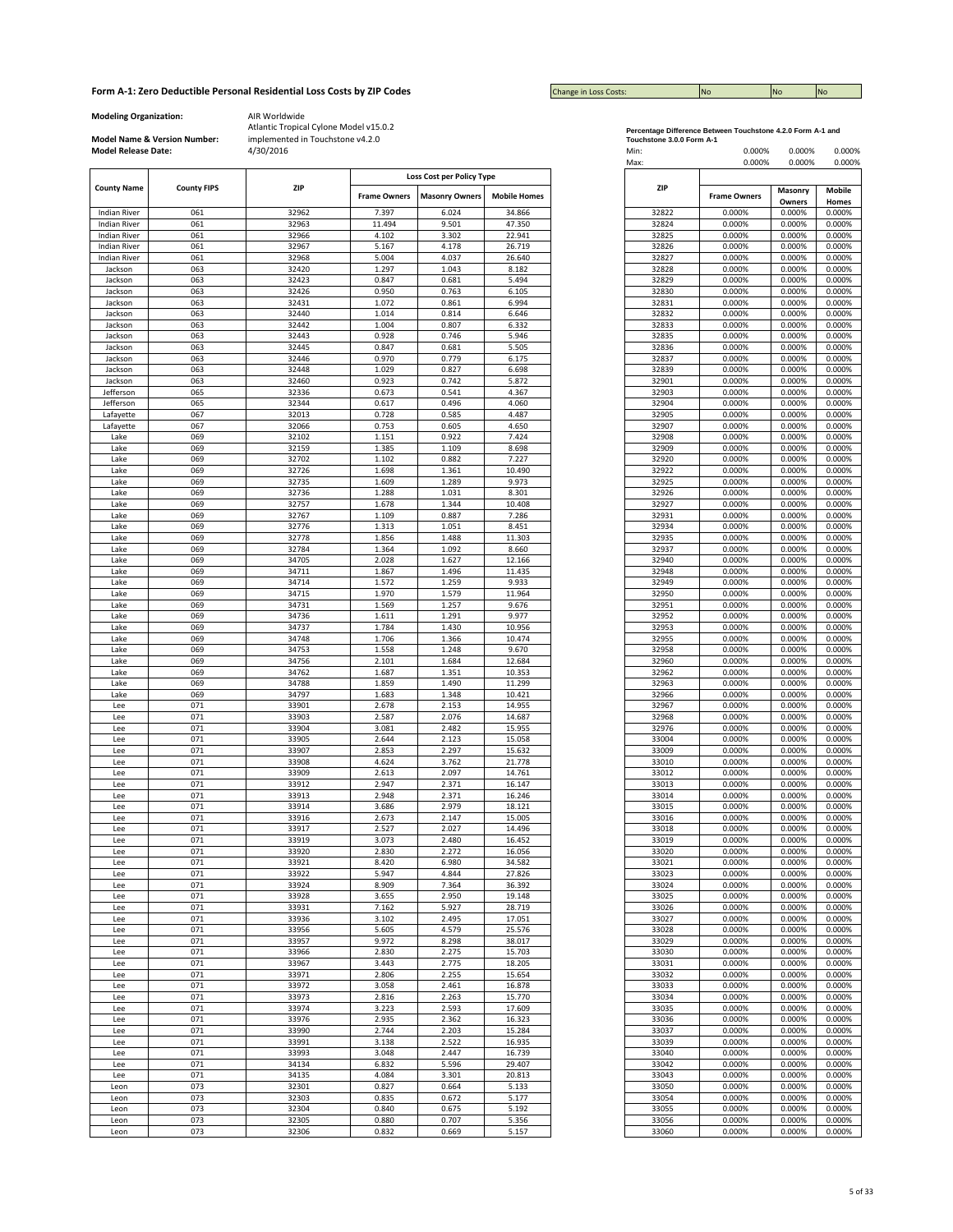| <b>Change in Loss Costs:</b> | <b>INO</b> | <b>No</b> | <b>INO</b> |
|------------------------------|------------|-----------|------------|

**Modeling Organization:** AIR Worldwide

**Model Name & Version Number:**

|                    |                    |       |                     | Loss Cost per Policy Type |                     |
|--------------------|--------------------|-------|---------------------|---------------------------|---------------------|
|                    |                    |       |                     |                           |                     |
| <b>County Name</b> | <b>County FIPS</b> | ZIP   |                     |                           |                     |
|                    |                    |       | <b>Frame Owners</b> | <b>Masonry Owners</b>     | <b>Mobile Homes</b> |
| Leon               | 073                | 32307 | 0.836               | 0.671                     | 5.174               |
|                    | 073                | 32308 | 0.797               | 0.640                     | 4.980               |
| Leon               |                    |       |                     |                           |                     |
| Leon               | 073                | 32309 | 0.724               | 0.582                     | 4.597               |
| Leon               | 073                | 32310 | 0.886               | 0.712                     | 5.417               |
| Leon               | 073                | 32311 | 0.808               | 0.650                     | 4.996               |
|                    |                    |       |                     |                           |                     |
| Leon               | 073                | 32312 | 0.739               | 0.594                     | 4.708               |
| Leon               | 073                | 32317 | 0.758               | 0.609                     | 4.729               |
| Leon               | 073                | 32399 | 0.828               | 0.666                     | 5.140               |
| Levy               | 075                | 32621 | 1.010               | 0.810                     | 6.321               |
|                    |                    |       |                     |                           |                     |
| Levy               | 075                | 32625 | 3.407               | 2.801                     | 15.897              |
| Levy               | 075                | 32626 | 1.007               | 0.815                     | 6.244               |
| Levy               | 075                | 32668 | 1.200               | 0.961                     | 7.484               |
|                    |                    |       |                     |                           |                     |
| Levy               | 075                | 32696 | 1.039               | 0.832                     | 6.599               |
| Levy               | 075                | 34449 | 1.192               | 0.956                     | 7.478               |
| Levy               | 075                | 34498 | 2.506               | 2.041                     | 12.673              |
|                    |                    |       |                     |                           |                     |
| Liberty            | 077                | 32321 | 1.207               | 0.971                     | 7.487               |
| Liberty            | 077                | 32334 | 1.164               | 0.937                     | 7.199               |
| Madison            | 079                | 32059 | 0.543               | 0.436                     | 3.587               |
|                    |                    |       |                     |                           |                     |
| Madison            | 079                | 32331 | 0.595               | 0.478                     | 3.864               |
| Madison            | 079                | 32340 | 0.554               | 0.445                     | 3.655               |
| Madison            | 079                | 32350 | 0.495               | 0.397                     | 3.337               |
|                    |                    |       |                     |                           |                     |
| Manatee            | 081                | 34201 | 2.243               | 1.804                     | 12.423              |
| Manatee            | 081                | 34202 | 2.164               | 1.738                     | 12.244              |
| Manatee            | 081                | 34203 | 2.728               | 2.204                     | 14.219              |
|                    |                    |       |                     |                           |                     |
| Manatee            | 081                | 34205 | 3.727               | 3.036                     | 17.950              |
| Manatee            | 081                | 34207 | 4.200               | 3.435                     | 19.187              |
| Manatee            | 081                | 34208 | 2.565               | 2.071                     | 13.693              |
|                    |                    |       |                     |                           |                     |
| Manatee            | 081                | 34209 | 5.189               | 4.253                     | 23.092              |
| Manatee            | 081                | 34210 | 5.497               | 4.539                     | 23.512              |
| Manatee            | 081                | 34211 | 2.198               | 1.767                     | 12.424              |
| Manatee            | 081                | 34212 | 2.243               | 1.805                     | 12.534              |
|                    |                    |       |                     |                           |                     |
| Manatee            | 081                | 34215 | 7.656               | 6.387                     | 30.371              |
| Manatee            | 081                | 34217 | 8.403               | 6.992                     | 33.222              |
| Manatee            | 081                | 34219 | 2.322               | 1.869                     | 12.874              |
|                    |                    |       |                     |                           |                     |
| Manatee            | 081                | 34221 | 3.381               | 2.742                     | 16.948              |
| Manatee            | 081                | 34222 | 2.464               | 1.986                     | 13.399              |
| Manatee            | 081                | 34243 | 2.987               | 2.420                     | 15.073              |
|                    |                    | 34251 | 2.257               | 1.815                     |                     |
| Manatee            | 081                |       |                     |                           | 12.880              |
| Marion             | 083                | 00045 | 0.924               | 0.739                     | 6.163               |
| Marion             | 083                | 32113 | 0.978               | 0.785                     | 6.181               |
| Marion             | 083                | 32134 | 0.803               | 0.643                     | 5.325               |
|                    |                    |       |                     |                           |                     |
| Marion             | 083                | 32179 | 1.050               | 0.840                     | 6.809               |
| Marion             | 083                | 32195 | 1.238               | 0.991                     | 7.895               |
| Marion             | 083                | 32617 | 0.970               | 0.778                     | 6.132               |
| Marion             | 083                | 32667 | 0.872               | 0.699                     | 5.618               |
|                    |                    |       |                     |                           |                     |
| Marion             | 083                | 32686 | 1.017               | 0.816                     | 6.377               |
| Marion             | 083                | 34420 | 1.227               | 0.985                     | 7.615               |
| Marion             | 083                | 34431 | 1.241               | 0.996                     | 7.457               |
|                    |                    |       |                     |                           |                     |
| Marion             | 083                | 34432 | 1.240               | 0.995                     | 7.418               |
| Marion             | 083                | 34470 | 1.056               | 0.848                     | 6.572               |
| Marion             | 083                | 34471 | 1.126               | 0.905                     | 6.934               |
|                    |                    | 34472 |                     |                           |                     |
| Marion             | 083                |       | 1.072               | 0.861                     | 6.725               |
| Marion             | 083                | 34473 | 1.261               | 1.012                     | 7.610               |
| Marion             | 083                | 34474 | 1.183               | 0.950                     | 7.194               |
| Marion             | 083                | 34475 | 1.128               | 0.906                     | 6.943               |
|                    |                    | 34476 |                     |                           |                     |
| Marion             | 083                |       | 1.219               | 0.979                     | 7.354               |
| Marion             | 083                | 34479 | 1.046               | 0.841                     | 6.501               |
| Marion             | 083                | 34480 | 1.121               | 0.900                     | 6.953               |
| Marion             | 083                | 34481 | 1.228               | 0.986                     | 7.410               |
|                    |                    |       |                     |                           |                     |
| Marion             | 083                | 34482 | 1.113               | 0.893                     | 6.869               |
| Marion             | 083                | 34488 | 0.896               | 0.717                     | 5.879               |
| Marion             | 083                | 34491 | 1.280               | 1.028                     | 7.971               |
| Martin             | 085                | 33455 | 11.783              | 9.680                     | 47.770              |
|                    |                    |       |                     |                           |                     |
| Martin             | 085                | 34956 | 4.487               | 3.609                     | 24.922              |
| Martin             | 085                | 34957 | 11.305              | 9.299                     | 46.011              |
| Martin             | 085                | 34990 | 5.025               | 4.052                     | 26.575              |
|                    |                    |       |                     |                           |                     |
| Martin             | 085                | 34994 | 7.266               | 5.909                     | 34.030              |
| Martin             | 085                | 34996 | 11.323              | 9.313                     | 46.003              |
| Martin             | 085                | 34997 | 7.563               | 6.147                     | 35.313              |
|                    |                    |       |                     |                           |                     |
| Miami-Dade         | 086                | 00043 | 4.414               | 3.549                     | 27.299              |
| Miami-Dade         | 086                | 33010 | 4.370               | 3.511                     | 27.102              |
| Miami-Dade         | 086                | 33012 | 4.262               | 3.423                     | 26.649              |
|                    |                    |       |                     |                           |                     |
| Miami-Dade         | 086                | 33013 | 4.312               | 3.463                     | 26.852              |
| Miami-Dade         | 086                | 33014 | 4.250               | 3.414                     | 26.622              |
| Miami-Dade         | 086                | 33015 | 4.258               | 3.420                     | 26.667              |
|                    |                    |       |                     |                           |                     |
| Miami-Dade         | 086                | 33016 | 4.310               | 3.463                     | 26.891              |
| Miami-Dade         | 086                | 33018 | 4.309               | 3.462                     | 26.885              |
| Miami-Dade         | 086                | 33030 | 5.551               | 4.479                     | 31.608              |
|                    |                    |       |                     |                           |                     |
| Miami-Dade         | 086                | 33031 | 5.379               | 4.335                     | 31.121              |
| Miami-Dade         | 086                | 33032 | 7.070               | 5.730                     | 37.049              |
| Miami-Dade         | 086                | 33033 | 5.846               | 4.721                     | 32.845              |
| Miami-Dade         | 086                | 33034 | 5.537               | 4.469                     | 31.326              |
|                    |                    |       |                     |                           |                     |
| Miami-Dade         | 086                | 33035 | 5.735               | 4.630                     | 32.271              |

|                           | Percentage Difference Between Touchstone 4.2.0 Form A-1 and |
|---------------------------|-------------------------------------------------------------|
| Touchstone 3.0.0 Form A-1 |                                                             |

| <b>Model Release Date:</b> | Model Name & Version Number: | implemented in Touchstone v4.2.0<br>4/30/2016 |                     |                           |                     | Touchstone 3.0.0 Form A-1<br>Min:<br>Max: | 0.000%<br>0.000%    | 0.000%<br>0.000% | 0.000%<br>0.000% |
|----------------------------|------------------------------|-----------------------------------------------|---------------------|---------------------------|---------------------|-------------------------------------------|---------------------|------------------|------------------|
| <b>County Name</b>         | <b>County FIPS</b>           | <b>ZIP</b>                                    |                     | Loss Cost per Policy Type |                     | ZIP                                       |                     | Masonry          | <b>Mobile</b>    |
|                            |                              |                                               | <b>Frame Owners</b> | <b>Masonry Owners</b>     | <b>Mobile Homes</b> |                                           | <b>Frame Owners</b> | Owners           | Homes            |
| Leon                       | 073                          | 32307                                         | 0.836               | 0.671                     | 5.174               | 33062                                     | 0.000%              | 0.000%           | 0.000%           |
| Leon                       | 073                          | 32308                                         | 0.797               | 0.640                     | 4.980               | 33063                                     | 0.000%              | 0.000%           | 0.000%           |
| Leon<br>Leon               | 073<br>073                   | 32309<br>32310                                | 0.724<br>0.886      | 0.582<br>0.712            | 4.597<br>5.417      | 33064<br>33065                            | 0.000%<br>0.000%    | 0.000%<br>0.000% | 0.000%<br>0.000% |
| Leon                       | 073                          | 32311                                         | 0.808               | 0.650                     | 4.996               | 33066                                     | 0.000%              | 0.000%           | 0.000%           |
| Leon                       | 073                          | 32312                                         | 0.739               | 0.594                     | 4.708               | 33067                                     | 0.000%              | 0.000%           | 0.000%           |
| Leon                       | 073                          | 32317                                         | 0.758               | 0.609                     | 4.729               | 33068                                     | 0.000%              | 0.000%           | 0.000%           |
| Leon<br>Levy               | 073<br>075                   | 32399<br>32621                                | 0.828<br>1.010      | 0.666<br>0.810            | 5.140<br>6.321      | 33069<br>33070                            | 0.000%<br>0.000%    | 0.000%<br>0.000% | 0.000%<br>0.000% |
| Levy                       | 075                          | 32625                                         | 3.407               | 2.801                     | 15.897              | 33071                                     | 0.000%              | 0.000%           | 0.000%           |
| Levy                       | 075                          | 32626                                         | 1.007               | 0.815                     | 6.244               | 33073                                     | 0.000%              | 0.000%           | 0.000%           |
| Levy                       | 075                          | 32668                                         | 1.200               | 0.961                     | 7.484               | 33076                                     | 0.000%              | 0.000%           | 0.000%           |
| Levy                       | 075                          | 32696                                         | 1.039               | 0.832                     | 6.599               | 33109                                     | 0.000%              | 0.000%           | 0.000%           |
| Levy<br>Levy               | 075<br>075                   | 34449<br>34498                                | 1.192<br>2.506      | 0.956<br>2.041            | 7.478<br>12.673     | 33122<br>33125                            | 0.000%<br>0.000%    | 0.000%<br>0.000% | 0.000%<br>0.000% |
| Liberty                    | 077                          | 32321                                         | 1.207               | 0.971                     | 7.487               | 33126                                     | 0.000%              | 0.000%           | 0.000%           |
| Liberty                    | 077                          | 32334                                         | 1.164               | 0.937                     | 7.199               | 33127                                     | 0.000%              | 0.000%           | 0.000%           |
| Madison                    | 079                          | 32059                                         | 0.543               | 0.436                     | 3.587               | 33128                                     | 0.000%              | 0.000%           | 0.000%           |
| Madison                    | 079                          | 32331                                         | 0.595               | 0.478                     | 3.864               | 33129                                     | 0.000%              | 0.000%           | 0.000%           |
| Madison<br>Madison         | 079<br>079                   | 32340<br>32350                                | 0.554<br>0.495      | 0.445<br>0.397            | 3.655<br>3.337      | 33130<br>33131                            | 0.000%<br>0.000%    | 0.000%<br>0.000% | 0.000%<br>0.000% |
| Manatee                    | 081                          | 34201                                         | 2.243               | 1.804                     | 12.423              | 33132                                     | 0.000%              | 0.000%           | 0.000%           |
| Manatee                    | 081                          | 34202                                         | 2.164               | 1.738                     | 12.244              | 33133                                     | 0.000%              | 0.000%           | 0.000%           |
| Manatee                    | 081                          | 34203                                         | 2.728               | 2.204                     | 14.219              | 33134                                     | 0.000%              | 0.000%           | 0.000%           |
| Manatee                    | 081                          | 34205                                         | 3.727               | 3.036                     | 17.950              | 33135                                     | 0.000%              | 0.000%           | 0.000%           |
| Manatee<br>Manatee         | 081<br>081                   | 34207<br>34208                                | 4.200<br>2.565      | 3.435<br>2.071            | 19.187<br>13.693    | 33136<br>33137                            | 0.000%<br>0.000%    | 0.000%<br>0.000% | 0.000%<br>0.000% |
| Manatee                    | 081                          | 34209                                         | 5.189               | 4.253                     | 23.092              | 33138                                     | 0.000%              | 0.000%           | 0.000%           |
| Manatee                    | 081                          | 34210                                         | 5.497               | 4.539                     | 23.512              | 33139                                     | 0.000%              | 0.000%           | 0.000%           |
| Manatee                    | 081                          | 34211                                         | 2.198               | 1.767                     | 12.424              | 33140                                     | 0.000%              | 0.000%           | 0.000%           |
| Manatee                    | 081                          | 34212                                         | 2.243               | 1.805                     | 12.534              | 33141                                     | 0.000%              | 0.000%           | 0.000%           |
| Manatee                    | 081                          | 34215                                         | 7.656               | 6.387                     | 30.371              | 33142                                     | 0.000%              | 0.000%           | 0.000%           |
| Manatee<br>Manatee         | 081<br>081                   | 34217<br>34219                                | 8.403<br>2.322      | 6.992<br>1.869            | 33.222<br>12.874    | 33143<br>33144                            | 0.000%<br>0.000%    | 0.000%<br>0.000% | 0.000%<br>0.000% |
| Manatee                    | 081                          | 34221                                         | 3.381               | 2.742                     | 16.948              | 33145                                     | 0.000%              | 0.000%           | 0.000%           |
| Manatee                    | 081                          | 34222                                         | 2.464               | 1.986                     | 13.399              | 33146                                     | 0.000%              | 0.000%           | 0.000%           |
| Manatee                    | 081                          | 34243                                         | 2.987               | 2.420                     | 15.073              | 33147                                     | 0.000%              | 0.000%           | 0.000%           |
| Manatee                    | 081                          | 34251                                         | 2.257               | 1.815                     | 12.880              | 33149                                     | 0.000%              | 0.000%           | 0.000%           |
| Marion<br>Marion           | 083<br>083                   | 00045<br>32113                                | 0.924<br>0.978      | 0.739<br>0.785            | 6.163<br>6.181      | 33150<br>33154                            | 0.000%<br>0.000%    | 0.000%<br>0.000% | 0.000%<br>0.000% |
| Marion                     | 083                          | 32134                                         | 0.803               | 0.643                     | 5.325               | 33155                                     | 0.000%              | 0.000%           | 0.000%           |
| Marion                     | 083                          | 32179                                         | 1.050               | 0.840                     | 6.809               | 33156                                     | 0.000%              | 0.000%           | 0.000%           |
| Marion                     | 083                          | 32195                                         | 1.238               | 0.991                     | 7.895               | 33157                                     | 0.000%              | 0.000%           | 0.000%           |
| Marion                     | 083<br>083                   | 32617                                         | 0.970               | 0.778                     | 6.132               | 33158                                     | 0.000%              | 0.000%           | 0.000%           |
| Marion<br>Marion           | 083                          | 32667<br>32686                                | 0.872<br>1.017      | 0.699<br>0.816            | 5.618<br>6.377      | 33160<br>33161                            | 0.000%<br>0.000%    | 0.000%<br>0.000% | 0.000%<br>0.000% |
| Marion                     | 083                          | 34420                                         | 1.227               | 0.985                     | 7.615               | 33162                                     | 0.000%              | 0.000%           | 0.000%           |
| Marion                     | 083                          | 34431                                         | 1.241               | 0.996                     | 7.457               | 33165                                     | 0.000%              | 0.000%           | 0.000%           |
| Marion                     | 083                          | 34432                                         | 1.240               | 0.995                     | 7.418               | 33166                                     | 0.000%              | 0.000%           | 0.000%           |
| Marion<br>Marion           | 083<br>083                   | 34470<br>34471                                | 1.056<br>1.126      | 0.848<br>0.905            | 6.572<br>6.934      | 33167<br>33168                            | 0.000%<br>0.000%    | 0.000%<br>0.000% | 0.000%<br>0.000% |
| Marion                     | 083                          | 34472                                         | 1.072               | 0.861                     | 6.725               | 33169                                     | 0.000%              | 0.000%           | 0.000%           |
| Marion                     | 083                          | 34473                                         | 1.261               | 1.012                     | 7.610               | 33170                                     | 0.000%              | 0.000%           | 0.000%           |
| Marion                     | 083                          | 34474                                         | 1.183               | 0.950                     | 7.194               | 33172                                     | 0.000%              | 0.000%           | 0.000%           |
| Marion                     | 083                          | 34475                                         | 1.128               | 0.906                     | 6.943               | 33173                                     | 0.000%              | 0.000%           | 0.000%           |
| Marion<br>Marion           | 083<br>083                   | 34476<br>34479                                | 1.219<br>1.046      | 0.979<br>0.841            | 7.354<br>6.501      | 33174<br>33175                            | 0.000%<br>0.000%    | 0.000%<br>0.000% | 0.000%<br>0.000% |
| Marion                     | 083                          | 34480                                         | 1.121               | 0.900                     | 6.953               | 33176                                     | 0.000%              | 0.000%           | 0.000%           |
| Marion                     | 083                          | 34481                                         | 1.228               | 0.986                     | 7.410               | 33177                                     | 0.000%              | 0.000%           | 0.000%           |
| Marion                     | 083                          | 34482                                         | 1.113               | 0.893                     | 6.869               | 33178                                     | 0.000%              | 0.000%           | 0.000%           |
| Marion<br>Marion           | 083<br>083                   | 34488<br>34491                                | 0.896<br>1.280      | 0.717<br>1.028            | 5.879<br>7.971      | 33179<br>33180                            | 0.000%<br>0.000%    | 0.000%<br>0.000% | 0.000%<br>0.000% |
| Martin                     | 085                          | 33455                                         | 11.783              | 9.680                     | 47.770              | 33181                                     | 0.000%              | 0.000%           | 0.000%           |
| Martin                     | 085                          | 34956                                         | 4.487               | 3.609                     | 24.922              | 33182                                     | 0.000%              | 0.000%           | 0.000%           |
| Martin                     | 085                          | 34957                                         | 11.305              | 9.299                     | 46.011              | 33183                                     | 0.000%              | 0.000%           | 0.000%           |
| Martin                     | 085                          | 34990                                         | 5.025               | 4.052                     | 26.575              | 33184                                     | 0.000%              | 0.000%           | 0.000%           |
| Martin<br>Martin           | 085<br>085                   | 34994<br>34996                                | 7.266<br>11.323     | 5.909<br>9.313            | 34.030<br>46.003    | 33185<br>33186                            | 0.000%<br>0.000%    | 0.000%<br>0.000% | 0.000%<br>0.000% |
| Martin                     | 085                          | 34997                                         | 7.563               | 6.147                     | 35.313              | 33187                                     | 0.000%              | 0.000%           | 0.000%           |
| Miami-Dade                 | 086                          | 00043                                         | 4.414               | 3.549                     | 27.299              | 33189                                     | 0.000%              | 0.000%           | 0.000%           |
| Miami-Dade                 | 086                          | 33010                                         | 4.370               | 3.511                     | 27.102              | 33190                                     | 0.000%              | 0.000%           | 0.000%           |
| Miami-Dade                 | 086                          | 33012                                         | 4.262               | 3.423                     | 26.649              | 33193                                     | 0.000%              | 0.000%           | 0.000%           |
| Miami-Dade<br>Miami-Dade   | 086<br>086                   | 33013<br>33014                                | 4.312<br>4.250      | 3.463<br>3.414            | 26.852<br>26.622    | 33194<br>33196                            | 0.000%<br>0.000%    | 0.000%<br>0.000% | 0.000%<br>0.000% |
| Miami-Dade                 | 086                          | 33015                                         | 4.258               | 3.420                     | 26.667              | 33199                                     | 0.000%              | 0.000%           | 0.000%           |
| Miami-Dade                 | 086                          | 33016                                         | 4.310               | 3.463                     | 26.891              | 33301                                     | 0.000%              | 0.000%           | 0.000%           |
| Miami-Dade                 | 086                          | 33018                                         | 4.309               | 3.462                     | 26.885              | 33304                                     | 0.000%              | 0.000%           | 0.000%           |
| Miami-Dade                 | 086                          | 33030                                         | 5.551               | 4.479                     | 31.608              | 33305                                     | 0.000%              | 0.000%           | 0.000%           |
| Miami-Dade                 | 086<br>086                   | 33031<br>33032                                | 5.379<br>7.070      | 4.335<br>5.730            | 31.121<br>37.049    | 33306<br>33308                            | 0.000%<br>0.000%    | 0.000%<br>0.000% | 0.000%<br>0.000% |
| Miami-Dade<br>Miami-Dade   | 086                          | 33033                                         | 5.846               | 4.721                     | 32.845              | 33309                                     | 0.000%              | 0.000%           | 0.000%           |
| Miami-Dade                 | 086                          | 33034                                         | 5.537               | 4.469                     | 31.326              | 33311                                     | 0.000%              | 0.000%           | 0.000%           |
| Miami-Dade                 | 086                          | 33035                                         | 5.735               | 4.630                     | 32.271              | 33312                                     | 0.000%              | 0.000%           | 0.000%           |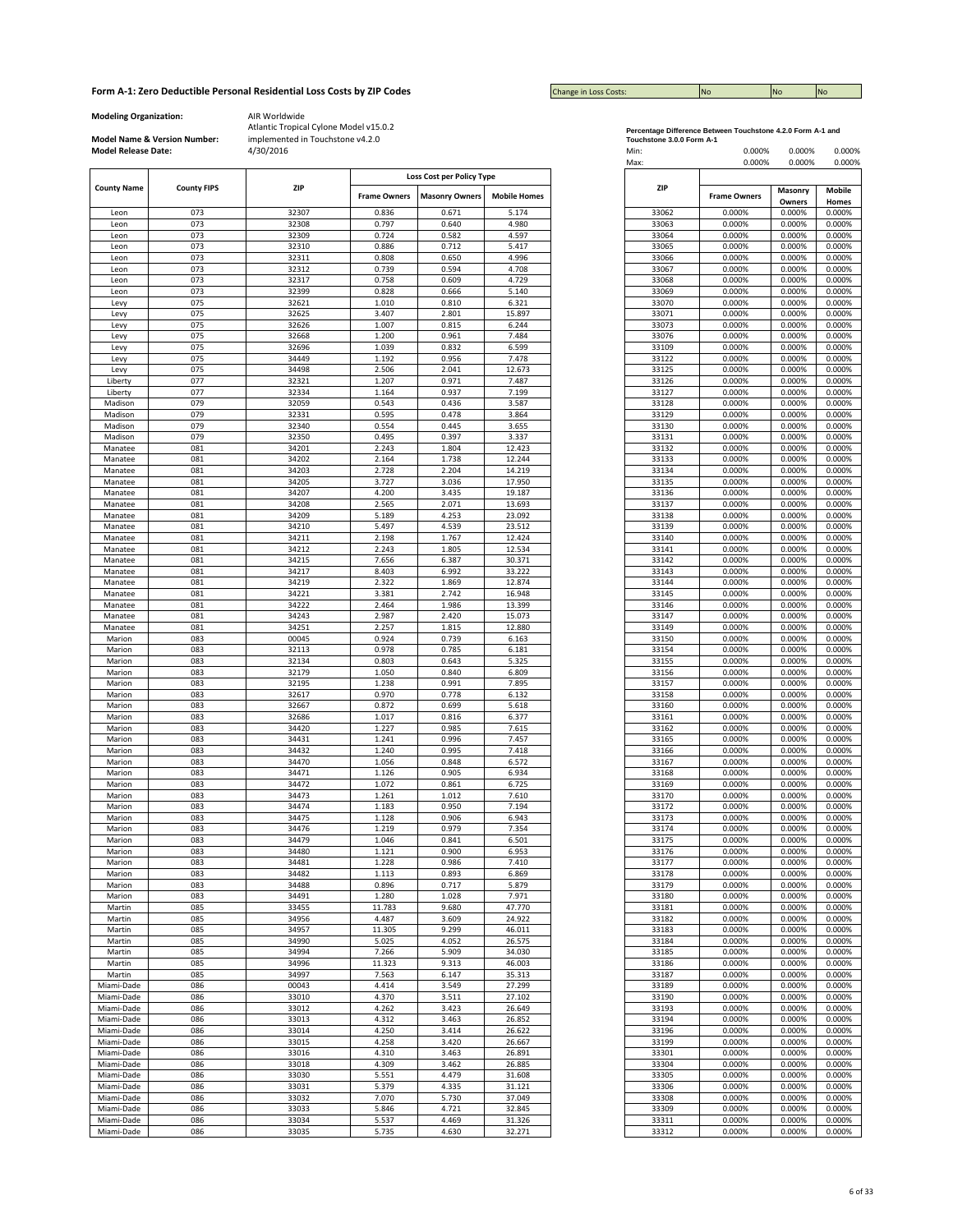| <b>Change in Loss Costs:</b> | <b>INC</b> | <b>No</b> | <b>INc</b> |
|------------------------------|------------|-----------|------------|

**Modeling Organization:** AIR Worldwide

**Model Name & Version Number:**

|                          |                    |                |                     | Loss Cost per Policy Type |                     |
|--------------------------|--------------------|----------------|---------------------|---------------------------|---------------------|
| <b>County Name</b>       | <b>County FIPS</b> | <b>ZIP</b>     | <b>Frame Owners</b> | <b>Masonry Owners</b>     | <b>Mobile Homes</b> |
| Miami-Dade               | 086                | 33039          | 7.949               | 6.469                     | 39.518              |
| Miami-Dade               | 086                | 33054          | 4.420               | 3.549                     | 27.307              |
| Miami-Dade               | 086                | 33055          | 4.206               | 3.377                     | 26.391              |
| Miami-Dade               | 086                | 33056          | 4.304               | 3.457                     | 26.829              |
| Miami-Dade               | 086                | 33109          | 17.184              | 14.290                    | 67.471              |
| Miami-Dade               | 086                | 33122          | 4.286               | 3.440                     | 26.843              |
| Miami-Dade               | 086                | 33125          | 7.089               | 5.739                     | 37.848              |
| Miami-Dade               | 086                | 33126          | 4.916               | 3.954                     | 29.536              |
| Miami-Dade               | 086                | 33127          | 7.412               | 6.012                     | 38.862              |
| Miami-Dade               | 086                | 33128          | 8.935               | 7.277                     | 43.741              |
| Miami-Dade               | 086                | 33129          | 10.678              | 8.728                     | 49.679              |
| Miami-Dade               | 086                | 33130          | 9.815               | 8.005                     | 47.061              |
| Miami-Dade               | 086                | 33131          | 11.431              | 9.381                     | 51.220              |
| Miami-Dade               | 086                | 33132          | 10.260              | 8.395                     | 47.747              |
| Miami-Dade               | 086                | 33133          | 9.172               | 7.472                     | 44.781              |
| Miami-Dade               | 086                | 33134          | 6.526               | 5.276                     | 35.751              |
| Miami-Dade               | 086                | 33135          | 8.004               | 6.497                     | 41.097              |
| Miami-Dade               | 086                | 33136          | 8.883               | 7.230                     | 44.009              |
| Miami-Dade               | 086                | 33137          | 8.788               | 7.166                     | 43.068              |
| Miami-Dade               | 086                | 33138          | 8.057               | 6.555                     | 40.689              |
| Miami-Dade               | 086                | 33139          | 16.278              | 13.524                    | 64.815              |
| Miami-Dade               | 086                | 33140          | 16.148              | 13.419                    | 64.249              |
| Miami-Dade               | 086                | 33141          | 14.514              | 12.027                    | 59.443              |
| Miami-Dade               | 086<br>086         | 33142          | 6.057<br>7.990      | 4.889<br>6.497            | 33.947<br>40.301    |
| Miami-Dade<br>Miami-Dade |                    | 33143          |                     | 3.928                     |                     |
| Miami-Dade               | 086<br>086         | 33144<br>33145 | 4.885<br>8.375      | 6.805                     | 29.394<br>42.309    |
|                          |                    |                |                     |                           |                     |
| Miami-Dade               | 086                | 33146          | 8.330               | 6.793                     | 40.692              |
| Miami-Dade               | 086                | 33147          | 5.121               | 4.123                     | 30.163              |
| Miami-Dade               | 086                | 33149          | 19.164              | 16.003                    | 73.268              |
| Miami-Dade<br>Miami-Dade | 086                | 33150          | 6.307               | 5.101                     | 34.684              |
|                          | 086                | 33154          | 14.903              | 12.347                    | 60.706              |
| Miami-Dade               | 086                | 33155          | 5.594               | 4.509                     | 32.148              |
| Miami-Dade               | 086<br>086         | 33156          | 9.551<br>8.972      | 7.799<br>7.312            | 44.869<br>43.261    |
| Miami-Dade<br>Miami-Dade |                    | 33157          |                     |                           |                     |
| Miami-Dade               | 086<br>086         | 33158<br>33160 | 10.711<br>14.121    | 8.839<br>11.696           | 46.181<br>58.283    |
|                          |                    |                |                     |                           |                     |
| Miami-Dade               | 086                | 33161          | 7.914               | 6.437                     | 40.189              |
| Miami-Dade               | 086                | 33162          | 8.397               | 6.846                     | 41.615              |
| Miami-Dade               | 086                | 33165          | 4.506               | 3.621                     | 27.779              |
| Miami-Dade               | 086                | 33166          | 4.332               | 3.479                     | 26.979              |
| Miami-Dade               | 086                | 33167          | 5.043               | 4.061                     | 29.894              |
| Miami-Dade               | 086                | 33168          | 5.842               | 4.716                     | 33.005              |
| Miami-Dade               | 086                | 33169          | 5.125               | 4.127                     | 30.274              |
| Miami-Dade               | 086                | 33170          | 6.661               | 5.386                     | 35.946              |
| Miami-Dade               | 086                | 33172          | 4.304               | 3.455                     | 26.885              |
| Miami-Dade               | 086                | 33173          | 4.879               | 3.924                     | 29.384              |
| Miami-Dade               | 086                | 33174          | 4.353               | 3.494                     | 27.109              |
| Miami-Dade               | 086                | 33175          | 4.562               | 3.667                     | 28.027              |
| Miami-Dade               | 086                | 33176          | 5.903               | 4.763                     | 33.371              |
| Miami-Dade               | 086                | 33177          | 5.507               | 4.435                     | 32.013              |
| Miami-Dade               | 086                | 33178          | 4.251               | 3.412                     | 26.657              |
| Miami-Dade               | 086                | 33179          | 7.572               | 6.157                     | 38.963              |
| Miami-Dade               | 086                | 33180          | 13.284              | 10.994                    | 55.710              |
| Miami-Dade               | 086                | 33181          | 10.883              | 8.948                     | 49.103              |
| Miami-Dade               | 086                | 33182          | 4.366               | 3.506                     | 27.187              |
| Miami-Dade               | 086                | 33183          | 4.708               | 3.787                     | 28.663              |
| Miami-Dade               | 086                | 33184          | 4.457               | 3.579                     | 27.585              |
| Miami-Dade               | 086                | 33185          | 4.661               | 3.747                     | 28.481              |
| Miami-Dade               | 086                | 33186          | 4.919               | 3.957                     | 29.595              |
| Miami-Dade               | 086                | 33187          | 5.002               | 4.024                     | 29.916              |
| Miami-Dade               | 086                | 33189          | 10.938              | 9.002                     | 48.099              |
| Miami-Dade               | 086                | 33190          | 11.039              | 9.135                     | 46.608              |
| Miami-Dade               | 086                | 33193          | 4.753               | 3.823                     | 28.863              |
| Miami-Dade               | 086                | 33194          | 4.588               | 3.685                     | 28.192              |
| Miami-Dade               | 086                | 33196          | 4.850               | 3.902                     | 29.259              |
| Miami-Dade               | 086                | 33199          | 4.381               | 3.518                     | 27.229              |
| Monroe                   | 087                | 00097          | 4.708               | 3.788                     | 25.106              |
| Monroe                   | 087                | 00098          | 7.204               | 5.846                     | 33.441              |
| Monroe                   | 087                | 33036          | 21.969              | 18.577                    | 71.660              |
| Monroe                   | 087                | 33037          | 20.808              | 17.592                    | 67.217              |
| Monroe                   | 087                | 33040          | 24.537              | 20.725                    | 78.254              |
| Monroe                   | 087                | 33042          | 19.485              | 16.368                    | 65.167              |
| Monroe                   | 087                | 33043          | 20.135              | 16.962                    | 66.135              |
| Monroe                   | 087                | 33050          | 23.104              | 19.597                    | 73.152              |
| Monroe                   | 087                | 33070          | 22.116              | 18.744                    | 71.576              |
| Nassau                   | 089                | 32009          | 0.545               | 0.438                     | 3.590               |
| Nassau                   | 089                | 32011          | 0.551               | 0.443                     | 3.695               |
| Nassau                   | 089                | 32034          | 1.701               | 1.390                     | 9.434               |
| Nassau                   | 089                | 32046          | 0.483               | 0.387                     | 3.268               |
| Nassau                   | 089                | 32097          | 0.707               | 0.572                     | 4.475               |
| Okaloosa                 | 091                | 32531          | 1.434               | 1.152                     | 9.347               |
| Okaloosa                 | 091                | 32536          | 1.659               | 1.334                     | 10.436              |

| Percentage Difference Between Touchstone 4.2.0 Form A-1 and |  |
|-------------------------------------------------------------|--|
| Touchstone 3.0.0 Form A-1                                   |  |

| <b>Model Release Date:</b> | Model Name & Version Number: | implemented in Touchstone v4.2.0<br>4/30/2016 |                     |                                                    |                     | Touchstone 3.0.0 Form A-1<br>Min:<br>Max: | 0.000%<br>0.000%    | 0.000%<br>0.000% | 0.000%<br>0.000% |
|----------------------------|------------------------------|-----------------------------------------------|---------------------|----------------------------------------------------|---------------------|-------------------------------------------|---------------------|------------------|------------------|
| <b>County Name</b>         | <b>County FIPS</b>           | ZIP                                           | <b>Frame Owners</b> | Loss Cost per Policy Type<br><b>Masonry Owners</b> | <b>Mobile Homes</b> | ZIP                                       | <b>Frame Owners</b> | Masonry          | Mobile           |
| Miami-Dade                 | 086                          | 33039                                         | 7.949               | 6.469                                              | 39.518              | 33313                                     | 0.000%              | Owners<br>0.000% | Homes<br>0.000%  |
| Miami-Dade                 | 086                          | 33054                                         | 4.420               | 3.549                                              | 27.307              | 33314                                     | 0.000%              | 0.000%           | 0.000%           |
| Miami-Dade                 | 086                          | 33055                                         | 4.206               | 3.377                                              | 26.391              | 33315                                     | 0.000%              | 0.000%           | 0.000%           |
| Miami-Dade                 | 086                          | 33056                                         | 4.304               | 3.457                                              | 26.829              | 33316                                     | 0.000%              | 0.000%           | 0.000%           |
| Miami-Dade                 | 086                          | 33109                                         | 17.184              | 14.290                                             | 67.471              | 33317                                     | 0.000%              | 0.000%           | 0.000%           |
| Miami-Dade                 | 086                          | 33122                                         | 4.286               | 3.440                                              | 26.843              | 33319                                     | 0.000%              | 0.000%           | 0.000%           |
| Miami-Dade                 | 086                          | 33125                                         | 7.089               | 5.739                                              | 37.848              | 33321                                     | 0.000%              | 0.000%           | 0.000%           |
| Miami-Dade<br>Miami-Dade   | 086<br>086                   | 33126<br>33127                                | 4.916<br>7.412      | 3.954<br>6.012                                     | 29.536<br>38.862    | 33322<br>33323                            | 0.000%<br>0.000%    | 0.000%<br>0.000% | 0.000%<br>0.000% |
| Miami-Dade                 | 086                          | 33128                                         | 8.935               | 7.277                                              | 43.741              | 33324                                     | 0.000%              | 0.000%           | 0.000%           |
| Miami-Dade                 | 086                          | 33129                                         | 10.678              | 8.728                                              | 49.679              | 33325                                     | 0.000%              | 0.000%           | 0.000%           |
| Miami-Dade                 | 086                          | 33130                                         | 9.815               | 8.005                                              | 47.061              | 33326                                     | 0.000%              | 0.000%           | 0.000%           |
| Miami-Dade                 | 086                          | 33131                                         | 11.431              | 9.381                                              | 51.220              | 33327                                     | 0.000%              | 0.000%           | 0.000%           |
| Miami-Dade                 | 086                          | 33132                                         | 10.260              | 8.395                                              | 47.747              | 33328                                     | 0.000%              | 0.000%           | 0.000%           |
| Miami-Dade                 | 086                          | 33133                                         | 9.172               | 7.472                                              | 44.781              | 33330                                     | 0.000%              | 0.000%           | 0.000%           |
| Miami-Dade                 | 086                          | 33134                                         | 6.526               | 5.276                                              | 35.751              | 33331                                     | 0.000%              | 0.000%           | 0.000%           |
| Miami-Dade                 | 086<br>086                   | 33135                                         | 8.004               | 6.497<br>7.230                                     | 41.097<br>44.009    | 33332                                     | 0.000%              | 0.000%           | 0.000%           |
| Miami-Dade<br>Miami-Dade   | 086                          | 33136<br>33137                                | 8.883<br>8.788      | 7.166                                              | 43.068              | 33334<br>33351                            | 0.000%<br>0.000%    | 0.000%<br>0.000% | 0.000%<br>0.000% |
| Miami-Dade                 | 086                          | 33138                                         | 8.057               | 6.555                                              | 40.689              | 33401                                     | 0.000%              | 0.000%           | 0.000%           |
| Miami-Dade                 | 086                          | 33139                                         | 16.278              | 13.524                                             | 64.815              | 33403                                     | 0.000%              | 0.000%           | 0.000%           |
| Miami-Dade                 | 086                          | 33140                                         | 16.148              | 13.419                                             | 64.249              | 33404                                     | 0.000%              | 0.000%           | 0.000%           |
| Miami-Dade                 | 086                          | 33141                                         | 14.514              | 12.027                                             | 59.443              | 33405                                     | 0.000%              | 0.000%           | 0.000%           |
| Miami-Dade                 | 086                          | 33142                                         | 6.057               | 4.889                                              | 33.947              | 33406                                     | 0.000%              | 0.000%           | 0.000%           |
| Miami-Dade                 | 086                          | 33143                                         | 7.990               | 6.497                                              | 40.301              | 33407                                     | 0.000%              | 0.000%           | 0.000%           |
| Miami-Dade                 | 086                          | 33144                                         | 4.885               | 3.928                                              | 29.394              | 33408                                     | 0.000%              | 0.000%           | 0.000%           |
| Miami-Dade                 | 086                          | 33145                                         | 8.375               | 6.805                                              | 42.309              | 33409                                     | 0.000%              | 0.000%           | 0.000%           |
| Miami-Dade<br>Miami-Dade   | 086<br>086                   | 33146<br>33147                                | 8.330<br>5.121      | 6.793<br>4.123                                     | 40.692<br>30.163    | 33410<br>33411                            | 0.000%<br>0.000%    | 0.000%<br>0.000% | 0.000%<br>0.000% |
| Miami-Dade                 | 086                          | 33149                                         | 19.164              | 16.003                                             | 73.268              | 33412                                     | 0.000%              | 0.000%           | 0.000%           |
| Miami-Dade                 | 086                          | 33150                                         | 6.307               | 5.101                                              | 34.684              | 33413                                     | 0.000%              | 0.000%           | 0.000%           |
| Miami-Dade                 | 086                          | 33154                                         | 14.903              | 12.347                                             | 60.706              | 33414                                     | 0.000%              | 0.000%           | 0.000%           |
| Miami-Dade                 | 086                          | 33155                                         | 5.594               | 4.509                                              | 32.148              | 33415                                     | 0.000%              | 0.000%           | 0.000%           |
| Miami-Dade                 | 086                          | 33156                                         | 9.551               | 7.799                                              | 44.869              | 33417                                     | 0.000%              | 0.000%           | 0.000%           |
| Miami-Dade                 | 086                          | 33157                                         | 8.972               | 7.312                                              | 43.261              | 33418                                     | 0.000%              | 0.000%           | 0.000%           |
| Miami-Dade                 | 086                          | 33158                                         | 10.711              | 8.839                                              | 46.181              | 33426                                     | 0.000%              | 0.000%           | 0.000%           |
| Miami-Dade                 | 086                          | 33160                                         | 14.121              | 11.696                                             | 58.283              | 33428                                     | 0.000%              | 0.000%           | 0.000%           |
| Miami-Dade<br>Miami-Dade   | 086<br>086                   | 33161<br>33162                                | 7.914<br>8.397      | 6.437<br>6.846                                     | 40.189<br>41.615    | 33430<br>33431                            | 0.000%<br>0.000%    | 0.000%<br>0.000% | 0.000%<br>0.000% |
| Miami-Dade                 | 086                          | 33165                                         | 4.506               | 3.621                                              | 27.779              | 33432                                     | 0.000%              | 0.000%           | 0.000%           |
| Miami-Dade                 | 086                          | 33166                                         | 4.332               | 3.479                                              | 26.979              | 33433                                     | 0.000%              | 0.000%           | 0.000%           |
| Miami-Dade                 | 086                          | 33167                                         | 5.043               | 4.061                                              | 29.894              | 33434                                     | 0.000%              | 0.000%           | 0.000%           |
| Miami-Dade                 | 086                          | 33168                                         | 5.842               | 4.716                                              | 33.005              | 33435                                     | 0.000%              | 0.000%           | 0.000%           |
| Miami-Dade                 | 086                          | 33169                                         | 5.125               | 4.127                                              | 30.274              | 33436                                     | 0.000%              | 0.000%           | 0.000%           |
| Miami-Dade                 | 086                          | 33170                                         | 6.661               | 5.386                                              | 35.946              | 33437                                     | 0.000%              | 0.000%           | 0.000%           |
| Miami-Dade                 | 086                          | 33172                                         | 4.304               | 3.455                                              | 26.885              | 33438                                     | 0.000%              | 0.000%           | 0.000%           |
| Miami-Dade<br>Miami-Dade   | 086<br>086                   | 33173<br>33174                                | 4.879<br>4.353      | 3.924<br>3.494                                     | 29.384<br>27.109    | 33440<br>33441                            | 0.000%<br>0.000%    | 0.000%<br>0.000% | 0.000%<br>0.000% |
| Miami-Dade                 | 086                          | 33175                                         | 4.562               | 3.667                                              | 28.027              | 33442                                     | 0.000%              | 0.000%           | 0.000%           |
| Miami-Dade                 | 086                          | 33176                                         | 5.903               | 4.763                                              | 33.371              | 33444                                     | 0.000%              | 0.000%           | 0.000%           |
| Miami-Dade                 | 086                          | 33177                                         | 5.507               | 4.435                                              | 32.013              | 33445                                     | 0.000%              | 0.000%           | 0.000%           |
| Miami-Dade                 | 086                          | 33178                                         | 4.251               | 3.412                                              | 26.657              | 33446                                     | 0.000%              | 0.000%           | 0.000%           |
| Miami-Dade                 | 086                          | 33179                                         | 7.572               | 6.157                                              | 38.963              | 33449                                     | 0.000%              | 0.000%           | 0.000%           |
| Miami-Dade                 | 086                          | 33180                                         | 13.284              | 10.994                                             | 55.710              | 33455                                     | 0.000%              | 0.000%           | 0.000%           |
| Miami-Dade<br>Miami-Dade   | 086<br>086                   | 33181<br>33182                                | 10.883<br>4.366     | 8.948<br>3.506                                     | 49.103<br>27.187    | 33458<br>33460                            | 0.000%<br>0.000%    | 0.000%<br>0.000% | 0.000%<br>0.000% |
| Miami-Dade                 | 086                          | 33183                                         | 4.708               | 3.787                                              | 28.663              | 33461                                     | 0.000%              | 0.000%           | 0.000%           |
| Miami-Dade                 | 086                          | 33184                                         | 4.457               | 3.579                                              | 27.585              | 33462                                     | 0.000%              | 0.000%           | 0.000%           |
| Miami-Dade                 | 086                          | 33185                                         | 4.661               | 3.747                                              | 28.481              | 33463                                     | 0.000%              | 0.000%           | 0.000%           |
| Miami-Dade                 | 086                          | 33186                                         | 4.919               | 3.957                                              | 29.595              | 33467                                     | 0.000%              | 0.000%           | 0.000%           |
| Miami-Dade                 | 086                          | 33187                                         | 5.002               | 4.024                                              | 29.916              | 33469                                     | 0.000%              | 0.000%           | 0.000%           |
| Miami-Dade                 | 086                          | 33189                                         | 10.938              | 9.002                                              | 48.099              | 33470                                     | 0.000%              | 0.000%           | 0.000%           |
| Miami-Dade                 | 086                          | 33190                                         | 11.039              | 9.135                                              | 46.608              | 33471                                     | 0.000%              | 0.000%           | 0.000%           |
| Miami-Dade                 | 086                          | 33193                                         | 4.753               | 3.823                                              | 28.863              | 33472<br>33473                            | 0.000%              | 0.000%           | 0.000%           |
| Miami-Dade<br>Miami-Dade   | 086<br>086                   | 33194<br>33196                                | 4.588<br>4.850      | 3.685<br>3.902                                     | 28.192<br>29.259    | 33476                                     | 0.000%<br>0.000%    | 0.000%<br>0.000% | 0.000%<br>0.000% |
| Miami-Dade                 | 086                          | 33199                                         | 4.381               | 3.518                                              | 27.229              | 33477                                     | 0.000%              | 0.000%           | 0.000%           |
| Monroe                     | 087                          | 00097                                         | 4.708               | 3.788                                              | 25.106              | 33478                                     | 0.000%              | 0.000%           | 0.000%           |
| Monroe                     | 087                          | 00098                                         | 7.204               | 5.846                                              | 33.441              | 33480                                     | 0.000%              | 0.000%           | 0.000%           |
| Monroe                     | 087                          | 33036                                         | 21.969              | 18.577                                             | 71.660              | 33483                                     | 0.000%              | 0.000%           | 0.000%           |
| Monroe                     | 087                          | 33037                                         | 20.808              | 17.592                                             | 67.217              | 33484                                     | 0.000%              | 0.000%           | 0.000%           |
| Monroe                     | 087                          | 33040                                         | 24.537              | 20.725                                             | 78.254              | 33486                                     | 0.000%              | 0.000%           | 0.000%           |
| Monroe                     | 087                          | 33042                                         | 19.485              | 16.368                                             | 65.167              | 33487                                     | 0.000%              | 0.000%           | 0.000%           |
| Monroe                     | 087                          | 33043                                         | 20.135              | 16.962                                             | 66.135              | 33493                                     | 0.000%              | 0.000%           | 0.000%           |
| Monroe                     | 087<br>087                   | 33050<br>33070                                | 23.104              | 19.597<br>18.744                                   | 73.152<br>71.576    | 33496<br>33498                            | 0.000%<br>0.000%    | 0.000%<br>0.000% | 0.000%           |
| Monroe<br>Nassau           | 089                          | 32009                                         | 22.116<br>0.545     | 0.438                                              | 3.590               | 33510                                     | 0.000%              | 0.000%           | 0.000%<br>0.000% |
| Nassau                     | 089                          | 32011                                         | 0.551               | 0.443                                              | 3.695               | 33511                                     | 0.000%              | 0.000%           | 0.000%           |
| Nassau                     | 089                          | 32034                                         | 1.701               | 1.390                                              | 9.434               | 33513                                     | 0.000%              | 0.000%           | 0.000%           |
| Nassau                     | 089                          | 32046                                         | 0.483               | 0.387                                              | 3.268               | 33514                                     | 0.000%              | 0.000%           | 0.000%           |
| Nassau                     | 089                          | 32097                                         | 0.707               | 0.572                                              | 4.475               | 33523                                     | 0.000%              | 0.000%           | 0.000%           |
| Okaloosa                   | 091                          | 32531                                         | 1.434               | 1.152                                              | 9.347               | 33525                                     | 0.000%              | 0.000%           | 0.000%           |
| Okaloosa                   | 091                          | 32536                                         | 1.659               | 1.334                                              | 10.436              | 33527                                     | 0.000%              | 0.000%           | 0.000%           |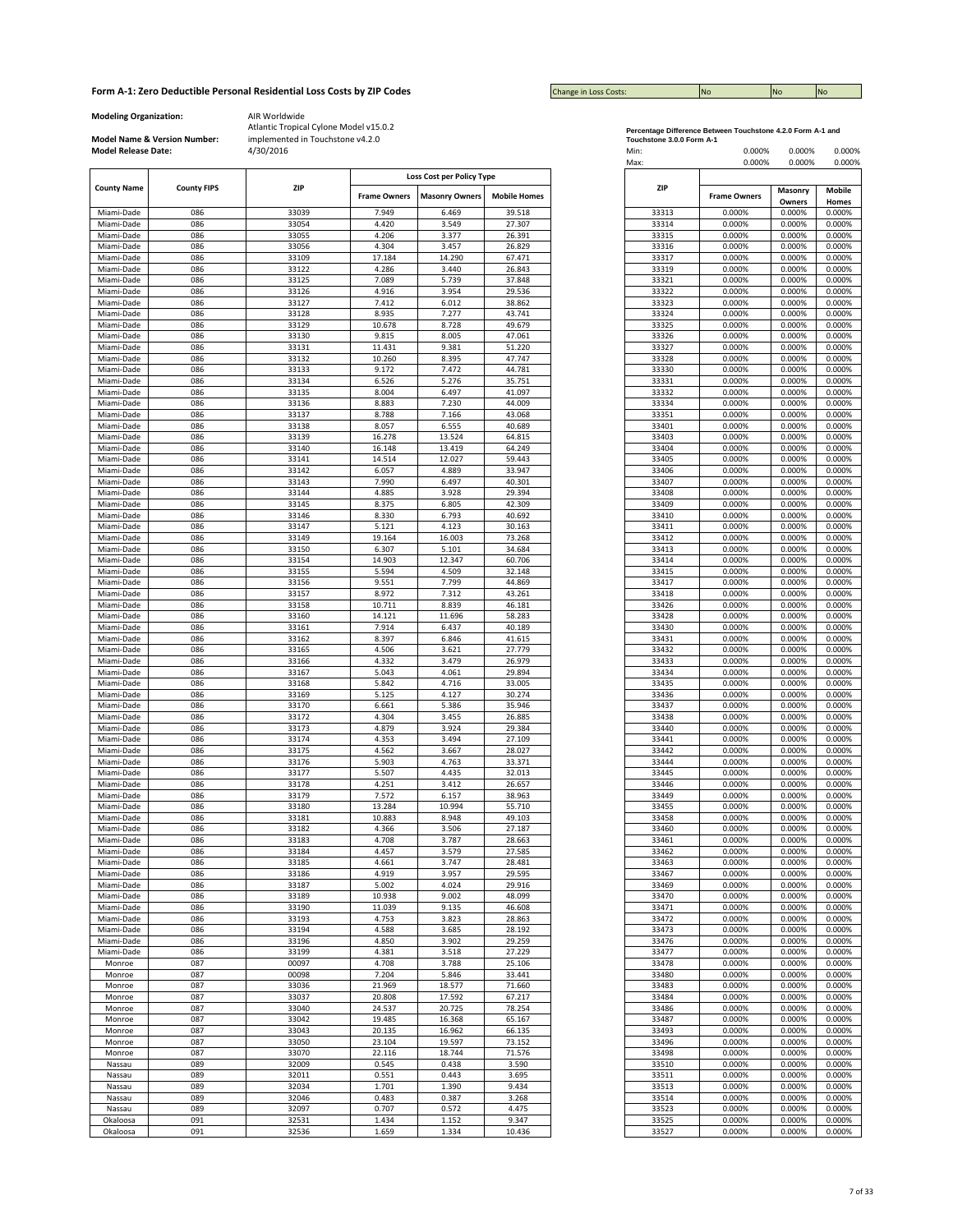| <b>Change in Loss Costs:</b> | <b>INO</b> | <b>No</b> | <b>No</b> |
|------------------------------|------------|-----------|-----------|

**Modeling Organization:** AIR Worldwide

**Model Name & Version Number:**

|                    |                    |       |                     | Loss Cost per Policy Type |                     |
|--------------------|--------------------|-------|---------------------|---------------------------|---------------------|
| <b>County Name</b> | <b>County FIPS</b> | ZIP   |                     |                           |                     |
|                    |                    |       | <b>Frame Owners</b> | <b>Masonry Owners</b>     | <b>Mobile Homes</b> |
|                    |                    |       |                     |                           |                     |
| Okaloosa           | 091                | 32539 | 1.638               | 1.317                     | 10.319              |
| Okaloosa           | 091                | 32541 | 10.028              | 8.255                     | 41.111              |
| Okaloosa           | 091                | 32542 | 4.706               | 3.819                     | 23.460              |
| Okaloosa           | 091                | 32544 | 8.451               | 6.946                     | 36.525              |
|                    |                    |       |                     |                           |                     |
| Okaloosa           | 091                | 32547 | 6.050               | 4.931                     | 28.492              |
| Okaloosa           | 091                | 32548 | 9.210               | 7.572                     | 38.540              |
| Okaloosa           | 091                | 32564 | 1.715               | 1.378                     | 10.810              |
| Okaloosa           | 091                | 32567 | 1.180               | 0.948                     | 7.766               |
|                    |                    |       |                     |                           |                     |
| Okaloosa           | 091                | 32569 | 8.522               | 7.008                     | 37.596              |
| Okaloosa           | 091                | 32578 | 3.748               | 3.032                     | 19.888              |
| Okaloosa           | 091                | 32579 | 6.408               | 5.234                     | 29.579              |
| Okaloosa           | 091                | 32580 | 3.537               | 2.861                     | 18.949              |
|                    | 093                | 34972 | 3.539               | 2.843                     |                     |
| Okeechobee         |                    |       |                     |                           | 20.555              |
| Okeechobee         | 093                | 34974 | 5.186               | 4.176                     | 27.707              |
| Orange             | 095                | 32703 | 1.490               | 1.193                     | 9.496               |
| Orange             | 095                | 32709 | 1.717               | 1.377                     | 10.873              |
| Orange             | 095                | 32712 | 1.613               | 1.292                     | 10.067              |
|                    |                    |       |                     |                           |                     |
| Orange             | 095                | 32751 | 1.374               | 1.100                     | 8.860               |
| Orange             | 095                | 32789 | 1.385               | 1.108                     | 8.931               |
| Orange             | 095                | 32792 | 1.418               | 1.135                     | 9.096               |
| Orange             | 095                | 32798 | 1.948               | 1.561                     | 11.683              |
|                    |                    |       |                     |                           |                     |
| Orange             | 095                | 32801 | 1.402               | 1.122                     | 9.039               |
| Orange             | 095                | 32803 | 1.406               | 1.125                     | 9.057               |
| Orange             | 095                | 32804 | 1.390               | 1.113                     | 8.969               |
| Orange             | 095                | 32805 | 1.411               | 1.129                     | 9.084               |
|                    | 095                | 32806 | 1.406               | 1.125                     | 9.056               |
| Orange             |                    |       |                     |                           |                     |
| Orange             | 095                | 32807 | 1.438               | 1.151                     | 9.219               |
| Orange             | 095                | 32808 | 1.422               | 1.138                     | 9.145               |
| Orange             | 095                | 32809 | 1.446               | 1.157                     | 9.284               |
| Orange             | 095                | 32810 | 1.380               | 1.104                     | 8.913               |
|                    |                    |       |                     |                           |                     |
| Orange             | 095                | 32811 | 1.443               | 1.155                     | 9.254               |
| Orange             | 095                | 32812 | 1.435               | 1.148                     | 9.218               |
| Orange             | 095                | 32814 | 1.413               | 1.131                     | 9.087               |
| Orange             | 095                | 32816 | 1.523               | 1.220                     | 9.629               |
|                    | 095                | 32817 | 1.467               | 1.175                     | 9.357               |
| Orange             |                    |       |                     |                           |                     |
| Orange             | 095                | 32818 | 1.510               | 1.209                     | 9.630               |
| Orange             | 095                | 32819 | 1.435               | 1.148                     | 9.206               |
| Orange             | 095                | 32820 | 1.528               | 1.224                     | 9.940               |
| Orange             | 095                | 32821 | 1.435               | 1.149                     | 9.221               |
|                    | 095                | 32822 | 1.477               | 1.182                     | 9.444               |
| Orange             |                    |       |                     |                           |                     |
| Orange             | 095                | 32824 | 1.664               | 1.332                     | 10.481              |
| Orange             | 095                | 32825 | 1.488               | 1.191                     | 9.484               |
| Orange             | 095                | 32826 | 1.534               | 1.229                     | 9.691               |
| Orange             | 095                | 32827 | 1.637               | 1.311                     | 10.314              |
|                    | 095                |       | 1.579               |                           | 9.946               |
| Orange             |                    | 32828 |                     | 1.264                     |                     |
| Orange             | 095                | 32829 | 1.548               | 1.239                     | 9.835               |
| Orange             | 095                | 32830 | 1.502               | 1.203                     | 9.579               |
| Orange             | 095                | 32831 | 1.708               | 1.368                     | 10.647              |
| Orange             | 095                | 32832 | 1.736               | 1.391                     | 10.823              |
|                    |                    |       |                     |                           |                     |
| Orange             | 095                | 32833 | 1.645               | 1.318                     | 10.583              |
| Orange             | 095                | 32835 | 1.459               | 1.168                     | 9.336               |
| Orange             | 095                | 32836 | 1.428               | 1.143                     | 9.185               |
| Orange             | 095                | 32837 | 1.513               | 1.211                     | 9.653               |
| Orange             | 095                | 32839 | 1.437               | 1.150                     | 9.224               |
|                    |                    |       |                     |                           |                     |
| Orange             | 095                | 34734 | 1.688               | 1.352                     | 10.551              |
| Orange             | 095                | 34760 | 1.993               | 1.597                     | 12.077              |
| Orange             | 095                | 34761 | 1.859               | 1.489                     | 11.411              |
| Orange             | 095                | 34786 | 1.556               | 1.246                     | 9.865               |
| Orange             | 095                | 34787 | 1.960               | 1.571                     | 11.931              |
|                    | 097                | 34739 |                     | 1.989                     | 15.311              |
| Osceola            |                    |       | 2.483               |                           |                     |
| Osceola            | 097                | 34741 | 1.683               | 1.347                     | 10.569              |
| Osceola            | 097                | 34743 | 1.921               | 1.538                     | 11.836              |
| Osceola            | 097                | 34744 | 2.035               | 1.630                     | 12.399              |
| Osceola            | 097                | 34746 | 1.811               | 1.449                     | 11.288              |
| Osceola            |                    | 34747 |                     |                           | 9.483               |
|                    | 097                |       | 1.482               | 1.187                     |                     |
| Osceola            | 097                | 34758 | 1.873               | 1.499                     | 11.690              |
| Osceola            | 097                | 34769 | 2.281               | 1.830                     | 13.644              |
| Osceola            | 097                | 34771 | 2.048               | 1.641                     | 12.514              |
| Osceola            | 097                | 34772 | 2.387               | 1.913                     | 14.251              |
|                    |                    |       |                     |                           |                     |
| Osceola            | 097                | 34773 | 2.251               | 1.803                     | 13.954              |
| Palm Beach         | 099                | 00053 | 5.004               | 4.023                     | 27.365              |
| Palm Beach         | 099                | 33401 | 11.772              | 9.647                     | 48.239              |
| Palm Beach         | 099                | 33403 | 11.659              | 9.554                     | 47.737              |
|                    |                    |       |                     |                           |                     |
| Palm Beach         | 099                | 33404 | 12.177              | 9.988                     | 49.161              |
| Palm Beach         | 099                | 33405 | 13.093              | 10.769                    | 51.667              |
| Palm Beach         | 099                | 33406 | 8.468               | 6.885                     | 38.675              |
| Palm Beach         | 099                | 33407 | 10.239              | 8.353                     | 43.968              |
|                    |                    |       |                     |                           |                     |
| Palm Beach         | 099                | 33408 | 13.851              | 11.418                    | 53.521              |
| Palm Beach         | 099                | 33409 | 7.654               | 6.209                     | 36.255              |
| Palm Beach         | 099                | 33410 | 10.266              | 8.394                     | 43.751              |
| Palm Beach         | 099                | 33411 | 4.521               | 3.638                     | 25.038              |
| Palm Beach         | 099                | 33412 | 4.509               | 3.629                     | 24.932              |
|                    |                    |       |                     |                           |                     |
| Palm Beach         | 099                | 33413 | 4.833               | 3.889                     | 26.239              |

|                           | Percentage Difference Between Touchstone 4.2.0 Form A-1 and |
|---------------------------|-------------------------------------------------------------|
| Touchstone 3.0.0 Form A-1 |                                                             |

| <b>Model Release Date:</b> | Model Name & Version Number: | implemented in Touchstone v4.2.0<br>4/30/2016 |                     |                                                    |                     | Touchstone 3.0.0 Form A-1<br>Min:<br>Max: | 0.000%<br>0.000%    | 0.000%<br>0.000% | 0.000%<br>0.000% |
|----------------------------|------------------------------|-----------------------------------------------|---------------------|----------------------------------------------------|---------------------|-------------------------------------------|---------------------|------------------|------------------|
| <b>County Name</b>         | <b>County FIPS</b>           | <b>ZIP</b>                                    | <b>Frame Owners</b> | Loss Cost per Policy Type<br><b>Masonry Owners</b> | <b>Mobile Homes</b> | ZIP                                       | <b>Frame Owners</b> | Masonry          | Mobile           |
| Okaloosa                   | 091                          | 32539                                         | 1.638               | 1.317                                              | 10.319              | 33534                                     | 0.000%              | Owners<br>0.000% | Homes<br>0.000%  |
| Okaloosa                   | 091                          | 32541                                         | 10.028              | 8.255                                              | 41.111              | 33538                                     | 0.000%              | 0.000%           | 0.000%           |
| Okaloosa                   | 091                          | 32542                                         | 4.706               | 3.819                                              | 23.460              | 33540                                     | 0.000%              | 0.000%           | 0.000%           |
| Okaloosa                   | 091                          | 32544                                         | 8.451               | 6.946                                              | 36.525              | 33541                                     | 0.000%              | 0.000%           | 0.000%           |
| Okaloosa                   | 091                          | 32547                                         | 6.050               | 4.931                                              | 28.492              | 33542                                     | 0.000%              | 0.000%           | 0.000%           |
| Okaloosa                   | 091                          | 32548                                         | 9.210               | 7.572                                              | 38.540              | 33543                                     | 0.000%              | 0.000%           | 0.000%           |
| Okaloosa                   | 091                          | 32564                                         | 1.715               | 1.378                                              | 10.810              | 33544                                     | 0.000%              | 0.000%           | 0.000%           |
| Okaloosa<br>Okaloosa       | 091<br>091                   | 32567<br>32569                                | 1.180<br>8.522      | 0.948<br>7.008                                     | 7.766<br>37.596     | 33545<br>33547                            | 0.000%<br>0.000%    | 0.000%<br>0.000% | 0.000%<br>0.000% |
| Okaloosa                   | 091                          | 32578                                         | 3.748               | 3.032                                              | 19.888              | 33548                                     | 0.000%              | 0.000%           | 0.000%           |
| Okaloosa                   | 091                          | 32579                                         | 6.408               | 5.234                                              | 29.579              | 33549                                     | 0.000%              | 0.000%           | 0.000%           |
| Okaloosa                   | 091                          | 32580                                         | 3.537               | 2.861                                              | 18.949              | 33556                                     | 0.000%              | 0.000%           | 0.000%           |
| Okeechobee                 | 093                          | 34972                                         | 3.539               | 2.843                                              | 20.555              | 33558                                     | 0.000%              | 0.000%           | 0.000%           |
| Okeechobee                 | 093                          | 34974                                         | 5.186               | 4.176                                              | 27.707              | 33559                                     | 0.000%              | 0.000%           | 0.000%           |
| Orange                     | 095                          | 32703                                         | 1.490               | 1.193                                              | 9.496               | 33563                                     | 0.000%              | 0.000%           | 0.000%           |
| Orange                     | 095                          | 32709                                         | 1.717               | 1.377                                              | 10.873<br>10.067    | 33565                                     | 0.000%              | 0.000%           | 0.000%           |
| Orange<br>Orange           | 095<br>095                   | 32712<br>32751                                | 1.613<br>1.374      | 1.292<br>1.100                                     | 8.860               | 33566<br>33567                            | 0.000%<br>0.000%    | 0.000%<br>0.000% | 0.000%<br>0.000% |
| Orange                     | 095                          | 32789                                         | 1.385               | 1.108                                              | 8.931               | 33569                                     | 0.000%              | 0.000%           | 0.000%           |
| Orange                     | 095                          | 32792                                         | 1.418               | 1.135                                              | 9.096               | 33570                                     | 0.000%              | 0.000%           | 0.000%           |
| Orange                     | 095                          | 32798                                         | 1.948               | 1.561                                              | 11.683              | 33572                                     | 0.000%              | 0.000%           | 0.000%           |
| Orange                     | 095                          | 32801                                         | 1.402               | 1.122                                              | 9.039               | 33573                                     | 0.000%              | 0.000%           | 0.000%           |
| Orange                     | 095                          | 32803                                         | 1.406               | 1.125                                              | 9.057               | 33576                                     | 0.000%              | 0.000%           | 0.000%           |
| Orange                     | 095                          | 32804                                         | 1.390               | 1.113                                              | 8.969               | 33578                                     | 0.000%              | 0.000%           | 0.000%           |
| Orange                     | 095                          | 32805                                         | 1.411               | 1.129                                              | 9.084               | 33579                                     | 0.000%              | 0.000%           | 0.000%           |
| Orange                     | 095                          | 32806                                         | 1.406               | 1.125                                              | 9.056               | 33584                                     | 0.000%              | 0.000%           | 0.000%           |
| Orange                     | 095<br>095                   | 32807<br>32808                                | 1.438<br>1.422      | 1.151<br>1.138                                     | 9.219<br>9.145      | 33585                                     | 0.000%<br>0.000%    | 0.000%<br>0.000% | 0.000%<br>0.000% |
| Orange<br>Orange           | 095                          | 32809                                         | 1.446               | 1.157                                              | 9.284               | 33592<br>33594                            | 0.000%              | 0.000%           | 0.000%           |
| Orange                     | 095                          | 32810                                         | 1.380               | 1.104                                              | 8.913               | 33596                                     | 0.000%              | 0.000%           | 0.000%           |
| Orange                     | 095                          | 32811                                         | 1.443               | 1.155                                              | 9.254               | 33597                                     | 0.000%              | 0.000%           | 0.000%           |
| Orange                     | 095                          | 32812                                         | 1.435               | 1.148                                              | 9.218               | 33598                                     | 0.000%              | 0.000%           | 0.000%           |
| Orange                     | 095                          | 32814                                         | 1.413               | 1.131                                              | 9.087               | 33602                                     | 0.000%              | 0.000%           | 0.000%           |
| Orange                     | 095                          | 32816                                         | 1.523               | 1.220                                              | 9.629               | 33603                                     | 0.000%              | 0.000%           | 0.000%           |
| Orange                     | 095                          | 32817                                         | 1.467               | 1.175                                              | 9.357               | 33604                                     | 0.000%              | 0.000%           | 0.000%           |
| Orange                     | 095                          | 32818                                         | 1.510               | 1.209                                              | 9.630               | 33605                                     | 0.000%              | 0.000%           | 0.000%           |
| Orange                     | 095                          | 32819                                         | 1.435               | 1.148                                              | 9.206               | 33606                                     | 0.000%              | 0.000%           | 0.000%           |
| Orange<br>Orange           | 095<br>095                   | 32820<br>32821                                | 1.528<br>1.435      | 1.224<br>1.149                                     | 9.940<br>9.221      | 33607<br>33609                            | 0.000%<br>0.000%    | 0.000%<br>0.000% | 0.000%<br>0.000% |
| Orange                     | 095                          | 32822                                         | 1.477               | 1.182                                              | 9.444               | 33610                                     | 0.000%              | 0.000%           | 0.000%           |
| Orange                     | 095                          | 32824                                         | 1.664               | 1.332                                              | 10.481              | 33611                                     | 0.000%              | 0.000%           | 0.000%           |
| Orange                     | 095                          | 32825                                         | 1.488               | 1.191                                              | 9.484               | 33612                                     | 0.000%              | 0.000%           | 0.000%           |
| Orange                     | 095                          | 32826                                         | 1.534               | 1.229                                              | 9.691               | 33613                                     | 0.000%              | 0.000%           | 0.000%           |
| Orange                     | 095                          | 32827                                         | 1.637               | 1.311                                              | 10.314              | 33614                                     | 0.000%              | 0.000%           | 0.000%           |
| Orange                     | 095                          | 32828                                         | 1.579               | 1.264                                              | 9.946               | 33615                                     | 0.000%              | 0.000%           | 0.000%           |
| Orange                     | 095                          | 32829                                         | 1.548               | 1.239                                              | 9.835               | 33616                                     | 0.000%              | 0.000%           | 0.000%           |
| Orange<br>Orange           | 095<br>095                   | 32830<br>32831                                | 1.502<br>1.708      | 1.203<br>1.368                                     | 9.579<br>10.647     | 33617<br>33618                            | 0.000%<br>0.000%    | 0.000%<br>0.000% | 0.000%<br>0.000% |
| Orange                     | 095                          | 32832                                         | 1.736               | 1.391                                              | 10.823              | 33619                                     | 0.000%              | 0.000%           | 0.000%           |
| Orange                     | 095                          | 32833                                         | 1.645               | 1.318                                              | 10.583              | 33620                                     | 0.000%              | 0.000%           | 0.000%           |
| Orange                     | 095                          | 32835                                         | 1.459               | 1.168                                              | 9.336               | 33621                                     | 0.000%              | 0.000%           | 0.000%           |
| Orange                     | 095                          | 32836                                         | 1.428               | 1.143                                              | 9.185               | 33624                                     | 0.000%              | 0.000%           | 0.000%           |
| Orange                     | 095                          | 32837                                         | 1.513               | 1.211                                              | 9.653               | 33625                                     | 0.000%              | 0.000%           | 0.000%           |
| Orange                     | 095                          | 32839                                         | 1.437               | 1.150                                              | 9.224               | 33626                                     | 0.000%              | 0.000%           | 0.000%           |
| Orange                     | 095<br>095                   | 34734<br>34760                                | 1.688<br>1.993      | 1.352<br>1.597                                     | 10.551<br>12.077    | 33629<br>33634                            | 0.000%              | 0.000%<br>0.000% | 0.000%           |
| Orange<br>Orange           | 095                          | 34761                                         | 1.859               | 1.489                                              | 11.411              | 33635                                     | 0.000%<br>0.000%    | 0.000%           | 0.000%<br>0.000% |
| Orange                     | 095                          | 34786                                         | 1.556               | 1.246                                              | 9.865               | 33637                                     | 0.000%              | 0.000%           | 0.000%           |
| Orange                     | 095                          | 34787                                         | 1.960               | 1.571                                              | 11.931              | 33647                                     | 0.000%              | 0.000%           | 0.000%           |
| Osceola                    | 097                          | 34739                                         | 2.483               | 1.989                                              | 15.311              | 33701                                     | 0.000%              | 0.000%           | 0.000%           |
| Osceola                    | 097                          | 34741                                         | 1.683               | 1.347                                              | 10.569              | 33702                                     | 0.000%              | 0.000%           | 0.000%           |
| Osceola                    | 097                          | 34743                                         | 1.921               | 1.538                                              | 11.836              | 33703                                     | 0.000%              | 0.000%           | 0.000%           |
| Osceola                    | 097                          | 34744                                         | 2.035               | 1.630                                              | 12.399              | 33704                                     | 0.000%              | 0.000%           | 0.000%           |
| Osceola<br>Osceola         | 097<br>097                   | 34746<br>34747                                | 1.811<br>1.482      | 1.449<br>1.187                                     | 11.288<br>9.483     | 33705<br>33706                            | 0.000%<br>0.000%    | 0.000%<br>0.000% | 0.000%<br>0.000% |
| Osceola                    | 097                          | 34758                                         | 1.873               | 1.499                                              | 11.690              | 33707                                     | 0.000%              | 0.000%           | 0.000%           |
| Osceola                    | 097                          | 34769                                         | 2.281               | 1.830                                              | 13.644              | 33708                                     | 0.000%              | 0.000%           | 0.000%           |
| Osceola                    | 097                          | 34771                                         | 2.048               | 1.641                                              | 12.514              | 33709                                     | 0.000%              | 0.000%           | 0.000%           |
| Osceola                    | 097                          | 34772                                         | 2.387               | 1.913                                              | 14.251              | 33710                                     | 0.000%              | 0.000%           | 0.000%           |
| Osceola                    | 097                          | 34773                                         | 2.251               | 1.803                                              | 13.954              | 33711                                     | 0.000%              | 0.000%           | 0.000%           |
| Palm Beach                 | 099                          | 00053                                         | 5.004               | 4.023                                              | 27.365              | 33712                                     | 0.000%              | 0.000%           | 0.000%           |
| Palm Beach                 | 099                          | 33401                                         | 11.772              | 9.647                                              | 48.239              | 33713                                     | 0.000%              | 0.000%           | 0.000%           |
| Palm Beach                 | 099                          | 33403                                         | 11.659              | 9.554                                              | 47.737              | 33714                                     | 0.000%              | 0.000%           | 0.000%           |
| Palm Beach                 | 099                          | 33404                                         | 12.177              | 9.988                                              | 49.161              | 33715                                     | 0.000%              | 0.000%           | 0.000%           |
| Palm Beach<br>Palm Beach   | 099<br>099                   | 33405<br>33406                                | 13.093<br>8.468     | 10.769<br>6.885                                    | 51.667<br>38.675    | 33716<br>33755                            | 0.000%<br>0.000%    | 0.000%<br>0.000% | 0.000%<br>0.000% |
| Palm Beach                 | 099                          | 33407                                         | 10.239              | 8.353                                              | 43.968              | 33756                                     | 0.000%              | 0.000%           | 0.000%           |
| Palm Beach                 | 099                          | 33408                                         | 13.851              | 11.418                                             | 53.521              | 33759                                     | 0.000%              | 0.000%           | 0.000%           |
| Palm Beach                 | 099                          | 33409                                         | 7.654               | 6.209                                              | 36.255              | 33760                                     | 0.000%              | 0.000%           | 0.000%           |
| Palm Beach                 | 099                          | 33410                                         | 10.266              | 8.394                                              | 43.751              | 33761                                     | 0.000%              | 0.000%           | 0.000%           |
| Palm Beach                 | 099                          | 33411                                         | 4.521               | 3.638                                              | 25.038              | 33762                                     | 0.000%              | 0.000%           | 0.000%           |
| Palm Beach                 | 099                          | 33412                                         | 4.509               | 3.629                                              | 24.932              | 33763                                     | 0.000%              | 0.000%           | 0.000%           |
| Palm Beach                 | 099                          | 33413                                         | 4.833               | 3.889                                              | 26.239              | 33764                                     | 0.000%              | 0.000%           | 0.000%           |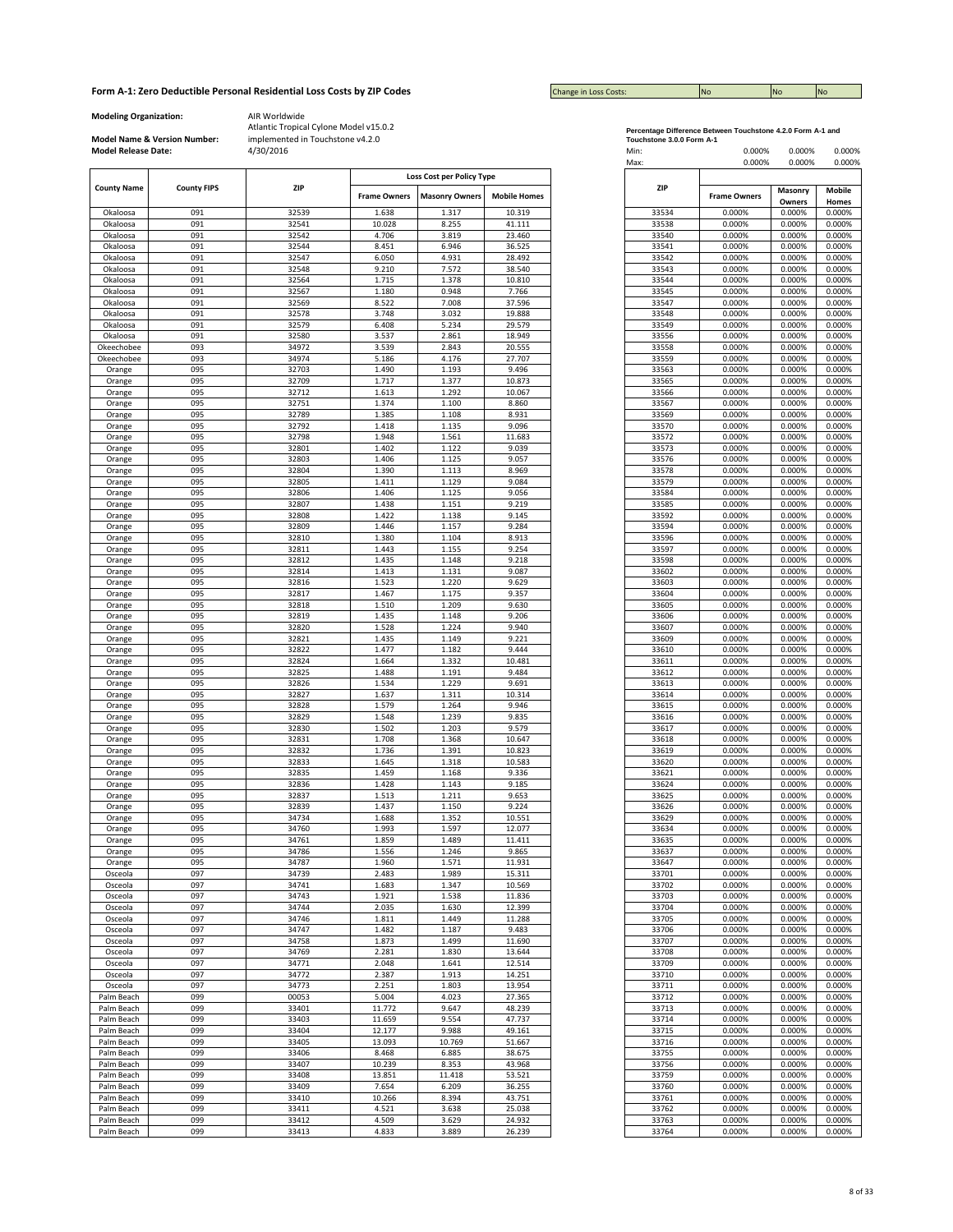| <b>Change in Loss Costs:</b> | <b>INC</b> | <b>No</b> | <b>INc</b> |
|------------------------------|------------|-----------|------------|

**Modeling Organization:** AIR Worldwide

**Model Name & Version Number:**

|                                          |     |            |                     | Loss Cost per Policy Type |                     |            |  |
|------------------------------------------|-----|------------|---------------------|---------------------------|---------------------|------------|--|
| <b>County Name</b><br><b>County FIPS</b> |     | <b>ZIP</b> |                     |                           |                     | <b>ZIP</b> |  |
|                                          |     |            | <b>Frame Owners</b> | <b>Masonry Owners</b>     | <b>Mobile Homes</b> |            |  |
|                                          |     |            |                     |                           |                     |            |  |
| Palm Beach                               | 099 | 33414      | 4.570               | 3.677                     | 25.307              |            |  |
| Palm Beach                               | 099 | 33415      | 5.594               | 4.510                     | 29.161              |            |  |
| Palm Beach                               | 099 | 33417      | 5.625               | 4.538                     | 29.246              |            |  |
| Palm Beach                               | 099 | 33418      | 5.864               | 4.736                     | 29.971              |            |  |
| Palm Beach                               | 099 | 33426      | 11.747              | 9.651                     | 47.615              |            |  |
| Palm Beach                               | 099 | 33428      | 4.860               | 3.908                     | 26.363              |            |  |
|                                          | 099 |            |                     |                           |                     |            |  |
| Palm Beach                               |     | 33430      | 5.064               | 4.069                     | 27.991              |            |  |
| Palm Beach                               | 099 | 33431      | 12.773              | 10.525                    | 49.988              |            |  |
| Palm Beach                               | 099 | 33432      | 14.943              | 12.387                    | 55.575              |            |  |
| Palm Beach                               | 099 | 33433      | 5.989               | 4.833                     | 30.573              |            |  |
| Palm Beach                               | 099 | 33434      | 5.225               | 4.207                     | 27.815              |            |  |
| Palm Beach                               | 099 | 33435      | 14.448              | 11.968                    | 54.400              |            |  |
|                                          | 099 | 33436      | 8.554               | 6.957                     | 38.975              |            |  |
| Palm Beach                               |     |            |                     |                           |                     |            |  |
| Palm Beach                               | 099 | 33437      | 5.480               | 4.414                     | 29.005              |            |  |
| Palm Beach                               | 099 | 33438      | 8.842               | 7.179                     | 41.836              |            |  |
| Palm Beach                               | 099 | 33444      | 13.817              | 11.421                    | 52.683              |            |  |
| Palm Beach                               | 099 | 33445      | 10.094              | 8.250                     | 43.151              |            |  |
| Palm Beach                               | 099 | 33446      | 5.119               | 4.119                     | 27.560              |            |  |
| Palm Beach                               | 099 | 33449      | 4.540               | 3.650                     | 25.156              |            |  |
|                                          |     |            |                     |                           |                     |            |  |
| Palm Beach                               | 099 | 33458      | 8.658               | 7.048                     | 38.926              |            |  |
| Palm Beach                               | 099 | 33460      | 13.587              | 11.196                    | 52.811              |            |  |
| Palm Beach                               | 099 | 33461      | 8.707               | 7.076                     | 39.420              |            |  |
| Palm Beach                               | 099 | 33462      | 11.996              | 9.863                     | 48.253              |            |  |
| Palm Beach                               | 099 | 33463      | 5.604               | 4.513                     | 29.400              |            |  |
|                                          |     |            |                     |                           |                     |            |  |
| Palm Beach                               | 099 | 33467      | 4.637               | 3.727                     | 25.656              |            |  |
| Palm Beach                               | 099 | 33469      | 12.660              | 10.412                    | 50.205              |            |  |
| Palm Beach                               | 099 | 33470      | 4.640               | 3.733                     | 25.676              |            |  |
| Palm Beach                               | 099 | 33472      | 4.903               | 3.945                     | 26.744              |            |  |
| Palm Beach                               | 099 | 33473      | 4.775               | 3.841                     | 26.210              |            |  |
| Palm Beach                               | 099 | 33476      | 9.287               | 7.541                     | 43.508              |            |  |
|                                          | 099 | 33477      | 14.178              | 11.710                    | 54.363              |            |  |
| Palm Beach                               |     |            |                     |                           |                     |            |  |
| Palm Beach                               | 099 | 33478      | 4.547               | 3.657                     | 24.989              |            |  |
| Palm Beach                               | 099 | 33480      | 14.693              | 12.141                    | 57.075              |            |  |
| Palm Beach                               | 099 | 33483      | 15.437              | 12.816                    | 56.803              |            |  |
| Palm Beach                               | 099 | 33484      | 6.718               | 5.428                     | 33.235              |            |  |
| Palm Beach                               | 099 | 33486      | 10.852              | 8.899                     | 45.066              |            |  |
| Palm Beach                               | 099 | 33487      | 14.205              | 11.754                    | 53.390              |            |  |
|                                          |     |            |                     |                           |                     |            |  |
| Palm Beach                               | 099 | 33493      | 5.095               | 4.095                     | 28.037              |            |  |
| Palm Beach                               | 099 | 33496      | 5.304               | 4.271                     | 28.156              |            |  |
| Palm Beach                               | 099 | 33498      | 4.907               | 3.945                     | 26.618              |            |  |
| Pasco                                    | 101 | 33523      | 1.580               | 1.270                     | 9.336               |            |  |
| Pasco                                    | 101 | 33525      | 1.796               | 1.446                     | 10.365              |            |  |
| Pasco                                    | 101 | 33540      | 1.791               | 1.439                     | 10.528              |            |  |
|                                          |     |            |                     |                           |                     |            |  |
| Pasco<br>Pasco                           | 101 | 33541      | 1.847               | 1.486                     | 10.743              |            |  |
|                                          | 101 | 33542      | 1.829               | 1.471                     | 10.702              |            |  |
| Pasco                                    | 101 | 33543      | 1.782               | 1.434                     | 10.574              |            |  |
|                                          | 101 | 33544      | 1.872               | 1.509                     | 10.861              |            |  |
|                                          | 101 | 33545      | 1.871               | 1.506                     | 10.643              |            |  |
|                                          | 101 | 33559      | 1.860               | 1.501                     | 10.702              |            |  |
| Pasco<br>Pasco                           |     |            |                     |                           |                     |            |  |
|                                          | 101 | 33576      | 1.875               | 1.510                     | 10.584              |            |  |
| Pasco                                    | 101 | 34610      | 1.809               | 1.459                     | 10.230              |            |  |
| Pasco                                    | 101 | 34637      | 1.912               | 1.541                     | 10.772              |            |  |
|                                          | 101 | 34638      | 1.973               | 1.595                     | 10.949              |            |  |
| Pasco<br>Pasco                           | 101 | 34639      | 1.900               | 1.532                     | 10.865              |            |  |
|                                          | 101 | 34652      | 4.353               | 3.566                     | 19.640              |            |  |
| Pasco                                    |     |            |                     |                           |                     |            |  |
| Pasco                                    | 101 | 34653      | 3.208               | 2.615                     | 15.779              |            |  |
| Pasco                                    | 101 | 34654      | 2.154               | 1.741                     | 11.672              |            |  |
| Pasco                                    | 101 | 34655      | 2.201               | 1.780                     | 11.992              |            |  |
| Pasco                                    | 101 | 34667      | 3.973               | 3.246                     | 18.379              |            |  |
| Pasco                                    | 101 | 34668      | 3.975               | 3.254                     | 18.164              |            |  |
| Pasco                                    | 101 | 34669      | 2.231               | 1.805                     | 12.022              |            |  |
|                                          | 101 | 34690      | 3.599               | 2.936                     | 17.204              |            |  |
| Pasco                                    |     |            |                     |                           |                     |            |  |
| Pasco                                    | 101 | 34691      | 4.804               | 3.979                     | 20.287              |            |  |
| Pinellas                                 | 103 | 33701      | 5.856               | 4.819                     | 24.494              |            |  |
| Pinellas                                 | 103 | 33702      | 3.925               | 3.199                     | 18.457              |            |  |
| Pinellas                                 | 103 | 33703      | 4.741               | 3.905                     | 20.404              |            |  |
| Pinellas                                 | 103 | 33704      | 5.168               | 4.242                     | 22.247              |            |  |
|                                          |     |            |                     |                           |                     |            |  |
| Pinellas                                 | 103 | 33705      | 6.385               | 5.260                     | 27.089              |            |  |
| Pinellas                                 | 103 | 33706      | 6.948               | 5.774                     | 28.078              |            |  |
| Pinellas                                 | 103 | 33707      | 6.094               | 5.041                     | 24.991              |            |  |
| Pinellas                                 | 103 | 33708      | 6.535               | 5.415                     | 26.704              |            |  |
|                                          | 103 | 33709      | 3.706               | 3.027                     | 17.309              |            |  |
| Pinellas                                 |     |            |                     |                           |                     |            |  |
| Pinellas                                 | 103 | 33710      | 4.609               | 3.787                     | 20.265              |            |  |
| Pinellas                                 | 103 | 33711      | 6.192               | 5.135                     | 24.879              |            |  |
| Pinellas                                 | 103 | 33712      | 6.681               | 5.513                     | 27.361              |            |  |
| Pinellas                                 | 103 | 33713      | 4.452               | 3.642                     | 20.019              |            |  |
| Pinellas                                 | 103 | 33714      | 3.658               | 2.977                     | 17.400              |            |  |
|                                          |     |            |                     |                           |                     |            |  |
| Pinellas                                 | 103 | 33715      | 7.843               | 6.543                     | 30.386              |            |  |
| Pinellas                                 | 103 | 33716      | 3.433               | 2.801                     | 16.486              |            |  |
| Pinellas                                 | 103 | 33755      | 4.662               | 3.836                     | 20.321              |            |  |
| Pinellas                                 | 103 | 33756      | 4.630               | 3.807                     | 20.196              |            |  |
| Pinellas                                 | 103 | 33759      | 3.271               | 2.663                     | 15.805              |            |  |
|                                          | 103 | 33760      | 2.957               | 2.396                     | 14.909              |            |  |
| Pinellas                                 |     |            |                     |                           |                     |            |  |

| Percentage Difference Between Touchstone 4.2.0 Form A-1 and |  |
|-------------------------------------------------------------|--|
| Touchstone 3.0.0 Form A-1                                   |  |

| <b>Model Release Date:</b> | Model Name & Version Number: | implemented in Touchstone v4.2.0<br>4/30/2016 |                     |                                                    |                     | Touchstone 3.0.0 Form A-1<br>Min:<br>Max: | 0.000%<br>0.000%    | 0.000%<br>0.000% | 0.000%<br>0.000% |
|----------------------------|------------------------------|-----------------------------------------------|---------------------|----------------------------------------------------|---------------------|-------------------------------------------|---------------------|------------------|------------------|
| <b>County Name</b>         | <b>County FIPS</b>           | <b>ZIP</b>                                    | <b>Frame Owners</b> | Loss Cost per Policy Type<br><b>Masonry Owners</b> | <b>Mobile Homes</b> | ZIP                                       | <b>Frame Owners</b> | Masonry          | Mobile           |
| Palm Beach                 | 099                          | 33414                                         | 4.570               | 3.677                                              | 25.307              | 33765                                     | 0.000%              | Owners<br>0.000% | Homes<br>0.000%  |
| Palm Beach                 | 099                          | 33415                                         | 5.594               | 4.510                                              | 29.161              | 33767                                     | 0.000%              | 0.000%           | 0.000%           |
| Palm Beach                 | 099                          | 33417                                         | 5.625               | 4.538                                              | 29.246              | 33770                                     | 0.000%              | 0.000%           | 0.000%           |
| Palm Beach                 | 099                          | 33418                                         | 5.864               | 4.736                                              | 29.971              | 33771                                     | 0.000%              | 0.000%           | 0.000%           |
| Palm Beach                 | 099                          | 33426                                         | 11.747              | 9.651                                              | 47.615              | 33772                                     | 0.000%              | 0.000%           | 0.000%           |
| Palm Beach                 | 099                          | 33428                                         | 4.860               | 3.908                                              | 26.363              | 33773                                     | 0.000%              | 0.000%           | 0.000%           |
| Palm Beach                 | 099                          | 33430                                         | 5.064               | 4.069                                              | 27.991              | 33774                                     | 0.000%              | 0.000%           | 0.000%           |
| Palm Beach<br>Palm Beach   | 099<br>099                   | 33431<br>33432                                | 12.773<br>14.943    | 10.525<br>12.387                                   | 49.988<br>55.575    | 33776<br>33777                            | 0.000%<br>0.000%    | 0.000%<br>0.000% | 0.000%<br>0.000% |
| Palm Beach                 | 099                          | 33433                                         | 5.989               | 4.833                                              | 30.573              | 33778                                     | 0.000%              | 0.000%           | 0.000%           |
| Palm Beach                 | 099                          | 33434                                         | 5.225               | 4.207                                              | 27.815              | 33781                                     | 0.000%              | 0.000%           | 0.000%           |
| Palm Beach                 | 099                          | 33435                                         | 14.448              | 11.968                                             | 54.400              | 33782                                     | 0.000%              | 0.000%           | 0.000%           |
| Palm Beach                 | 099                          | 33436                                         | 8.554               | 6.957                                              | 38.975              | 33785                                     | 0.000%              | 0.000%           | 0.000%           |
| Palm Beach                 | 099                          | 33437                                         | 5.480               | 4.414                                              | 29.005              | 33786                                     | 0.000%              | 0.000%           | 0.000%           |
| Palm Beach                 | 099                          | 33438                                         | 8.842               | 7.179                                              | 41.836              | 33801                                     | 0.000%              | 0.000%           | 0.000%           |
| Palm Beach                 | 099                          | 33444                                         | 13.817              | 11.421                                             | 52.683              | 33803                                     | 0.000%              | 0.000%           | 0.000%           |
| Palm Beach<br>Palm Beach   | 099<br>099                   | 33445<br>33446                                | 10.094<br>5.119     | 8.250<br>4.119                                     | 43.151<br>27.560    | 33805<br>33809                            | 0.000%<br>0.000%    | 0.000%<br>0.000% | 0.000%<br>0.000% |
| Palm Beach                 | 099                          | 33449                                         | 4.540               | 3.650                                              | 25.156              | 33810                                     | 0.000%              | 0.000%           | 0.000%           |
| Palm Beach                 | 099                          | 33458                                         | 8.658               | 7.048                                              | 38.926              | 33811                                     | 0.000%              | 0.000%           | 0.000%           |
| Palm Beach                 | 099                          | 33460                                         | 13.587              | 11.196                                             | 52.811              | 33812                                     | 0.000%              | 0.000%           | 0.000%           |
| Palm Beach                 | 099                          | 33461                                         | 8.707               | 7.076                                              | 39.420              | 33813                                     | 0.000%              | 0.000%           | 0.000%           |
| Palm Beach                 | 099                          | 33462                                         | 11.996              | 9.863                                              | 48.253              | 33815                                     | 0.000%              | 0.000%           | 0.000%           |
| Palm Beach                 | 099                          | 33463                                         | 5.604               | 4.513                                              | 29.400              | 33823                                     | 0.000%              | 0.000%           | 0.000%           |
| Palm Beach                 | 099                          | 33467                                         | 4.637               | 3.727                                              | 25.656              | 33825                                     | 0.000%              | 0.000%           | 0.000%           |
| Palm Beach                 | 099                          | 33469                                         | 12.660              | 10.412                                             | 50.205              | 33827                                     | 0.000%              | 0.000%           | 0.000%           |
| Palm Beach<br>Palm Beach   | 099<br>099                   | 33470<br>33472                                | 4.640<br>4.903      | 3.733<br>3.945                                     | 25.676<br>26.744    | 33830<br>33834                            | 0.000%<br>0.000%    | 0.000%<br>0.000% | 0.000%<br>0.000% |
| Palm Beach                 | 099                          | 33473                                         | 4.775               | 3.841                                              | 26.210              | 33837                                     | 0.000%              | 0.000%           | 0.000%           |
| Palm Beach                 | 099                          | 33476                                         | 9.287               | 7.541                                              | 43.508              | 33838                                     | 0.000%              | 0.000%           | 0.000%           |
| Palm Beach                 | 099                          | 33477                                         | 14.178              | 11.710                                             | 54.363              | 33839                                     | 0.000%              | 0.000%           | 0.000%           |
| Palm Beach                 | 099                          | 33478                                         | 4.547               | 3.657                                              | 24.989              | 33841                                     | 0.000%              | 0.000%           | 0.000%           |
| Palm Beach                 | 099                          | 33480                                         | 14.693              | 12.141                                             | 57.075              | 33843                                     | 0.000%              | 0.000%           | 0.000%           |
| Palm Beach                 | 099                          | 33483                                         | 15.437              | 12.816                                             | 56.803              | 33844                                     | 0.000%              | 0.000%           | 0.000%           |
| Palm Beach                 | 099                          | 33484                                         | 6.718               | 5.428                                              | 33.235              | 33849                                     | 0.000%              | 0.000%           | 0.000%           |
| Palm Beach                 | 099                          | 33486                                         | 10.852              | 8.899                                              | 45.066              | 33850                                     | 0.000%              | 0.000%           | 0.000%           |
| Palm Beach<br>Palm Beach   | 099<br>099                   | 33487<br>33493                                | 14.205<br>5.095     | 11.754<br>4.095                                    | 53.390<br>28.037    | 33852<br>33853                            | 0.000%<br>0.000%    | 0.000%<br>0.000% | 0.000%<br>0.000% |
| Palm Beach                 | 099                          | 33496                                         | 5.304               | 4.271                                              | 28.156              | 33857                                     | 0.000%              | 0.000%           | 0.000%           |
| Palm Beach                 | 099                          | 33498                                         | 4.907               | 3.945                                              | 26.618              | 33859                                     | 0.000%              | 0.000%           | 0.000%           |
| Pasco                      | 101                          | 33523                                         | 1.580               | 1.270                                              | 9.336               | 33860                                     | 0.000%              | 0.000%           | 0.000%           |
| Pasco                      | 101                          | 33525                                         | 1.796               | 1.446                                              | 10.365              | 33865                                     | 0.000%              | 0.000%           | 0.000%           |
| Pasco                      | 101                          | 33540                                         | 1.791               | 1.439                                              | 10.528              | 33868                                     | 0.000%              | 0.000%           | 0.000%           |
| Pasco                      | 101                          | 33541                                         | 1.847               | 1.486                                              | 10.743              | 33870                                     | 0.000%              | 0.000%           | 0.000%           |
| Pasco                      | 101                          | 33542                                         | 1.829               | 1.471                                              | 10.702              | 33872                                     | 0.000%              | 0.000%           | 0.000%           |
| Pasco<br>Pasco             | 101<br>101                   | 33543<br>33544                                | 1.782<br>1.872      | 1.434<br>1.509                                     | 10.574<br>10.861    | 33873<br>33875                            | 0.000%<br>0.000%    | 0.000%<br>0.000% | 0.000%<br>0.000% |
| Pasco                      | 101                          | 33545                                         | 1.871               | 1.506                                              | 10.643              | 33876                                     | 0.000%              | 0.000%           | 0.000%           |
| Pasco                      | 101                          | 33559                                         | 1.860               | 1.501                                              | 10.702              | 33880                                     | 0.000%              | 0.000%           | 0.000%           |
| Pasco                      | 101                          | 33576                                         | 1.875               | 1.510                                              | 10.584              | 33881                                     | 0.000%              | 0.000%           | 0.000%           |
| Pasco                      | 101                          | 34610                                         | 1.809               | 1.459                                              | 10.230              | 33884                                     | 0.000%              | 0.000%           | 0.000%           |
| Pasco                      | 101                          | 34637                                         | 1.912               | 1.541                                              | 10.772              | 33890                                     | 0.000%              | 0.000%           | 0.000%           |
| Pasco                      | 101                          | 34638                                         | 1.973               | 1.595                                              | 10.949              | 33896                                     | 0.000%              | 0.000%           | 0.000%           |
| Pasco                      | 101                          | 34639                                         | 1.900               | 1.532                                              | 10.865              | 33897                                     | 0.000%              | 0.000%           | 0.000%           |
| Pasco<br>Pasco             | 101<br>101                   | 34652<br>34653                                | 4.353<br>3.208      | 3.566<br>2.615                                     | 19.640<br>15.779    | 33898<br>33901                            | 0.000%<br>0.000%    | 0.000%<br>0.000% | 0.000%<br>0.000% |
| Pasco                      | 101                          | 34654                                         | 2.154               | 1.741                                              | 11.672              | 33903                                     | 0.000%              | 0.000%           | 0.000%           |
| Pasco                      | 101                          | 34655                                         | 2.201               | 1.780                                              | 11.992              | 33904                                     | 0.000%              | 0.000%           | 0.000%           |
| Pasco                      | 101                          | 34667                                         | 3.973               | 3.246                                              | 18.379              | 33905                                     | 0.000%              | 0.000%           | 0.000%           |
| Pasco                      | 101                          | 34668                                         | 3.975               | 3.254                                              | 18.164              | 33907                                     | 0.000%              | 0.000%           | 0.000%           |
| Pasco                      | 101                          | 34669                                         | 2.231               | 1.805                                              | 12.022              | 33908                                     | 0.000%              | 0.000%           | 0.000%           |
| Pasco                      | 101                          | 34690                                         | 3.599               | 2.936                                              | 17.204              | 33909                                     | 0.000%              | 0.000%           | 0.000%           |
| Pasco<br>Pinellas          | 101<br>103                   | 34691<br>33701                                | 4.804<br>5.856      | 3.979<br>4.819                                     | 20.287<br>24.494    | 33912<br>33913                            | 0.000%<br>0.000%    | 0.000%<br>0.000% | 0.000%<br>0.000% |
| Pinellas                   | 103                          | 33702                                         | 3.925               | 3.199                                              | 18.457              | 33914                                     | 0.000%              | 0.000%           | 0.000%           |
| Pinellas                   | 103                          | 33703                                         | 4.741               | 3.905                                              | 20.404              | 33916                                     | 0.000%              | 0.000%           | 0.000%           |
| Pinellas                   | 103                          | 33704                                         | 5.168               | 4.242                                              | 22.247              | 33917                                     | 0.000%              | 0.000%           | 0.000%           |
| Pinellas                   | 103                          | 33705                                         | 6.385               | 5.260                                              | 27.089              | 33919                                     | 0.000%              | 0.000%           | 0.000%           |
| Pinellas                   | 103                          | 33706                                         | 6.948               | 5.774                                              | 28.078              | 33920                                     | 0.000%              | 0.000%           | 0.000%           |
| Pinellas                   | 103                          | 33707                                         | 6.094               | 5.041                                              | 24.991              | 33921                                     | 0.000%              | 0.000%           | 0.000%           |
| Pinellas                   | 103                          | 33708                                         | 6.535               | 5.415                                              | 26.704              | 33922                                     | 0.000%              | 0.000%           | 0.000%           |
| Pinellas                   | 103                          | 33709                                         | 3.706               | 3.027                                              | 17.309              | 33924                                     | 0.000%              | 0.000%           | 0.000%           |
| Pinellas                   | 103                          | 33710                                         | 4.609               | 3.787                                              | 20.265              | 33928                                     | 0.000%              | 0.000%           | 0.000%           |
| Pinellas<br>Pinellas       | 103<br>103                   | 33711<br>33712                                | 6.192<br>6.681      | 5.135<br>5.513                                     | 24.879<br>27.361    | 33931<br>33935                            | 0.000%<br>0.000%    | 0.000%<br>0.000% | 0.000%<br>0.000% |
| Pinellas                   | 103                          | 33713                                         | 4.452               | 3.642                                              | 20.019              | 33936                                     | 0.000%              | 0.000%           | 0.000%           |
| Pinellas                   | 103                          | 33714                                         | 3.658               | 2.977                                              | 17.400              | 33946                                     | 0.000%              | 0.000%           | 0.000%           |
| Pinellas                   | 103                          | 33715                                         | 7.843               | 6.543                                              | 30.386              | 33947                                     | 0.000%              | 0.000%           | 0.000%           |
| Pinellas                   | 103                          | 33716                                         | 3.433               | 2.801                                              | 16.486              | 33948                                     | 0.000%              | 0.000%           | 0.000%           |
| Pinellas                   | 103                          | 33755                                         | 4.662               | 3.836                                              | 20.321              | 33950                                     | 0.000%              | 0.000%           | 0.000%           |
| Pinellas                   | 103                          | 33756                                         | 4.630               | 3.807                                              | 20.196              | 33952                                     | 0.000%              | 0.000%           | 0.000%           |
| Pinellas                   | 103                          | 33759                                         | 3.271               | 2.663                                              | 15.805              | 33953                                     | 0.000%              | 0.000%           | 0.000%           |
| Pinellas                   | 103                          | 33760                                         | 2.957               | 2.396                                              | 14.909              | 33954                                     | 0.000%              | 0.000%           | 0.000%           |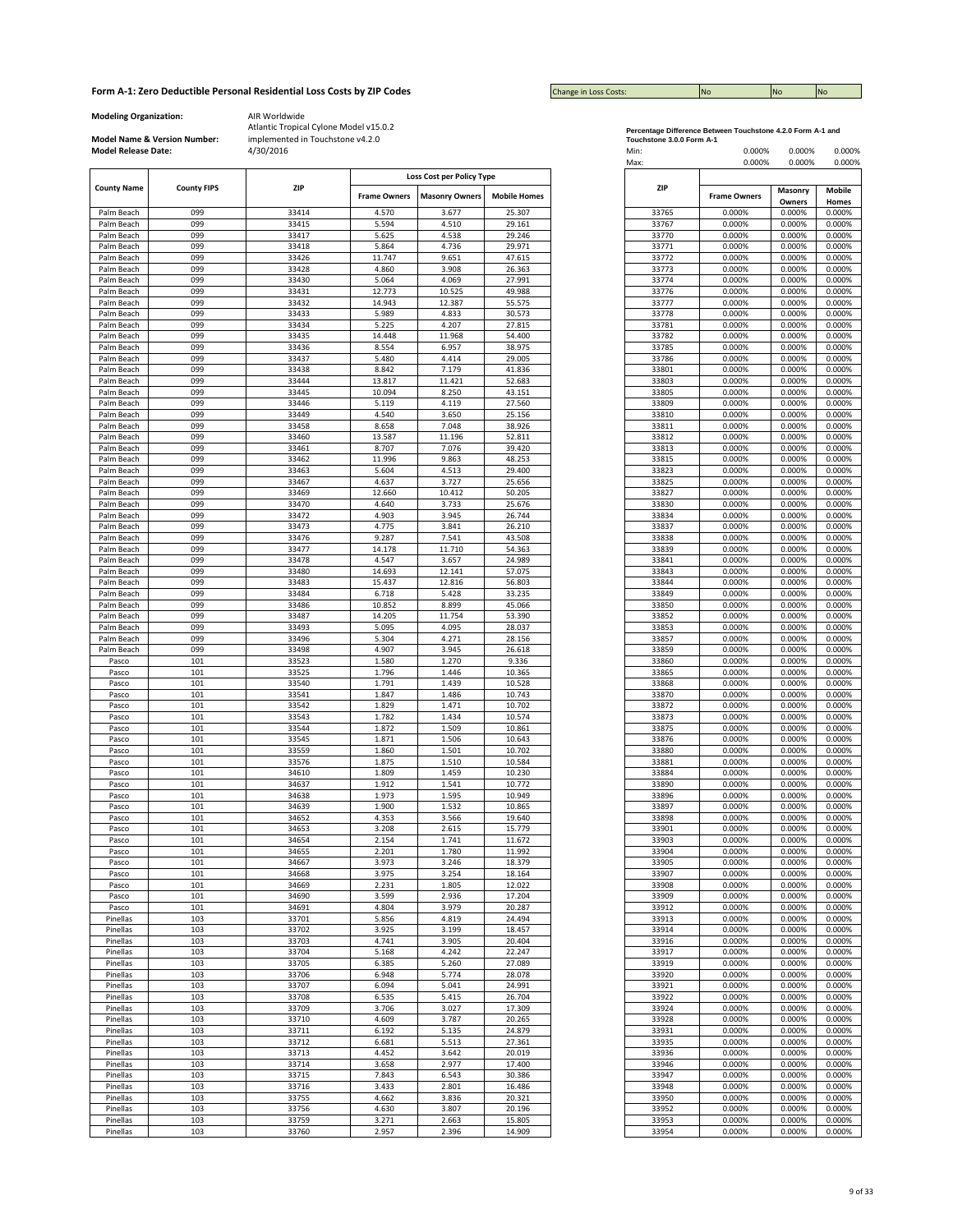| <b>Change in Loss Costs:</b> | <b>INO</b> | <b>No</b> | <b>No</b> |
|------------------------------|------------|-----------|-----------|

**Modeling Organization:** AIR Worldwide

**Model Name & Version Number:**

|                    |                    |            |                     | Loss Cost per Policy Type |                     |
|--------------------|--------------------|------------|---------------------|---------------------------|---------------------|
| <b>County Name</b> | <b>County FIPS</b> | <b>ZIP</b> |                     |                           |                     |
|                    |                    |            | <b>Frame Owners</b> | <b>Masonry Owners</b>     | <b>Mobile Homes</b> |
|                    | 103                | 33761      | 3.431               | 2.800                     | 16.348              |
| Pinellas           |                    |            |                     |                           |                     |
| Pinellas           | 103                | 33762      | 3.123               | 2.532                     | 15.705              |
| Pinellas           | 103                | 33763      | 3.797               | 3.105                     | 17.658              |
| Pinellas           | 103                | 33764      | 3.328               | 2.708                     | 16.102              |
| Pinellas           | 103                | 33765      | 3.646               | 2.976                     | 17.135              |
| Pinellas           | 103                | 33767      | 5.892               | 4.906                     | 23.987              |
| Pinellas           | 103                | 33770      | 5.086               | 4.192                     | 21.632              |
| Pinellas           | 103                | 33771      | 3.351               | 2.728                     | 16.278              |
| Pinellas           | 103                | 33772      | 5.870               | 4.852                     | 24.210              |
| Pinellas           | 103                | 33773      | 3.331               | 2.712                     | 16.226              |
| Pinellas           | 103                | 33774      | 6.741               | 5.587                     | 26.942              |
|                    | 103                | 33776      | 7.376               | 6.124                     | 28.891              |
| Pinellas           |                    |            |                     |                           |                     |
| Pinellas           | 103                | 33777      | 3.658               | 2.987                     | 17.197              |
| Pinellas           | 103                | 33778      | 5.047               | 4.155                     | 21.646              |
| Pinellas           | 103                | 33781      | 2.909               | 2.359                     | 14.698              |
| Pinellas           | 103                | 33782      | 2.801               | 2.268                     | 14.426              |
| Pinellas           | 103                | 33785      | 7.016               | 5.848                     | 27.943              |
| Pinellas           | 103                | 33786      | 6.396               | 5.328                     | 25.836              |
| Pinellas           | 103                | 34677      | 2.782               | 2.260                     | 13.958              |
| Pinellas           | 103                | 34683      | 4.337               | 3.564                     | 18.985              |
| Pinellas           | 103                | 34684      | 3.274               | 2.671                     | 15.650              |
| Pinellas           | 103                | 34685      | 2.479               | 2.011                     | 12.808              |
| Pinellas           | 103                | 34688      | 2.382               | 1.928                     | 12.411              |
|                    |                    |            |                     |                           |                     |
| Pinellas           | 103                | 34689      | 4.683               | 3.851                     | 20.166              |
| Pinellas           | 103                | 34695      | 3.171               | 2.583                     | 15.318              |
| Pinellas           | 103                | 34698      | 4.693               | 3.861                     | 20.356              |
| Polk               | 105                | 33801      | 1.619               | 1.296                     | 10.098              |
| Polk               | 105                | 33803      | 1.651               | 1.322                     | 10.184              |
| Polk               | 105                | 33805      | 1.582               | 1.267                     | 9.836               |
| Polk               | 105                | 33809      | 1.628               | 1.305                     | 10.068              |
| Polk               | 105                | 33810      | 1.629               | 1.307                     | 9.995               |
| Polk               | 105                | 33811      | 1.731               | 1.387                     | 10.493              |
|                    |                    |            |                     |                           |                     |
| Polk<br>Polk       | 105                | 33812      | 1.733               | 1.388                     | 10.674              |
|                    | 105                | 33813      | 1.759               | 1.410                     | 10.739              |
| Polk               | 105                | 33815      | 1.619               | 1.297                     | 9.971               |
| Polk               | 105                | 33823      | 1.693               | 1.356                     | 10.589              |
| Polk               | 105                | 33827      | 1.973               | 1.580                     | 12.168              |
| Polk               | 105                | 33830      | 1.898               | 1.520                     | 11.637              |
| Polk               | 105                | 33837      | 1.569               | 1.256                     | 9.955               |
| Polk               | 105                | 33838      | 1.794               | 1.436                     | 11.336              |
| Polk               | 105                | 33839      | 1.788               | 1.431                     | 11.135              |
| Polk               | 105                | 33841      | 2.021               | 1.619                     | 12.293              |
|                    | 105                | 33843      | 1.941               | 1.555                     | 11.977              |
| Polk               |                    |            |                     |                           |                     |
| Polk               | 105                | 33844      | 1.723               | 1.379                     | 10.868              |
| Polk               | 105                | 33849      | 1.627               | 1.304                     | 9.823               |
| Polk               | 105                | 33850      | 1.684               | 1.349                     | 10.576              |
| Polk               | 105                | 33853      | 1.973               | 1.580                     | 12.243              |
| Polk               | 105                | 33859      | 1.953               | 1.564                     | 12.128              |
| Polk               | 105                | 33860      | 1.881               | 1.508                     | 11.262              |
| Polk               | 105                | 33868      | 1.666               | 1.336                     | 10.332              |
| Polk               | 105                | 33880      | 1.815               | 1.453                     | 11.287              |
| Polk               | 105                | 33881      | 1.737               | 1.391                     | 10.903              |
| Polk               |                    |            |                     |                           |                     |
|                    | 105                | 33884      | 1.823               | 1.459                     | 11.445              |
| Polk               | 105                | 33896      | 1.509               | 1.208                     | 9.621               |
| Polk               | 105                | 33897      | 1.498               | 1.200                     | 9.521               |
| Polk               | 105                | 33898      | 1.976               | 1.581                     | 12.294              |
| Polk               | 105                | 34759      | 1.831               | 1.465                     | 11.493              |
| Putnam             | 107                | 32112      | 1.214               | 0.972                     | 7.747               |
| Putnam             | 107                | 32131      | 0.905               | 0.725                     | 6.038               |
| Putnam             | 107                | 32139      | 1.287               | 1.031                     | 8.089               |
| Putnam             | 107                | 32140      | 0.791               | 0.634                     | 5.110               |
|                    | 107                | 32148      |                     |                           | 5.286               |
| Putnam             |                    |            | 0.810               | 0.649                     |                     |
| Putnam             | 107                | 32177      | 0.886               | 0.710                     | 5.787               |
| Putnam             | 107                | 32181      | 1.023               | 0.819                     | 6.663               |
| Putnam             | 107                | 32187      | 0.932               | 0.747                     | 6.260               |
| Putnam             | 107                | 32189      | 0.927               | 0.742                     | 6.068               |
| Putnam             | 107                | 32193      | 0.890               | 0.713                     | 5.894               |
| Putnam             | 107                | 32640      | 0.838               | 0.673                     | 5.395               |
|                    | 107                | 32666      | 0.829               | 0.665                     | 5.347               |
| Putnam             |                    |            |                     |                           |                     |
| St. Johns          | 109                | 32033      | 0.976               | 0.788                     | 6.329               |
| St. Johns          | 109                | 32080      | 3.050               | 2.475                     | 16.113              |
| St. Johns          | 109                | 32081      | 1.161               | 0.939                     | 7.259               |
| St. Johns          | 109                | 32082      | 2.310               | 1.878                     | 12.411              |
| St. Johns          | 109                | 32084      | 1.868               | 1.511                     | 10.826              |
| St. Johns          | 109                | 32086      | 1.784               | 1.442                     | 10.505              |
|                    |                    |            |                     |                           |                     |
| St. Johns          | 109                | 32092      | 0.895               | 0.722                     | 5.784               |
| St. Johns          | 109                | 32095      | 1.694               | 1.372                     | 10.014              |
| St. Johns          | 109                | 32145      | 0.908               | 0.728                     | 6.150               |
| St. Johns          | 109                | 32259      | 0.938               | 0.757                     | 5.955               |
| St. Lucie          | 111                | 34945      | 4.391               | 3.535                     | 24.330              |
| St. Lucie          | 111                | 34946      | 8.001               | 6.524                     | 37.139              |
| St. Lucie          |                    | 34947      |                     |                           |                     |
|                    | 111                |            | 6.537               | 5.306                     | 32.414              |
| St. Lucie          | 111                | 34949      | 12.214              | 10.082                    | 50.555              |

| Percentage Difference Between Touchstone 4.2.0 Form A-1 and |  |  |
|-------------------------------------------------------------|--|--|
| Touchstone 3.0.0 Form A-1                                   |  |  |

| <b>Model Release Date:</b> | Model Name & Version Number: | implemented in Touchstone v4.2.0<br>4/30/2016 |                     |                                                    |                     | Touchstone 3.0.0 Form A-1<br>Min:<br>Max: | 0.000%<br>0.000%    | 0.000%<br>0.000%  | 0.000%<br>0.000%       |
|----------------------------|------------------------------|-----------------------------------------------|---------------------|----------------------------------------------------|---------------------|-------------------------------------------|---------------------|-------------------|------------------------|
| <b>County Name</b>         | <b>County FIPS</b>           | <b>ZIP</b>                                    | <b>Frame Owners</b> | Loss Cost per Policy Type<br><b>Masonry Owners</b> | <b>Mobile Homes</b> | ZIP                                       | <b>Frame Owners</b> | Masonry<br>Owners | <b>Mobile</b><br>Homes |
| Pinellas                   | 103                          | 33761                                         | 3.431               | 2.800                                              | 16.348              | 33955                                     | 0.000%              | 0.000%            | 0.000%                 |
| Pinellas                   | 103                          | 33762                                         | 3.123               | 2.532                                              | 15.705              | 33956                                     | 0.000%              | 0.000%            | 0.000%                 |
| Pinellas                   | 103                          | 33763                                         | 3.797               | 3.105                                              | 17.658              | 33957                                     | 0.000%              | 0.000%            | 0.000%                 |
| Pinellas                   | 103                          | 33764                                         | 3.328               | 2.708                                              | 16.102              | 33960                                     | 0.000%              | 0.000%            | 0.000%                 |
| Pinellas                   | 103                          | 33765                                         | 3.646               | 2.976                                              | 17.135              | 33966                                     | 0.000%              | 0.000%            | 0.000%                 |
| Pinellas                   | 103                          | 33767                                         | 5.892               | 4.906                                              | 23.987              | 33967                                     | 0.000%              | 0.000%            | 0.000%                 |
| Pinellas<br>Pinellas       | 103<br>103                   | 33770<br>33771                                | 5.086<br>3.351      | 4.192<br>2.728                                     | 21.632<br>16.278    | 33971<br>33972                            | 0.000%<br>0.000%    | 0.000%<br>0.000%  | 0.000%<br>0.000%       |
| Pinellas                   | 103                          | 33772                                         | 5.870               | 4.852                                              | 24.210              | 33973                                     | 0.000%              | 0.000%            | 0.000%                 |
| Pinellas                   | 103                          | 33773                                         | 3.331               | 2.712                                              | 16.226              | 33974                                     | 0.000%              | 0.000%            | 0.000%                 |
| Pinellas                   | 103                          | 33774                                         | 6.741               | 5.587                                              | 26.942              | 33976                                     | 0.000%              | 0.000%            | 0.000%                 |
| Pinellas                   | 103                          | 33776                                         | 7.376               | 6.124                                              | 28.891              | 33980                                     | 0.000%              | 0.000%            | 0.000%                 |
| Pinellas                   | 103                          | 33777                                         | 3.658               | 2.987                                              | 17.197              | 33981                                     | 0.000%              | 0.000%            | 0.000%                 |
| Pinellas                   | 103                          | 33778                                         | 5.047               | 4.155                                              | 21.646              | 33982                                     | 0.000%              | 0.000%            | 0.000%                 |
| Pinellas<br>Pinellas       | 103<br>103                   | 33781<br>33782                                | 2.909<br>2.801      | 2.359<br>2.268                                     | 14.698<br>14.426    | 33983<br>33990                            | 0.000%<br>0.000%    | 0.000%<br>0.000%  | 0.000%<br>0.000%       |
| Pinellas                   | 103                          | 33785                                         | 7.016               | 5.848                                              | 27.943              | 33991                                     | 0.000%              | 0.000%            | 0.000%                 |
| Pinellas                   | 103                          | 33786                                         | 6.396               | 5.328                                              | 25.836              | 33993                                     | 0.000%              | 0.000%            | 0.000%                 |
| Pinellas                   | 103                          | 34677                                         | 2.782               | 2.260                                              | 13.958              | 34102                                     | 0.000%              | 0.000%            | 0.000%                 |
| Pinellas                   | 103                          | 34683                                         | 4.337               | 3.564                                              | 18.985              | 34103                                     | 0.000%              | 0.000%            | 0.000%                 |
| Pinellas                   | 103                          | 34684                                         | 3.274               | 2.671                                              | 15.650              | 34104                                     | 0.000%              | 0.000%            | 0.000%                 |
| Pinellas                   | 103                          | 34685                                         | 2.479               | 2.011                                              | 12.808              | 34105                                     | 0.000%              | 0.000%            | 0.000%                 |
| Pinellas                   | 103                          | 34688                                         | 2.382               | 1.928                                              | 12.411              | 34108                                     | 0.000%              | 0.000%            | 0.000%                 |
| Pinellas                   | 103                          | 34689                                         | 4.683               | 3.851                                              | 20.166              | 34109                                     | 0.000%              | 0.000%            | 0.000%                 |
| Pinellas<br>Pinellas       | 103<br>103                   | 34695<br>34698                                | 3.171<br>4.693      | 2.583<br>3.861                                     | 15.318<br>20.356    | 34110<br>34112                            | 0.000%<br>0.000%    | 0.000%<br>0.000%  | 0.000%<br>0.000%       |
| Polk                       | 105                          | 33801                                         | 1.619               | 1.296                                              | 10.098              | 34113                                     | 0.000%              | 0.000%            | 0.000%                 |
| Polk                       | 105                          | 33803                                         | 1.651               | 1.322                                              | 10.184              | 34114                                     | 0.000%              | 0.000%            | 0.000%                 |
| Polk                       | 105                          | 33805                                         | 1.582               | 1.267                                              | 9.836               | 34116                                     | 0.000%              | 0.000%            | 0.000%                 |
| Polk                       | 105                          | 33809                                         | 1.628               | 1.305                                              | 10.068              | 34117                                     | 0.000%              | 0.000%            | 0.000%                 |
| Polk                       | 105                          | 33810                                         | 1.629               | 1.307                                              | 9.995               | 34119                                     | 0.000%              | 0.000%            | 0.000%                 |
| Polk                       | 105                          | 33811                                         | 1.731               | 1.387                                              | 10.493              | 34120                                     | 0.000%              | 0.000%            | 0.000%                 |
| Polk                       | 105                          | 33812                                         | 1.733               | 1.388                                              | 10.674              | 34134                                     | 0.000%              | 0.000%            | 0.000%                 |
| Polk                       | 105                          | 33813                                         | 1.759               | 1.410<br>1.297                                     | 10.739              | 34135                                     | 0.000%              | 0.000%            | 0.000%                 |
| Polk<br>Polk               | 105<br>105                   | 33815<br>33823                                | 1.619<br>1.693      | 1.356                                              | 9.971<br>10.589     | 34140<br>34141                            | 0.000%<br>0.000%    | 0.000%<br>0.000%  | 0.000%<br>0.000%       |
| Polk                       | 105                          | 33827                                         | 1.973               | 1.580                                              | 12.168              | 34142                                     | 0.000%              | 0.000%            | 0.000%                 |
| Polk                       | 105                          | 33830                                         | 1.898               | 1.520                                              | 11.637              | 34145                                     | 0.000%              | 0.000%            | 0.000%                 |
| Polk                       | 105                          | 33837                                         | 1.569               | 1.256                                              | 9.955               | 34201                                     | 0.000%              | 0.000%            | 0.000%                 |
| Polk                       | 105                          | 33838                                         | 1.794               | 1.436                                              | 11.336              | 34202                                     | 0.000%              | 0.000%            | 0.000%                 |
| Polk                       | 105                          | 33839                                         | 1.788               | 1.431                                              | 11.135              | 34203                                     | 0.000%              | 0.000%            | 0.000%                 |
| Polk                       | 105                          | 33841                                         | 2.021               | 1.619                                              | 12.293              | 34205                                     | 0.000%              | 0.000%            | 0.000%                 |
| Polk                       | 105                          | 33843                                         | 1.941               | 1.555                                              | 11.977              | 34207                                     | 0.000%              | 0.000%            | 0.000%                 |
| Polk                       | 105                          | 33844                                         | 1.723               | 1.379                                              | 10.868              | 34208                                     | 0.000%              | 0.000%            | 0.000%                 |
| Polk<br>Polk               | 105<br>105                   | 33849                                         | 1.627<br>1.684      | 1.304<br>1.349                                     | 9.823<br>10.576     | 34209<br>34210                            | 0.000%<br>0.000%    | 0.000%            | 0.000%<br>0.000%       |
| Polk                       | 105                          | 33850<br>33853                                | 1.973               | 1.580                                              | 12.243              | 34211                                     | 0.000%              | 0.000%<br>0.000%  | 0.000%                 |
| Polk                       | 105                          | 33859                                         | 1.953               | 1.564                                              | 12.128              | 34212                                     | 0.000%              | 0.000%            | 0.000%                 |
| Polk                       | 105                          | 33860                                         | 1.881               | 1.508                                              | 11.262              | 34215                                     | 0.000%              | 0.000%            | 0.000%                 |
| Polk                       | 105                          | 33868                                         | 1.666               | 1.336                                              | 10.332              | 34217                                     | 0.000%              | 0.000%            | 0.000%                 |
| Polk                       | 105                          | 33880                                         | 1.815               | 1.453                                              | 11.287              | 34219                                     | 0.000%              | 0.000%            | 0.000%                 |
| Polk                       | 105                          | 33881                                         | 1.737               | 1.391                                              | 10.903              | 34221                                     | 0.000%              | 0.000%            | 0.000%                 |
| Polk                       | 105                          | 33884                                         | 1.823               | 1.459                                              | 11.445              | 34222                                     | 0.000%              | 0.000%            | 0.000%                 |
| Polk                       | 105                          | 33896                                         | 1.509               | 1.208                                              | 9.621               | 34223                                     | 0.000%              | 0.000%            | 0.000%                 |
| Polk<br>Polk               | 105<br>105                   | 33897<br>33898                                | 1.498<br>1.976      | 1.200<br>1.581                                     | 9.521<br>12.294     | 34224<br>34228                            | 0.000%<br>0.000%    | 0.000%<br>0.000%  | 0.000%<br>0.000%       |
| Polk                       | 105                          | 34759                                         | 1.831               | 1.465                                              | 11.493              | 34229                                     | 0.000%              | 0.000%            | 0.000%                 |
| Putnam                     | 107                          | 32112                                         | 1.214               | 0.972                                              | 7.747               | 34231                                     | 0.000%              | 0.000%            | 0.000%                 |
| Putnam                     | 107                          | 32131                                         | 0.905               | 0.725                                              | 6.038               | 34232                                     | 0.000%              | 0.000%            | 0.000%                 |
| Putnam                     | 107                          | 32139                                         | 1.287               | 1.031                                              | 8.089               | 34233                                     | 0.000%              | 0.000%            | 0.000%                 |
| Putnam                     | 107                          | 32140                                         | 0.791               | 0.634                                              | 5.110               | 34234                                     | 0.000%              | 0.000%            | 0.000%                 |
| Putnam                     | 107                          | 32148                                         | 0.810               | 0.649                                              | 5.286               | 34235                                     | 0.000%              | 0.000%            | 0.000%                 |
| Putnam                     | 107                          | 32177                                         | 0.886               | 0.710                                              | 5.787               | 34236                                     | 0.000%              | 0.000%            | 0.000%                 |
| Putnam<br>Putnam           | 107<br>107                   | 32181<br>32187                                | 1.023<br>0.932      | 0.819<br>0.747                                     | 6.663<br>6.260      | 34237<br>34238                            | 0.000%<br>0.000%    | 0.000%<br>0.000%  | 0.000%<br>0.000%       |
| Putnam                     | 107                          | 32189                                         | 0.927               | 0.742                                              | 6.068               | 34239                                     | 0.000%              | 0.000%            | 0.000%                 |
| Putnam                     | 107                          | 32193                                         | 0.890               | 0.713                                              | 5.894               | 34240                                     | 0.000%              | 0.000%            | 0.000%                 |
| Putnam                     | 107                          | 32640                                         | 0.838               | 0.673                                              | 5.395               | 34241                                     | 0.000%              | 0.000%            | 0.000%                 |
| Putnam                     | 107                          | 32666                                         | 0.829               | 0.665                                              | 5.347               | 34242                                     | 0.000%              | 0.000%            | 0.000%                 |
| St. Johns                  | 109                          | 32033                                         | 0.976               | 0.788                                              | 6.329               | 34243                                     | 0.000%              | 0.000%            | 0.000%                 |
| St. Johns                  | 109                          | 32080                                         | 3.050               | 2.475                                              | 16.113              | 34251                                     | 0.000%              | 0.000%            | 0.000%                 |
| St. Johns                  | 109                          | 32081                                         | 1.161               | 0.939                                              | 7.259               | 34266                                     | 0.000%              | 0.000%            | 0.000%                 |
| St. Johns                  | 109                          | 32082                                         | 2.310               | 1.878                                              | 12.411              | 34269                                     | 0.000%              | 0.000%            | 0.000%                 |
| St. Johns                  | 109                          | 32084                                         | 1.868               | 1.511                                              | 10.826              | 34275                                     | 0.000%              | 0.000%            | 0.000%                 |
| St. Johns<br>St. Johns     | 109<br>109                   | 32086<br>32092                                | 1.784<br>0.895      | 1.442<br>0.722                                     | 10.505<br>5.784     | 34285<br>34286                            | 0.000%<br>0.000%    | 0.000%<br>0.000%  | 0.000%<br>0.000%       |
| St. Johns                  | 109                          | 32095                                         | 1.694               | 1.372                                              | 10.014              | 34287                                     | 0.000%              | 0.000%            | 0.000%                 |
| St. Johns                  | 109                          | 32145                                         | 0.908               | 0.728                                              | 6.150               | 34288                                     | 0.000%              | 0.000%            | 0.000%                 |
| St. Johns                  | 109                          | 32259                                         | 0.938               | 0.757                                              | 5.955               | 34289                                     | 0.000%              | 0.000%            | 0.000%                 |
| St. Lucie                  | 111                          | 34945                                         | 4.391               | 3.535                                              | 24.330              | 34291                                     | 0.000%              | 0.000%            | 0.000%                 |
| St. Lucie                  | 111                          | 34946                                         | 8.001               | 6.524                                              | 37.139              | 34292                                     | 0.000%              | 0.000%            | 0.000%                 |
| St. Lucie                  | 111                          | 34947                                         | 6.537               | 5.306                                              | 32.414              | 34293                                     | 0.000%              | 0.000%            | 0.000%                 |
| St. Lucie                  | 111                          | 34949                                         | 12.214              | 10.082                                             | 50.555              | 34420                                     | 0.000%              | 0.000%            | 0.000%                 |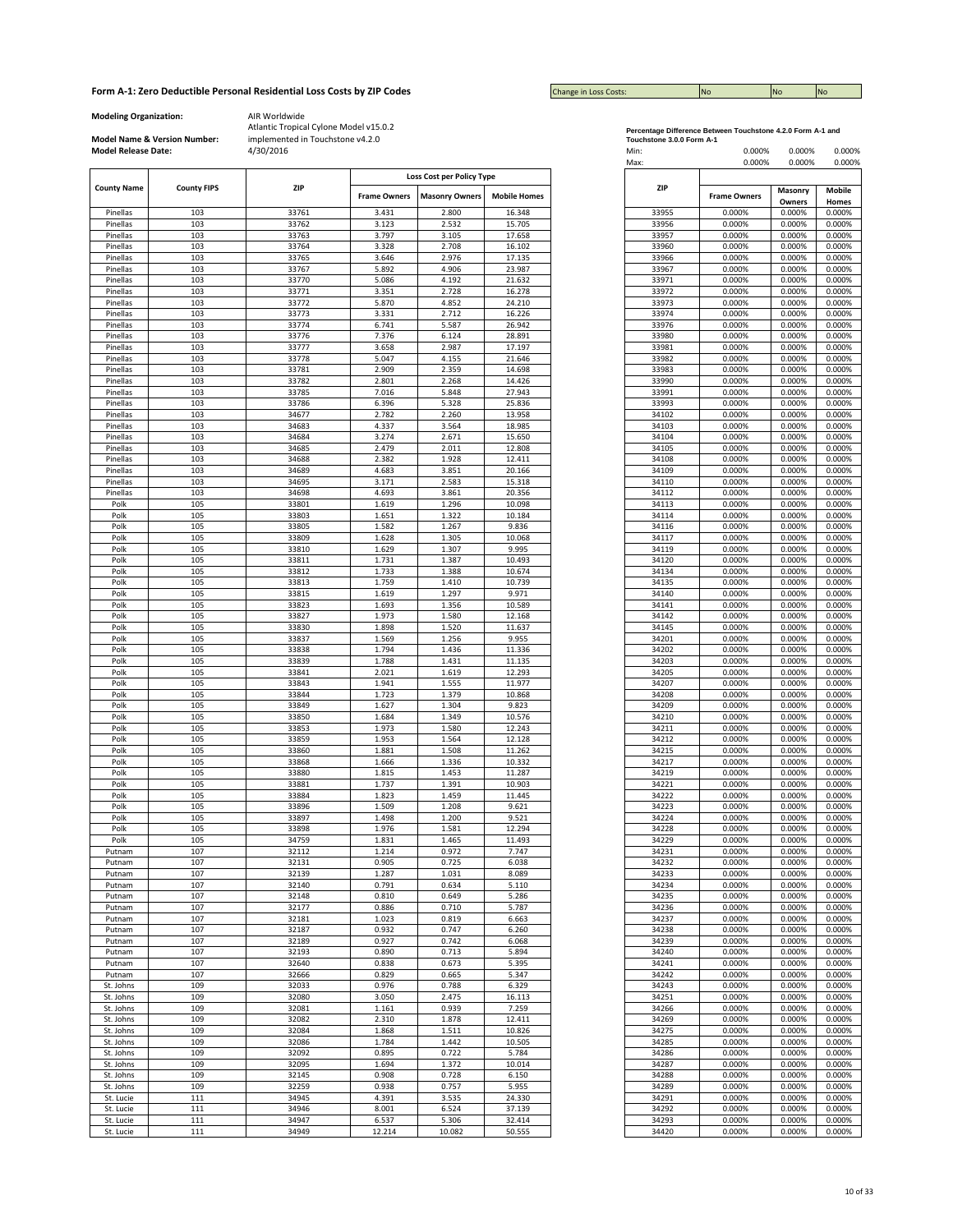| <b>Change in Loss Costs:</b> | <b>INO</b> | <b>No</b> | <b>No</b> |
|------------------------------|------------|-----------|-----------|

**Modeling Organization:** AIR Worldwide

**Model Name & Version Number:**

|                    |                    |       |                     | Loss Cost per Policy Type |                     |       |                     |         |        |
|--------------------|--------------------|-------|---------------------|---------------------------|---------------------|-------|---------------------|---------|--------|
| <b>County Name</b> | <b>County FIPS</b> | ZIP   |                     |                           |                     | ZIP   |                     | Masonry | Mobile |
|                    |                    |       | <b>Frame Owners</b> | <b>Masonry Owners</b>     | <b>Mobile Homes</b> |       | <b>Frame Owners</b> | Owners  | Homes  |
| St. Lucie          | 111                | 34950 | 8.281               | 6.755                     | 38.097              | 34428 | 0.000%              | 0.000%  | 0.000% |
|                    |                    |       |                     |                           |                     |       |                     |         |        |
| St. Lucie          | 111                | 34951 | 5.704               | 4.615                     | 29.232              | 34429 | 0.000%              | 0.000%  | 0.000% |
| St. Lucie          | 111                | 34952 | 7.404               | 6.025                     | 35.240              | 34431 | 0.000%              | 0.000%  | 0.000% |
| St. Lucie          | 111                | 34953 | 4.288               | 3.452                     | 24.272              | 34432 | 0.000%              | 0.000%  | 0.000% |
| St. Lucie          | 111                | 34981 | 5.870               | 4.753                     | 30.041              | 34433 | 0.000%              | 0.000%  | 0.000% |
| St. Lucie          | 111                | 34982 | 7.964               | 6.494                     | 36.972              | 34434 | 0.000%              | 0.000%  | 0.000% |
| St. Lucie          | 111                | 34983 | 5.053               | 4.083                     | 26.977              | 34436 | 0.000%              | 0.000%  | 0.000% |
|                    | 111                |       |                     | 3.763                     |                     |       |                     |         |        |
| St. Lucie          |                    | 34984 | 4.666               |                           | 25.597              | 34442 | 0.000%              | 0.000%  | 0.000% |
| St. Lucie          | 111                | 34986 | 4.329               | 3.486                     | 24.240              | 34446 | 0.000%              | 0.000%  | 0.000% |
| St. Lucie          | 111                | 34987 | 4.324               | 3.480                     | 24.475              | 34448 | 0.000%              | 0.000%  | 0.000% |
| St. Lucie          | 111                | 34988 | 4.151               | 3.341                     | 23.754              | 34449 | 0.000%              | 0.000%  | 0.000% |
| Santa Rosa         | 113                | 32561 | 11.939              | 9.830                     | 49.867              | 34450 | 0.000%              | 0.000%  | 0.000% |
| Santa Rosa         | 113                | 32563 | 10.068              | 8.256                     | 43.243              | 34452 | 0.000%              | 0.000%  | 0.000% |
| Santa Rosa         | 113                | 32565 | 1.529               | 1.229                     | 10.012              | 34453 | 0.000%              | 0.000%  | 0.000% |
|                    |                    |       |                     |                           |                     |       |                     |         |        |
| Santa Rosa         | 113                | 32566 | 7.869               | 6.446                     | 35.129              | 34461 | 0.000%              | 0.000%  | 0.000% |
| Santa Rosa         | 113                | 32570 | 2.101               | 1.688                     | 13.105              | 34465 | 0.000%              | 0.000%  | 0.000% |
| Santa Rosa         | 113                | 32571 | 2.416               | 1.943                     | 14.731              | 34470 | 0.000%              | 0.000%  | 0.000% |
| Santa Rosa         | 113                | 32583 | 2.476               | 1.990                     | 15.034              | 34471 | 0.000%              | 0.000%  | 0.000% |
| Sarasota           | 115                | 34223 | 5.913               | 4.856                     | 25.439              | 34472 | 0.000%              | 0.000%  | 0.000% |
| Sarasota           | 115                | 34228 | 7.222               | 6.038                     | 28.001              | 34473 | 0.000%              | 0.000%  | 0.000% |
|                    | 115                | 34229 |                     | 4.843                     |                     | 34474 | 0.000%              |         |        |
| Sarasota           |                    |       | 5.905               |                           | 25.178              |       |                     | 0.000%  | 0.000% |
| Sarasota           | 115                | 34231 | 5.573               | 4.584                     | 23.817              | 34475 | 0.000%              | 0.000%  | 0.000% |
| Sarasota           | 115                | 34232 | 2.756               | 2.226                     | 14.442              | 34476 | 0.000%              | 0.000%  | 0.000% |
| Sarasota           | 115                | 34233 | 3.232               | 2.618                     | 16.264              | 34479 | 0.000%              | 0.000%  | 0.000% |
| Sarasota           | 115                | 34234 | 3.958               | 3.234                     | 18.326              | 34480 | 0.000%              | 0.000%  | 0.000% |
| Sarasota           | 115                | 34235 | 2.606               | 2.103                     | 13.743              | 34481 | 0.000%              | 0.000%  | 0.000% |
|                    | 115                | 34236 | 5.011               | 4.132                     | 21.830              | 34482 | 0.000%              | 0.000%  | 0.000% |
| Sarasota           |                    |       |                     |                           |                     |       |                     |         |        |
| Sarasota           | 115                | 34237 | 3.649               | 2.974                     | 17.505              | 34484 | 0.000%              | 0.000%  | 0.000% |
| Sarasota           | 115                | 34238 | 4.321               | 3.525                     | 20.085              | 34488 | 0.000%              | 0.000%  | 0.000% |
| Sarasota           | 115                | 34239 | 4.474               | 3.676                     | 20.128              | 34491 | 0.000%              | 0.000%  | 0.000% |
| Sarasota           | 115                | 34240 | 2.209               | 1.776                     | 12.407              | 34498 | 0.000%              | 0.000%  | 0.000% |
| Sarasota           | 115                | 34241 | 2.253               | 1.811                     | 12.618              | 34601 | 0.000%              | 0.000%  | 0.000% |
|                    | 115                | 34242 | 6.894               | 5.734                     | 27.383              | 34602 | 0.000%              | 0.000%  | 0.000% |
| Sarasota           |                    |       |                     |                           |                     |       |                     |         |        |
| Sarasota           | 115                | 34275 | 5.124               | 4.189                     | 22.863              | 34604 | 0.000%              | 0.000%  | 0.000% |
| Sarasota           | 115                | 34285 | 5.736               | 4.698                     | 24.820              | 34606 | 0.000%              | 0.000%  | 0.000% |
| Sarasota           | 115                | 34286 | 2.117               | 1.699                     | 12.224              | 34607 | 0.000%              | 0.000%  | 0.000% |
| Sarasota           | 115                | 34287 | 2.193               | 1.765                     | 12.386              | 34608 | 0.000%              | 0.000%  | 0.000% |
| Sarasota           | 115                | 34288 | 2.160               | 1.732                     | 12.577              | 34609 | 0.000%              | 0.000%  | 0.000% |
| Sarasota           | 115                | 34289 | 2.089               | 1.675                     | 12.258              | 34610 | 0.000%              | 0.000%  | 0.000% |
| Sarasota           | 115                | 34291 | 2.094               | 1.684                     | 11.997              | 34613 | 0.000%              | 0.000%  | 0.000% |
|                    |                    |       |                     |                           |                     |       |                     |         |        |
| Sarasota           | 115                | 34292 | 3.123               | 2.527                     | 16.124              | 34614 | 0.000%              | 0.000%  | 0.000% |
| Sarasota           | 115                | 34293 | 4.962               | 4.049                     | 22.490              | 34637 | 0.000%              | 0.000%  | 0.000% |
| Seminole           | 117                | 32701 | 1.362               | 1.090                     | 8.791               | 34638 | 0.000%              | 0.000%  | 0.000% |
| Seminole           | 117                | 32707 | 1.436               | 1.150                     | 9.165               | 34639 | 0.000%              | 0.000%  | 0.000% |
| Seminole           | 117                | 32708 | 1.467               | 1.175                     | 9.305               | 34652 | 0.000%              | 0.000%  | 0.000% |
| Seminole           | 117                | 32714 | 1.341               | 1.073                     | 8.683               | 34653 | 0.000%              | 0.000%  | 0.000% |
| Seminole           | 117                | 32730 | 1.398               | 1.119                     | 8.977               | 34654 | 0.000%              | 0.000%  | 0.000% |
|                    |                    |       |                     |                           |                     |       |                     |         |        |
| Seminole           | 117                | 32732 | 1.564               | 1.253                     | 10.068              | 34655 | 0.000%              | 0.000%  | 0.000% |
| Seminole           | 117                | 32746 | 1.406               | 1.126                     | 8.954               | 34667 | 0.000%              | 0.000%  | 0.000% |
| Seminole           | 117                | 32750 | 1.379               | 1.104                     | 8.857               | 34668 | 0.000%              | 0.000%  | 0.000% |
| Seminole           | 117                | 32765 | 1.537               | 1.232                     | 9.677               | 34669 | 0.000%              | 0.000%  | 0.000% |
| Seminole           | 117                | 32766 | 1.558               | 1.248                     | 10.052              | 34677 | 0.000%              | 0.000%  | 0.000% |
| Seminole           | 117                | 32771 | 1.425               | 1.141                     | 9.033               | 34683 | 0.000%              | 0.000%  | 0.000% |
| Seminole           | 117                | 32773 | 1.544               | 1.237                     | 9.690               | 34684 | 0.000%              | 0.000%  | 0.000% |
|                    | 117                | 32779 |                     | 1.051                     |                     |       | 0.000%              |         |        |
| Seminole           |                    |       | 1.313               |                           | 8.501               | 34685 |                     | 0.000%  | 0.000% |
| Sumter             | 119                | 32162 | 1.328               | 1.063                     | 8.302               | 34688 | 0.000%              | 0.000%  | 0.000% |
| Sumter             | 119                | 33513 | 1.507               | 1.211                     | 8.959               | 34689 | 0.000%              | 0.000%  | 0.000% |
| Sumter             | 119                | 33514 | 1.542               | 1.235                     | 9.417               | 34690 | 0.000%              | 0.000%  | 0.000% |
| Sumter             | 119                | 33538 | 1.434               | 1.151                     | 8.629               | 34691 | 0.000%              | 0.000%  | 0.000% |
| Sumter             | 119                | 33585 | 1.532               | 1.231                     | 9.208               | 34695 | 0.000%              | 0.000%  | 0.000% |
| Sumter             | 119                | 33597 | 1.378               | 1.106                     | 8.409               | 34698 | 0.000%              | 0.000%  | 0.000% |
| Sumter             | 119                | 34484 | 1.304               | 1.046                     | 8.083               | 34705 | 0.000%              | 0.000%  | 0.000% |
|                    | 119                | 34785 | 1.410               | 1.129                     | 8.689               | 34711 |                     | 0.000%  | 0.000% |
| Sumter             |                    |       |                     |                           |                     |       | 0.000%              |         |        |
| Suwannee           | 121                | 32008 | 0.785               | 0.632                     | 4.881               | 34714 | 0.000%              | 0.000%  | 0.000% |
| Suwannee           | 121                | 32060 | 0.629               | 0.505                     | 4.118               | 34715 | 0.000%              | 0.000%  | 0.000% |
| Suwannee           | 121                | 32062 | 0.707               | 0.568                     | 4.507               | 34731 | 0.000%              | 0.000%  | 0.000% |
| Suwannee           | 121                | 32064 | 0.609               | 0.489                     | 4.007               | 34734 | 0.000%              | 0.000%  | 0.000% |
| Suwannee           | 121                | 32071 | 0.754               | 0.606                     | 4.750               | 34736 | 0.000%              | 0.000%  | 0.000% |
| Suwannee           | 121                | 32094 | 0.653               | 0.524                     | 4.236               | 34737 | 0.000%              | 0.000%  | 0.000% |
|                    | 123                | 32347 | 0.743               | 0.597                     | 4.820               | 34739 | 0.000%              | 0.000%  | 0.000% |
| Taylor             |                    |       |                     |                           |                     |       |                     |         |        |
| Taylor             | 123                | 32348 | 0.841               | 0.677                     | 5.303               | 34741 | 0.000%              | 0.000%  | 0.000% |
| Taylor             | 123                | 32356 | 0.876               | 0.706                     | 5.387               | 34743 | 0.000%              | 0.000%  | 0.000% |
| Taylor             | 123                | 32359 | 1.529               | 1.239                     | 8.471               | 34744 | 0.000%              | 0.000%  | 0.000% |
| Union              | 125                | 32054 | 0.662               | 0.531                     | 4.332               | 34746 | 0.000%              | 0.000%  | 0.000% |
| Union              | 125                | 32083 | 0.620               | 0.497                     | 4.056               | 34747 | 0.000%              | 0.000%  | 0.000% |
| Volusia            | 127                | 32114 | 2.609               | 2.099                     | 14.993              | 34748 | 0.000%              | 0.000%  | 0.000% |
|                    |                    |       |                     |                           |                     |       |                     |         |        |
| Volusia            | 127                | 32117 | 2.629               | 2.116                     | 15.021              | 34753 | 0.000%              | 0.000%  | 0.000% |
| Volusia            | 127                | 32118 | 3.745               | 3.032                     | 20.105              | 34756 | 0.000%              | 0.000%  | 0.000% |
| Volusia            | 127                | 32119 | 2.644               | 2.128                     | 15.109              | 34758 | 0.000%              | 0.000%  | 0.000% |
| Volusia            | 127                | 32124 | 1.138               | 0.912                     | 7.698               | 34759 | 0.000%              | 0.000%  | 0.000% |
| Volusia            | 127                | 32127 | 2.868               | 2.312                     | 15.893              | 34760 | 0.000%              | 0.000%  | 0.000% |
| Volusia            | 127                | 32128 | 1.417               | 1.135                     | 9.262               | 34761 | 0.000%              | 0.000%  | 0.000% |
| Volusia            | 127                | 32129 | 2.200               | 1.767                     | 13.096              | 34762 | 0.000%              | 0.000%  | 0.000% |
|                    |                    |       |                     |                           |                     |       |                     |         |        |

|                           | Percentage Difference Between Touchstone 4.2.0 Form A-1 and |
|---------------------------|-------------------------------------------------------------|
| Touchstone 3 0 0 Form A-1 |                                                             |

| <b>Model Release Date:</b> | Model Name & Version Number: | implemented in Touchstone v4.2.0<br>4/30/2016 |                     |                                                    |                     | Touchstone 3.0.0 Form A-1<br>Min:<br>Max: | 0.000%<br>0.000%    | 0.000%<br>0.000% | 0.000%<br>0.000% |
|----------------------------|------------------------------|-----------------------------------------------|---------------------|----------------------------------------------------|---------------------|-------------------------------------------|---------------------|------------------|------------------|
| <b>County Name</b>         | <b>County FIPS</b>           | <b>ZIP</b>                                    | <b>Frame Owners</b> | Loss Cost per Policy Type<br><b>Masonry Owners</b> | <b>Mobile Homes</b> | ZIP                                       | <b>Frame Owners</b> | Masonry          | Mobile           |
| St. Lucie                  | 111                          | 34950                                         | 8.281               | 6.755                                              | 38.097              | 34428                                     | 0.000%              | Owners<br>0.000% | Homes<br>0.000%  |
| St. Lucie                  | 111                          | 34951                                         | 5.704               | 4.615                                              | 29.232              | 34429                                     | 0.000%              | 0.000%           | 0.000%           |
| St. Lucie                  | 111                          | 34952                                         | 7.404               | 6.025                                              | 35.240              | 34431                                     | 0.000%              | 0.000%           | 0.000%           |
| St. Lucie                  | 111                          | 34953                                         | 4.288               | 3.452                                              | 24.272              | 34432                                     | 0.000%              | 0.000%           | 0.000%           |
| St. Lucie                  | 111                          | 34981                                         | 5.870               | 4.753                                              | 30.041              | 34433                                     | 0.000%              | 0.000%           | 0.000%           |
| St. Lucie                  | 111                          | 34982                                         | 7.964               | 6.494                                              | 36.972              | 34434                                     | 0.000%              | 0.000%           | 0.000%           |
| St. Lucie                  | 111                          | 34983                                         | 5.053               | 4.083                                              | 26.977              | 34436                                     | 0.000%              | 0.000%           | 0.000%           |
| St. Lucie<br>St. Lucie     | 111<br>111                   | 34984<br>34986                                | 4.666<br>4.329      | 3.763<br>3.486                                     | 25.597<br>24.240    | 34442<br>34446                            | 0.000%<br>0.000%    | 0.000%<br>0.000% | 0.000%<br>0.000% |
| St. Lucie                  | 111                          | 34987                                         | 4.324               | 3.480                                              | 24.475              | 34448                                     | 0.000%              | 0.000%           | 0.000%           |
| St. Lucie                  | 111                          | 34988                                         | 4.151               | 3.341                                              | 23.754              | 34449                                     | 0.000%              | 0.000%           | 0.000%           |
| Santa Rosa                 | 113                          | 32561                                         | 11.939              | 9.830                                              | 49.867              | 34450                                     | 0.000%              | 0.000%           | 0.000%           |
| Santa Rosa                 | 113                          | 32563                                         | 10.068              | 8.256                                              | 43.243              | 34452                                     | 0.000%              | 0.000%           | 0.000%           |
| Santa Rosa                 | 113                          | 32565                                         | 1.529               | 1.229                                              | 10.012              | 34453                                     | 0.000%              | 0.000%           | 0.000%           |
| Santa Rosa                 | 113                          | 32566                                         | 7.869               | 6.446                                              | 35.129              | 34461                                     | 0.000%              | 0.000%           | 0.000%           |
| Santa Rosa                 | 113<br>113                   | 32570<br>32571                                | 2.101<br>2.416      | 1.688<br>1.943                                     | 13.105              | 34465<br>34470                            | 0.000%<br>0.000%    | 0.000%<br>0.000% | 0.000%<br>0.000% |
| Santa Rosa<br>Santa Rosa   | 113                          | 32583                                         | 2.476               | 1.990                                              | 14.731<br>15.034    | 34471                                     | 0.000%              | 0.000%           | 0.000%           |
| Sarasota                   | 115                          | 34223                                         | 5.913               | 4.856                                              | 25.439              | 34472                                     | 0.000%              | 0.000%           | 0.000%           |
| Sarasota                   | 115                          | 34228                                         | 7.222               | 6.038                                              | 28.001              | 34473                                     | 0.000%              | 0.000%           | 0.000%           |
| Sarasota                   | 115                          | 34229                                         | 5.905               | 4.843                                              | 25.178              | 34474                                     | 0.000%              | 0.000%           | 0.000%           |
| Sarasota                   | 115                          | 34231                                         | 5.573               | 4.584                                              | 23.817              | 34475                                     | 0.000%              | 0.000%           | 0.000%           |
| Sarasota                   | 115                          | 34232                                         | 2.756               | 2.226                                              | 14.442              | 34476                                     | 0.000%              | 0.000%           | 0.000%           |
| Sarasota                   | 115                          | 34233                                         | 3.232               | 2.618                                              | 16.264              | 34479                                     | 0.000%              | 0.000%           | 0.000%           |
| Sarasota                   | 115                          | 34234                                         | 3.958               | 3.234<br>2.103                                     | 18.326<br>13.743    | 34480<br>34481                            | 0.000%              | 0.000%           | 0.000%<br>0.000% |
| Sarasota<br>Sarasota       | 115<br>115                   | 34235<br>34236                                | 2.606<br>5.011      | 4.132                                              | 21.830              | 34482                                     | 0.000%<br>0.000%    | 0.000%<br>0.000% | 0.000%           |
| Sarasota                   | 115                          | 34237                                         | 3.649               | 2.974                                              | 17.505              | 34484                                     | 0.000%              | 0.000%           | 0.000%           |
| Sarasota                   | 115                          | 34238                                         | 4.321               | 3.525                                              | 20.085              | 34488                                     | 0.000%              | 0.000%           | 0.000%           |
| Sarasota                   | 115                          | 34239                                         | 4.474               | 3.676                                              | 20.128              | 34491                                     | 0.000%              | 0.000%           | 0.000%           |
| Sarasota                   | 115                          | 34240                                         | 2.209               | 1.776                                              | 12.407              | 34498                                     | 0.000%              | 0.000%           | 0.000%           |
| Sarasota                   | 115                          | 34241                                         | 2.253               | 1.811                                              | 12.618              | 34601                                     | 0.000%              | 0.000%           | 0.000%           |
| Sarasota                   | 115                          | 34242                                         | 6.894               | 5.734                                              | 27.383              | 34602                                     | 0.000%              | 0.000%           | 0.000%           |
| Sarasota                   | 115                          | 34275                                         | 5.124               | 4.189                                              | 22.863              | 34604                                     | 0.000%              | 0.000%           | 0.000%           |
| Sarasota                   | 115                          | 34285                                         | 5.736               | 4.698                                              | 24.820              | 34606                                     | 0.000%              | 0.000%           | 0.000%           |
| Sarasota<br>Sarasota       | 115<br>115                   | 34286<br>34287                                | 2.117<br>2.193      | 1.699<br>1.765                                     | 12.224<br>12.386    | 34607<br>34608                            | 0.000%<br>0.000%    | 0.000%<br>0.000% | 0.000%<br>0.000% |
| Sarasota                   | 115                          | 34288                                         | 2.160               | 1.732                                              | 12.577              | 34609                                     | 0.000%              | 0.000%           | 0.000%           |
| Sarasota                   | 115                          | 34289                                         | 2.089               | 1.675                                              | 12.258              | 34610                                     | 0.000%              | 0.000%           | 0.000%           |
| Sarasota                   | 115                          | 34291                                         | 2.094               | 1.684                                              | 11.997              | 34613                                     | 0.000%              | 0.000%           | 0.000%           |
| Sarasota                   | 115                          | 34292                                         | 3.123               | 2.527                                              | 16.124              | 34614                                     | 0.000%              | 0.000%           | 0.000%           |
| Sarasota                   | 115                          | 34293                                         | 4.962               | 4.049                                              | 22.490              | 34637                                     | 0.000%              | 0.000%           | 0.000%           |
| Seminole                   | 117                          | 32701                                         | 1.362               | 1.090                                              | 8.791               | 34638                                     | 0.000%              | 0.000%           | 0.000%           |
| Seminole                   | 117                          | 32707                                         | 1.436               | 1.150                                              | 9.165               | 34639                                     | 0.000%              | 0.000%           | 0.000%           |
| Seminole                   | 117                          | 32708                                         | 1.467               | 1.175                                              | 9.305               | 34652                                     | 0.000%              | 0.000%           | 0.000%           |
| Seminole<br>Seminole       | 117<br>117                   | 32714<br>32730                                | 1.341<br>1.398      | 1.073<br>1.119                                     | 8.683<br>8.977      | 34653<br>34654                            | 0.000%<br>0.000%    | 0.000%<br>0.000% | 0.000%<br>0.000% |
| Seminole                   | 117                          | 32732                                         | 1.564               | 1.253                                              | 10.068              | 34655                                     | 0.000%              | 0.000%           | 0.000%           |
| Seminole                   | 117                          | 32746                                         | 1.406               | 1.126                                              | 8.954               | 34667                                     | 0.000%              | 0.000%           | 0.000%           |
| Seminole                   | 117                          | 32750                                         | 1.379               | 1.104                                              | 8.857               | 34668                                     | 0.000%              | 0.000%           | 0.000%           |
| Seminole                   | 117                          | 32765                                         | 1.537               | 1.232                                              | 9.677               | 34669                                     | 0.000%              | 0.000%           | 0.000%           |
| Seminole                   | 117                          | 32766                                         | 1.558               | 1.248                                              | 10.052              | 34677                                     | 0.000%              | 0.000%           | 0.000%           |
| Seminole                   | 117                          | 32771                                         | 1.425               | 1.141                                              | 9.033               | 34683                                     | 0.000%              | 0.000%           | 0.000%           |
| Seminole                   | 117<br>117                   | 32773<br>32779                                | 1.544<br>1.313      | 1.237<br>1.051                                     | 9.690<br>8.501      | 34684<br>34685                            | 0.000%<br>0.000%    | 0.000%<br>0.000% | 0.000%<br>0.000% |
| Seminole<br>Sumter         | 119                          | 32162                                         | 1.328               | 1.063                                              | 8.302               | 34688                                     | 0.000%              | 0.000%           | 0.000%           |
| Sumter                     | 119                          | 33513                                         | 1.507               | 1.211                                              | 8.959               | 34689                                     | 0.000%              | 0.000%           | 0.000%           |
| Sumter                     | 119                          | 33514                                         | 1.542               | 1.235                                              | 9.417               | 34690                                     | 0.000%              | 0.000%           | 0.000%           |
| Sumter                     | 119                          | 33538                                         | 1.434               | 1.151                                              | 8.629               | 34691                                     | 0.000%              | 0.000%           | 0.000%           |
| Sumter                     | 119                          | 33585                                         | 1.532               | 1.231                                              | 9.208               | 34695                                     | 0.000%              | 0.000%           | 0.000%           |
| Sumter                     | 119                          | 33597                                         | 1.378               | 1.106                                              | 8.409               | 34698                                     | 0.000%              | 0.000%           | 0.000%           |
| Sumter                     | 119                          | 34484                                         | 1.304               | 1.046                                              | 8.083               | 34705                                     | 0.000%              | 0.000%           | 0.000%           |
| Sumter<br>Suwannee         | 119<br>121                   | 34785<br>32008                                | 1.410<br>0.785      | 1.129<br>0.632                                     | 8.689<br>4.881      | 34711<br>34714                            | 0.000%<br>0.000%    | 0.000%<br>0.000% | 0.000%<br>0.000% |
| Suwannee                   | 121                          | 32060                                         | 0.629               | 0.505                                              | 4.118               | 34715                                     | 0.000%              | 0.000%           | 0.000%           |
| Suwannee                   | 121                          | 32062                                         | 0.707               | 0.568                                              | 4.507               | 34731                                     | 0.000%              | 0.000%           | 0.000%           |
| Suwannee                   | 121                          | 32064                                         | 0.609               | 0.489                                              | 4.007               | 34734                                     | 0.000%              | 0.000%           | 0.000%           |
| Suwannee                   | 121                          | 32071                                         | 0.754               | 0.606                                              | 4.750               | 34736                                     | 0.000%              | 0.000%           | 0.000%           |
| Suwannee                   | 121                          | 32094                                         | 0.653               | 0.524                                              | 4.236               | 34737                                     | 0.000%              | 0.000%           | 0.000%           |
| Taylor                     | 123                          | 32347                                         | 0.743               | 0.597                                              | 4.820               | 34739                                     | 0.000%              | 0.000%           | 0.000%           |
| Taylor                     | 123                          | 32348                                         | 0.841               | 0.677                                              | 5.303               | 34741                                     | 0.000%              | 0.000%           | 0.000%           |
| Taylor                     | 123                          | 32356                                         | 0.876               | 0.706                                              | 5.387               | 34743                                     | 0.000%              | 0.000%           | 0.000%           |
| Taylor<br>Union            | 123<br>125                   | 32359<br>32054                                | 1.529<br>0.662      | 1.239<br>0.531                                     | 8.471<br>4.332      | 34744<br>34746                            | 0.000%<br>0.000%    | 0.000%<br>0.000% | 0.000%<br>0.000% |
| Union                      | 125                          | 32083                                         | 0.620               | 0.497                                              | 4.056               | 34747                                     | 0.000%              | 0.000%           | 0.000%           |
| Volusia                    | 127                          | 32114                                         | 2.609               | 2.099                                              | 14.993              | 34748                                     | 0.000%              | 0.000%           | 0.000%           |
| Volusia                    | 127                          | 32117                                         | 2.629               | 2.116                                              | 15.021              | 34753                                     | 0.000%              | 0.000%           | 0.000%           |
| Volusia                    | 127                          | 32118                                         | 3.745               | 3.032                                              | 20.105              | 34756                                     | 0.000%              | 0.000%           | 0.000%           |
| Volusia                    | 127                          | 32119                                         | 2.644               | 2.128                                              | 15.109              | 34758                                     | 0.000%              | 0.000%           | 0.000%           |
| Volusia                    | 127                          | 32124                                         | 1.138               | 0.912                                              | 7.698               | 34759                                     | 0.000%              | 0.000%           | 0.000%           |
| Volusia                    | 127                          | 32127                                         | 2.868               | 2.312                                              | 15.893              | 34760                                     | 0.000%              | 0.000%           | 0.000%           |
| Volusia                    | 127                          | 32128                                         | 1.417               | 1.135                                              | 9.262               | 34761                                     | 0.000%              | 0.000%           | 0.000%           |
| Volusia                    | 127                          | 32129                                         | 2.200               | 1.767                                              | 13.096              | 34762                                     | 0.000%              | 0.000%           | 0.000%           |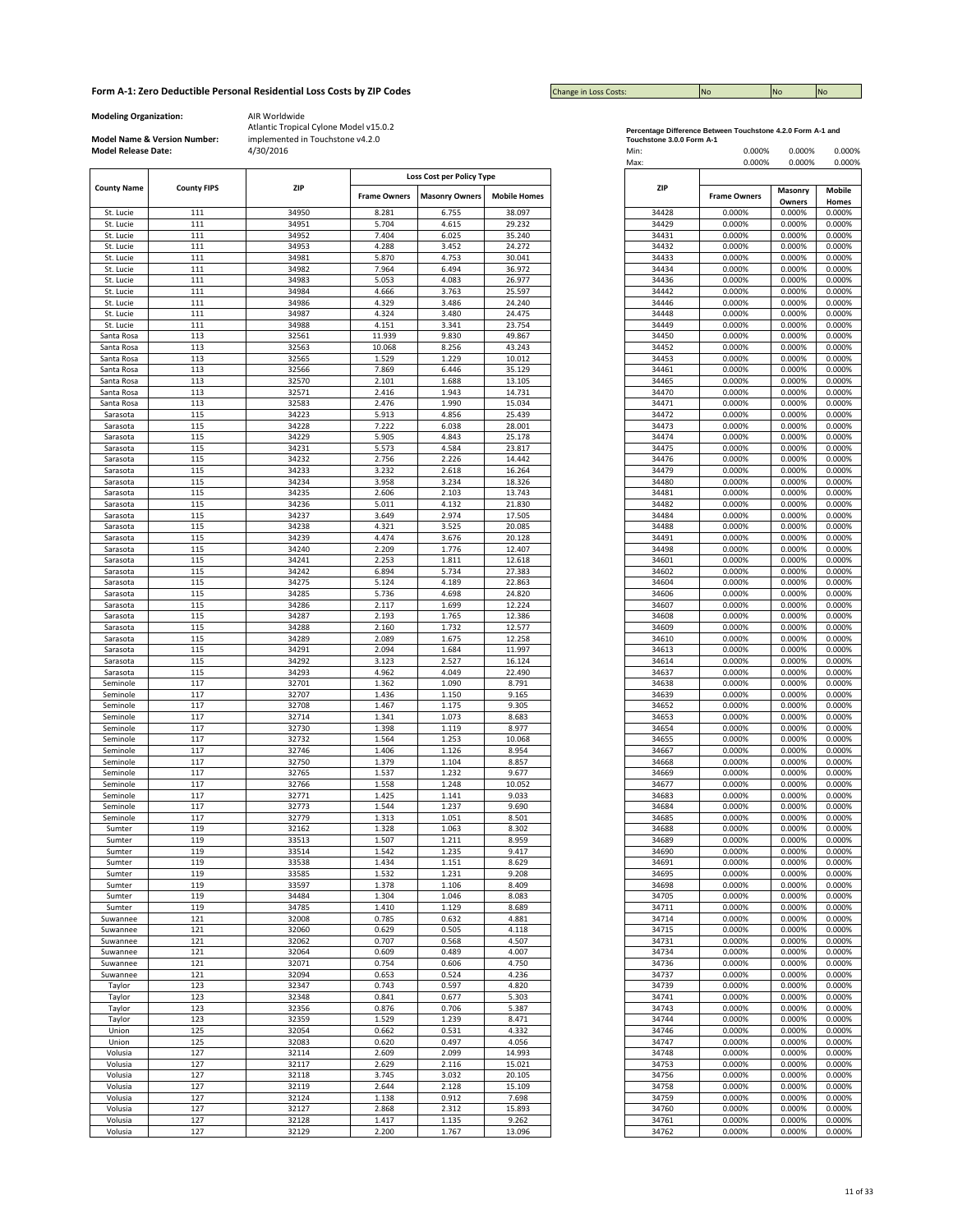| <b>Change in Loss Costs:</b> | <b>No</b> | <b>No</b> | <b>INO</b> |
|------------------------------|-----------|-----------|------------|

**Modeling Organization:** AIR Worldwide

# **Model Name & Version Number:**

|                    |                    |       | <b>Loss Cost per Policy Type</b> |                       |                     |
|--------------------|--------------------|-------|----------------------------------|-----------------------|---------------------|
| <b>County Name</b> | <b>County FIPS</b> | ZIP   | <b>Frame Owners</b>              | <b>Masonry Owners</b> | <b>Mobile Homes</b> |
| Volusia            | 127                | 32130 | 1.072                            | 0.858                 | 7.409               |
| Volusia            | 127                | 32132 | 2.999                            | 2.421                 | 16.292              |
| Volusia            | 127                | 32141 | 3.098                            | 2.505                 | 16.782              |
| Volusia            | 127                | 32168 | 2.011                            | 1.617                 | 12.102              |
| Volusia            | 127                | 32169 | 4.442                            | 3.614                 | 21.872              |
| Volusia            | 127                | 32174 | 1.994                            | 1.600                 | 12.177              |
| Volusia            | 127                | 32176 | 3.638                            | 2.944                 | 19.509              |
| Volusia            | 127                | 32180 | 1.156                            | 0.926                 | 7.653               |
| Volusia            | 127                | 32190 | 1.344                            | 1.077                 | 8.657               |
| Volusia            | 127                | 32713 | 1.342                            | 1.074                 | 8.746               |
| Volusia            | 127                | 32720 | 1.118                            | 0.895                 | 7.687               |
| Volusia            | 127                | 32724 | 1.122                            | 0.899                 | 7.701               |
| Volusia            | 127                | 32725 | 1.357                            | 1.087                 | 9.100               |
| Volusia            | 127                | 32738 | 1.323                            | 1.060                 | 8.891               |
| Volusia            | 127                | 32744 | 1.199                            | 0.960                 | 8.152               |
| Volusia            | 127                | 32759 | 3.336                            | 2.699                 | 17.942              |
| Volusia            | 127                | 32763 | 1.233                            | 0.988                 | 8.388               |
| Volusia            | 127                | 32764 | 1.416                            | 1.135                 | 9.400               |
| Wakulla            | 129                | 32327 | 1.087                            | 0.876                 | 6.540               |
| Wakulla            | 129                | 32346 | 3.473                            | 2.842                 | 16.276              |
| Wakulla            | 129                | 32355 | 1.681                            | 1.358                 | 9.324               |
| Wakulla            | 129                | 32358 | 1.376                            | 1.108                 | 8.179               |
| Walton             | 131                | 32433 | 1.427                            | 1.147                 | 9.059               |
| Walton             | 131                | 32435 | 1.591                            | 1.279                 | 9.856               |
| Walton             | 131                | 32439 | 2.948                            | 2.375                 | 16.614              |
| Walton             | 131                | 32455 | 1.590                            | 1.279                 | 9.823               |
| Walton             | 131                | 32459 | 7.652                            | 6.258                 | 33,810              |
| Walton             | 131                | 32550 | 8.948                            | 7.350                 | 38.697              |
| Washington         | 133                | 32427 | 1.373                            | 1.103                 | 8.562               |
| Washington         | 133                | 32428 | 1.434                            | 1.153                 | 8.835               |
| Washington         | 133                | 32437 | 2.036                            | 1.640                 | 11.857              |
| Washington         | 133                | 32462 | 1.690                            | 1.360                 | 10.060              |

| Percentage Difference Between Touchstone 4.2.0 Form A-1 and |
|-------------------------------------------------------------|
| Touchstone 3.0.0 Form A-1                                   |

| <b>Model Release Date:</b> |                    | 4/30/2016 |                     |                           |                     | Min:<br>Max: | 0.000%<br>0.000%    | 0.000%<br>0.000%  | 0.000%<br>0.000%       |
|----------------------------|--------------------|-----------|---------------------|---------------------------|---------------------|--------------|---------------------|-------------------|------------------------|
|                            |                    |           |                     | Loss Cost per Policy Type |                     |              |                     |                   |                        |
| <b>County Name</b>         | <b>County FIPS</b> | ZIP       | <b>Frame Owners</b> | <b>Masonry Owners</b>     | <b>Mobile Homes</b> | ZIP          | <b>Frame Owners</b> | Masonry<br>Owners | <b>Mobile</b><br>Homes |
| Volusia                    | 127                | 32130     | 1.072               | 0.858                     | 7.409               | 34769        | 0.000%              | 0.000%            | 0.000%                 |
| Volusia                    | 127                | 32132     | 2.999               | 2.421                     | 16.292              | 34771        | 0.000%              | 0.000%            | 0.000%                 |
| Volusia                    | 127                | 32141     | 3.098               | 2.505                     | 16.782              | 34772        | 0.000%              | 0.000%            | 0.000%                 |
| Volusia                    | 127                | 32168     | 2.011               | 1.617                     | 12.102              | 34773        | 0.000%              | 0.000%            | 0.000%                 |
| Volusia                    | 127                | 32169     | 4.442               | 3.614                     | 21.872              | 34785        | 0.000%              | 0.000%            | 0.000%                 |
| Volusia                    | 127                | 32174     | 1.994               | 1.600                     | 12.177              | 34786        | 0.000%              | 0.000%            | 0.000%                 |
| Volusia                    | 127                | 32176     | 3.638               | 2.944                     | 19.509              | 34787        | 0.000%              | 0.000%            | 0.000%                 |
| Volusia                    | 127                | 32180     | 1.156               | 0.926                     | 7.653               | 34788        | 0.000%              | 0.000%            | 0.000%                 |
| Volusia                    | 127                | 32190     | 1.344               | 1.077                     | 8.657               | 34797        | 0.000%              | 0.000%            | 0.000%                 |
| Volusia                    | 127                | 32713     | 1.342               | 1.074                     | 8.746               | 34945        | 0.000%              | 0.000%            | 0.000%                 |
| Volusia                    | 127                | 32720     | 1.118               | 0.895                     | 7.687               | 34946        | 0.000%              | 0.000%            | 0.000%                 |
| Volusia                    | 127                | 32724     | 1.122               | 0.899                     | 7.701               | 34947        | 0.000%              | 0.000%            | 0.000%                 |
| Volusia                    | 127                | 32725     | 1.357               | 1.087                     | 9.100               | 34949        | 0.000%              | 0.000%            | 0.000%                 |
| Volusia                    | 127                | 32738     | 1.323               | 1.060                     | 8.891               | 34950        | 0.000%              | 0.000%            | 0.000%                 |
| Volusia                    | 127                | 32744     | 1.199               | 0.960                     | 8.152               | 34951        | 0.000%              | 0.000%            | 0.000%                 |
| Volusia                    | 127                | 32759     | 3.336               | 2.699                     | 17.942              | 34952        | 0.000%              | 0.000%            | 0.000%                 |
| Volusia                    | 127                | 32763     | 1.233               | 0.988                     | 8.388               | 34953        | 0.000%              | 0.000%            | 0.000%                 |
| Volusia                    | 127                | 32764     | 1.416               | 1.135                     | 9.400               | 34956        | 0.000%              | 0.000%            | 0.000%                 |
| Wakulla                    | 129                | 32327     | 1.087               | 0.876                     | 6.540               | 34957        | 0.000%              | 0.000%            | 0.000%                 |
| Wakulla                    | 129                | 32346     | 3.473               | 2.842                     | 16.276              | 34972        | 0.000%              | 0.000%            | 0.000%                 |
| Wakulla                    | 129                | 32355     | 1.681               | 1.358                     | 9.324               | 34974        | 0.000%              | 0.000%            | 0.000%                 |
| Wakulla                    | 129                | 32358     | 1.376               | 1.108                     | 8.179               | 34981        | 0.000%              | 0.000%            | 0.000%                 |
| Walton                     | 131                | 32433     | 1.427               | 1.147                     | 9.059               | 34982        | 0.000%              | 0.000%            | 0.000%                 |
| Walton                     | 131                | 32435     | 1.591               | 1.279                     | 9.856               | 34983        | 0.000%              | 0.000%            | 0.000%                 |
| Walton                     | 131                | 32439     | 2.948               | 2.375                     | 16.614              | 34984        | 0.000%              | 0.000%            | 0.000%                 |
| Walton                     | 131                | 32455     | 1.590               | 1.279                     | 9.823               | 34986        | 0.000%              | 0.000%            | 0.000%                 |
| Walton                     | 131                | 32459     | 7.652               | 6.258                     | 33.810              | 34987        | 0.000%              | 0.000%            | 0.000%                 |
| Walton                     | 131                | 32550     | 8.948               | 7.350                     | 38.697              | 34988        | 0.000%              | 0.000%            | 0.000%                 |
| Washington                 | 133                | 32427     | 1.373               | 1.103                     | 8.562               | 34990        | 0.000%              | 0.000%            | 0.000%                 |
| Washington                 | 133                | 32428     | 1.434               | 1.153                     | 8.835               | 34994        | 0.000%              | 0.000%            | 0.000%                 |
| Washington                 | 133                | 32437     | 2.036               | 1.640                     | 11.857              | 34996        | 0.000%              | 0.000%            | 0.000%                 |
| Washington                 | 133                | 32462     | 1.690               | 1.360                     | 10.060              | 34997        | 0.000%              | 0.000%            | 0.000%                 |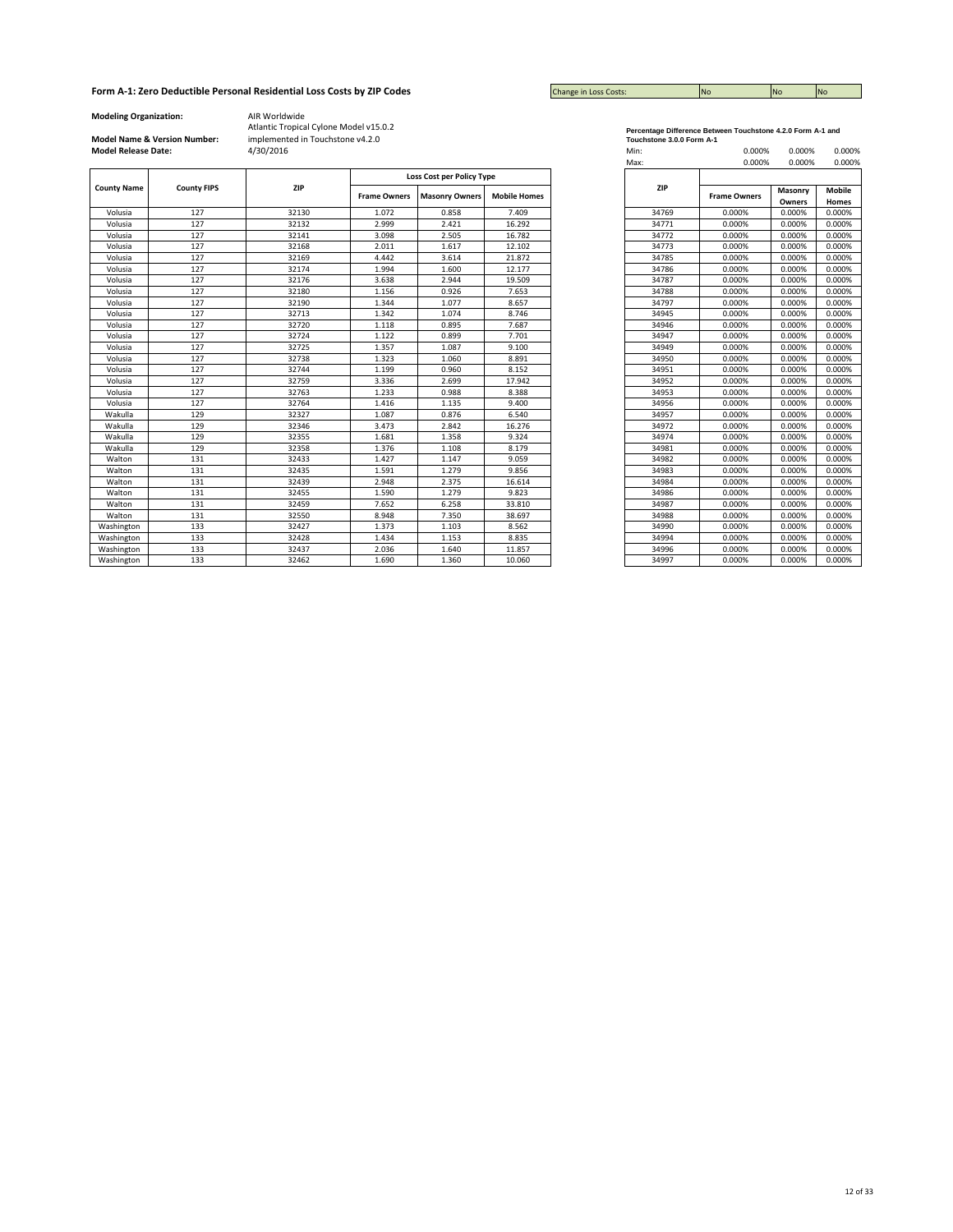**Modeling Organization:** AIR Worldwide

**Model Name & Version Number:**

**Model Release Date:** 4/30/2015 Atlantic Tropical Cylone Model v15.0.1 implemented in Touchstone v3.0.0

| <b>County Name</b> | <b>County FIPS</b> | <b>ZIP</b> | Loss Cost per Policy Type |                       |                     |  |
|--------------------|--------------------|------------|---------------------------|-----------------------|---------------------|--|
|                    |                    |            | <b>Frame Owners</b>       | <b>Masonry Owners</b> | <b>Mobile Homes</b> |  |
| Alachua            | 001                | 32601      | 0.774                     | 0.620                 | 4.997               |  |
| Alachua            | 001                | 32603      | 0.765                     | 0.614                 | 4.942               |  |
| Alachua            | 001                | 32605      | 0.742                     | 0.595                 | 4.801               |  |
| Alachua            | 001                | 32606      | 0.776                     | 0.622                 | 4.973               |  |
| Alachua            | 001                | 32607      | 0.788                     | 0.632                 | 5.049               |  |
| Alachua            | 001                | 32608      | 0.806                     | 0.647                 | 5.165               |  |
| Alachua            | 001                | 32609      | 0.752                     | 0.603                 | 4.862               |  |
| Alachua            | 001                | 32611      | 0.770                     | 0.617                 | 4.968               |  |
| Alachua            | 001                | 32615      | 0.741                     | 0.595                 | 4.767               |  |
| Alachua            | 001                | 32618      | 0.929                     | 0.746                 | 5.799               |  |
| Alachua            | 001                | 32631      | 0.782                     | 0.626                 | 5.075               |  |
| Alachua            | 001                | 32641      | 0.773                     | 0.619                 | 4.989               |  |
| Alachua            | 001                | 32643      | 0.803                     | 0.646                 | 4.995               |  |
| Alachua            | 001                | 32653      | 0.738                     | 0.592                 | 4.777               |  |
| Alachua            | 001                | 32669      | 0.901                     | 0.723                 | 5.602               |  |
| Alachua            | 001                | 32694      | 0.759                     | 0.608                 | 4.908               |  |
| Baker              | 003                | 32040      | 0.528                     | 0.424                 | 3.525               |  |
| Baker              | 003                | 32063      | 0.545                     | 0.437                 | 3.596               |  |
| Baker              | 003                | 32087      | 0.481                     | 0.386                 | 3.259               |  |
| Bay                | 005                | 32401      | 4.598                     | 3.733                 | 22.808              |  |
| Bay                | 005                | 32403      | 8.391                     | 6.906                 | 34.971              |  |
| Bay                | 005                | 32404      | 2.908                     | 2.346                 | 16.029              |  |
| Bay                | 005                | 32405      | 3.801                     | 3.077                 | 19.916              |  |
| Bay                | 005                | 32407      | 8.069                     | 6.626                 | 34.687              |  |
| Bay                | 005                | 32408      | 8.714                     | 7.171                 | 36.464              |  |
| Bay                | 005                | 32409      | 2.393                     | 1.928                 | 13.751              |  |
| Bay                | 005                | 32413      | 8.193                     | 6.747                 | 34.857              |  |
| Bay                | 005                | 32438      | 1.728                     | 1.390                 | 10.515              |  |
| Bay                | 005                | 32444      | 2.836                     | 2.288                 | 15.869              |  |
| Bay                | 005                | 32466      | 1.981                     | 1.595                 | 11.766              |  |
| <b>Bradford</b>    | 007                | 32044      | 0.729                     | 0.585                 | 4.716               |  |
| <b>Bradford</b>    | 007                | 32058      | 0.646                     | 0.518                 | 4.221               |  |
| <b>Bradford</b>    | 007                | 32091      | 0.719                     | 0.576                 | 4.633               |  |
| <b>Bradford</b>    | 007                | 32622      | 0.697                     | 0.559                 | 4.522               |  |
| Brevard            | 009                | 00042      | 2.823                     | 2.267                 | 16.928              |  |
| <b>Brevard</b>     | 009                | 32754      | 2.276                     | 1.828                 | 13.848              |  |
| Brevard            | 009                | 32780      | 2.384                     | 1.915                 | 14.505              |  |
| Brevard            | 009                | 32796      | 2.377                     | 1.910                 | 14.435              |  |
| Brevard            | 009                | 32815      | 2.912                     | 2.342                 | 17.179              |  |
| Brevard            | 009                | 32901      | 5.255                     | 4.263                 | 26.158              |  |
| Brevard            | 009                | 32903      | 8.467                     | 6.958                 | 37.239              |  |
| Brevard            | 009                | 32904      | 3.316                     | 2.668                 | 18.991              |  |
| Brevard            | 009                | 32905      | 5.486                     | 4.461                 | 26.853              |  |
| Brevard            | 009                | 32907      | 2.803                     | 2.251                 | 16.808              |  |
| Brevard            | 009                | 32908      | 2.751                     | 2.209                 | 16.633              |  |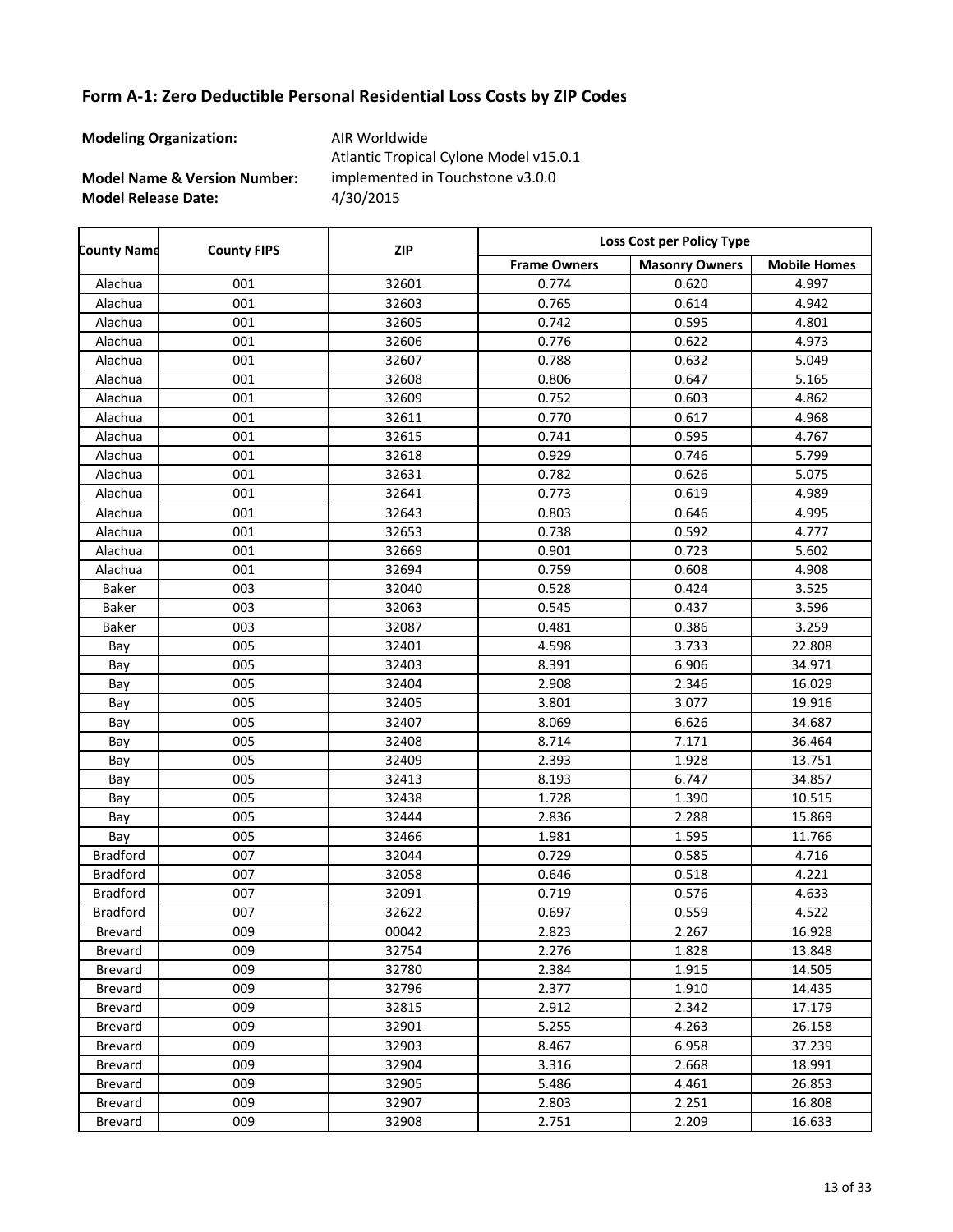**Modeling Organization:** AIR Worldwide

**Model Name & Version Number:**

**Model Release Date:** 4/30/2015 Atlantic Tropical Cylone Model v15.0.1 implemented in Touchstone v3.0.0

Frame Owners | Masonry Owners | Mobile Homes **County Name County FIPS Loss Cost per Policy Type ZIP** Brevard 009 32909 3.022 2.430 17.815 Brevard 009 32920 6.422 5.261 31.645 Brevard 009 32922 2.889 2.325 16.927 Brevard 009 32925 7.859 6.468 35.379 Brevard 009 32926 2.460 1.978 14.910 Brevard 009 32927 2.394 1.923 14.537 Brevard 009 32931 7.178 5.902 33.841 Brevard 009 32934 3.366 2.710 19.166 Brevard 009 32935 4.404 3.556 23.273 Brevard 009 32937 8.031 6.608 35.692 Brevard 009 32940 3.832 3.094 20.869 Brevard 009 32949 6.680 5.452 30.845 Brevard 009 32950 5.764 4.691 27.801 Brevard 009 32951 9.287 7.680 39.194 Brevard 009 32952 4.184 3.393 22.909 Brevard 009 32953 3.218 2.597 18.364 Brevard 009 32955 3.417 2.755 19.260 Brevard 009 32976 7.390 6.041 33.233 Broward 011 1 00041 4.331 3.481 27.058 Broward 011 33004 11.391 9.383 50.023 Broward 011 33009 12.482 10.308 53.448 Broward 011 33019 14.272 11.839 58.206 Broward 011 33020 10.674 8.767 48.256 Broward 011 33021 6.083 4.917 33.951 Broward 011 1 33023 4.828 3.885 29.116 Broward 011 33024 4.230 3.398 26.529 Broward 011 33025 4.199 3.372 26.380 Broward 011 33026 4.161 3.342 26.263 Broward 011 1 33027 4.304 3.458 26.934 Broward 011 1 33028 4.291 3.446 26.918 Broward 011 1 33029 4.365 3.507 27.152 Broward 011 133060 10.250 8.410 47.370 Broward 011 33062 13.827 11.455 57.592 Broward 011 1 33063 4.110 3.302 26.059 Broward 011 133064 10.326 8.474 47.717 Broward 011 1 33065 4.142 3.329 26.210 Broward 011 1 33066 4.610 3.709 28.266 Broward 011 1 33067 4.098 3.293 26.042 Broward 011 1 33068 4.097 3.292 25.970 Broward 011 33069 5.571 4.498 32.071 Broward 011 1 33071 4.129 3.318 26.150 Broward 011 1 33073 4.261 3.425 26.831 Broward 011 33076 4.156 3.342 26.295 Broward 011 133301 11.636 9.583 50.882 Broward 011 33304 11.992 9.885 52.079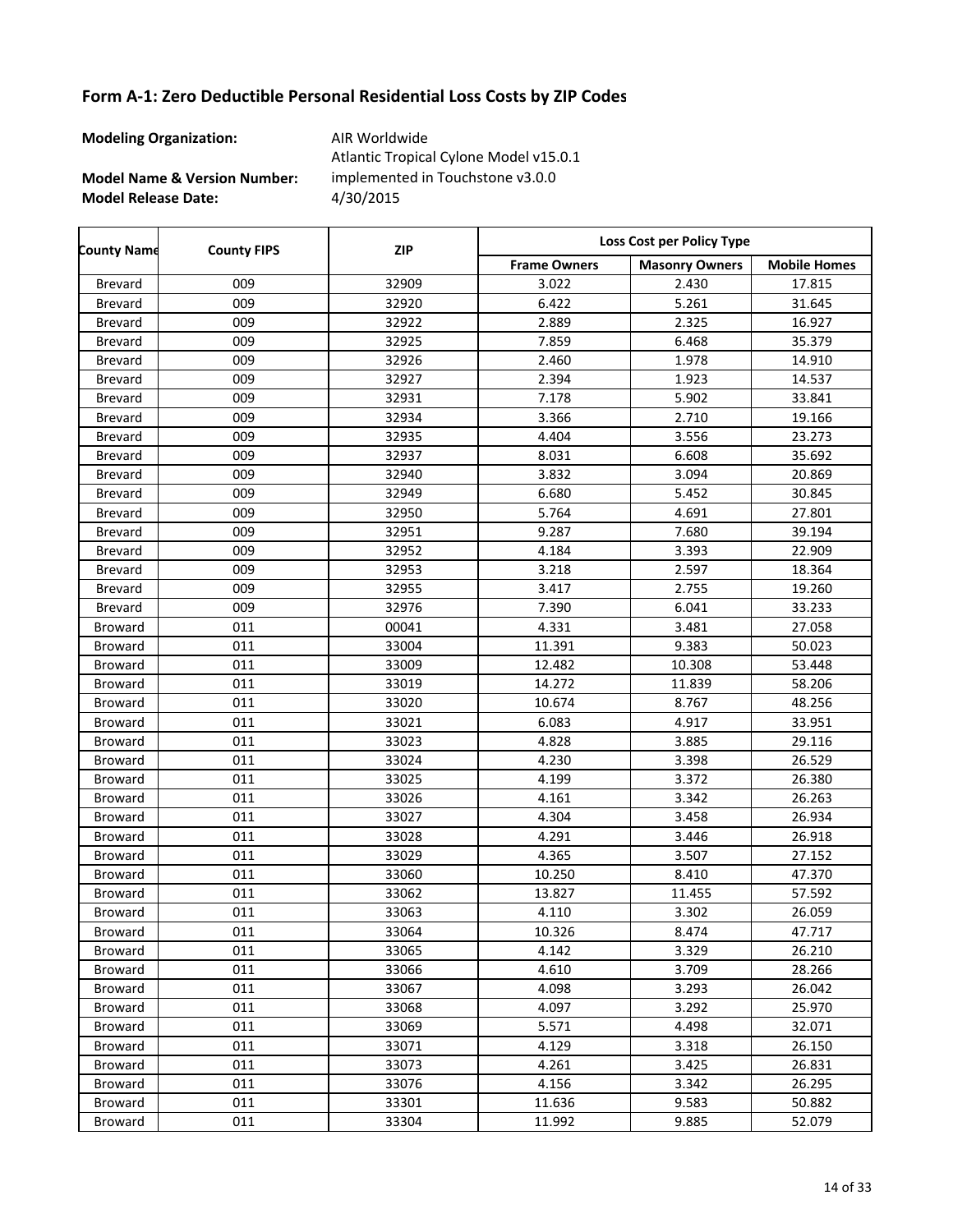**Modeling Organization:** AIR Worldwide

r

**Model Name & Version Number:**

**Model Release Date:** 4/30/2015 Atlantic Tropical Cylone Model v15.0.1 implemented in Touchstone v3.0.0

| <b>County Name</b> | <b>County FIPS</b> | <b>ZIP</b> | Loss Cost per Policy Type |                       |                     |
|--------------------|--------------------|------------|---------------------------|-----------------------|---------------------|
|                    |                    |            | <b>Frame Owners</b>       | <b>Masonry Owners</b> | <b>Mobile Homes</b> |
| Broward            | 011                | 33305      | 11.639                    | 9.582                 | 51.248              |
| Broward            | 011                | 33306      | 12.853                    | 10.618                | 54.853              |
| Broward            | 011                | 33308      | 13.098                    | 10.825                | 55.596              |
| Broward            | 011                | 33309      | 5.408                     | 4.364                 | 31.426              |
| Broward            | 011                | 33311      | 6.023                     | 4.868                 | 33.754              |
| Broward            | 011                | 33312      | 6.013                     | 4.859                 | 33.706              |
| Broward            | 011                | 33313      | 4.132                     | 3.320                 | 26.101              |
| Broward            | 011                | 33314      | 4.245                     | 3.413                 | 26.623              |
| Broward            | 011                | 33315      | 8.836                     | 7.220                 | 42.698              |
| Broward            | 011                | 33316      | 12.729                    | 10.528                | 53.691              |
| Broward            | 011                | 33317      | 4.185                     | 3.364                 | 26.347              |
| Broward            | 011                | 33319      | 4.099                     | 3.292                 | 25.951              |
| Broward            | 011                | 33321      | 4.106                     | 3.299                 | 26.029              |
| Broward            | 011                | 33322      | 4.112                     | 3.303                 | 26.055              |
| Broward            | 011                | 33323      | 4.140                     | 3.326                 | 26.237              |
| Broward            | 011                | 33324      | 4.092                     | 3.287                 | 25.972              |
| Broward            | 011                | 33325      | 4.143                     | 3.327                 | 26.281              |
| Broward            | 011                | 33326      | 4.204                     | 3.378                 | 26.573              |
| Broward            | 011                | 33327      | 4.207                     | 3.382                 | 26.542              |
| Broward            | 011                | 33328      | 4.087                     | 3.283                 | 25.915              |
| Broward            | 011                | 33330      | 4.132                     | 3.318                 | 26.224              |
| Broward            | 011                | 33331      | 4.242                     | 3.408                 | 26.720              |
| Broward            | 011                | 33332      | 4.269                     | 3.431                 | 26.798              |
| Broward            | 011                | 33334      | 9.651                     | 7.903                 | 45.558              |
| Broward            | 011                | 33351      | 4.115                     | 3.306                 | 26.058              |
| Broward            | 011                | 33441      | 11.879                    | 9.786                 | 52.314              |
| Broward            | 011                | 33442      | 6.157                     | 4.980                 | 34.482              |
| Calhoun            | 013                | 32421      | 1.289                     | 1.037                 | 8.064               |
| Calhoun            | 013                | 32424      | 1.281                     | 1.031                 | 7.906               |
| Calhoun            | 013                | 32430      | 1.384                     | 1.114                 | 8.556               |
| Calhoun            | 013                | 32449      | 1.637                     | 1.317                 | 9.786               |
| Charlotte          | 015                | 33946      | 6.697                     | 5.538                 | 28.369              |
| Charlotte          | 015                | 33947      | 4.737                     | 3.867                 | 21.936              |
| Charlotte          | 015                | 33948      | 2.937                     | 2.372                 | 15.330              |
| Charlotte          | 015                | 33950      | 3.268                     | 2.636                 | 17.196              |
| Charlotte          | 015                | 33952      | 2.765                     | 2.223                 | 15.185              |
| Charlotte          | 015                | 33953      | 2.419                     | 1.947                 | 13.348              |
| Charlotte          | 015                | 33954      | 2.434                     | 1.953                 | 13.822              |
| Charlotte          | 015                | 33955      | 3.253                     | 2.620                 | 17.668              |
| Charlotte          | 015                | 33980      | 2.592                     | 2.082                 | 14.633              |
| Charlotte          | 015                | 33981      | 3.109                     | 2.508                 | 16.260              |
| Charlotte          | 015                | 33982      | 2.322                     | 1.861                 | 13.628              |
| Charlotte          | 015                | 33983      | 2.409                     | 1.932                 | 13.823              |
| Charlotte          | 015                | 34224      | 4.693                     | 3.833                 | 21.655              |
| Citrus             | 017                | 34428      | 1.414                     | 1.135                 | 8.611               |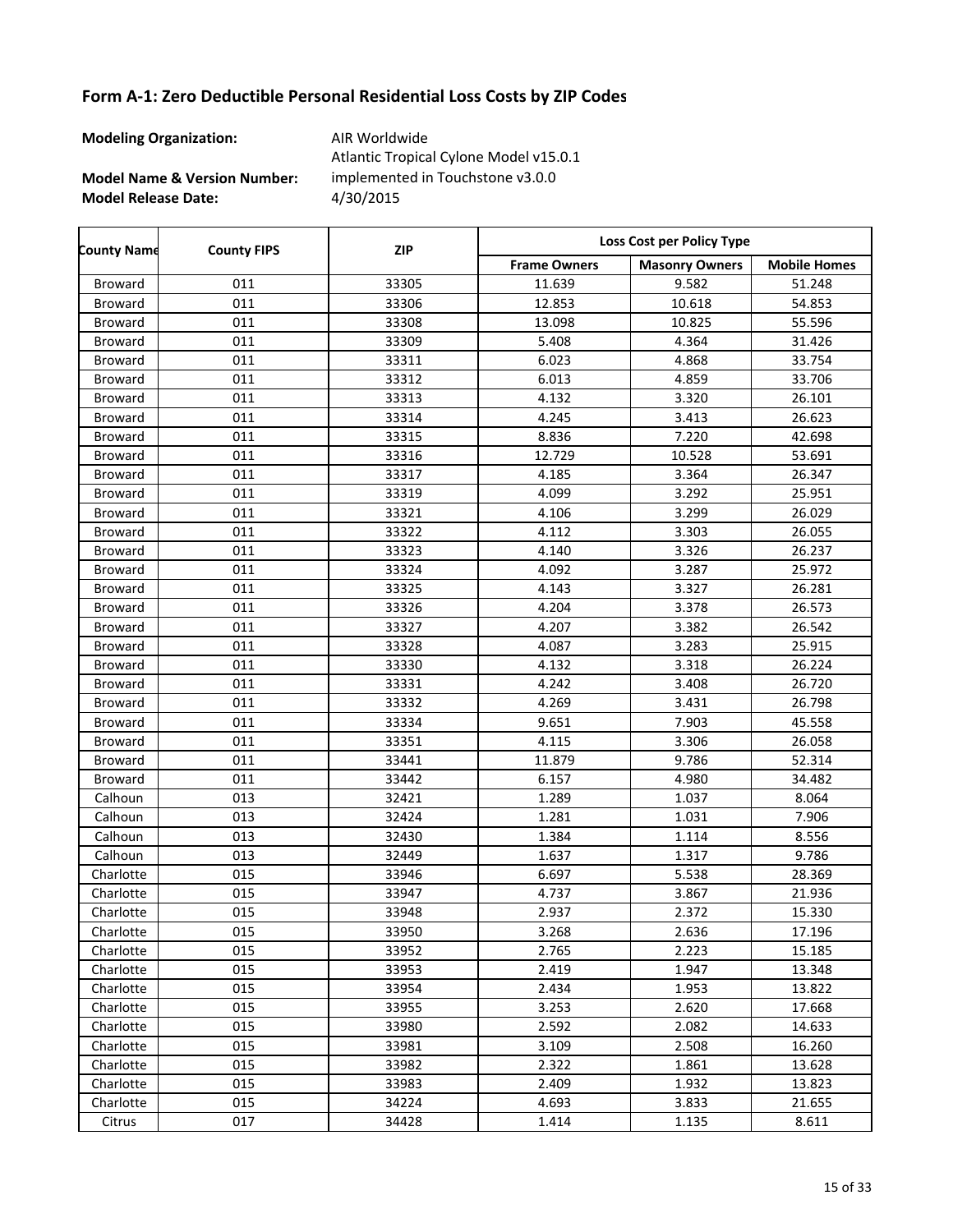**Modeling Organization:** AIR Worldwide

**Model Name & Version Number:**

**Model Release Date:** 4/30/2015 Atlantic Tropical Cylone Model v15.0.1 implemented in Touchstone v3.0.0

Frame Owners | Masonry Owners | Mobile Homes **County Name County FIPS Loss Cost per Policy Type ZIP** Citrus 017 34429 1.458 1.171 8.804 Citrus 017 34433 1.234 0.990 7.469 Citrus 017 34434 1.259 1.010 7.588 Citrus 017 34436 1.346 1.079 8.107 Citrus 017 34442 1.324 1.064 7.835 Citrus 017 34446 1.399 1.123 8.415 Citrus 017 34448 1.504 1.208 9.003 Citrus 017 34450 1.376 1.105 8.250 Citrus 017 34452 1.366 1.096 8.161 Citrus 017 34453 1.309 1.052 7.801 Citrus 017 34461 1.308 1.050 7.787 Citrus 017 34465 1.265 1.015 7.606 Clay 019 32003 0.880 0.706 5.648 Clay 019 32043 0.827 0.663 5.257 Clay 019 32065 0.758 0.609 4.807 Clay 019 32068 0.707 0.567 4.543 Clay | 019 | 32073 | 0.886 | 0.711 | 5.658 Clay | 019 | 32656 | 0.808 | 0.648 | 5.177 Collier 021 34102 9.577 7.937 37.151 Collier 021 34103 9.196 7.577 36.538 Collier 021 34104 4.744 3.838 23.398 Collier 021 34105 5.783 4.699 26.756 Collier | 021 | 34108 | 8.368 | 6.881 | 34.184 Collier 021 34109 5.230 4.245 24.905 Collier 021 34110 5.758 4.685 26.515 Collier | 021 | 34112 | 6.165 | 5.019 | 27.887 Collier 021 34113 5.595 4.543 26.181 Collier | 021 | 34114 | 4.232 | 3.415 | 21.743 Collier | 021 | 34116 | 3.575 | 2.877 | 19.101 Collier 021 34117 3.383 2.721 18.422 Collier 021 34119 3.429 2.762 18.411 Collier 021 34120 3.375 2.713 18.468 Collier 021 34140 8.812 7.286 35.482 Collier 021 34141 5.483 4.432 26.461 Collier 021 34142 3.372 2.711 18.825 Collier 021 34145 11.407 9.501 42.891 Columbia 023 32024 0.712 0.572 4.557 Columbia 023 32025 0.588 0.472 3.867 Columbia 023 32038 0.728 0.586 4.606 Columbia 023 32055 0.564 0.453 3.749 Columbia 023 32061 0.659 0.529 4.251 DeSoto 027 34266 2.263 1.812 13.741 DeSoto 027 34269 2.299 1.843 13.469 Dixie 029 32628 0.834 0.673 5.229 Dixie 029 32648 2.212 1.805 11.184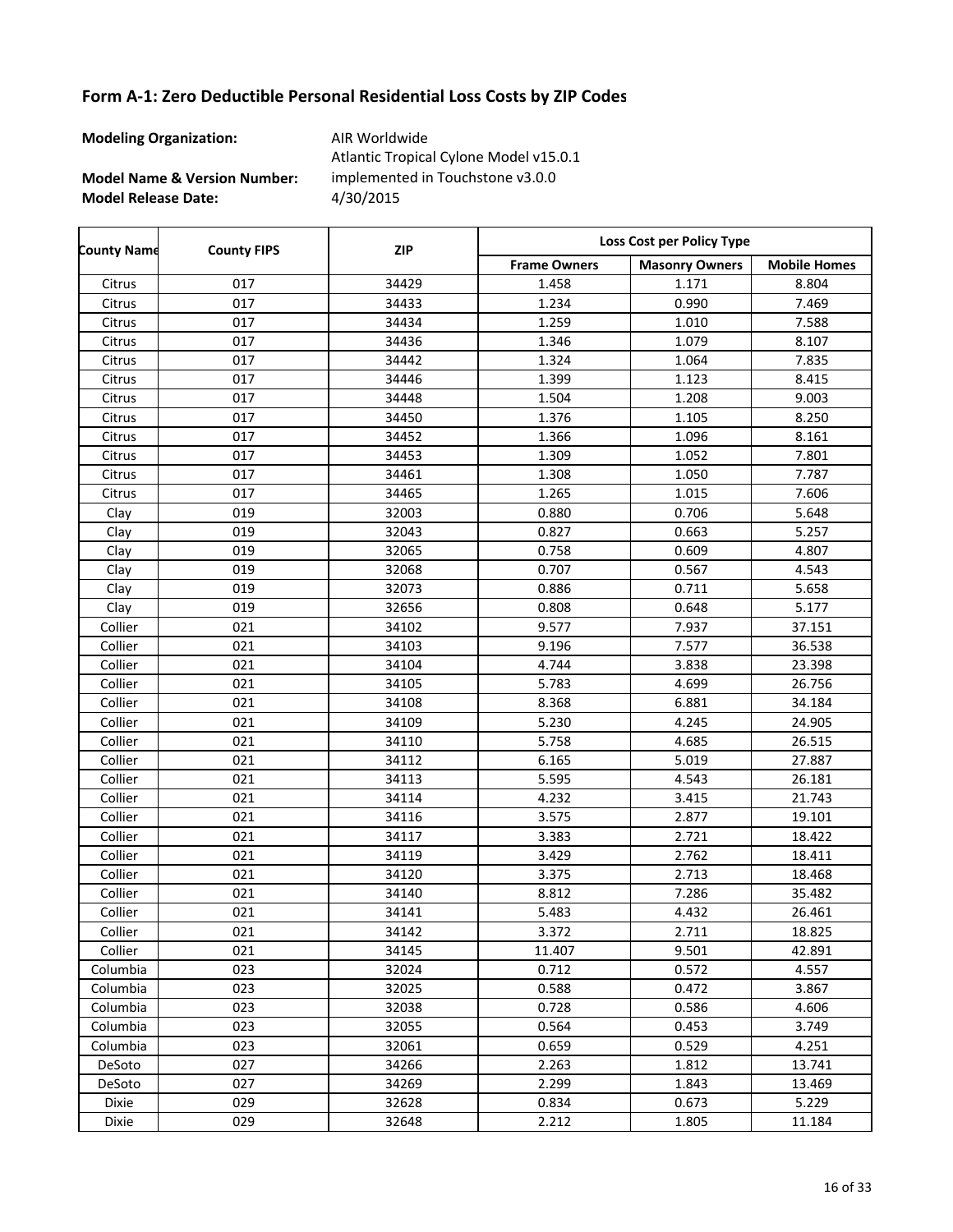**Modeling Organization:** AIR Worldwide

**Model Name & Version Number:**

**Model Release Date:** 4/30/2015 Atlantic Tropical Cylone Model v15.0.1 implemented in Touchstone v3.0.0

| <b>County Name</b> | <b>County FIPS</b> | <b>ZIP</b> | Loss Cost per Policy Type |                       |                     |
|--------------------|--------------------|------------|---------------------------|-----------------------|---------------------|
|                    |                    |            | <b>Frame Owners</b>       | <b>Masonry Owners</b> | <b>Mobile Homes</b> |
| Dixie              | 029                | 32680      | 0.912                     | 0.736                 | 5.727               |
| Duval              | 031                | 32202      | 0.808                     | 0.649                 | 5.211               |
| Duval              | 031                | 32204      | 0.782                     | 0.628                 | 5.077               |
| Duval              | 031                | 32205      | 0.778                     | 0.625                 | 5.098               |
| Duval              | 031                | 32206      | 0.783                     | 0.629                 | 5.064               |
| Duval              | 031                | 32207      | 0.823                     | 0.661                 | 5.318               |
| Duval              | 031                | 32208      | 0.717                     | 0.576                 | 4.688               |
| Duval              | 031                | 32209      | 0.761                     | 0.612                 | 4.956               |
| Duval              | 031                | 32210      | 0.803                     | 0.646                 | 5.225               |
| Duval              | 031                | 32211      | 0.822                     | 0.662                 | 5.245               |
| Duval              | 031                | 32212      | 0.854                     | 0.686                 | 5.473               |
| Duval              | 031                | 32214      | 0.862                     | 0.692                 | 5.518               |
| Duval              | 031                | 32216      | 0.858                     | 0.690                 | 5.508               |
| Duval              | 031                | 32217      | 0.861                     | 0.692                 | 5.555               |
| Duval              | 031                | 32218      | 0.696                     | 0.560                 | 4.519               |
| Duval              | 031                | 32219      | 0.641                     | 0.515                 | 4.240               |
| Duval              | 031                | 32220      | 0.648                     | 0.521                 | 4.185               |
| Duval              | 031                | 32221      | 0.675                     | 0.542                 | 4.360               |
| Duval              | 031                | 32222      | 0.705                     | 0.566                 | 4.561               |
| Duval              | 031                | 32223      | 0.900                     | 0.723                 | 5.757               |
| Duval              | 031                | 32224      | 1.022                     | 0.823                 | 6.416               |
| Duval              | 031                | 32225      | 0.910                     | 0.733                 | 5.795               |
| Duval              | 031                | 32226      | 0.807                     | 0.651                 | 5.103               |
| Duval              | 031                | 32227      | 2.441                     | 1.996                 | 12.902              |
| Duval              | 031                | 32233      | 2.168                     | 1.768                 | 11.679              |
| Duval              | 031                | 32234      | 0.587                     | 0.471                 | 3.900               |
| Duval              | 031                | 32244      | 0.864                     | 0.694                 | 5.619               |
| Duval              | 031                | 32246      | 0.828                     | 0.666                 | 5.291               |
| Duval              | 031                | 32250      | 2.147                     | 1.747                 | 11.556              |
| Duval              | 031                | 32254      | 0.769                     | 0.618                 | 5.002               |
| Duval              | 031                | 32256      | 0.806                     | 0.648                 | 5.219               |
| Duval              | 031                | 32257      | 0.901                     | 0.725                 | 5.751               |
| Duval              | 031                | 32258      | 0.839                     | 0.676                 | 5.391               |
| Duval              | 031                | 32266      | 2.278                     | 1.864                 | 11.995              |
| Duval              | 031                | 32277      | 0.757                     | 0.609                 | 4.912               |
| Escambia           | 033                | 32501      | 6.394                     | 5.206                 | 30.744              |
| Escambia           | 033                | 32502      | 6.994                     | 5.702                 | 32.931              |
| Escambia           | 033                | 32503      | 5.868                     | 4.771                 | 28.720              |
| Escambia           | 033                | 32504      | 5.165                     | 4.186                 | 26.077              |
| Escambia           | 033                | 32505      | 4.779                     | 3.878                 | 24.671              |
| Escambia           | 033                | 32506      | 5.302                     | 4.296                 | 26.875              |
| Escambia           | 033                | 32507      | 9.151                     | 7.493                 | 39.539              |
| Escambia           | 033                | 32508      | 10.764                    | 8.863                 | 44.338              |
| Escambia           | 033                | 32511      | 5.982                     | 4.863                 | 29.160              |
| Escambia           | 033                | 32514      | 3.807                     | 3.074                 | 20.630              |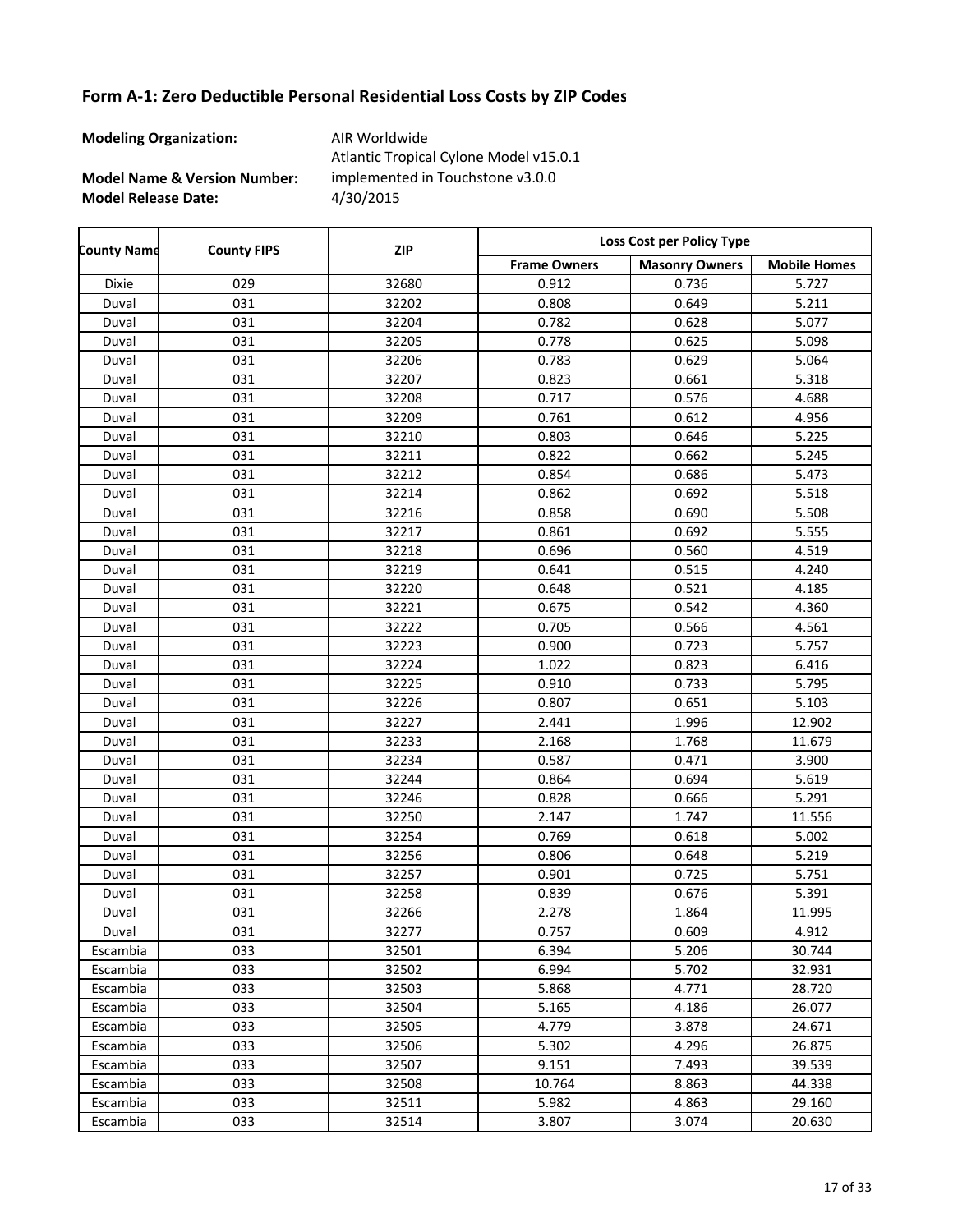**Modeling Organization:** AIR Worldwide

**Model Name & Version Number:**

**Model Release Date:** 4/30/2015 Atlantic Tropical Cylone Model v15.0.1 implemented in Touchstone v3.0.0

Frame Owners | Masonry Owners | Mobile Homes **County Name County FIPS Loss Cost per Policy Type ZIP** Escambia 033 32526 2.993 2.414 17.375 Escambia 033 32533 2.464 1.984 14.867 Escambia 033 32534 2.780 2.240 16.285 Escambia 033 32535 1.451 1.166 9.662 Escambia 033 32568 1.563 1.257 10.257 Escambia 033 32577 1.947 1.565 12.294 Flagler 035 32110 0.989 0.793 6.765 Flagler 035 32136 3.368 2.724 17.657 Flagler 035 32137 2.195 1.769 12.496 Flagler 035 32164 1.324 1.062 8.560 Franklin 037 32320 7.369 6.066 29.509 Franklin 037 32322 5.799 4.768 23.778 Franklin 037 32328 7.301 6.028 29.686 Gadsden | 039 | 32324 | 0.881 | 0.708 | 5.620 Gadsden | 039 | 32332 | 0.845 | 0.679 | 5.342 Gadsden 039 32333 0.743 0.597 4.706 Gadsden | 039 | 32343 | 0.873 | 0.703 | 5.381 Gadsden | 039 | 32351 | 0.875 | 0.704 | 5.477 Gadsden | 039 | 32352 | 0.797 | 0.641 | 5.069 Gilchrist 041 32619 0.871 0.702 5.276 Gilchrist | 041 | 32693 | 1.013 | 0.820 | 5.957 Glades 043 33471 3.039 2.438 18.046 Gulf 045 32456 5.538 4.511 25.401 Gulf 045 32465 1.976 1.591 11.404 Hamilton 047 32052 0.473 0.379 3.215 Hamilton 047 32053 0.469 0.376 3.195 Hamilton 047 32096 0.533 0.428 3.590 Hardee 049 33834 2.053 1.645 12.315 Hardee 049 33865 2.119 1.699 12.475 Hardee 049 33873 2.090 1.676 12.586 Hardee 049 33890 2.067 1.655 12.514 Hendry | 051 | 33440 | 3.943 | 3.163 | 22.088 Hendry 17.264 **17.264 17.264** 33935 1 3.089 2.483 17.264 Hernando | 053 | 34601 | 1.475 | 1.186 | 8.542 Hernando | 053 | 34602 | 1.515 | 1.219 | 8.890 Hernando | 053 | 34604 | 1.640 | 1.322 | 9.480 Hernando 053 34606 2.463 1.997 12.936 Hernando 053 34607 3.549 2.899 16.758 Hernando | 053 | 34608 | 1.844 | 1.488 | 10.359 Hernando | 053 | 34609 | 1.722 | 1.387 | 9.817 Hernando | 053 | 34613 | 1.675 | 1.350 | 9.633 Hernando | 053 | 34614 | 1.546 | 1.245 | 9.030 Highlands 055 33825 1.981 1.586 12.252 Highlands 055 33852 2.669 2.139 16.246 Highlands 055 33857 3.123 2.506 18.687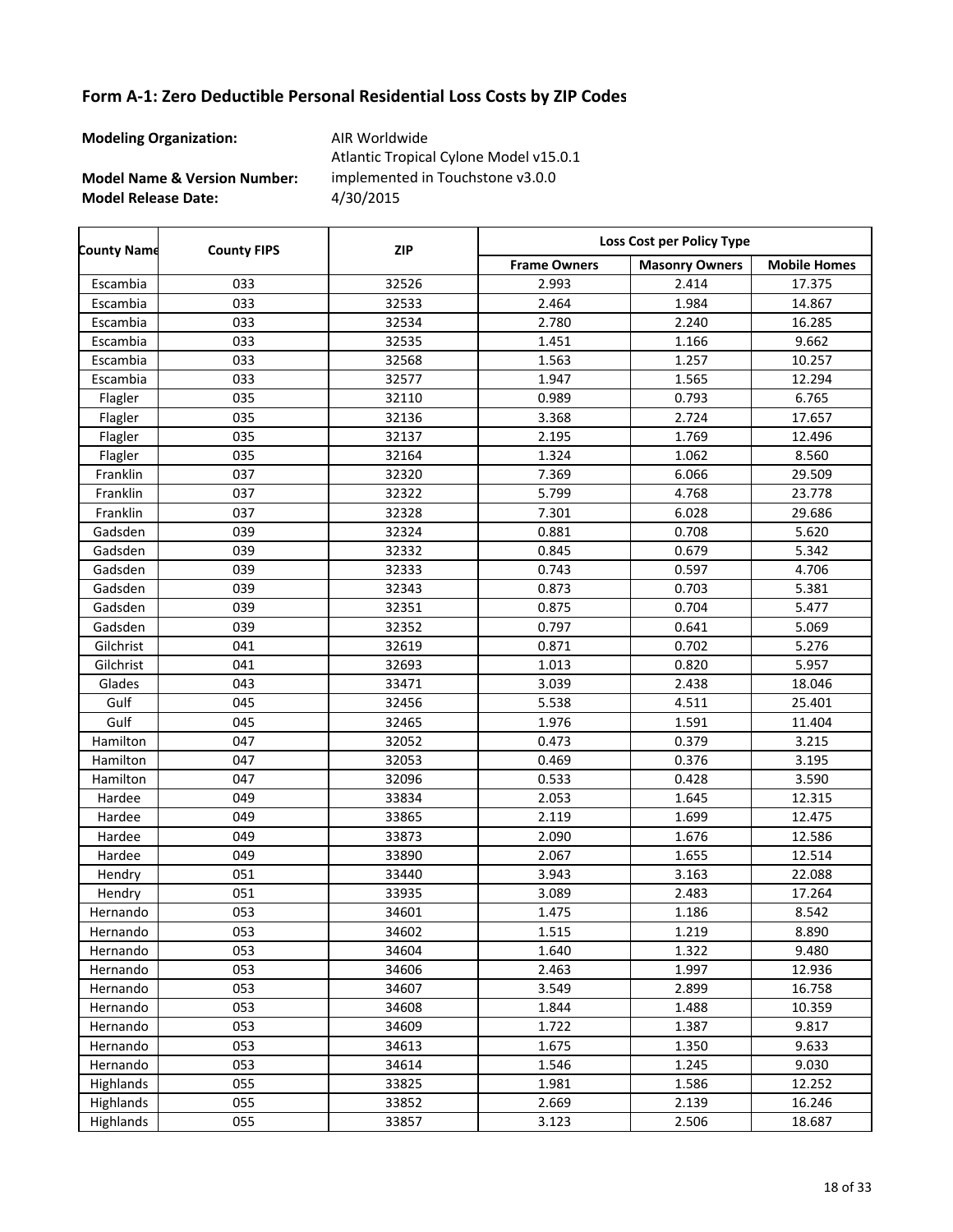**Modeling Organization:** AIR Worldwide

**Model Name & Version Number:**

**Model Release Date:** 4/30/2015 Atlantic Tropical Cylone Model v15.0.1 implemented in Touchstone v3.0.0

Frame Owners | Masonry Owners | Mobile Homes **County Name County FIPS Loss Cost per Policy Type ZIP** Highlands 055 33870 2.009 1.608 12.473 Highlands 055 33872 1.988 1.591 12.362 Highlands 055 33875 2.088 1.671 12.891 Highlands 055 33876 2.821 2.261 16.460 Highlands 055 33960 2.512 2.011 15.479 Hillsborough 057 | 33510 | 1.833 | 1.474 | 10.863 Hillsborough 057 33511 1.930 1.553 11.278 Hillsborough 057 | 33527 | 1.781 | 1.428 | 10.529 Hillsborough 057 33534 2.851 2.309 15.099 Hillsborough 057 | 33547 | 1.933 | 1.550 | 11.357 Hillsborough 057 | 33548 | 1.926 | 1.555 | 10.845 Hillsborough 057 | 33549 | 1.884 | 1.521 | 10.738 Hillsborough 057 | 33556 | 1.983 | 1.604 | 11.003 Hillsborough 057 | 33558 | 2.001 | 1.619 | 11.080 Hillsborough 057 | 33563 | 1.808 | 1.451 | 10.831 Hillsborough 057 | 33565 | 1.788 | 1.435 | 10.618 Hillsborough 057 | 33566 | 1.794 | 1.439 | 10.781 Hillsborough 057 | 33567 | 1.752 | 1.405 | 10.590 Hillsborough 057 33569 2.075 1.671 11.963 Hillsborough 057 33570 3.253 2.635 17.171 Hillsborough 057 | 33572 | 3.275 | 2.658 | 17.047 Hillsborough 057 | 33573 | 2.393 | 1.927 | 13.501 Hillsborough 057 | 33578 | 2.437 | 1.969 | 13.380 Hillsborough 057 33579 2.147 1.728 12.354 Hillsborough 057 | 33584 | 1.756 | 1.411 | 10.544 Hillsborough 057 | 33592 | 1.773 | 1.427 | 10.550 Hillsborough 057 | 33594 | 1.828 | 1.468 | 10.682 Hillsborough 057 | 33596 | 1.921 | 1.542 | 11.096 Hillsborough 057 33598 2.229 1.791 12.819 Hillsborough 057 33602 2.851 2.315 14.617 Hillsborough 057 33603 2.431 1.967 12.999 Hillsborough 057 | 33604 | 1.964 | 1.584 | 11.141 Hillsborough 057 33605 2.487 2.015 13.207 Hillsborough 057 | 33606 | 3.264 | 2.659 | 16.169 Hillsborough 057 | 33607 | 3.283 | 2.675 | 16.069 Hillsborough 057 | 33609 | 3.678 | 3.014 | 17.339 Hillsborough 057 | 33610 | 1.943 | 1.566 | 11.094 Hillsborough 057 33611 4.582 3.761 20.849 Hillsborough 057 | 33612 | 1.853 | 1.493 | 10.673 Hillsborough 057 | 33613 | 1.856 | 1.496 | 10.663 Hillsborough 057 | 33614 | 2.465 | 1.998 | 12.960 Hillsborough 057 | 33615 | 3.435 | 2.815 | 16.331 Hillsborough 057 33616 5.029 4.143 21.807 Hillsborough 057 | 33617 | 1.823 | 1.469 | 10.569 Hillsborough 057 | 33618 | 1.919 | 1.547 | 10.854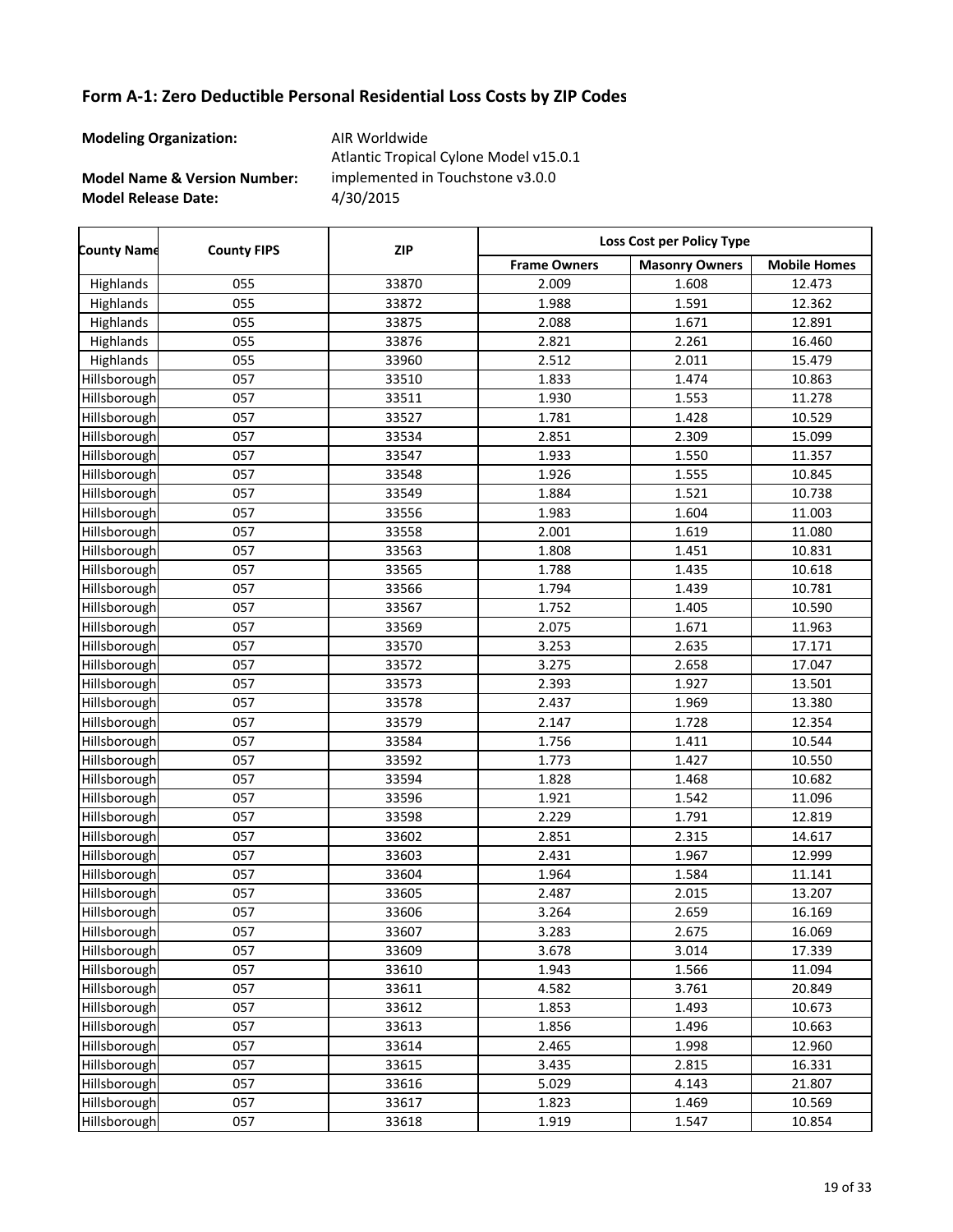**Modeling Organization:** AIR Worldwide

**Model Name & Version Number:**

**Model Release Date:** 4/30/2015 Atlantic Tropical Cylone Model v15.0.1 implemented in Touchstone v3.0.0

Frame Owners | Masonry Owners | Mobile Homes **County Name County FIPS Loss Cost per Policy Type ZIP** Hillsborough 057 33619 2.370 1.916 12.892 Hillsborough 057 | 33620 | 1.833 | 1.478 | 10.598 Hillsborough 057 33621 4.858 3.999 20.847 Hillsborough 057 | 33624 | 1.977 | 1.596 | 11.042 Hillsborough 057 33625 2.153 1.742 11.685 Hillsborough 057 33626 2.546 2.068 13.362 Hillsborough 057 33629 3.929 3.228 18.028 Hillsborough 057 | 33634 | 3.262 | 2.685 | 15.248 Hillsborough 057 | 33635 | 3.038 | 2.493 | 14.506 Hillsborough 057 | 33637 | 1.795 | 1.445 | 10.495 Hillsborough 057 33647 1.820 1.468 10.677 Holmes 059 32425 1.125 0.904 7.273 Holmes | 059 | 32464 | 1.139 | 0.915 | 7.381 Indian River | 061 | 00087 | 3.156 | 2.534 | 18.615 Indian River | 061 | 32948 | 3.419 | 2.748 | 19.970 Indian River | 061 | 32958 | 6.635 | 5.393 | 31.214 Indian River | 061 | 32960 | 7.707 | 6.280 | 35.678 Indian River 061 32962 7.397 6.024 34.866 Indian River | 061 | 32963 | 11.494 | 9.501 | 47.350 Indian River | 061 | 32966 | 4.102 | 3.302 | 22.941 Indian River | 061 | 32967 | 5.167 | 4.178 | 26.719 Indian River | 061 | 32968 | 5.004 | 4.037 | 26.640 Jackson | 063 | 32420 | 1.297 | 1.043 | 8.182 Jackson | 063 | 32423 | 0.847 | 0.681 | 5.494 Jackson | 063 | 32426 | 0.950 | 0.763 | 6.105 Jackson | 063 | 32431 | 1.072 | 0.861 | 6.994 Jackson | 063 | 32440 | 1.014 | 0.814 | 6.646 Jackson 063 32442 1.004 0.807 6.332 Jackson 063 32443 0.928 0.746 5.946 Jackson | 063 | 32445 | 0.847 | 0.681 | 5.505 Jackson 063 32446 0.970 0.779 6.175 Jackson | 063 | 32448 | 1.029 | 0.827 | 6.698 Jackson 063 32460 0.923 0.742 5.872 Jefferson 065 32336 0.673 0.541 4.367 Jefferson 065 32344 0.617 0.496 4.060 Lafayette 067 32013 0.728 0.585 4.487 Lafayette 067 32066 0.753 0.605 4.650 Lake 069 32102 1.151 0.922 7.424 Lake 069 32159 1.385 1.109 8.698 Lake 069 32702 1.102 0.882 7.227 Lake 069 32726 1.698 1.361 10.490 Lake 069 32735 1.609 1.289 9.973 Lake 069 32736 1.288 1.031 8.301 Lake 069 32757 1.678 1.344 10.408 Lake 069 32767 1.109 0.887 7.286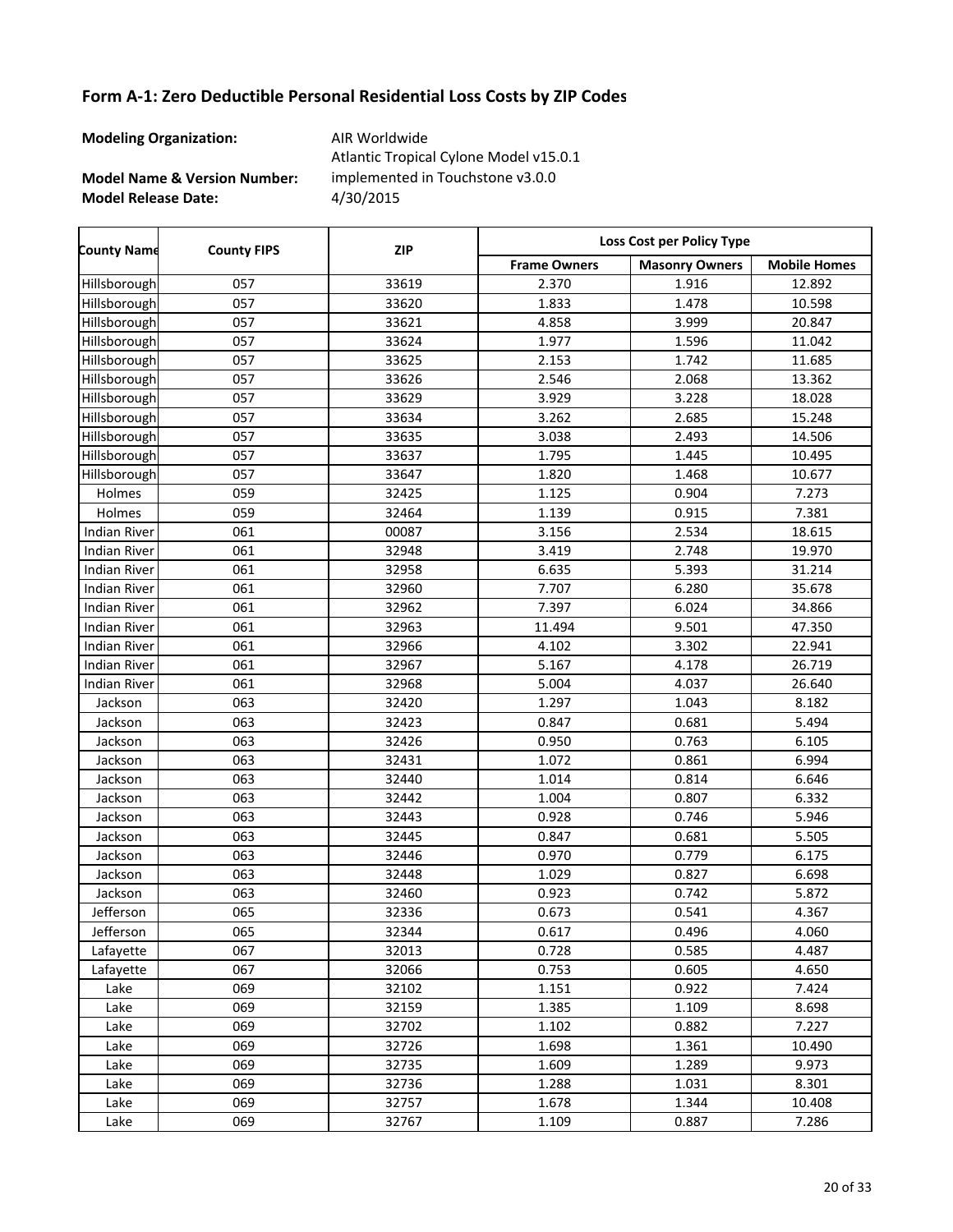**Modeling Organization:** AIR Worldwide

**Model Name & Version Number:**

**Model Release Date:** 4/30/2015 Atlantic Tropical Cylone Model v15.0.1 implemented in Touchstone v3.0.0

| <b>County Name</b> | <b>County FIPS</b> | <b>ZIP</b> | Loss Cost per Policy Type |                       |                     |  |
|--------------------|--------------------|------------|---------------------------|-----------------------|---------------------|--|
|                    |                    |            | <b>Frame Owners</b>       | <b>Masonry Owners</b> | <b>Mobile Homes</b> |  |
| Lake               | 069                | 32776      | 1.313                     | 1.051                 | 8.451               |  |
| Lake               | 069                | 32778      | 1.856                     | 1.488                 | 11.303              |  |
| Lake               | 069                | 32784      | 1.364                     | 1.092                 | 8.660               |  |
| Lake               | 069                | 34705      | 2.028                     | 1.627                 | 12.166              |  |
| Lake               | 069                | 34711      | 1.867                     | 1.496                 | 11.435              |  |
| Lake               | 069                | 34714      | 1.572                     | 1.259                 | 9.933               |  |
| Lake               | 069                | 34715      | 1.970                     | 1.579                 | 11.964              |  |
| Lake               | 069                | 34731      | 1.569                     | 1.257                 | 9.676               |  |
| Lake               | 069                | 34736      | 1.611                     | 1.291                 | 9.977               |  |
| Lake               | 069                | 34737      | 1.784                     | 1.430                 | 10.956              |  |
| Lake               | 069                | 34748      | 1.706                     | 1.366                 | 10.474              |  |
| Lake               | 069                | 34753      | 1.558                     | 1.248                 | 9.670               |  |
| Lake               | 069                | 34756      | 2.101                     | 1.684                 | 12.684              |  |
| Lake               | 069                | 34762      | 1.687                     | 1.351                 | 10.353              |  |
| Lake               | 069                | 34788      | 1.859                     | 1.490                 | 11.299              |  |
| Lake               | 069                | 34797      | 1.683                     | 1.348                 | 10.421              |  |
| Lee                | 071                | 33901      | 2.678                     | 2.153                 | 14.955              |  |
| Lee                | 071                | 33903      | 2.587                     | 2.076                 | 14.687              |  |
| Lee                | 071                | 33904      | 3.081                     | 2.482                 | 15.955              |  |
| Lee                | 071                | 33905      | 2.644                     | 2.123                 | 15.058              |  |
| Lee                | 071                | 33907      | 2.853                     | 2.297                 | 15.632              |  |
| Lee                | 071                | 33908      | 4.624                     | 3.762                 | 21.778              |  |
| Lee                | 071                | 33909      | 2.613                     | 2.097                 | 14.761              |  |
| Lee                | 071                | 33912      | 2.947                     | 2.371                 | 16.147              |  |
| Lee                | 071                | 33913      | 2.948                     | 2.371                 | 16.246              |  |
| Lee                | 071                | 33914      | 3.686                     | 2.979                 | 18.121              |  |
| Lee                | 071                | 33916      | 2.673                     | 2.147                 | 15.005              |  |
| Lee                | 071                | 33917      | 2.527                     | 2.027                 | 14.496              |  |
| Lee                | 071                | 33919      | 3.073                     | 2.480                 | 16.452              |  |
| Lee                | 071                | 33920      | 2.830                     | 2.272                 | 16.056              |  |
| Lee                | 071                | 33921      | 8.420                     | 6.980                 | 34.582              |  |
| Lee                | 071                | 33922      | 5.947                     | 4.844                 | 27.826              |  |
| Lee                | 071                | 33924      | 8.909                     | 7.364                 | 36.392              |  |
| Lee                | 071                | 33928      | 3.655                     | 2.950                 | 19.148              |  |
| Lee                | 071                | 33931      | 7.162                     | 5.927                 | 28.719              |  |
| Lee                | 071                | 33936      | 3.102                     | 2.495                 | 17.051              |  |
| Lee                | 071                | 33956      | 5.605                     | 4.579                 | 25.576              |  |
| Lee                | 071                | 33957      | 9.972                     | 8.298                 | 38.017              |  |
| Lee                | 071                | 33966      | 2.830                     | 2.275                 | 15.703              |  |
| Lee                | 071                | 33967      | 3.443                     | 2.775                 | 18.205              |  |
| Lee                | 071                | 33971      | 2.806                     | 2.255                 | 15.654              |  |
| Lee                | 071                | 33972      | 3.058                     | 2.461                 | 16.878              |  |
| Lee                | 071                | 33973      | 2.816                     | 2.263                 | 15.770              |  |
| Lee                | 071                | 33974      | 3.223                     | 2.593                 | 17.609              |  |
| Lee                | 071                | 33976      | 2.935                     | 2.362                 | 16.323              |  |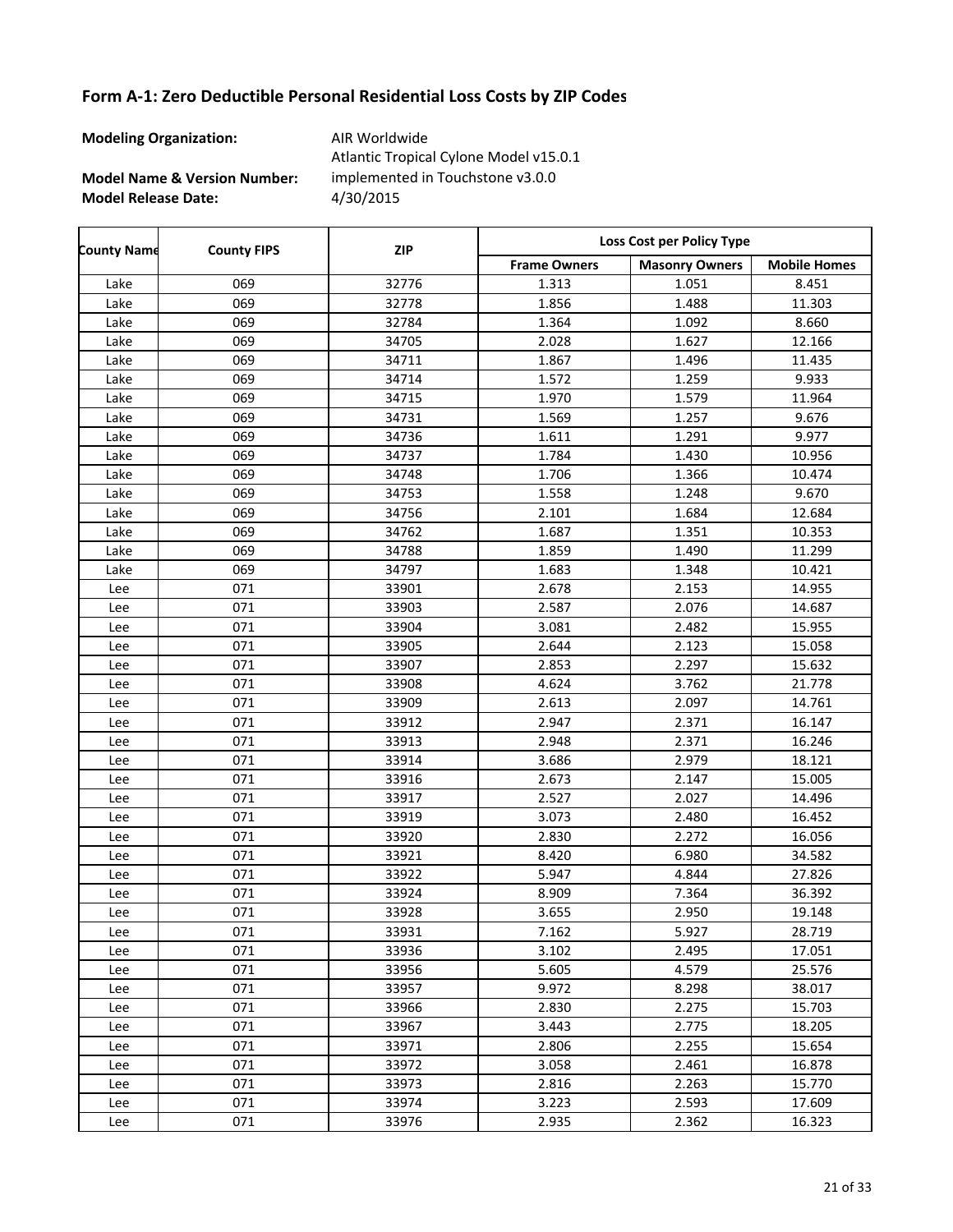**Modeling Organization:** AIR Worldwide

**Model Name & Version Number:**

**Model Release Date:** 4/30/2015 Atlantic Tropical Cylone Model v15.0.1 implemented in Touchstone v3.0.0

| <b>County Name</b> | <b>County FIPS</b> | <b>ZIP</b> | Loss Cost per Policy Type |                       |                     |
|--------------------|--------------------|------------|---------------------------|-----------------------|---------------------|
|                    |                    |            | <b>Frame Owners</b>       | <b>Masonry Owners</b> | <b>Mobile Homes</b> |
| Lee                | 071                | 33990      | 2.744                     | 2.203                 | 15.284              |
| Lee                | 071                | 33991      | 3.138                     | 2.522                 | 16.935              |
| Lee                | 071                | 33993      | 3.048                     | 2.447                 | 16.739              |
| Lee                | 071                | 34134      | 6.832                     | 5.596                 | 29.407              |
| Lee                | 071                | 34135      | 4.084                     | 3.301                 | 20.813              |
| Leon               | 073                | 32301      | 0.827                     | 0.664                 | 5.133               |
| Leon               | 073                | 32303      | 0.835                     | 0.672                 | 5.177               |
| Leon               | 073                | 32304      | 0.840                     | 0.675                 | 5.192               |
| Leon               | 073                | 32305      | 0.880                     | 0.707                 | 5.356               |
| Leon               | 073                | 32306      | 0.832                     | 0.669                 | 5.157               |
| Leon               | 073                | 32307      | 0.836                     | 0.671                 | 5.174               |
| Leon               | 073                | 32308      | 0.797                     | 0.640                 | 4.980               |
| Leon               | 073                | 32309      | 0.724                     | 0.582                 | 4.597               |
| Leon               | 073                | 32310      | 0.886                     | 0.712                 | 5.417               |
| Leon               | 073                | 32311      | 0.808                     | 0.650                 | 4.996               |
| Leon               | 073                | 32312      | 0.739                     | 0.594                 | 4.708               |
| Leon               | 073                | 32317      | 0.758                     | 0.609                 | 4.729               |
| Leon               | 073                | 32399      | 0.828                     | 0.666                 | 5.140               |
| Levy               | 075                | 32621      | 1.010                     | 0.810                 | 6.321               |
| Levy               | 075                | 32625      | 3.407                     | 2.801                 | 15.897              |
| Levy               | 075                | 32626      | 1.007                     | 0.815                 | 6.244               |
| Levy               | 075                | 32668      | 1.200                     | 0.961                 | 7.484               |
| Levy               | 075                | 32696      | 1.039                     | 0.832                 | 6.599               |
| Levy               | 075                | 34449      | 1.192                     | 0.956                 | 7.478               |
| Levy               | 075                | 34498      | 2.506                     | 2.041                 | 12.673              |
| Liberty            | 077                | 32321      | 1.207                     | 0.971                 | 7.487               |
| Liberty            | 077                | 32334      | 1.164                     | 0.937                 | 7.199               |
| Madison            | 079                | 32059      | 0.543                     | 0.436                 | 3.587               |
| Madison            | 079                | 32331      | 0.595                     | 0.478                 | 3.864               |
| Madison            | 079                | 32340      | 0.554                     | 0.445                 | 3.655               |
| Madison            | 079                | 32350      | 0.495                     | 0.397                 | 3.337               |
| Manatee            | 081                | 34201      | 2.243                     | 1.804                 | 12.423              |
| Manatee            | 081                | 34202      | 2.164                     | 1.738                 | 12.244              |
| Manatee            | 081                | 34203      | 2.728                     | 2.204                 | 14.219              |
| Manatee            | 081                | 34205      | 3.727                     | 3.036                 | 17.950              |
| Manatee            | 081                | 34207      | 4.200                     | 3.435                 | 19.187              |
| Manatee            | 081                | 34208      | 2.565                     | 2.071                 | 13.693              |
| Manatee            | 081                | 34209      | 5.189                     | 4.253                 | 23.092              |
| Manatee            | 081                | 34210      | 5.497                     | 4.539                 | 23.512              |
| Manatee            | 081                | 34211      | 2.198                     | 1.767                 | 12.424              |
| Manatee            | 081                | 34212      | 2.243                     | 1.805                 | 12.534              |
| Manatee            | 081                | 34215      | 7.656                     | 6.387                 | 30.371              |
| Manatee            | 081                | 34217      | 8.403                     | 6.992                 | 33.222              |
| Manatee            | 081                | 34219      | 2.322                     | 1.869                 | 12.874              |
| Manatee            | 081                | 34221      | 3.381                     | 2.742                 | 16.948              |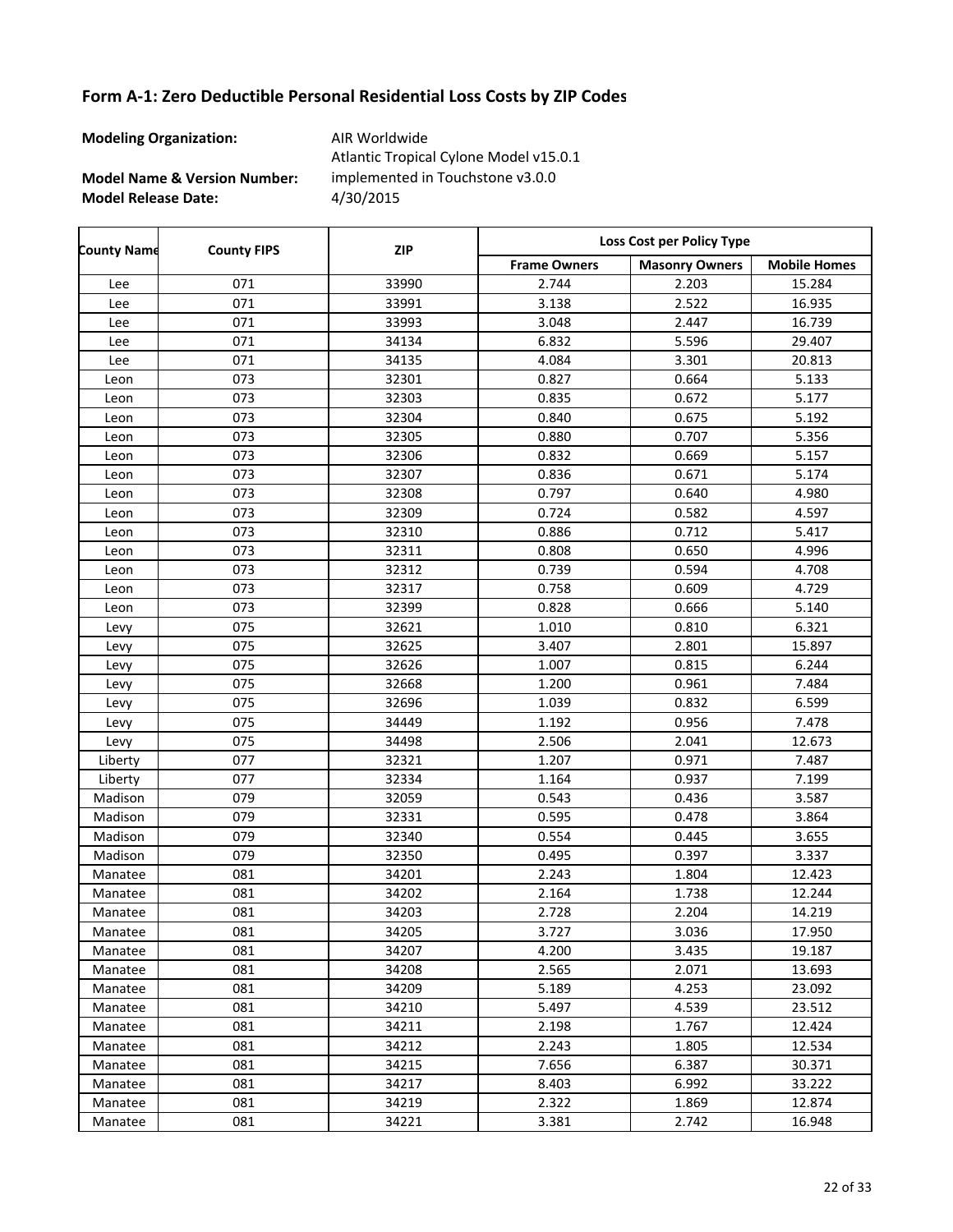**Modeling Organization:** AIR Worldwide

**Model Name & Version Number:**

**Model Release Date:** 4/30/2015 Atlantic Tropical Cylone Model v15.0.1 implemented in Touchstone v3.0.0

| <b>County Name</b> | <b>County FIPS</b> | <b>ZIP</b> | Loss Cost per Policy Type |                       |                     |  |
|--------------------|--------------------|------------|---------------------------|-----------------------|---------------------|--|
|                    |                    |            | <b>Frame Owners</b>       | <b>Masonry Owners</b> | <b>Mobile Homes</b> |  |
| Manatee            | 081                | 34222      | 2.464                     | 1.986                 | 13.399              |  |
| Manatee            | 081                | 34243      | 2.987                     | 2.420                 | 15.073              |  |
| Manatee            | 081                | 34251      | 2.257                     | 1.815                 | 12.880              |  |
| Marion             | 083                | 00045      | 0.924                     | 0.739                 | 6.163               |  |
| Marion             | 083                | 32113      | 0.978                     | 0.785                 | 6.181               |  |
| Marion             | 083                | 32134      | 0.803                     | 0.643                 | 5.325               |  |
| Marion             | 083                | 32179      | 1.050                     | 0.840                 | 6.809               |  |
| Marion             | 083                | 32195      | 1.238                     | 0.991                 | 7.895               |  |
| Marion             | 083                | 32617      | 0.970                     | 0.778                 | 6.132               |  |
| Marion             | 083                | 32667      | 0.872                     | 0.699                 | 5.618               |  |
| Marion             | 083                | 32686      | 1.017                     | 0.816                 | 6.377               |  |
| Marion             | 083                | 34420      | 1.227                     | 0.985                 | 7.615               |  |
| Marion             | 083                | 34431      | 1.241                     | 0.996                 | 7.457               |  |
| Marion             | 083                | 34432      | 1.240                     | 0.995                 | 7.418               |  |
| Marion             | 083                | 34470      | 1.056                     | 0.848                 | 6.572               |  |
| Marion             | 083                | 34471      | 1.126                     | 0.905                 | 6.934               |  |
| Marion             | 083                | 34472      | 1.072                     | 0.861                 | 6.725               |  |
| Marion             | 083                | 34473      | 1.261                     | 1.012                 | 7.610               |  |
| Marion             | 083                | 34474      | 1.183                     | 0.950                 | 7.194               |  |
| Marion             | 083                | 34475      | 1.128                     | 0.906                 | 6.943               |  |
| Marion             | 083                | 34476      | 1.219                     | 0.979                 | 7.354               |  |
| Marion             | 083                | 34479      | 1.046                     | 0.841                 | 6.501               |  |
| Marion             | 083                | 34480      | 1.121                     | 0.900                 | 6.953               |  |
| Marion             | 083                | 34481      | 1.228                     | 0.986                 | 7.410               |  |
| Marion             | 083                | 34482      | 1.113                     | 0.893                 | 6.869               |  |
| Marion             | 083                | 34488      | 0.896                     | 0.717                 | 5.879               |  |
| Marion             | 083                | 34491      | 1.280                     | 1.028                 | 7.971               |  |
| Martin             | 085                | 33455      | 11.783                    | 9.680                 | 47.770              |  |
| Martin             | 085                | 34956      | 4.487                     | 3.609                 | 24.922              |  |
| Martin             | 085                | 34957      | 11.305                    | 9.299                 | 46.011              |  |
| Martin             | 085                | 34990      | 5.025                     | 4.052                 | 26.575              |  |
| Martin             | 085                | 34994      | 7.266                     | 5.909                 | 34.030              |  |
| Martin             | 085                | 34996      | 11.323                    | 9.313                 | 46.003              |  |
| Martin             | 085                | 34997      | 7.563                     | 6.147                 | 35.313              |  |
| Miami-Dade         | 086                | 00043      | 4.414                     | 3.549                 | 27.299              |  |
| Miami-Dade         | 086                | 33010      | 4.370                     | 3.511                 | 27.102              |  |
| Miami-Dade         | 086                | 33012      | 4.262                     | 3.423                 | 26.649              |  |
| Miami-Dade         | 086                | 33013      | 4.312                     | 3.463                 | 26.852              |  |
| Miami-Dade         | 086                | 33014      | 4.250                     | 3.414                 | 26.622              |  |
| Miami-Dade         | 086                | 33015      | 4.258                     | 3.420                 | 26.667              |  |
| Miami-Dade         | 086                | 33016      | 4.310                     | 3.463                 | 26.891              |  |
| Miami-Dade         | 086                | 33018      | 4.309                     | 3.462                 | 26.885              |  |
| Miami-Dade         | 086                | 33030      | 5.551                     | 4.479                 | 31.608              |  |
| Miami-Dade         | 086                | 33031      | 5.379                     | 4.335                 | 31.121              |  |
| Miami-Dade         | 086                | 33032      | 7.070                     | 5.730                 | 37.049              |  |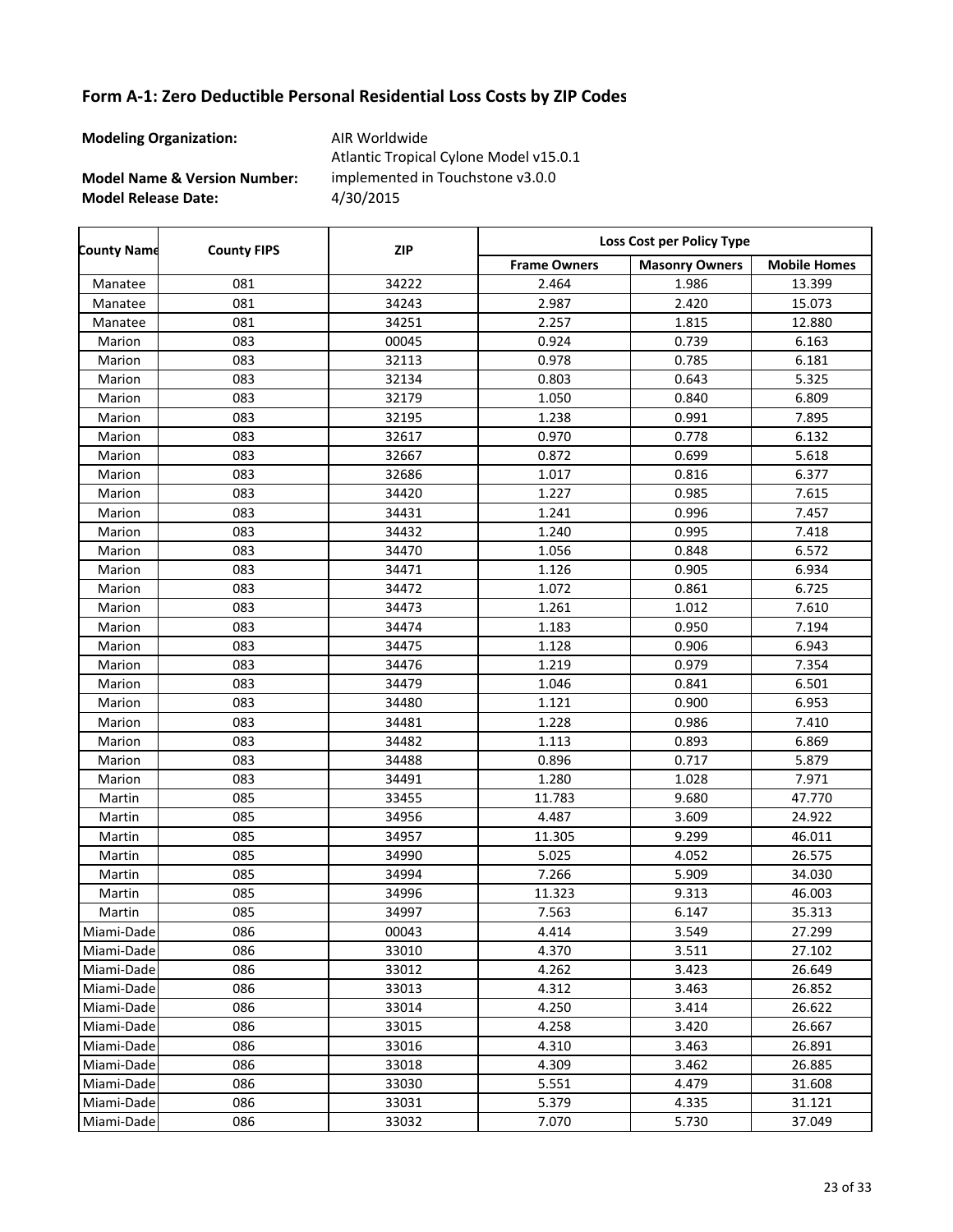**Modeling Organization:** AIR Worldwide

**Model Name & Version Number:**

**Model Release Date:** 4/30/2015 Atlantic Tropical Cylone Model v15.0.1 implemented in Touchstone v3.0.0

| <b>County Name</b> | <b>County FIPS</b> | <b>ZIP</b> | Loss Cost per Policy Type |                       |                     |
|--------------------|--------------------|------------|---------------------------|-----------------------|---------------------|
|                    |                    |            | <b>Frame Owners</b>       | <b>Masonry Owners</b> | <b>Mobile Homes</b> |
| Miami-Dade         | 086                | 33033      | 5.846                     | 4.721                 | 32.845              |
| Miami-Dade         | 086                | 33034      | 5.537                     | 4.469                 | 31.326              |
| Miami-Dade         | 086                | 33035      | 5.735                     | 4.630                 | 32.271              |
| Miami-Dade         | 086                | 33039      | 7.949                     | 6.469                 | 39.518              |
| Miami-Dade         | 086                | 33054      | 4.420                     | 3.549                 | 27.307              |
| Miami-Dade         | 086                | 33055      | 4.206                     | 3.377                 | 26.391              |
| Miami-Dade         | 086                | 33056      | 4.304                     | 3.457                 | 26.829              |
| Miami-Dade         | 086                | 33109      | 17.184                    | 14.290                | 67.471              |
| Miami-Dade         | 086                | 33122      | 4.286                     | 3.440                 | 26.843              |
| Miami-Dade         | 086                | 33125      | 7.089                     | 5.739                 | 37.848              |
| Miami-Dade         | 086                | 33126      | 4.916                     | 3.954                 | 29.536              |
| Miami-Dade         | 086                | 33127      | 7.412                     | 6.012                 | 38.862              |
| Miami-Dade         | 086                | 33128      | 8.935                     | 7.277                 | 43.741              |
| Miami-Dade         | 086                | 33129      | 10.678                    | 8.728                 | 49.679              |
| Miami-Dade         | 086                | 33130      | 9.815                     | 8.005                 | 47.061              |
| Miami-Dade         | 086                | 33131      | 11.431                    | 9.381                 | 51.220              |
| Miami-Dade         | 086                | 33132      | 10.260                    | 8.395                 | 47.747              |
| Miami-Dade         | 086                | 33133      | 9.172                     | 7.472                 | 44.781              |
| Miami-Dade         | 086                | 33134      | 6.526                     | 5.276                 | 35.751              |
| Miami-Dade         | 086                | 33135      | 8.004                     | 6.497                 | 41.097              |
| Miami-Dade         | 086                | 33136      | 8.883                     | 7.230                 | 44.009              |
| Miami-Dade         | 086                | 33137      | 8.788                     | 7.166                 | 43.068              |
| Miami-Dade         | 086                | 33138      | 8.057                     | 6.555                 | 40.689              |
| Miami-Dade         | 086                | 33139      | 16.278                    | 13.524                | 64.815              |
| Miami-Dade         | 086                | 33140      | 16.148                    | 13.419                | 64.249              |
| Miami-Dade         | 086                | 33141      | 14.514                    | 12.027                | 59.443              |
| Miami-Dade         | 086                | 33142      | 6.057                     | 4.889                 | 33.947              |
| Miami-Dade         | 086                | 33143      | 7.990                     | 6.497                 | 40.301              |
| Miami-Dade         | 086                | 33144      | 4.885                     | 3.928                 | 29.394              |
| Miami-Dade         | 086                | 33145      | 8.375                     | 6.805                 | 42.309              |
| Miami-Dade         | 086                | 33146      | 8.330                     | 6.793                 | 40.692              |
| Miami-Dade         | 086                | 33147      | 5.121                     | 4.123                 | 30.163              |
| Miami-Dade         | 086                | 33149      | 19.164                    | 16.003                | 73.268              |
| Miami-Dade         | 086                | 33150      | 6.307                     | 5.101                 | 34.684              |
| Miami-Dade         | 086                | 33154      | 14.903                    | 12.347                | 60.706              |
| Miami-Dade         | 086                | 33155      | 5.594                     | 4.509                 | 32.148              |
| Miami-Dade         | 086                | 33156      | 9.551                     | 7.799                 | 44.869              |
| Miami-Dade         | 086                | 33157      | 8.972                     | 7.312                 | 43.261              |
| Miami-Dade         | 086                | 33158      | 10.711                    | 8.839                 | 46.181              |
| Miami-Dade         | 086                | 33160      | 14.121                    | 11.696                | 58.283              |
| Miami-Dade         | 086                | 33161      | 7.914                     | 6.437                 | 40.189              |
| Miami-Dade         | 086                | 33162      | 8.397                     | 6.846                 | 41.615              |
| Miami-Dadel        | 086                | 33165      | 4.506                     | 3.621                 | 27.779              |
| Miami-Dade         | 086                | 33166      | 4.332                     | 3.479                 | 26.979              |
| Miami-Dade         | 086                | 33167      | 5.043                     | 4.061                 | 29.894              |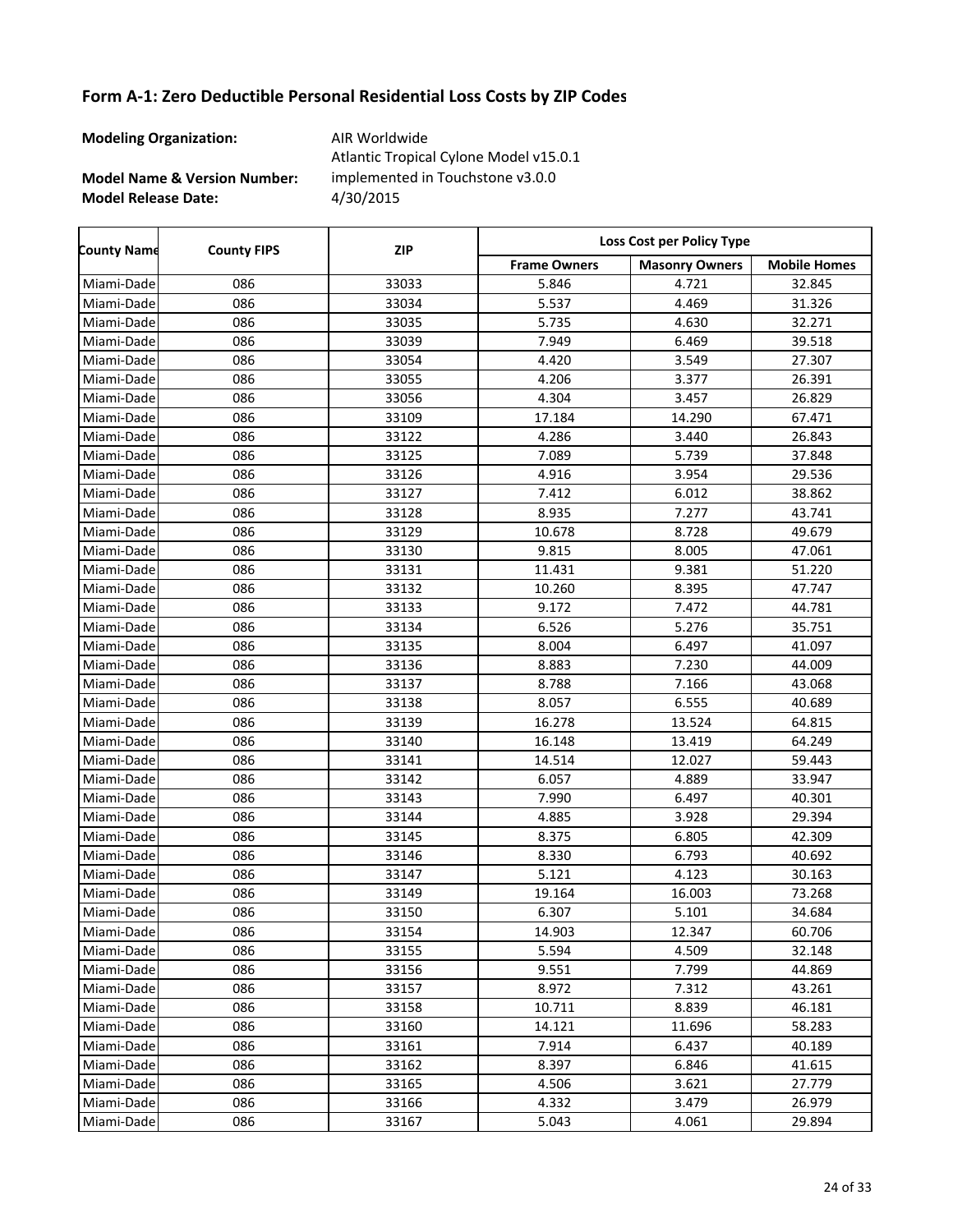**Modeling Organization:** AIR Worldwide

r

**Model Name & Version Number:**

**Model Release Date:** 4/30/2015 Atlantic Tropical Cylone Model v15.0.1 implemented in Touchstone v3.0.0

| <b>County Name</b> | <b>County FIPS</b> | <b>ZIP</b> | Loss Cost per Policy Type |                       |                     |  |
|--------------------|--------------------|------------|---------------------------|-----------------------|---------------------|--|
|                    |                    |            | <b>Frame Owners</b>       | <b>Masonry Owners</b> | <b>Mobile Homes</b> |  |
| Miami-Dade         | 086                | 33168      | 5.842                     | 4.716                 | 33.005              |  |
| Miami-Dade         | 086                | 33169      | 5.125                     | 4.127                 | 30.274              |  |
| Miami-Dade         | 086                | 33170      | 6.661                     | 5.386                 | 35.946              |  |
| Miami-Dade         | 086                | 33172      | 4.304                     | 3.455                 | 26.885              |  |
| Miami-Dade         | 086                | 33173      | 4.879                     | 3.924                 | 29.384              |  |
| Miami-Dade         | 086                | 33174      | 4.353                     | 3.494                 | 27.109              |  |
| Miami-Dade         | 086                | 33175      | 4.562                     | 3.667                 | 28.027              |  |
| Miami-Dade         | 086                | 33176      | 5.903                     | 4.763                 | 33.371              |  |
| Miami-Dade         | 086                | 33177      | 5.507                     | 4.435                 | 32.013              |  |
| Miami-Dade         | 086                | 33178      | 4.251                     | 3.412                 | 26.657              |  |
| Miami-Dade         | 086                | 33179      | 7.572                     | 6.157                 | 38.963              |  |
| Miami-Dade         | 086                | 33180      | 13.284                    | 10.994                | 55.710              |  |
| Miami-Dade         | 086                | 33181      | 10.883                    | 8.948                 | 49.103              |  |
| Miami-Dade         | 086                | 33182      | 4.366                     | 3.506                 | 27.187              |  |
| Miami-Dade         | 086                | 33183      | 4.708                     | 3.787                 | 28.663              |  |
| Miami-Dade         | 086                | 33184      | 4.457                     | 3.579                 | 27.585              |  |
| Miami-Dade         | 086                | 33185      | 4.661                     | 3.747                 | 28.481              |  |
| Miami-Dade         | 086                | 33186      | 4.919                     | 3.957                 | 29.595              |  |
| Miami-Dade         | 086                | 33187      | 5.002                     | 4.024                 | 29.916              |  |
| Miami-Dade         | 086                | 33189      | 10.938                    | 9.002                 | 48.099              |  |
| Miami-Dade         | 086                | 33190      | 11.039                    | 9.135                 | 46.608              |  |
| Miami-Dade         | 086                | 33193      | 4.753                     | 3.823                 | 28.863              |  |
| Miami-Dade         | 086                | 33194      | 4.588                     | 3.685                 | 28.192              |  |
| Miami-Dade         | 086                | 33196      | 4.850                     | 3.902                 | 29.259              |  |
| Miami-Dade         | 086                | 33199      | 4.381                     | 3.518                 | 27.229              |  |
| Monroe             | 087                | 00097      | 4.708                     | 3.788                 | 25.106              |  |
| Monroe             | 087                | 00098      | 7.204                     | 5.846                 | 33.441              |  |
| Monroe             | 087                | 33036      | 21.969                    | 18.577                | 71.660              |  |
| Monroe             | 087                | 33037      | 20.808                    | 17.592                | 67.217              |  |
| Monroe             | 087                | 33040      | 24.537                    | 20.725                | 78.254              |  |
| Monroe             | 087                | 33042      | 19.485                    | 16.368                | 65.167              |  |
| Monroe             | 087                | 33043      | 20.135                    | 16.962                | 66.135              |  |
| Monroe             | 087                | 33050      | 23.104                    | 19.597                | 73.152              |  |
| Monroe             | 087                | 33070      | 22.116                    | 18.744                | 71.576              |  |
| Nassau             | 089                | 32009      | 0.545                     | 0.438                 | 3.590               |  |
| Nassau             | 089                | 32011      | 0.551                     | 0.443                 | 3.695               |  |
| Nassau             | 089                | 32034      | 1.701                     | 1.390                 | 9.434               |  |
| Nassau             | 089                | 32046      | 0.483                     | 0.387                 | 3.268               |  |
| Nassau             | 089                | 32097      | 0.707                     | 0.572                 | 4.475               |  |
| Okaloosa           | 091                | 32531      | 1.434                     | 1.152                 | 9.347               |  |
| Okaloosa           | 091                | 32536      | 1.659                     | 1.334                 | 10.436              |  |
| Okaloosa           | 091                | 32539      | 1.638                     | 1.317                 | 10.319              |  |
| Okaloosa           | 091                | 32541      | 10.028                    | 8.255                 | 41.111              |  |
| Okaloosa           | 091                | 32542      | 4.706                     | 3.819                 | 23.460              |  |
| Okaloosa           | 091                | 32544      | 8.451                     | 6.946                 | 36.525              |  |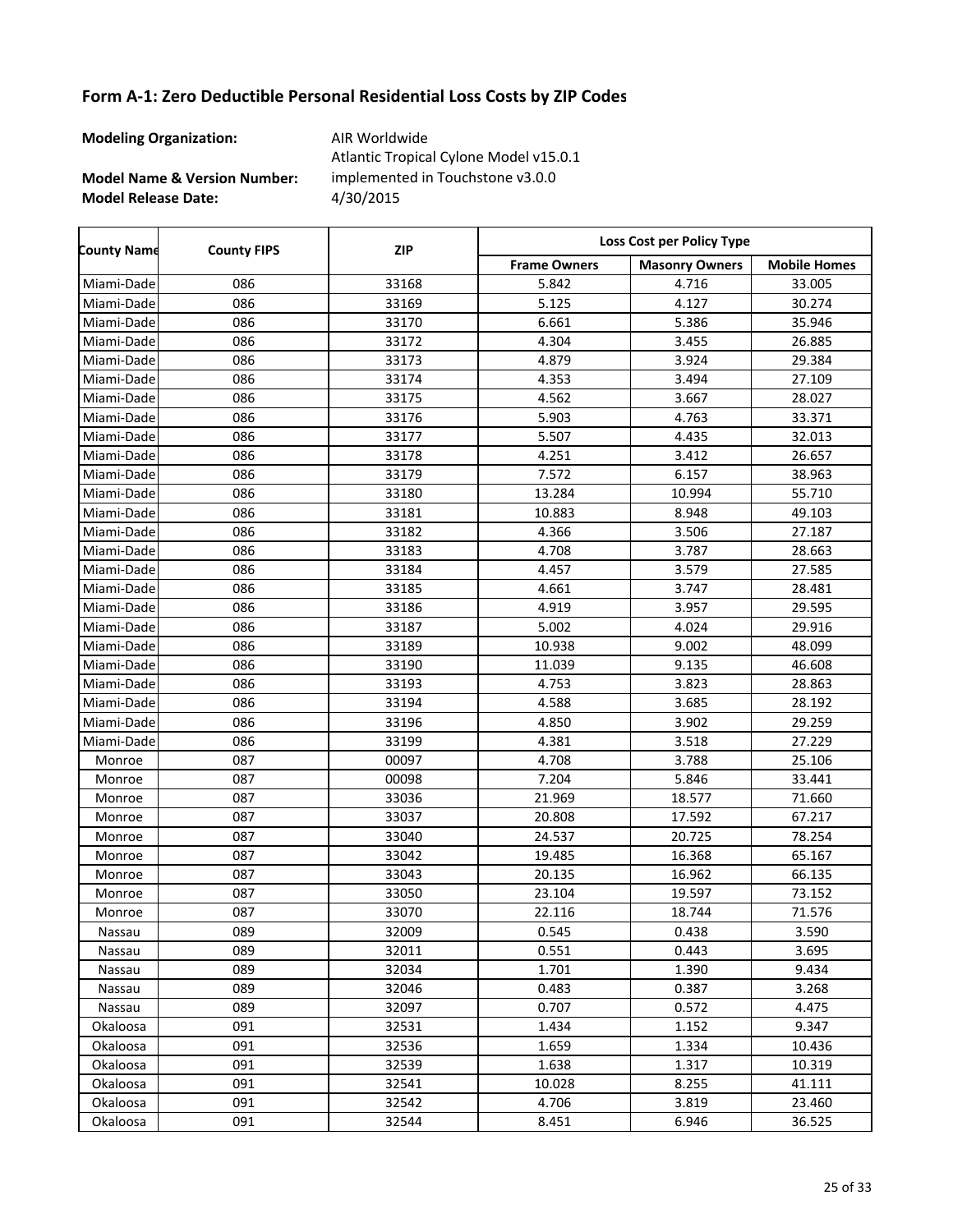**Modeling Organization:** AIR Worldwide

**Model Name & Version Number:**

**Model Release Date:** 4/30/2015 Atlantic Tropical Cylone Model v15.0.1 implemented in Touchstone v3.0.0

Frame Owners | Masonry Owners | Mobile Homes **County Name County FIPS Loss Cost per Policy Type ZIP** Okaloosa 091 32547 6.050 4.931 28.492 Okaloosa 091 32548 9.210 7.572 38.540 Okaloosa 091 32564 1.715 1.378 10.810 Okaloosa 091 32567 1.180 0.948 7.766 Okaloosa 091 32569 8.522 7.008 37.596 Okaloosa 091 32578 3.748 3.032 19.888 Okaloosa 091 32579 6.408 5.234 29.579 Okaloosa 091 32580 3.537 2.861 18.949 Okeechobee 093 34972 3.539 2.843 20.555 Okeechobee 093 34974 5.186 4.176 27.707 Orange | 095 | 32703 | 1.490 | 1.193 | 9.496 Orange 1 095 10.873 1.717 1.377 10.873 Orange 1 095 10.067 32712 1.613 1.292 10.067 Orange 1 095 1.32751 1.374 1.300 8.860 Orange | 095 | 32789 | 1.385 | 1.108 | 8.931 Orange 1 095 1.32792 1.418 1.135 9.096 Orange 1 095 1.92798 1.948 1.561 11.683 Orange 1 095 1.32801 1.402 1.122 9.039 Orange 1 095 1.32803 1 1.406 1.125 9.057 Orange | 095 | 32804 | 1.390 | 1.113 | 8.969 Orange | 095 | 32805 | 1.411 | 1.129 | 9.084 Orange 1 095 1.32806 1 1.406 1.125 9.056 Orange | 095 | 32807 | 1.438 | 1.151 | 9.219 Orange | 095 | 32808 | 1.422 | 1.138 | 9.145 Orange 1 095 1.32809 1 1.446 1.157 1.3884 Orange | 095 | 32810 | 1.380 | 1.104 | 8.913 Orange 1 095 1.32811 1.443 1.155 9.254 Orange 1 095 1.32812 1.435 1.148 9.218 Orange 1 095 1.32814 1.413 1.131 9.087 Orange 1 095 1.523 1.220 9.629 Orange 1 095 1.32817 1.467 1.175 1.357 Orange 1 095 1.518 1.510 1.209 9.630 Orange 1 095 1.32819 1.435 1.148 9.206 Orange 1 095 1.528 1.528 1.224 9.940 Orange 1 095 1.32821 1.435 1.149 9.221 Orange 1 095 1.32822 1.477 1.182 1.182 9.444 Orange 1 095 10.481 32824 1.664 1.332 10.481 Orange | 095 | 32825 | 1.488 | 1.191 | 9.484 Orange 1 095 1.52826 1 1.534 1.229 1.229 9.691 Orange 1 095 1.62827 1.637 1.311 10.314 Orange 1 095 1.264 1.579 1.264 9.946 Orange 1 095 1.548 1.239 9.835 Orange | 095 | 32830 | 1.502 | 1.203 | 9.579 Orange 1.095 10.647 32831 1.708 1.368 10.647 Orange 1 095 10.823 1.736 1.391 10.823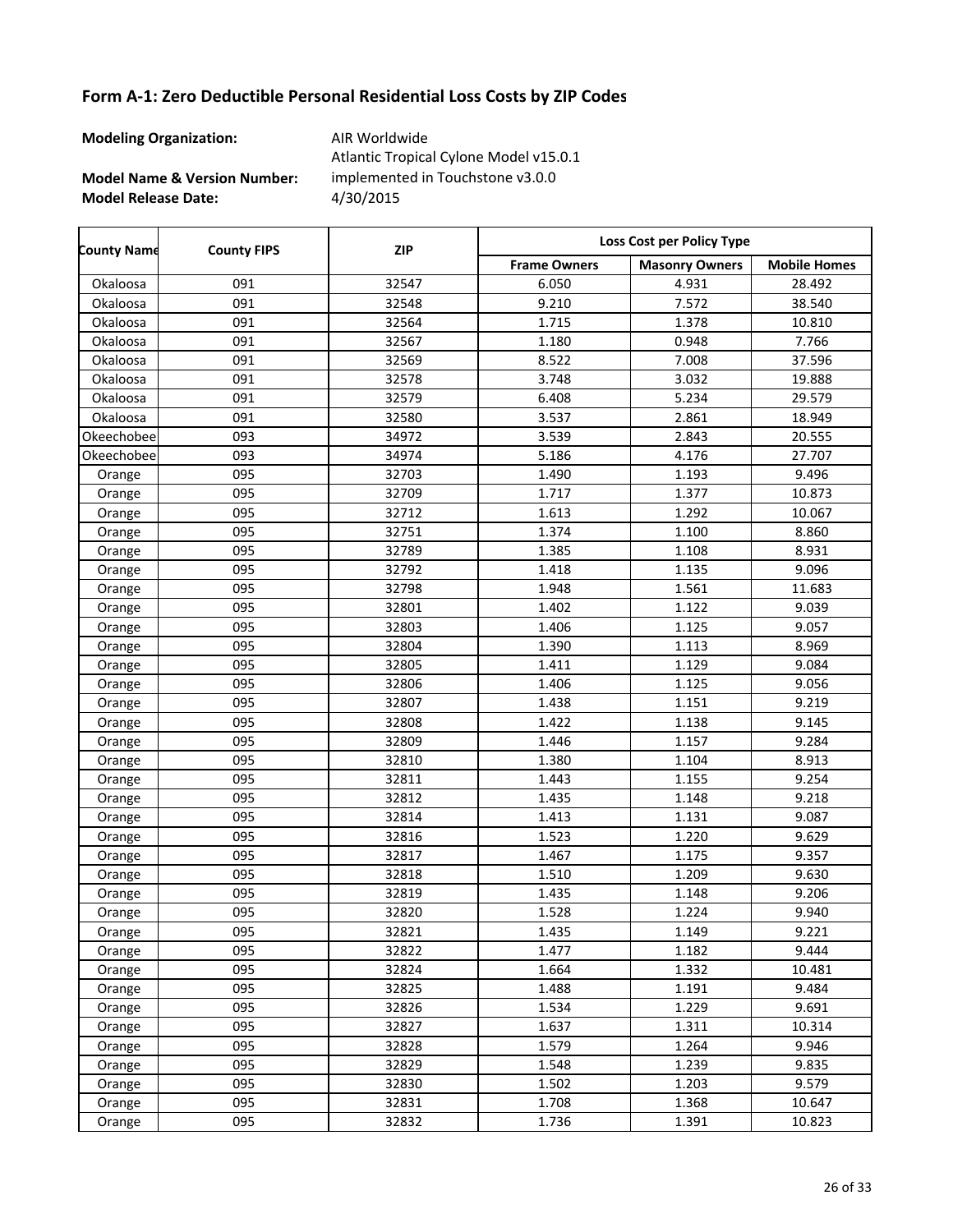**Modeling Organization:** AIR Worldwide

**Model Name & Version Number:**

**Model Release Date:** 4/30/2015 Atlantic Tropical Cylone Model v15.0.1 implemented in Touchstone v3.0.0

Frame Owners | Masonry Owners | Mobile Homes **County Name County FIPS Loss Cost per Policy Type ZIP** Orange 1 095 1.6233 1.645 1.318 10.583 Orange 1 095 1.32835 1 1.459 1.168 1.336 Orange 1 095 1.32836 1 1.428 1.143 1.143 9.185 Orange 1 095 1.32837 1.513 1.211 9.653 Orange | 095 | 32839 | 1.437 | 1.150 | 9.224 Orange 1 095 10.551 34734 1.688 1.352 10.551 Orange 1 095 12.077 1.993 1.597 12.077 Orange 1 095 11.411 34761 1.859 1.489 11.411 Orange 1 095 1.34786 1 1.556 1.246 1.246 9.865 Orange 1 095 1.987 1.960 1.571 11.931 Osceola 097 34739 2.483 1.989 15.311 Osceola 097 34741 1.683 1.347 10.569 Osceola 097 34743 1.921 1.538 11.836 Osceola 097 34744 2.035 1.630 12.399 Osceola 097 34746 1.811 1.449 11.288 Osceola | 097 | 34747 | 1.482 | 1.187 | 9.483 Osceola 097 34758 1.873 1.499 11.690 Osceola 097 34769 2.281 1.830 13.644 Osceola 097 34771 2.048 1.641 12.514 Osceola 097 34772 2.387 1.913 14.251 Osceola 097 34773 2.251 1.803 13.954 Palm Beach 099 00053 5.004 4.023 27.365 Palm Beach 099 33401 11.772 9.647 48.239 Palm Beach 099 33403 11.659 9.554 47.737 Palm Beach 099 33404 12.177 9.988 49.161 Palm Beach | 099 | 33405 | 13.093 | 10.769 | 51.667 Palm Beach 099 33406 | 8.468 | 6.885 | 38.675 Palm Beach 099 33407 10.239 8.353 43.968 Palm Beach 099 33408 13.851 11.418 53.521 Palm Beach 099 33409 7.654 6.209 36.255 Palm Beach 099 33410 10.266 8.394 43.751 Palm Beach 099 33411 4.521 3.638 25.038 Palm Beach 099 33412 4.509 3.629 24.932 Palm Beach | 099 | 33413 | 4.833 | 3.889 | 26.239 Palm Beach 099 33414 4.570 3.677 25.307 Palm Beach 099 33415 5.594 4.510 29.161 Palm Beach | 099 | 33417 | 5.625 | 4.538 | 29.246 Palm Beach 099 33418 5.864 4.736 29.971 Palm Beach 099 33426 11.747 9.651 47.615 Palm Beach 099 33428 4.860 3.908 26.363 Palm Beach | 099 | 33430 | 5.064 | 4.069 | 27.991 Palm Beach | 099 | 33431 | 12.773 | 10.525 | 49.988 Palm Beach 099 33432 14.943 12.387 55.575 Palm Beach | 099 | 33433 | 5.989 | 4.833 | 30.573 Palm Beach 099 33434 | 5.225 | 4.207 | 27.815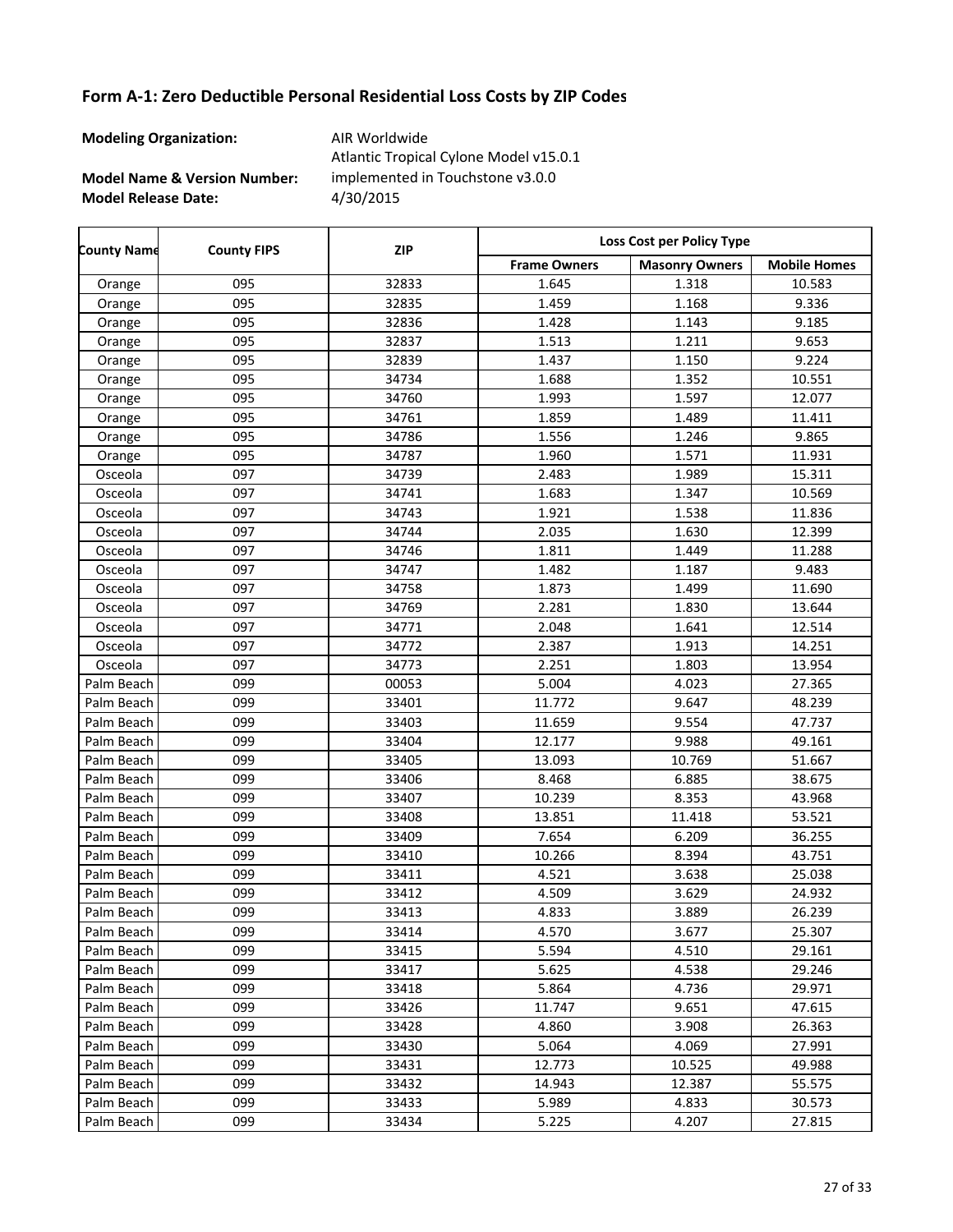**Modeling Organization:** AIR Worldwide

**Model Name & Version Number:**

**Model Release Date:** 4/30/2015 Atlantic Tropical Cylone Model v15.0.1 implemented in Touchstone v3.0.0

Frame Owners | Masonry Owners | Mobile Homes **County Name County FIPS Loss Cost per Policy Type ZIP** Palm Beach | 099 | 33435 | 14.448 | 11.968 | 54.400 Palm Beach | 099 | 33436 | 8.554 | 6.957 | 38.975 Palm Beach | 099 | 33437 | 5.480 | 4.414 | 29.005 Palm Beach | 099 | 33438 | 8.842 | 7.179 | 41.836 Palm Beach 099 33444 13.817 11.421 52.683 Palm Beach 099 33445 10.094 8.250 43.151 Palm Beach | 099 | 33446 | 5.119 | 4.119 | 27.560 Palm Beach 099 33449 4.540 3.650 25.156 Palm Beach 099 33458 8.658 7.048 38.926 Palm Beach | 099 | 33460 | 13.587 | 11.196 | 52.811 Palm Beach 099 33461 8.707 7.076 39.420 Palm Beach 099 33462 11.996 9.863 48.253 Palm Beach | 099 | 33463 | 5.604 | 4.513 | 29.400 Palm Beach 099 33467 4.637 3.727 25.656 Palm Beach | 099 | 33469 | 12.660 | 10.412 | 50.205 Palm Beach 099 33470 4.640 3.733 25.676 Palm Beach 099 33472 4.903 3.945 26.744 Palm Beach 099 33473 4.775 3.841 26.210 Palm Beach 099 33476 9.287 7.541 43.508 Palm Beach 099 33477 | 14.178 | 11.710 | 54.363 Palm Beach 099 33478 4.547 3.657 24.989 Palm Beach 099 33480 14.693 12.141 57.075 Palm Beach | 099 | 33483 | 15.437 | 12.816 | 56.803 Palm Beach | 099 | 33484 | 6.718 | 5.428 | 33.235 Palm Beach 099 33486 10.852 8.899 45.066 Palm Beach | 099 | 33487 | 14.205 | 11.754 | 53.390 Palm Beach 099 33493 5.095 4.095 28.037 Palm Beach 099 33496 5.304 4.271 28.156 Palm Beach 099 33498 4.907 3.945 26.618 Pasco | 101 | 33523 | 1.580 | 1.270 | 9.336 Pasco | 101 | 33525 | 1.796 | 1.446 | 10.365 Pasco | 101 | 33540 | 1.791 | 1.439 | 10.528 Pasco | 101 | 33541 | 1.847 | 1.486 | 10.743 Pasco | 101 1033542 | 1.829 | 1.471 | 10.702 Pasco | 101 | 33543 | 1.782 | 1.434 | 10.574 Pasco | 101 1033544 | 1.872 | 1.509 | 10.861 Pasco | 101 | 33545 | 1.871 | 1.506 | 10.643 Pasco | 101 1033559 | 1.860 | 1.501 | 10.702 Pasco | 101 | 33576 | 1.875 | 1.510 | 10.584 Pasco | 101 | 34610 | 1.809 | 1.459 | 10.230 Pasco | 101 1034637 | 1.912 | 1.541 | 10.772 Pasco | 101 1034638 | 1.973 | 1.595 | 10.949 Pasco | 101 1034639 | 1.900 | 1.532 | 10.865 Pasco | 101 | 34652 | 4.353 | 3.566 | 19.640 Pasco | 101 | 34653 | 3.208 | 2.615 | 15.779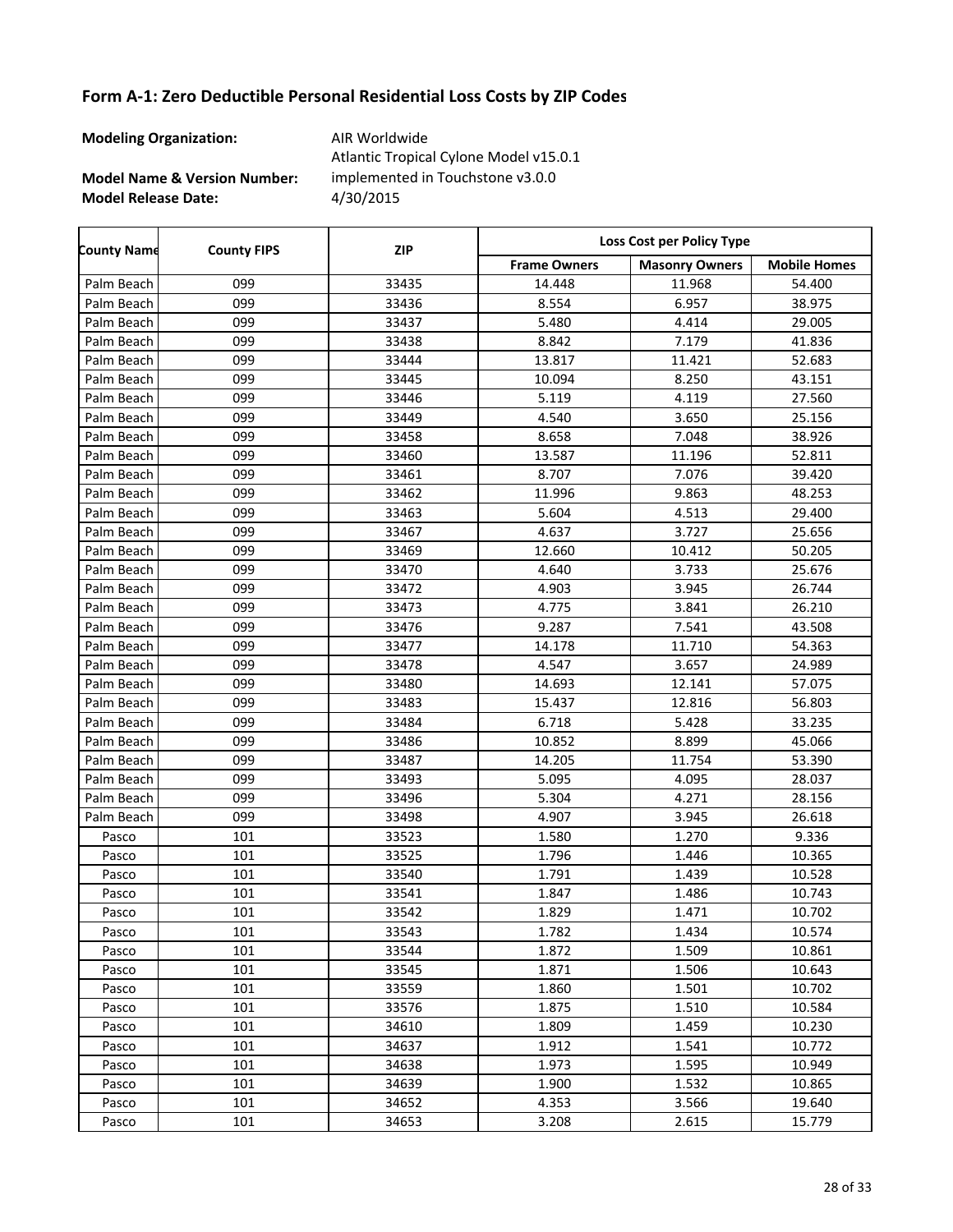**Modeling Organization:** AIR Worldwide

**Model Name & Version Number:**

**Model Release Date:** 4/30/2015 Atlantic Tropical Cylone Model v15.0.1 implemented in Touchstone v3.0.0

Frame Owners | Masonry Owners | Mobile Homes **County Name County FIPS Loss Cost per Policy Type ZIP** Pasco | 101 | 34654 | 2.154 | 1.741 | 11.672 Pasco | 101 | 34655 | 2.201 | 1.780 | 11.992 Pasco | 101 | 34667 | 3.973 | 3.246 | 18.379 Pasco | 101 | 34668 | 3.975 | 3.254 | 18.164 Pasco | 101 1034669 | 2.231 | 1.805 | 12.022 Pasco | 101 | 34690 | 3.599 | 2.936 | 17.204 Pasco | 101 | 34691 | 4.804 | 3.979 | 20.287 Pinellas 103 103 33701 5.856 4.819 24.494 Pinellas 103 103 33702 3.925 3.925 3.199 18.457 Pinellas | 103 | 33703 | 4.741 | 3.905 | 20.404 Pinellas 103 103 33704 5.168 4.242 22.247 Pinellas 103 103 33705 6.385 5.260 27.089 Pinellas 103 103 33706 6.948 5.774 28.078 Pinellas 103 103 33707 6.094 5.041 24.991 Pinellas 103 103 33708 6.535 5.415 26.704 Pinellas 103 103 33709 3.706 3.027 17.309 Pinellas 103 103 33710 4.609 3.787 20.265 Pinellas 103 103 33711 6.192 5.135 24.879 Pinellas 103 103 33712 6.681 5.513 27.361 Pinellas 103 103 33713 4.452 3.642 20.019 Pinellas 103 103 33714 3.658 2.977 17.400 Pinellas 103 103 33715 7.843 6.543 30.386 Pinellas 103 103 33716 3.433 2.801 2.801 36.486 Pinellas 103 103 33755 4.662 3.836 20.321 Pinellas 103 103 33756 4.630 3.807 20.196 Pinellas 103 103 33759 3.271 2.663 15.805 Pinellas 103 103 33760 2.957 2.396 14.909 Pinellas 103 103 33761 3.431 2.800 16.348 Pinellas 103 103 33762 3.123 2.532 15.705 Pinellas 103 103 33763 33763 3.797 3.105 3.105 3.797 Pinellas 103 103 33764 3.328 2.708 16.102 Pinellas 103 103 33765 3.646 2.976 17.135 Pinellas 103 103 33767 1 5.892 4.906 23.987 Pinellas 103 103 33770 5.086 4.192 21.632 Pinellas 103 103 33771 3.351 2.728 16.278 Pinellas 103 103 33772 5.870 4.852 24.210 Pinellas 103 103 33773 3331 2.712 16.226 Pinellas 103 103 33774 6.741 5.587 26.942 Pinellas 103 103 33776 7.376 6.124 28.891 Pinellas 103 103 33777 1 3.658 2.987 17.197 Pinellas 103 103 33778 5.047 4.155 21.646 Pinellas 103 103 33781 2.909 2.359 14.698 Pinellas 103 103 33782 2.801 2.268 14.426 Pinellas 103 103 33785 7.016 5.848 27.943 Pinellas 103 103 33786 6.396 5.328 25.836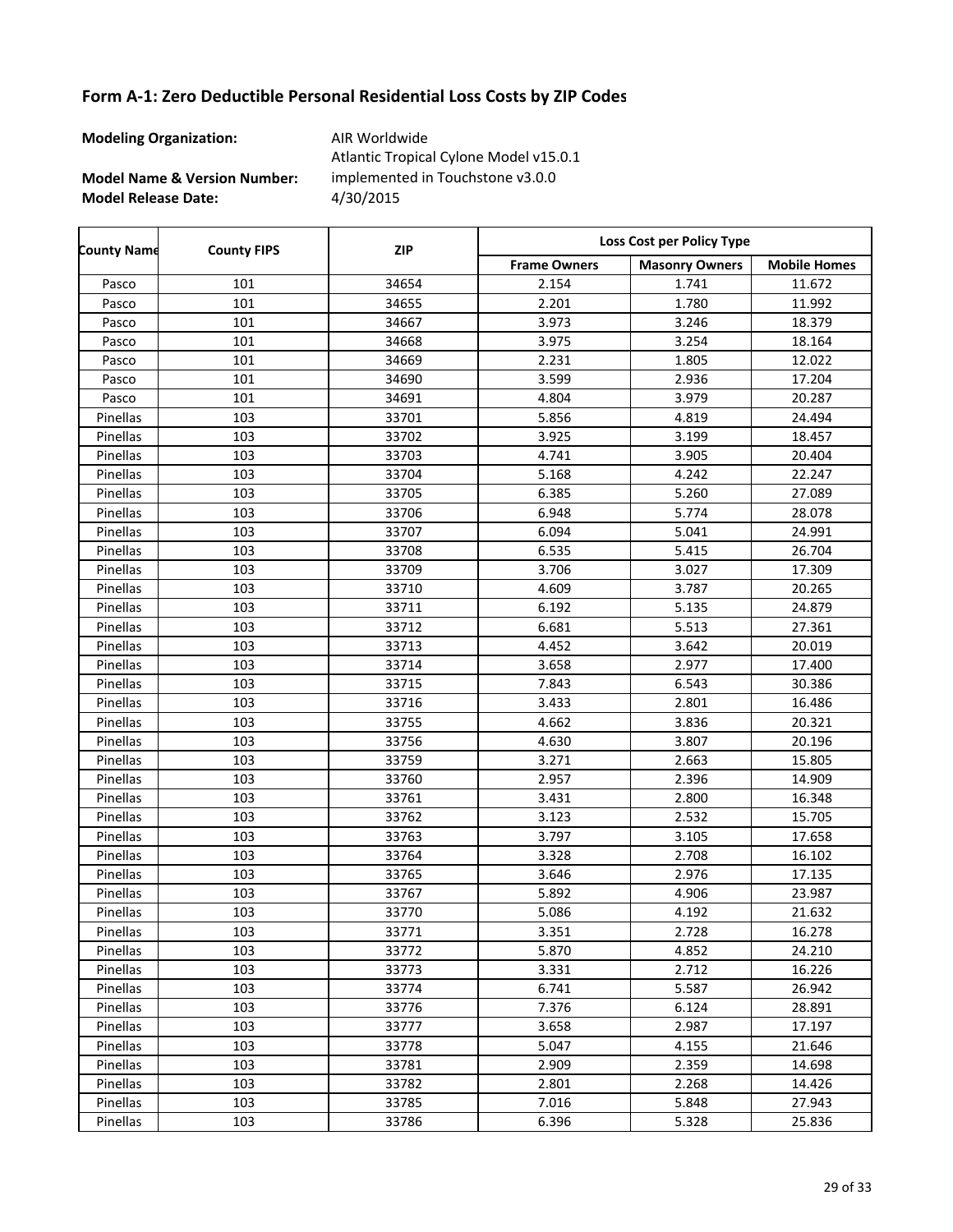**Modeling Organization:** AIR Worldwide

**Model Name & Version Number:**

**Model Release Date:** 4/30/2015 Atlantic Tropical Cylone Model v15.0.1 implemented in Touchstone v3.0.0

Frame Owners | Masonry Owners | Mobile Homes **County Name County FIPS Loss Cost per Policy Type ZIP** Pinellas 103 103 34677 2.782 2.260 13.958 Pinellas 103 103 34683 4.337 3.564 18.985 Pinellas 103 103 34684 3.274 2.671 15.650 Pinellas 103 103 34685 2.479 2.011 12.808 Pinellas 103 103 34688 2.382 1.928 12.411 Pinellas 103 103 34689 4.683 3.851 20.166 Pinellas 103 103 34695 15.318 2.583 15.318 Pinellas 103 103 34698 1.693 3.861 20.356 Polk | 105 | 33801 | 1.619 | 1.296 | 10.098 Polk | 105 | 33803 | 1.651 | 1.322 | 10.184 Polk | 105 | 33805 | 1.582 | 1.267 | 9.836 Polk | 105 | 33809 | 1.628 | 1.305 | 10.068 Polk | 105 | 33810 | 1.629 | 1.307 | 9.995 Polk 105 105 33811 1.731 1.387 10.493 Polk | 105 | 33812 | 1.733 | 1.388 | 10.674 Polk 105 33813 1.759 1.410 10.739 Polk | 105 | 33815 | 1.619 | 1.297 | 9.971 Polk | 105 | 33823 | 1.693 | 1.356 | 10.589 Polk 105 105 33827 1.973 1.580 12.168 Polk 105 13830 1.898 1.520 11.637 Polk | 105 | 33837 | 1.569 | 1.256 | 9.955 Polk 105 105 33838 1.794 1.436 11.336 Polk | 105 | 33839 | 1.788 | 1.431 | 11.135 Polk 105 33841 2.021 1.619 12.293 Polk 105 1.33843 1.941 1.555 1.11.977 Polk | 105 | 33844 | 1.723 | 1.379 | 10.868 Polk | 105 | 33849 | 1.627 | 1.304 | 9.823 Polk 105 105 33850 1.684 1.349 10.576 Polk | 105 | 33853 | 1.973 | 1.580 | 12.243 Polk 105 105 33859 1.953 1.564 12.128 Polk 105 133860 1.881 1.508 11.262 Polk | 105 | 33868 | 1.666 | 1.336 | 10.332 Polk | 105 | 33880 | 1.815 | 1.453 | 11.287 Polk | 105 | 33881 | 1.737 | 1.391 | 10.903 Polk | 105 | 33884 | 1.823 | 1.459 | 11.445 Polk | 105 | 33896 | 1.509 | 1.208 | 9.621 Polk | 105 | 33897 | 1.498 | 1.200 | 9.521 Polk | 105 | 33898 | 1.976 | 1.581 | 12.294 Polk 105 34759 1.831 1.465 11.493 Putnam | 107 | 32112 | 1.214 | 0.972 | 7.747 Putnam | 107 | 32131 | 0.905 | 0.725 | 6.038 Putnam | 107 | 32139 | 1.287 | 1.031 | 8.089 Putnam | 107 | 32140 | 0.791 | 0.634 | 5.110 Putnam | 107 | 32148 | 0.810 | 0.649 | 5.286 Putnam | 107 | 32177 | 0.886 | 0.710 | 5.787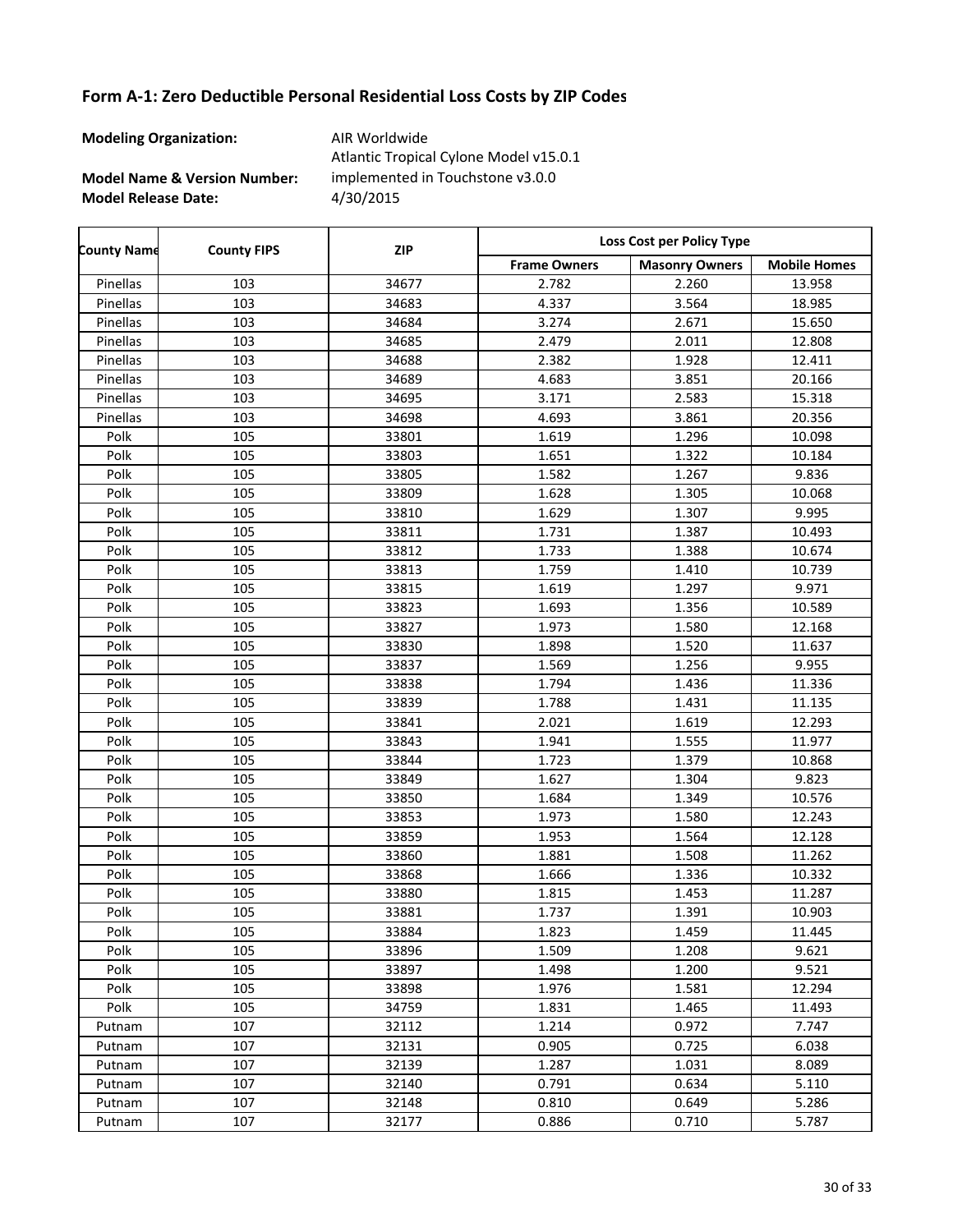**Modeling Organization:** AIR Worldwide

**Model Name & Version Number:**

**Model Release Date:** 4/30/2015 Atlantic Tropical Cylone Model v15.0.1 implemented in Touchstone v3.0.0

Frame Owners | Masonry Owners | Mobile Homes **County Name County FIPS Loss Cost per Policy Type ZIP** Putnam | 107 | 32181 | 1.023 | 0.819 | 6.663 Putnam | 107 | 32187 | 0.932 | 0.747 | 6.260 Putnam | 107 | 32189 | 0.927 | 0.742 | 6.068 Putnam | 107 | 32193 | 0.890 | 0.713 | 5.894 Putnam | 107 | 32640 | 0.838 | 0.673 | 5.395 Putnam | 107 | 32666 | 0.829 | 0.665 | 5.347 St. Johns | 109 | 32033 | 0.976 | 0.788 | 6.329 St. Johns 109 109 32080 3.050 2.475 16.113 St. Johns | 109 | 32081 | 1.161 | 0.939 | 7.259 St. Johns 109 109 32082 2.310 1.878 12.411 St. Johns 109 10.826 1.868 1.511 10.826 St. Johns 109 109 32086 1.784 1.442 10.505 St. Johns | 109 | 32092 | 0.895 | 0.722 | 5.784 St. Johns 109 10.014 1.694 1.594 10.014 St. Johns | 109 | 32145 | 0.908 | 0.728 | 6.150 St. Johns | 109 | 32259 | 0.938 | 0.757 | 5.955 St. Lucie 111 11 34945 4.391 3.535 3.5330 24.330 St. Lucie | 111 | 34946 | 8.001 | 6.524 | 37.139 St. Lucie 111 11 34947 6.537 5.306 32.414 St. Lucie | 111 | 34949 | 12.214 | 10.082 | 50.555 St. Lucie | 111 | 34950 | 8.281 | 6.755 | 38.097 St. Lucie 111 34951 5.704 4.615 29.232 St. Lucie 111 34952 7.404 6.025 35.240 St. Lucie | 111 | 34953 | 4.288 | 3.452 | 24.272 St. Lucie 111 11 34981 5.870 4.753 30.041 St. Lucie 111 11 34982 7.964 6.494 36.972 St. Lucie 111 11 34983 5.053 4.083 26.977 St. Lucie 111 11 34984 4.666 3.763 3.5597 St. Lucie | 111 | 34986 | 4.329 | 3.486 | 24.240 St. Lucie 111 11 34987 4.324 3.480 24.475 St. Lucie 111 11 34988 4.151 3.341 3.341 23.754 Santa Rosa | 113 | 32561 | 11.939 | 9.830 | 49.867 Santa Rosa | 113 | 32563 | 10.068 | 8.256 | 43.243 Santa Rosa | 113 | 32565 | 1.529 | 1.229 | 10.012 Santa Rosa | 113 | 32566 | 7.869 | 6.446 | 35.129 Santa Rosa | 113 | 32570 | 2.101 | 1.688 | 13.105 Santa Rosa | 113 | 32571 | 2.416 | 1.943 | 14.731 Santa Rosa | 113 | 32583 | 2.476 | 1.990 | 15.034 Sarasota 115 34223 5.913 4.856 25.439 Sarasota 115 34228 7.222 6.038 28.001 Sarasota 115 34229 5.905 4.843 25.178 Sarasota 115 34231 5.573 4.584 23.817 Sarasota 115 34232 2.756 2.226 14.442 Sarasota | 115 | 34233 | 3.232 | 2.618 | 16.264 Sarasota 115 34234 3.958 3.234 18.326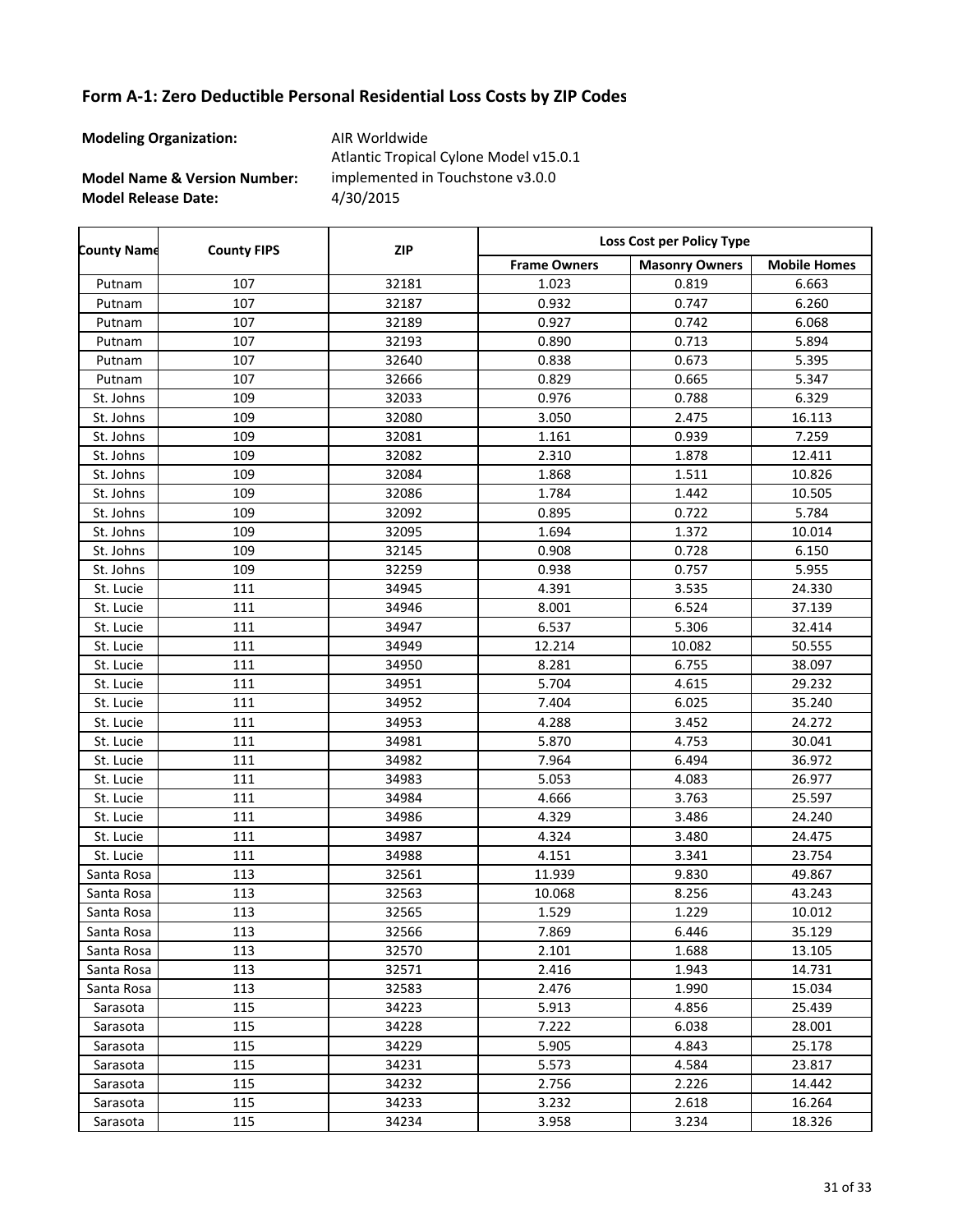**Modeling Organization:** AIR Worldwide

**Model Name & Version Number:**

**Model Release Date:** 4/30/2015 Atlantic Tropical Cylone Model v15.0.1 implemented in Touchstone v3.0.0

Frame Owners | Masonry Owners | Mobile Homes **County Name County FIPS Loss Cost per Policy Type ZIP** Sarasota 115 34235 2.606 2.103 13.743 Sarasota 115 34236 5.011 4.132 21.830 Sarasota 115 34237 3.649 2.974 17.505 Sarasota 115 34238 4.321 3.525 20.085 Sarasota 115 34239 4.474 3.676 20.128 Sarasota 115 34240 2.209 1.776 12.407 Sarasota 115 34241 2.253 1.811 12.618 Sarasota 115 34242 6.894 5.734 27.383 Sarasota 115 34275 5.124 4.189 22.863 Sarasota 115 34285 5.736 4.698 24.820 Sarasota 115 34286 2.117 1.699 12.224 Sarasota 115 34287 2.193 1.765 12.386 Sarasota 115 34288 2.160 1.732 12.577 Sarasota 115 34289 2.089 1.675 12.258 Sarasota 115 34291 2.094 1.684 11.997 Sarasota 115 34292 3.123 2.527 16.124 Sarasota 115 34293 4.962 4.049 22.490 Seminole | 117 | 32701 | 1.362 | 1.090 | 8.791 Seminole | 117 | 32707 | 1.436 | 1.150 | 9.165 Seminole | 117 | 32708 | 1.467 | 1.175 | 9.305 Seminole | 117 | 32714 | 1.341 | 1.073 | 8.683 Seminole | 117 | 32730 | 1.398 | 1.119 | 8.977 Seminole | 117 | 32732 | 1.564 | 1.253 | 10.068 Seminole | 117 | 32746 | 1.406 | 1.126 | 8.954 Seminole | 117 | 32750 | 1.379 | 1.104 | 8.857 Seminole | 117 | 32765 | 1.537 | 1.232 | 9.677 Seminole | 117 | 32766 | 1.558 | 1.248 | 10.052 Seminole | 117 | 32771 | 1.425 | 1.141 | 9.033 Seminole | 117 | 32773 | 1.544 | 1.237 | 9.690 Seminole | 117 | 32779 | 1.313 | 1.051 | 8.501 Sumter | 119 | 32162 | 1.328 | 1.063 | 8.302 Sumter | 119 | 33513 | 1.507 | 1.211 | 8.959 Sumter | 119 | 33514 | 1.542 | 1.235 | 9.417 Sumter | 119 | 33538 | 1.434 | 1.151 | 8.629 Sumter | 119 | 33585 | 1.532 | 1.231 | 9.208 Sumter | 119 | 33597 | 1.378 | 1.106 | 8.409 Sumter | 119 | 34484 | 1.304 | 1.046 | 8.083 Sumter | 119 | 34785 | 1.410 | 1.129 | 8.689 Suwannee | 121 | 32008 | 0.785 | 0.632 | 4.881 Suwannee | 121 | 32060 | 0.629 | 0.505 | 4.118 Suwannee | 121 | 32062 | 0.707 | 0.568 | 4.507 Suwannee | 121 | 32064 | 0.609 | 0.489 | 4.007 Suwannee | 121 | 32071 | 0.754 | 0.606 | 4.750 Suwannee | 121 | 32094 | 0.653 | 0.524 | 4.236 Taylor 123 32347 0.743 0.597 4.820